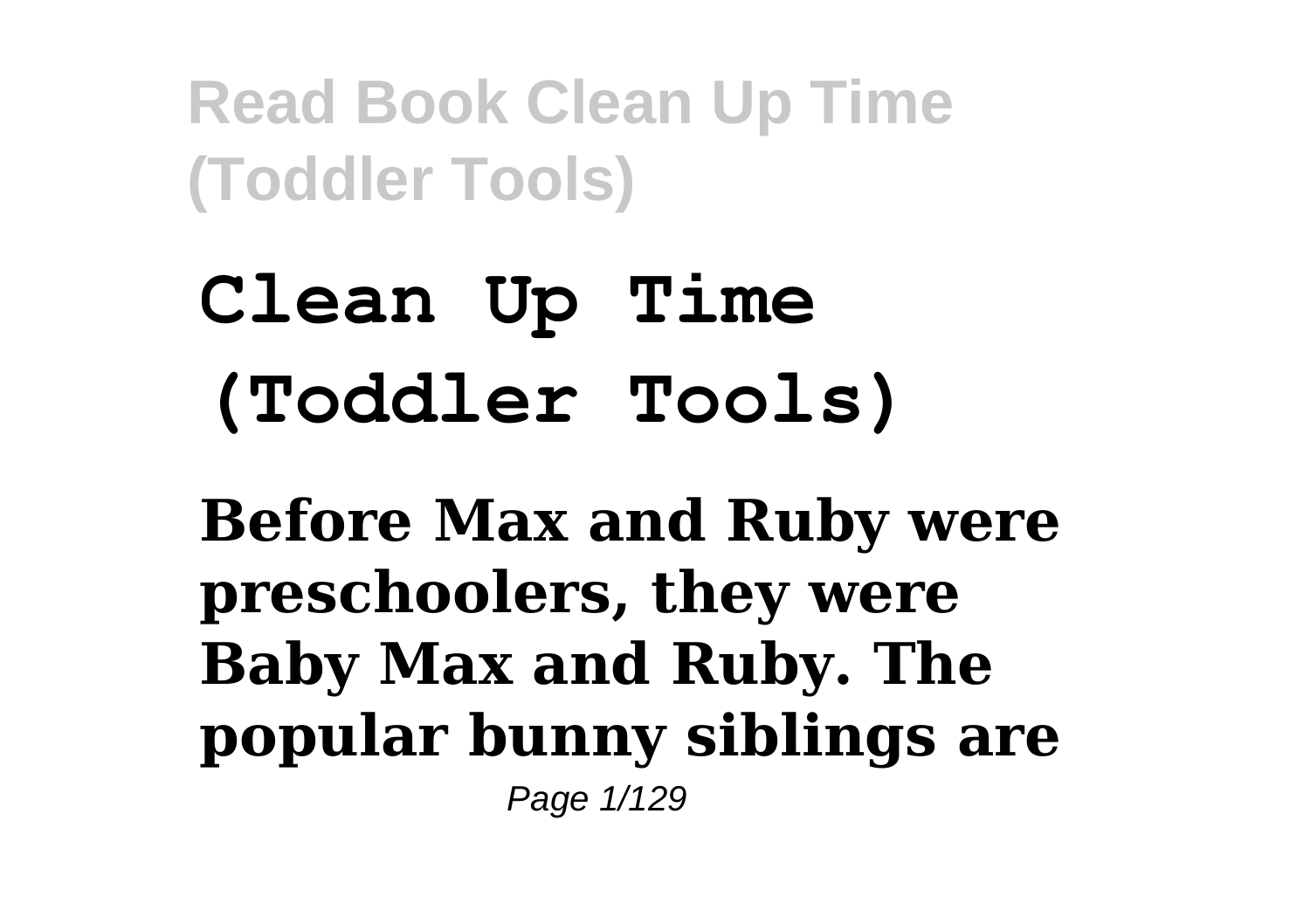**back in another board books as their baby selves. In Clean-Up Time, Max and Ruby work together to put away their toys. With eyecatching novelty elements, these irresistible board**

Page 2/129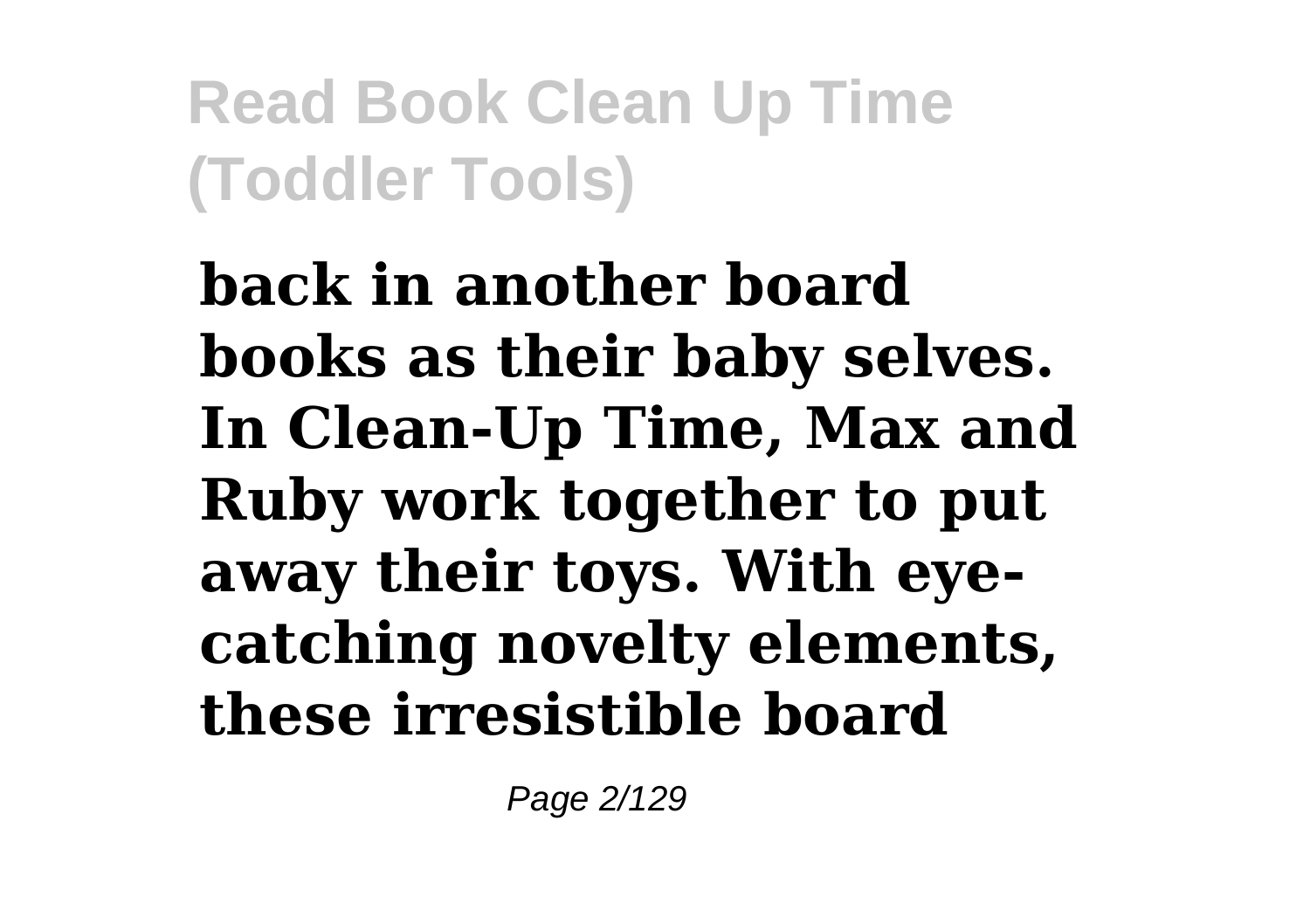**books will introduce the very youngest readers to the beloved bunny pair, who star in their own show on Nick Jr. and Noggin. This book offers solutions on how to enhance the**

Page 3/129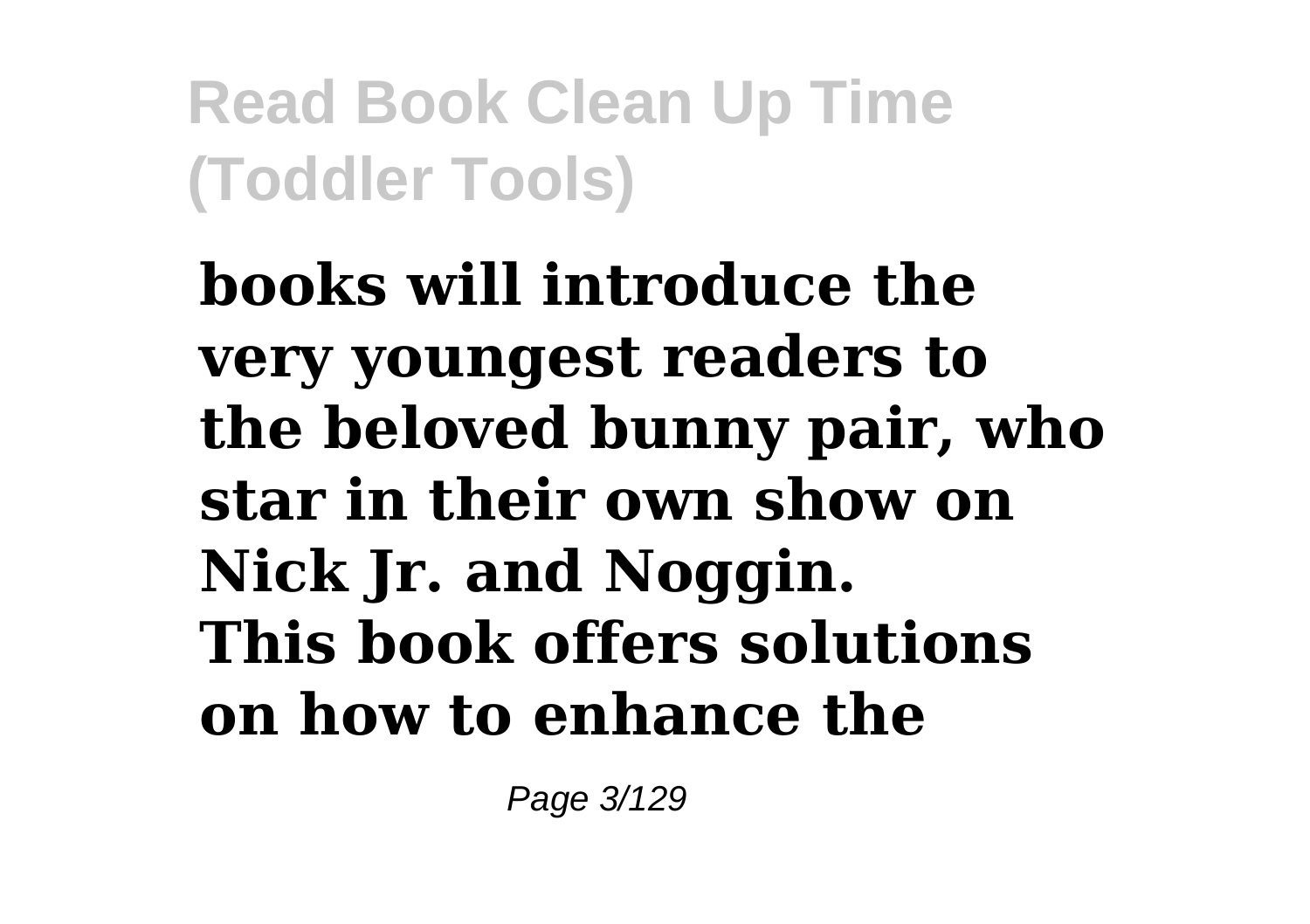**normal development of the well child incorporating complementary medicine. The primary care provider is the only healthcare professional to see every child (0-18) and their**

Page 4/129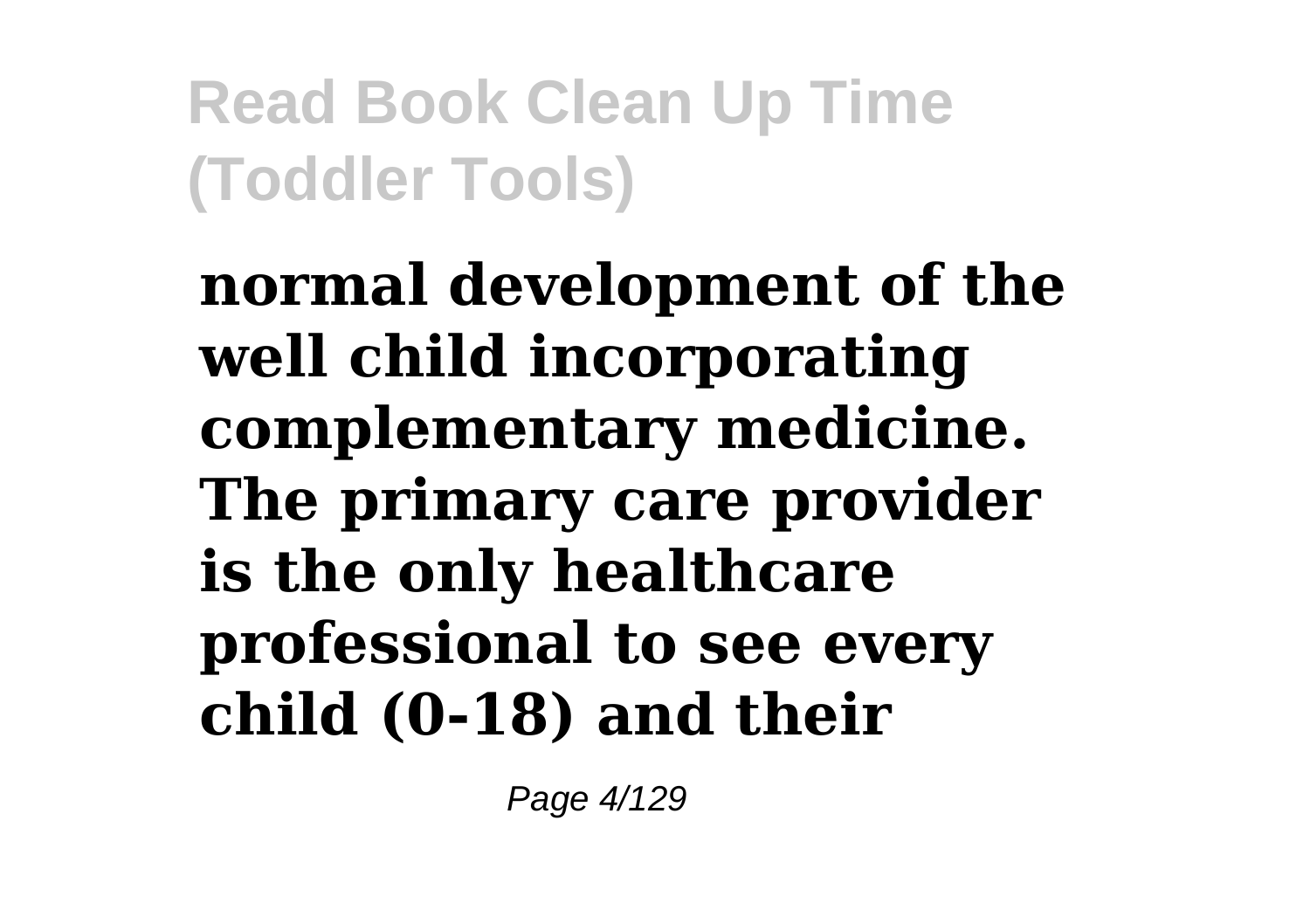**parent, and can assess the child's health and advise parents on how to provide a healthy environment and important practices to nurture healthy children. The book provides realistic**

Page 5/129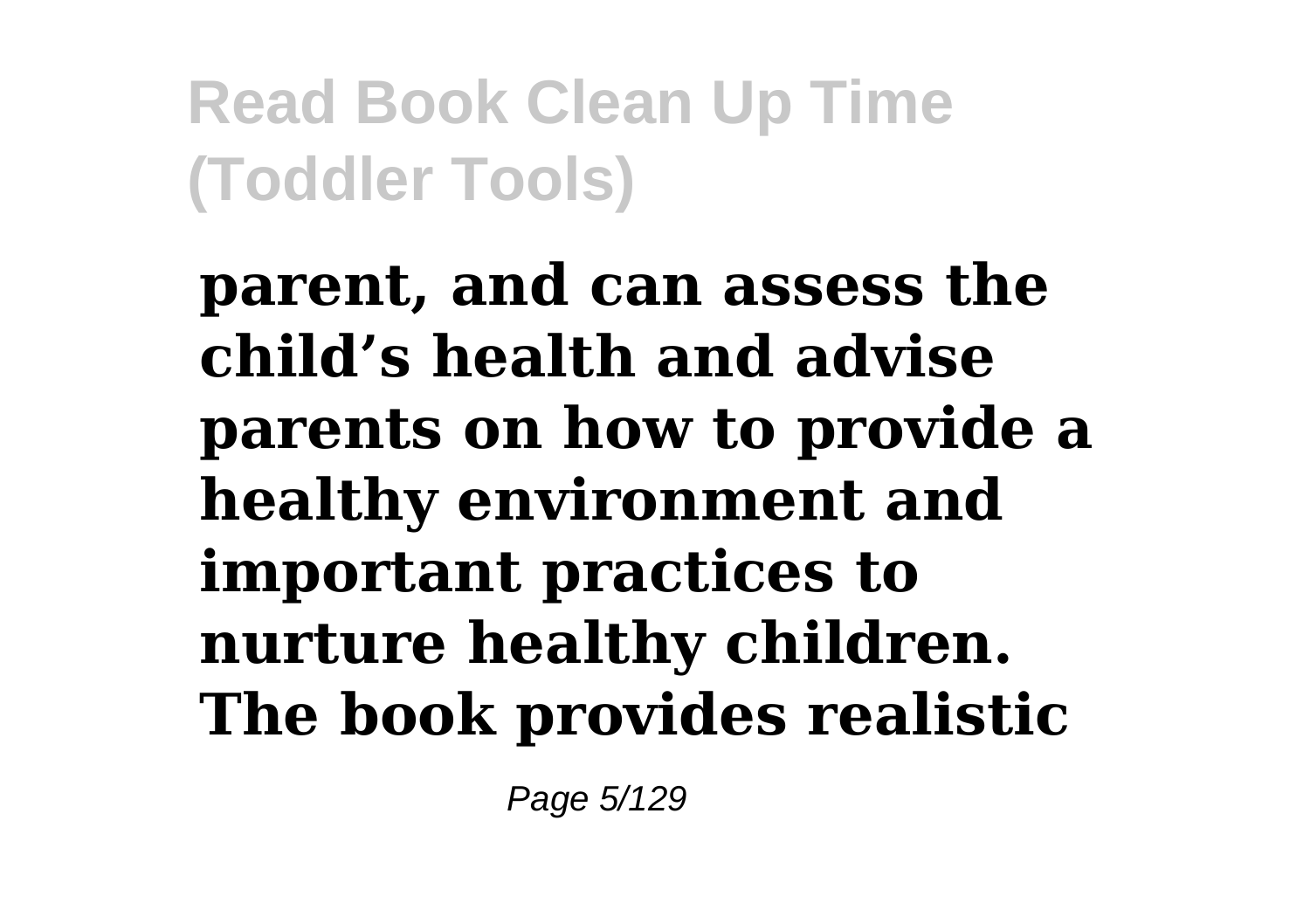**scenarios encountered by new nurse practitioners in their clinical training. It is structured in a question and answer framework to help practitioners critically think through the best**

Page 6/129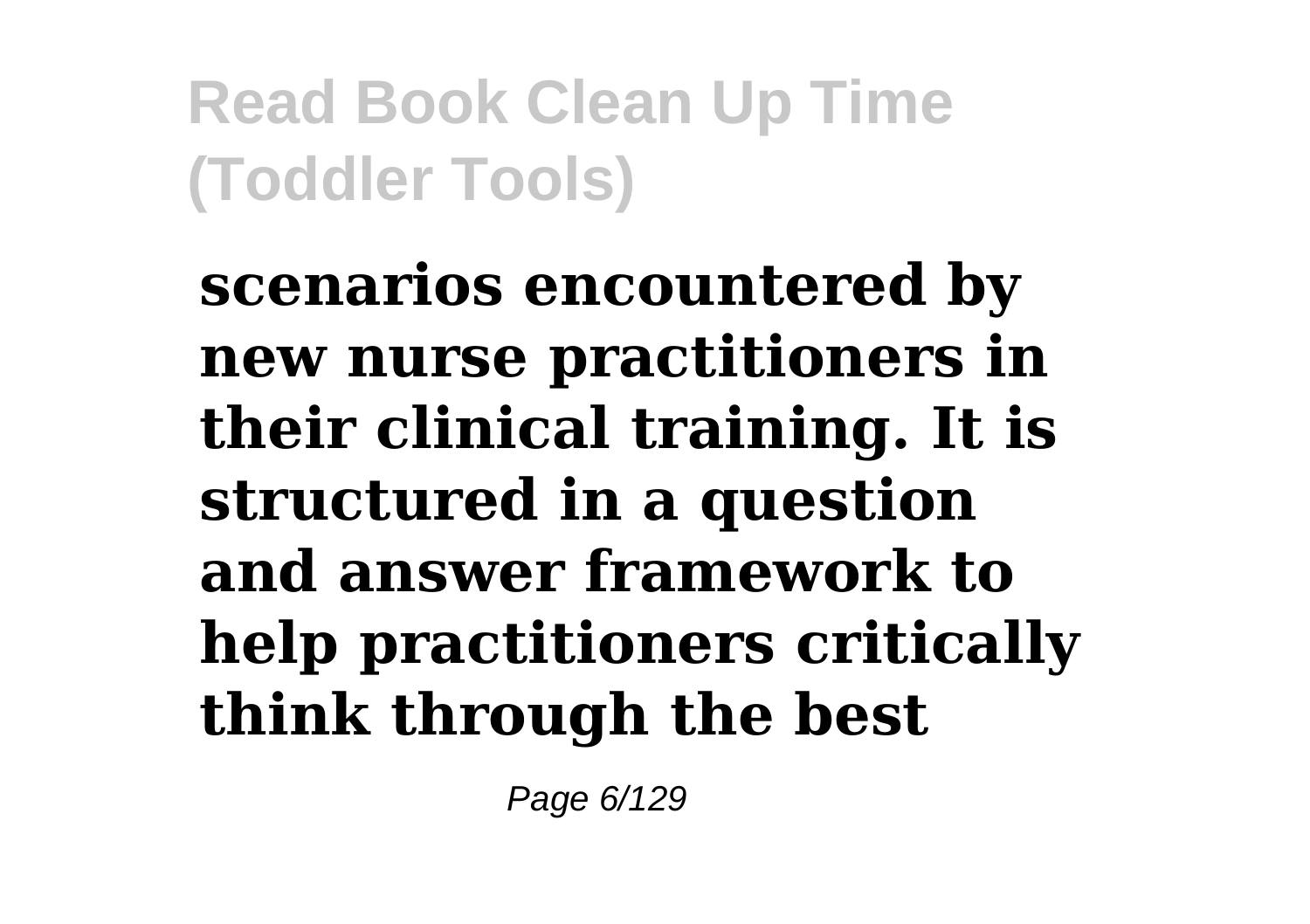**practices to be implemented during the well child visit and develop a plan of action for the family. This book provides assessment and diagnostic criteria and tools and**

Page 7/129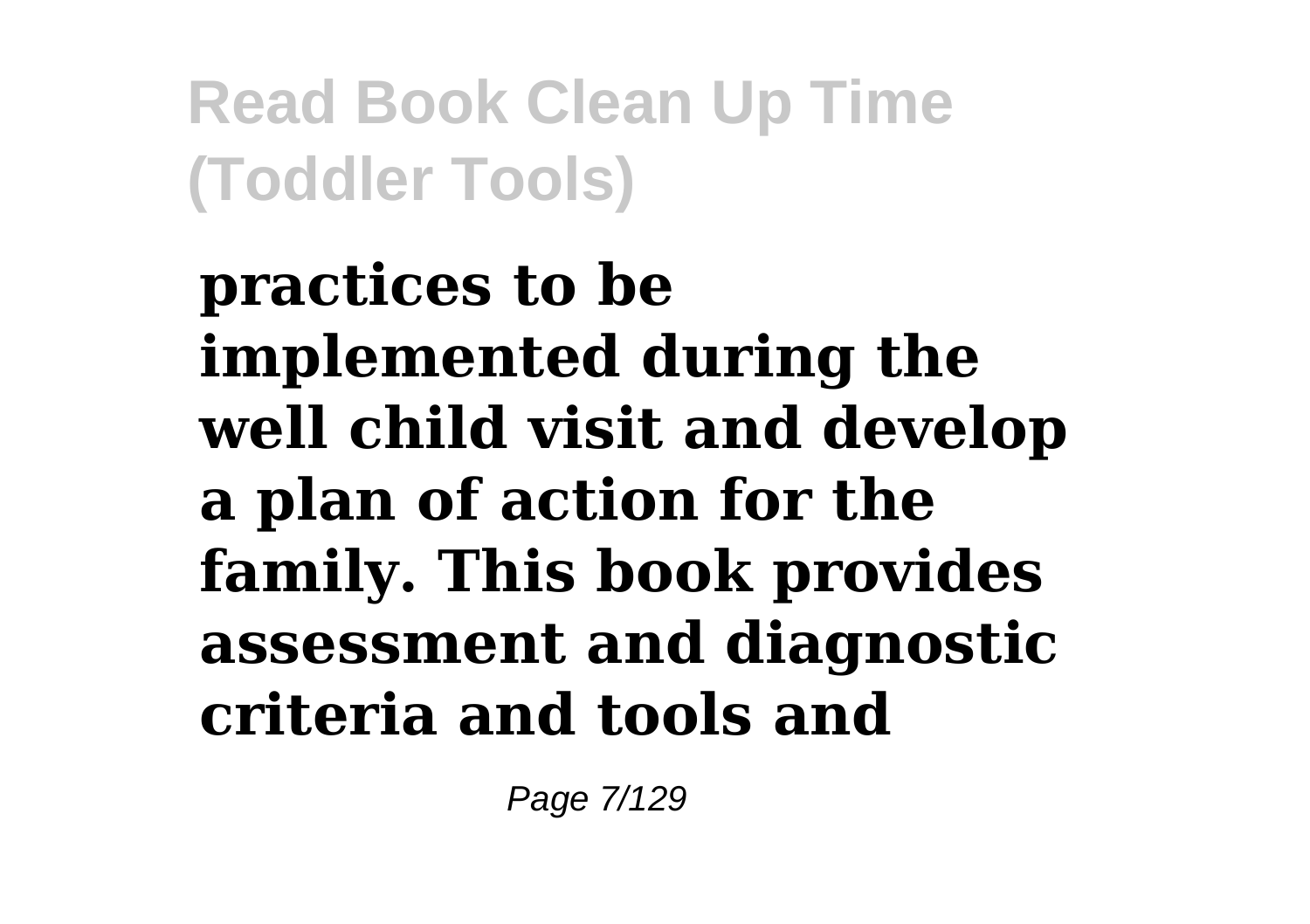**presents common developmental and behavioral issues for each age group. The book promotes the role of professional as advocate by making recommendations**

Page 8/129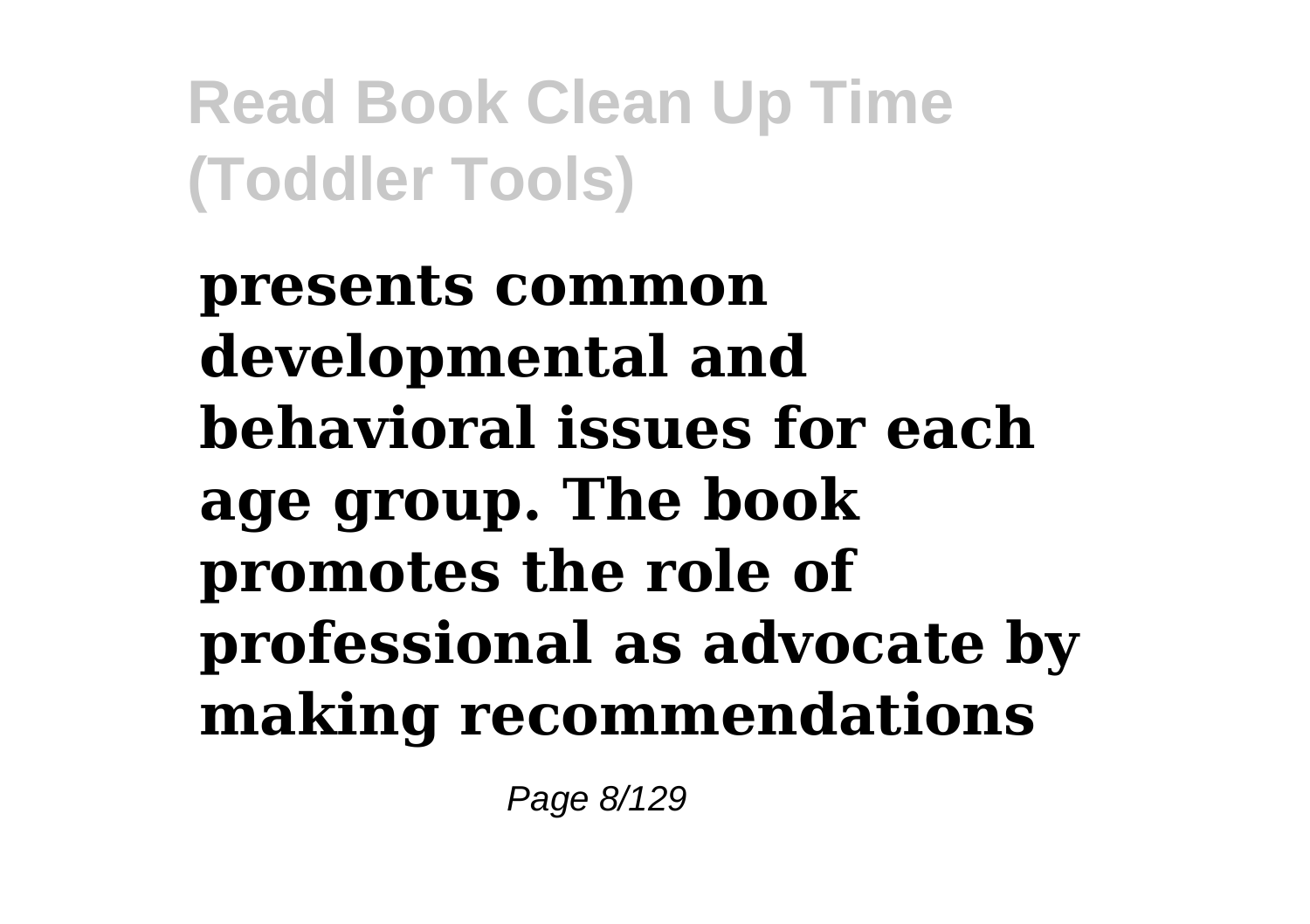**for broad social policies to help all children succeed. "Put away the wiggles. Put away the giggles. Listening works better when your body's calm and still." When it's time for young**

Page 9/129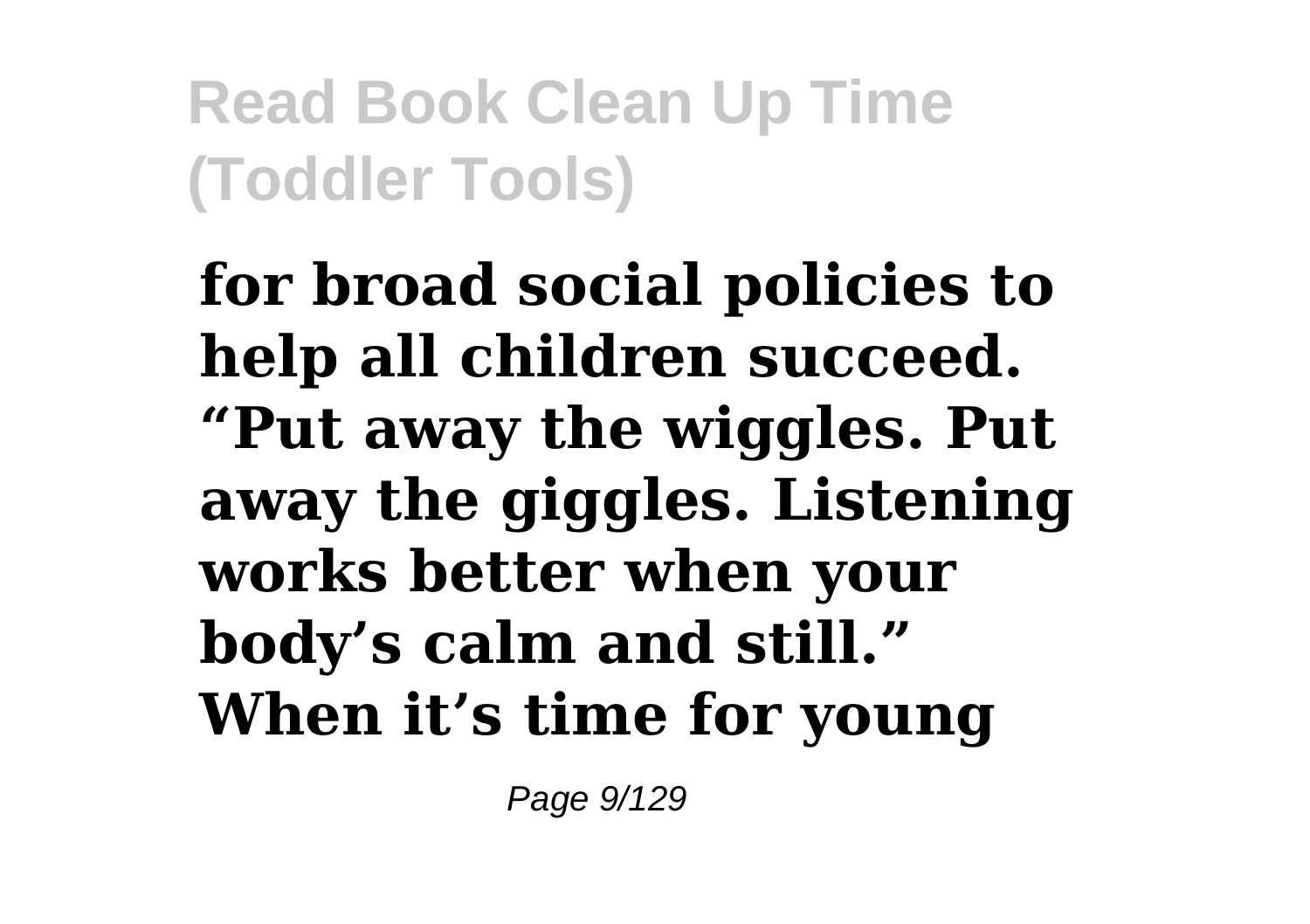**children to listen closely, this book sets the tone. They discover that it's important to open their eyes and ears but to close their mouths ("zip it, lock it, put it in your pocket") so**

Page 10/129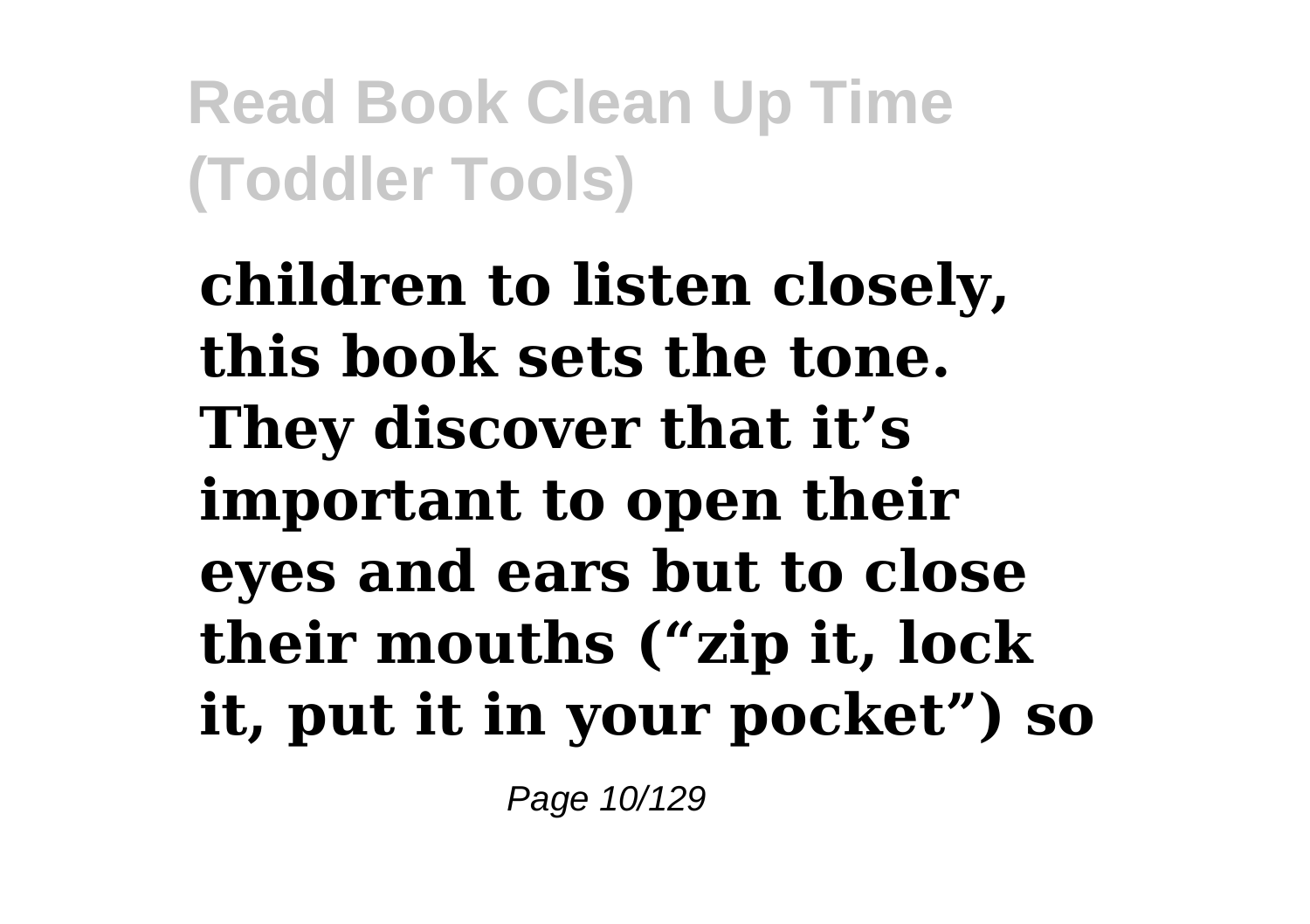**good listening can begin. An award-winning author/illustrator team offers a fresh look at the times and transitions all toddlers face daily, giving young children the tools to**

Page 11/129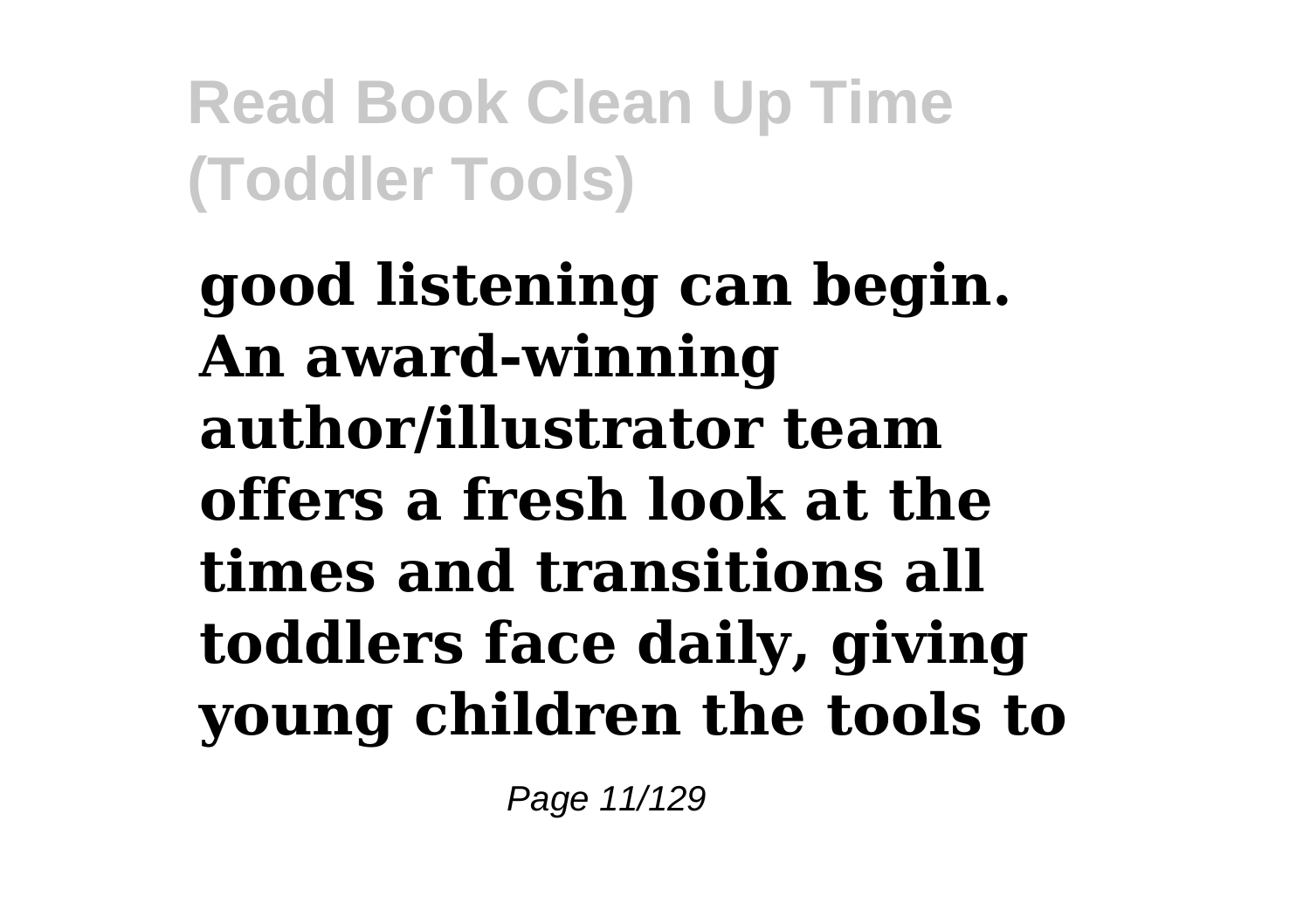**handle routines with confidence and cooperation. Part of the Toddler Tools series, Listening Time can be shared before (or during) the desired "time," or**

Page 12/129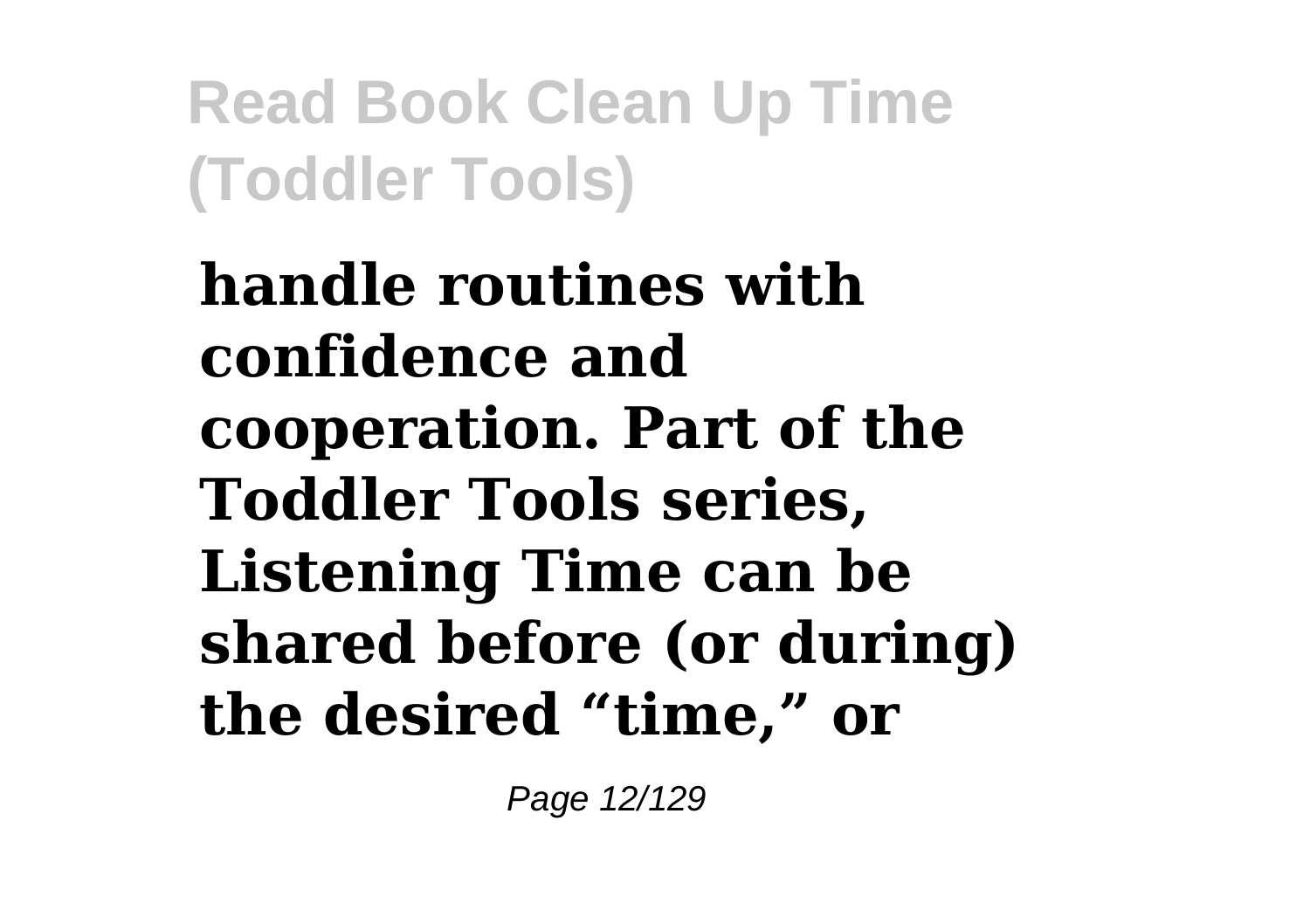**whenever toddlers need encouragement with routines. Includes tips for parents and caregivers. Get students on your side and make classroom management easier with**

Page 13/129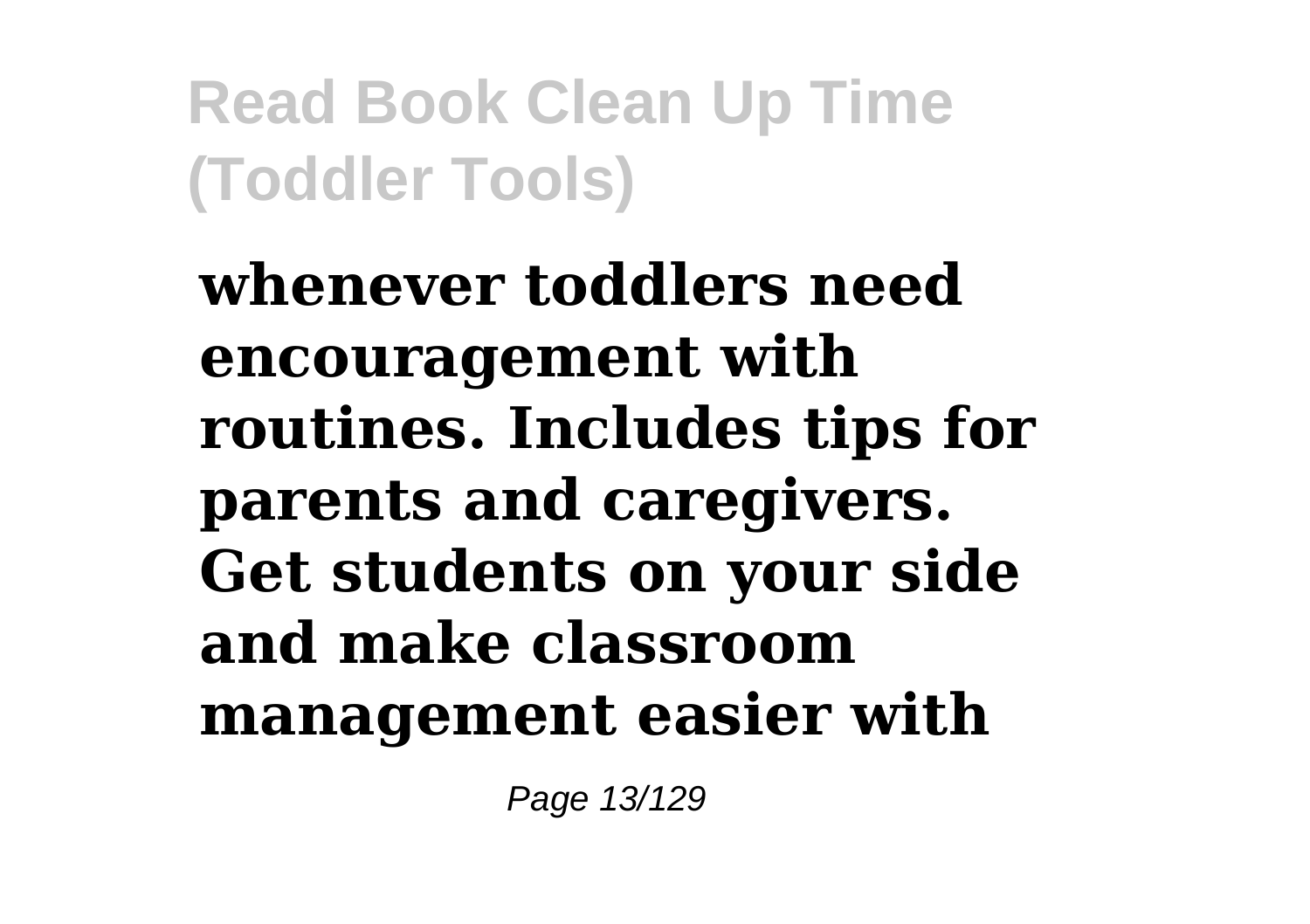**this easy-to-read, humorous survival guide. Whether in the classroom for a single day or a longer term, this handy resource is full of quick, relationship-building activities that make the**

Page 14/129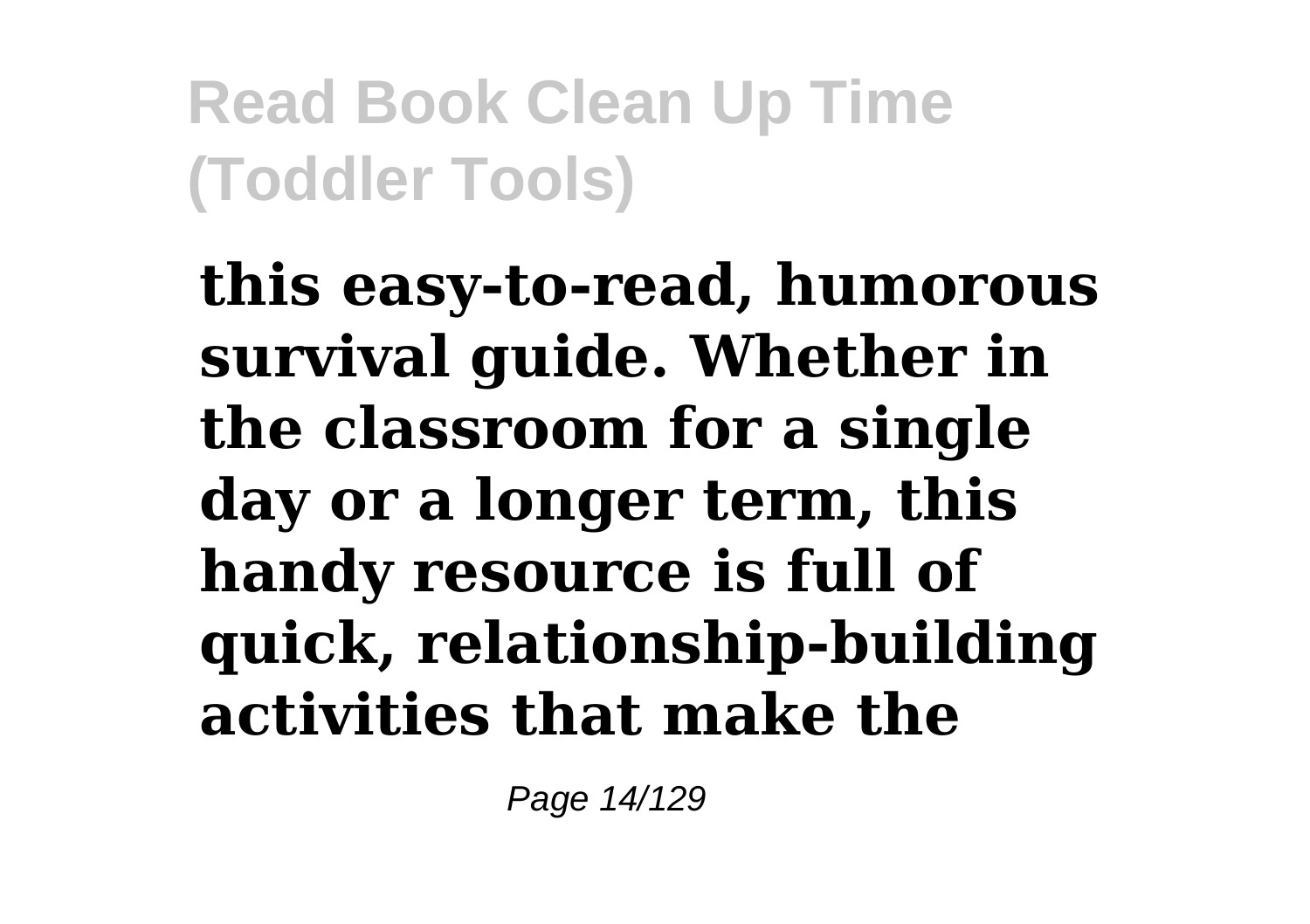**difference between a day of spitballs and a day where students give you handmade bracelets. A valuable time-saver, the book includes specific lessons for all grades, in all**

Page 15/129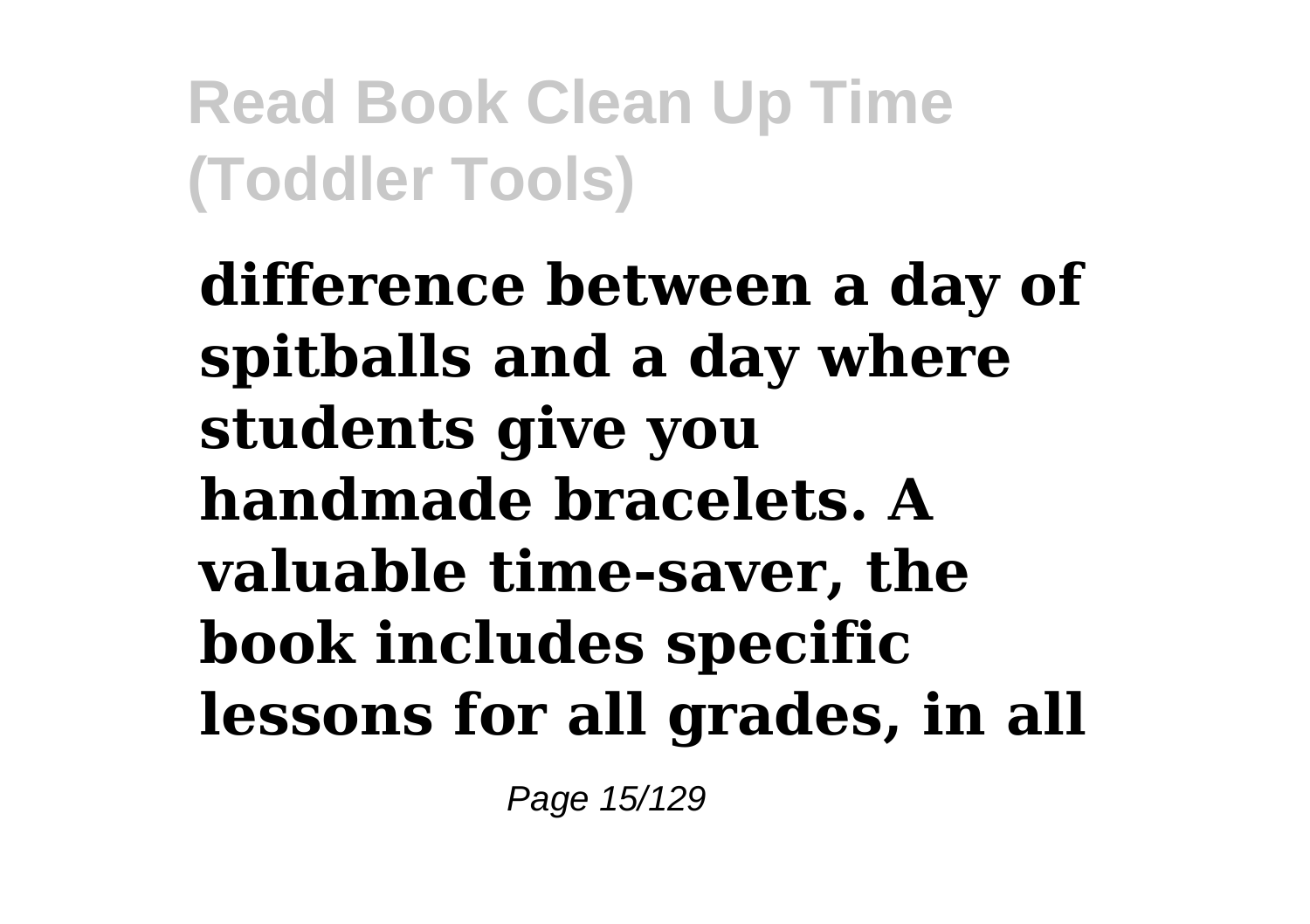**subject areas. The ideal companion for the teacher just getting started, an experienced teacher filling in, or a full-time classroom teacher looking for new ways to connect with**

Page 16/129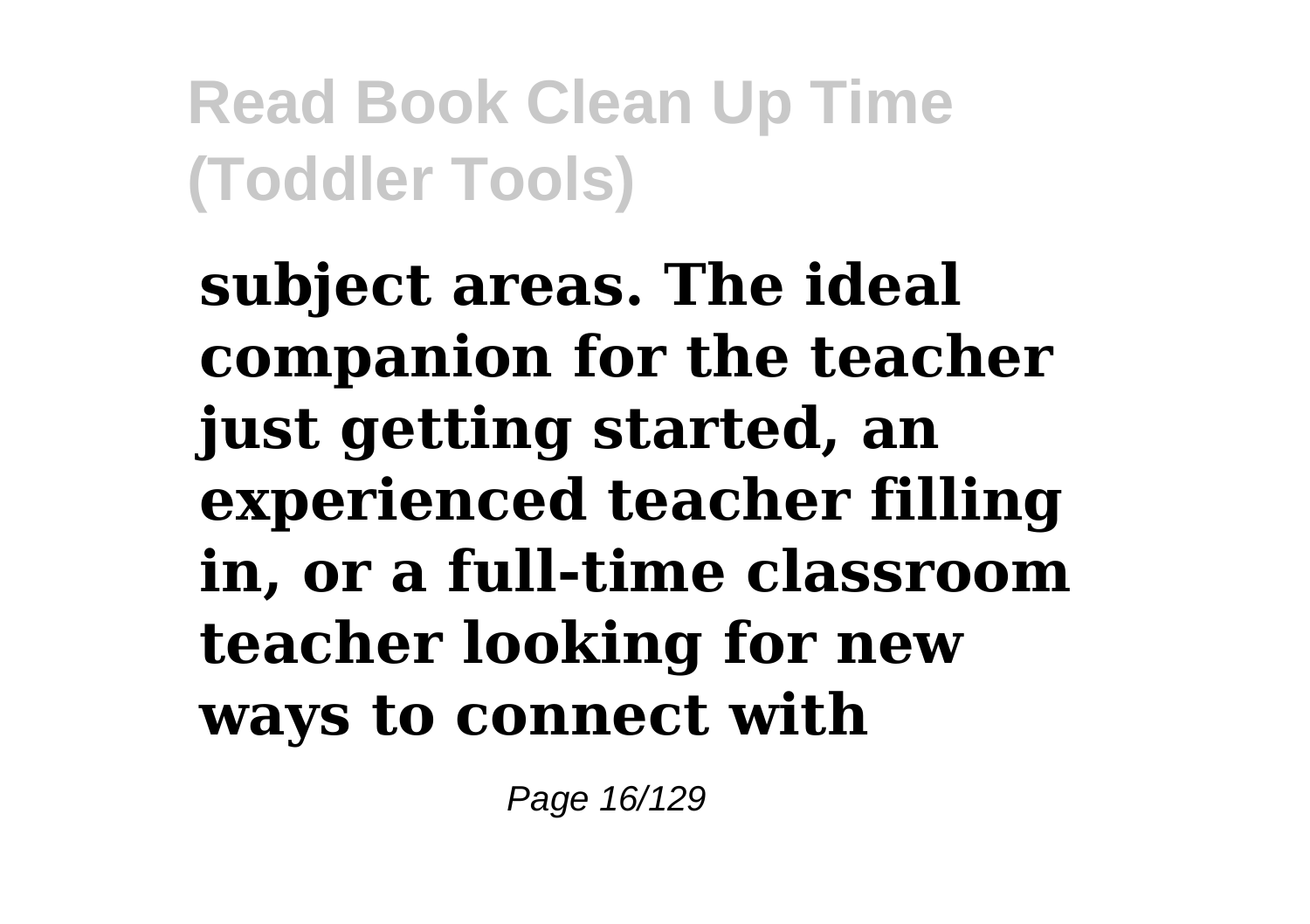**students, this timely book offers the tips and tools you need to not only survive, but succeed! America Reads Challenge The Montessori Toddler Eveything you need to get**

Page 17/129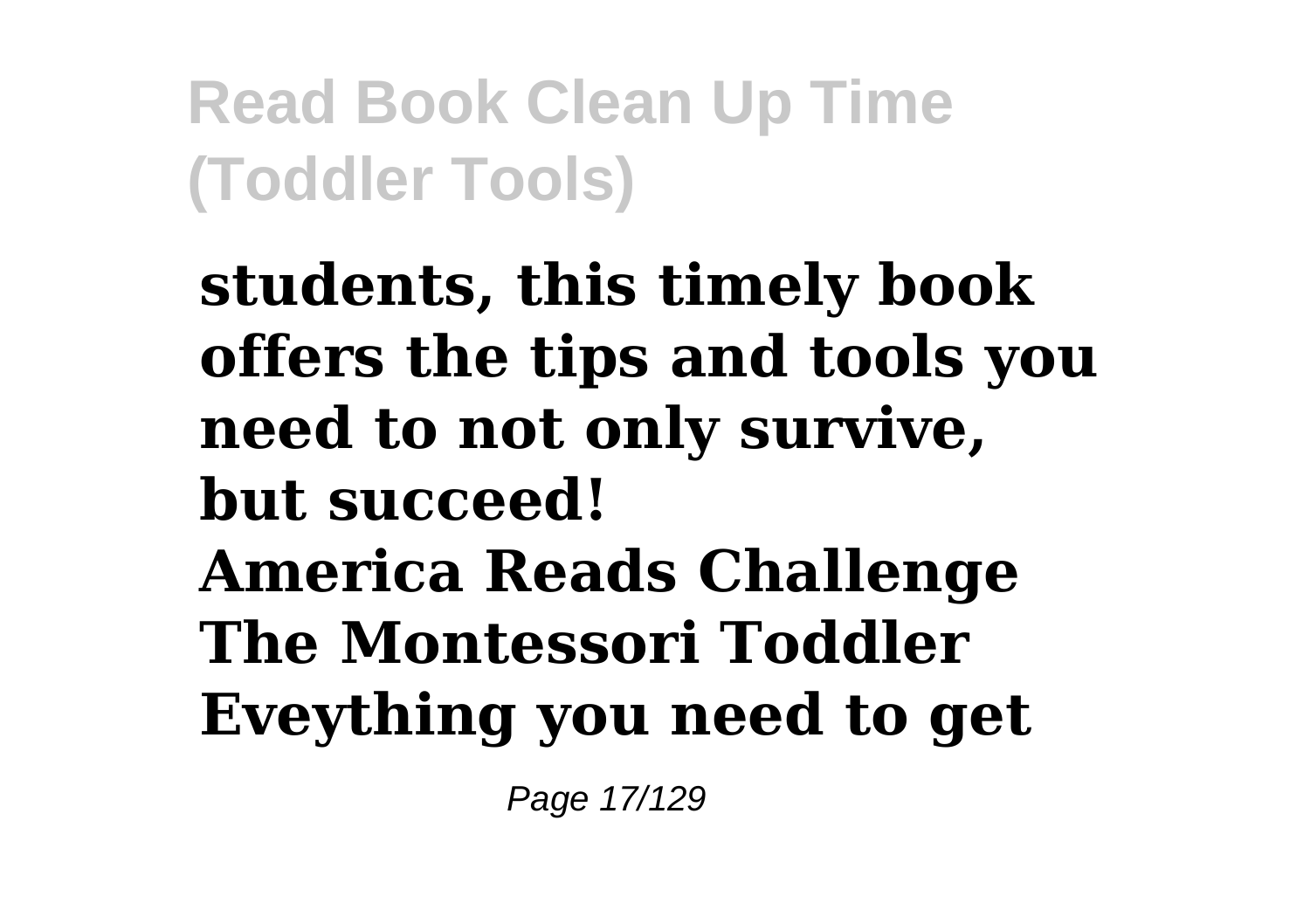**the students on your side and teach them too! Readyto-use tools, tips, and lesson ideas for every grade from K-8 Simple Ways to Fill Your Family's Life with Art and**

Page 18/129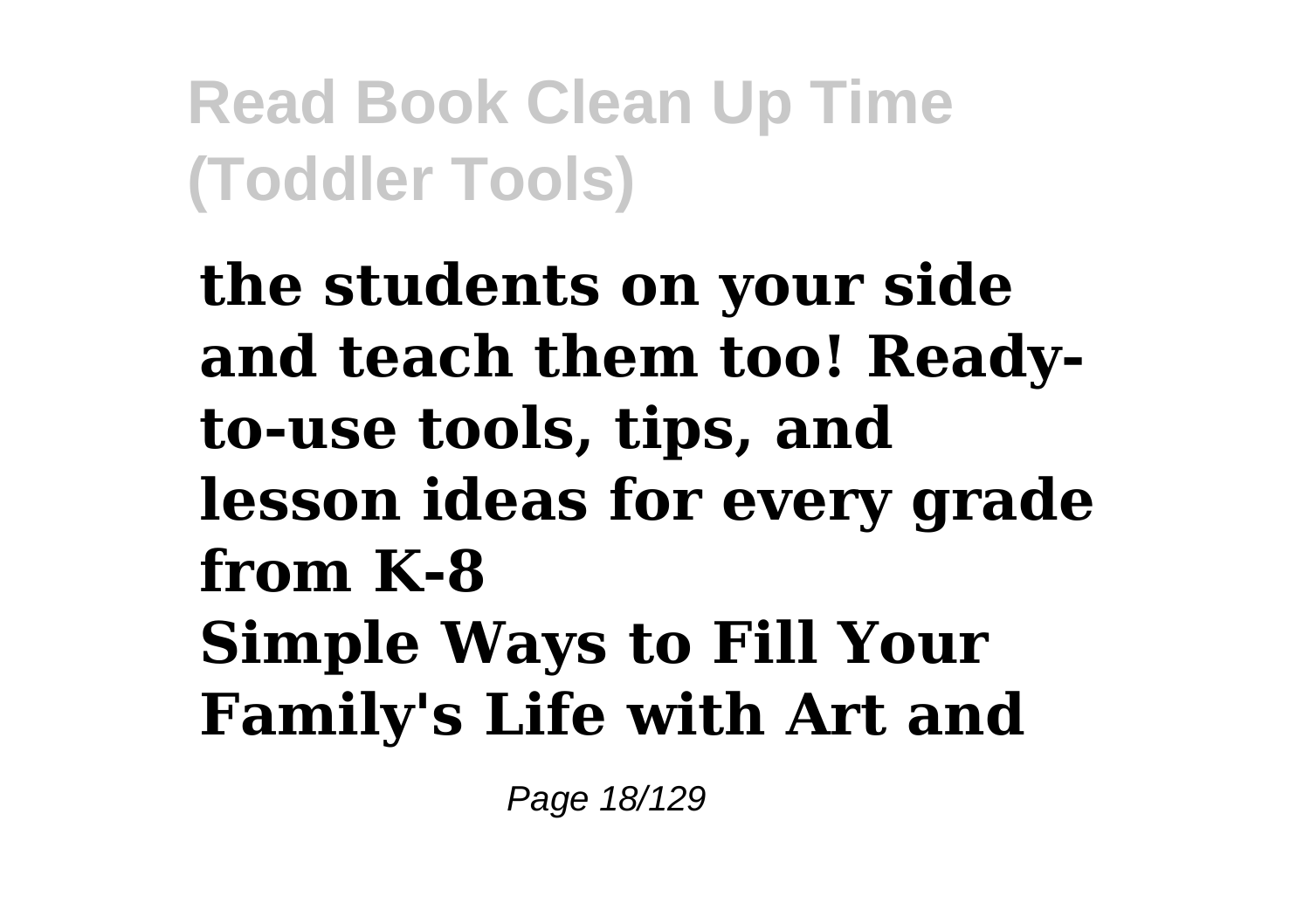## **Creativity The Japanese Art of Decluttering and Organizing** Young children learn that they get lots of chances to

try again every day.

Page 19/129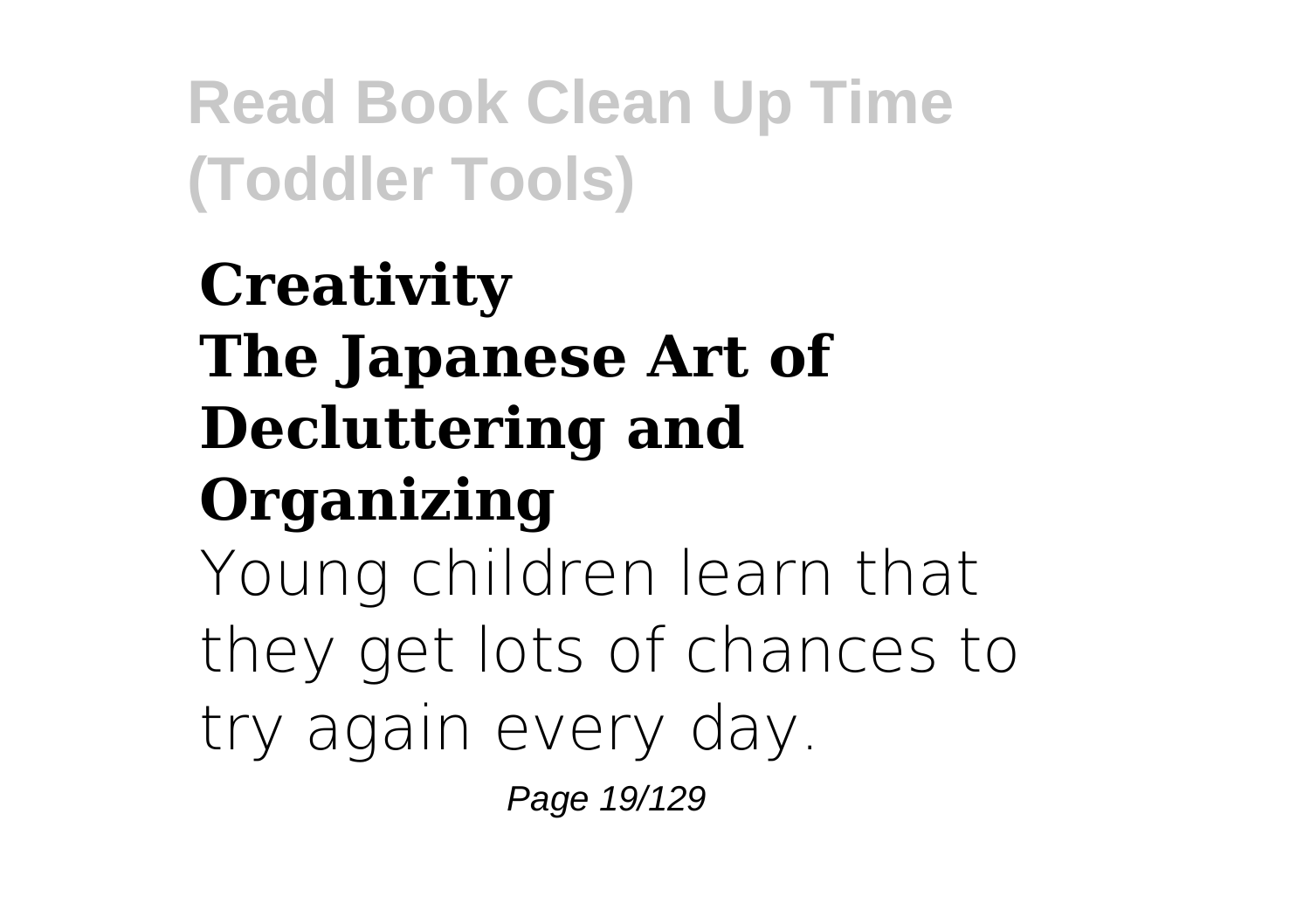Mealtime—"Yummy-in-thetummy time"—is an opportunity to teach young children two major life skills: nutrition and table manners. Simple but important mealtime routines come to Page 20/129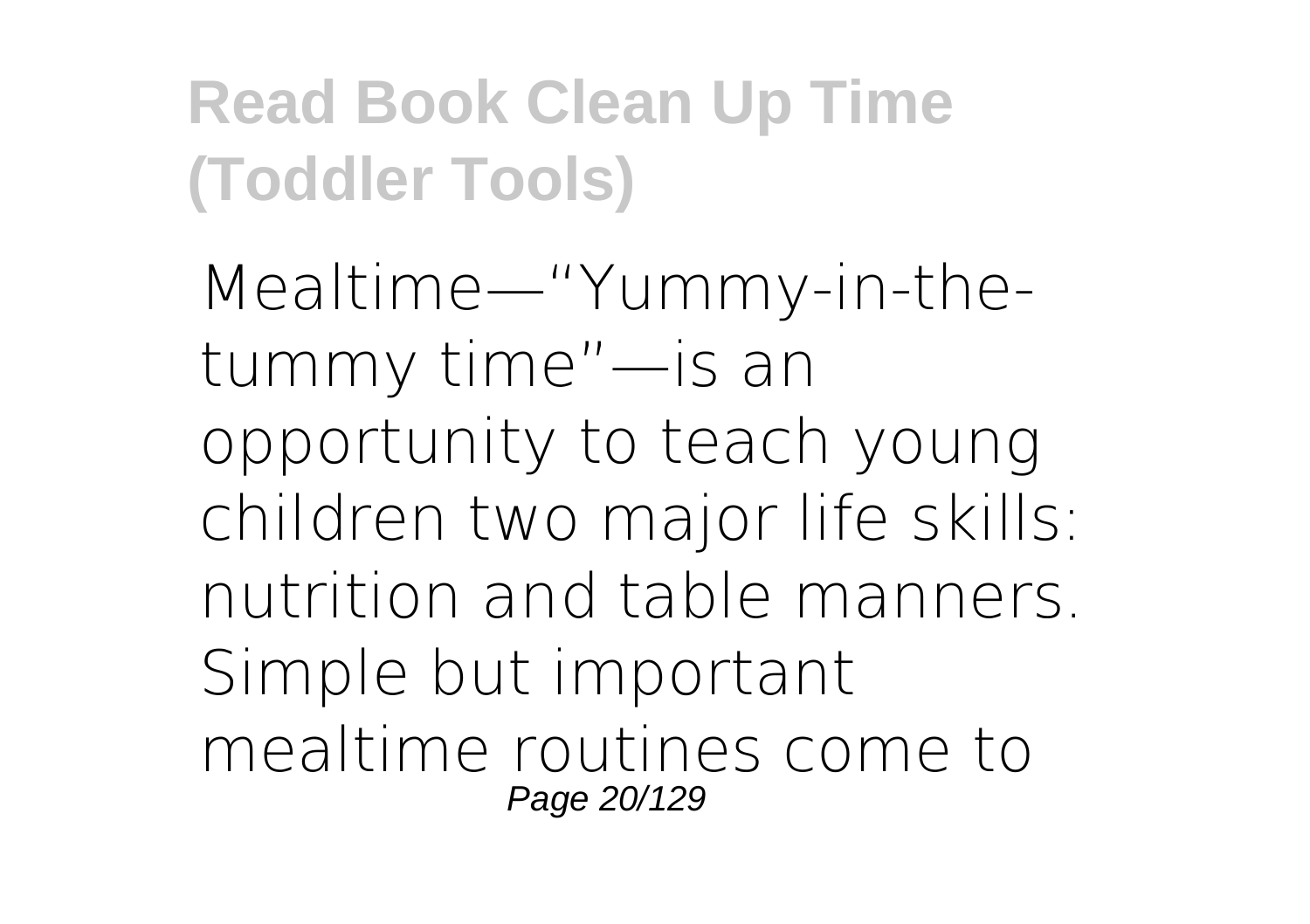life as the toddlers in this book remember to wash their hands, use a napkin and fork or spoon, stay at the table, and eat healthy foods. Toddlers also learn the one big rule for<br>Page 21/129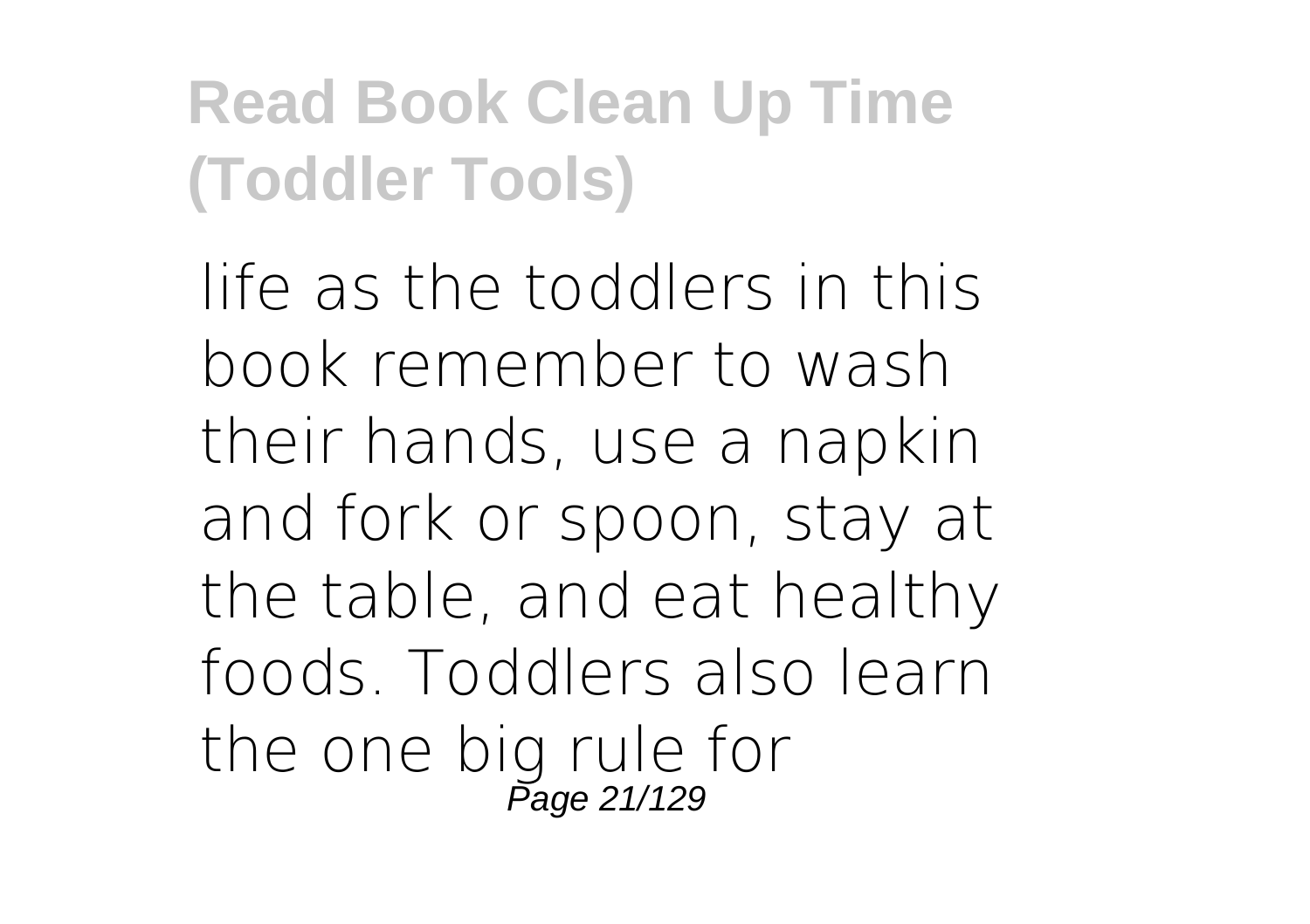mealtime: Always try one bite ("You just might like it!"). Parents and caregivers want toddlers to develop healthy eating habits and positive mealtime routines. This book helps them do so Page 22/129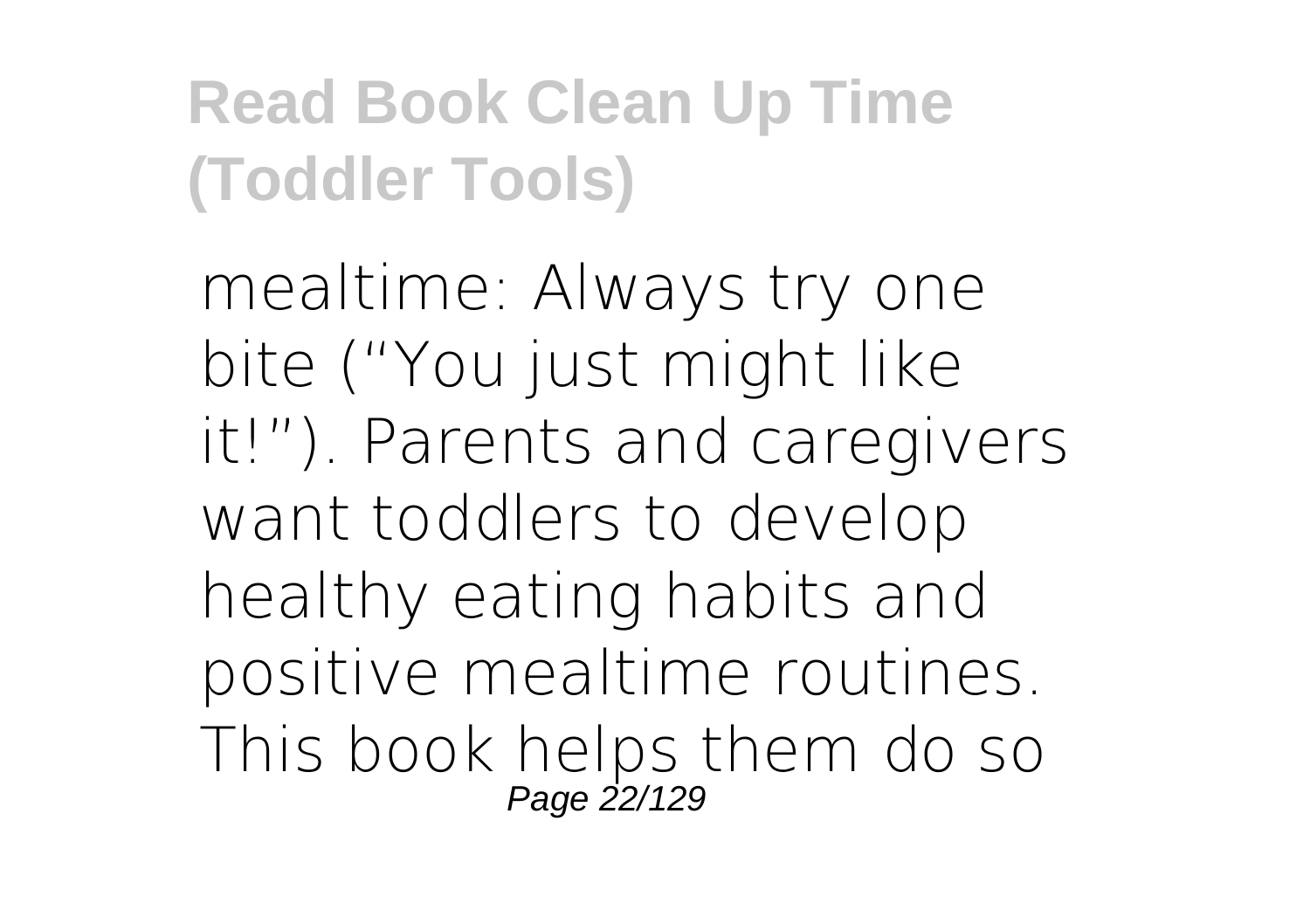with Verdick's keen ability to speak directly to little ones and Heinlen's delightful, appealing illustrations. Includes tips for parents and caregivers. Part of the awardwinning Toddler Tools series. Page 23/129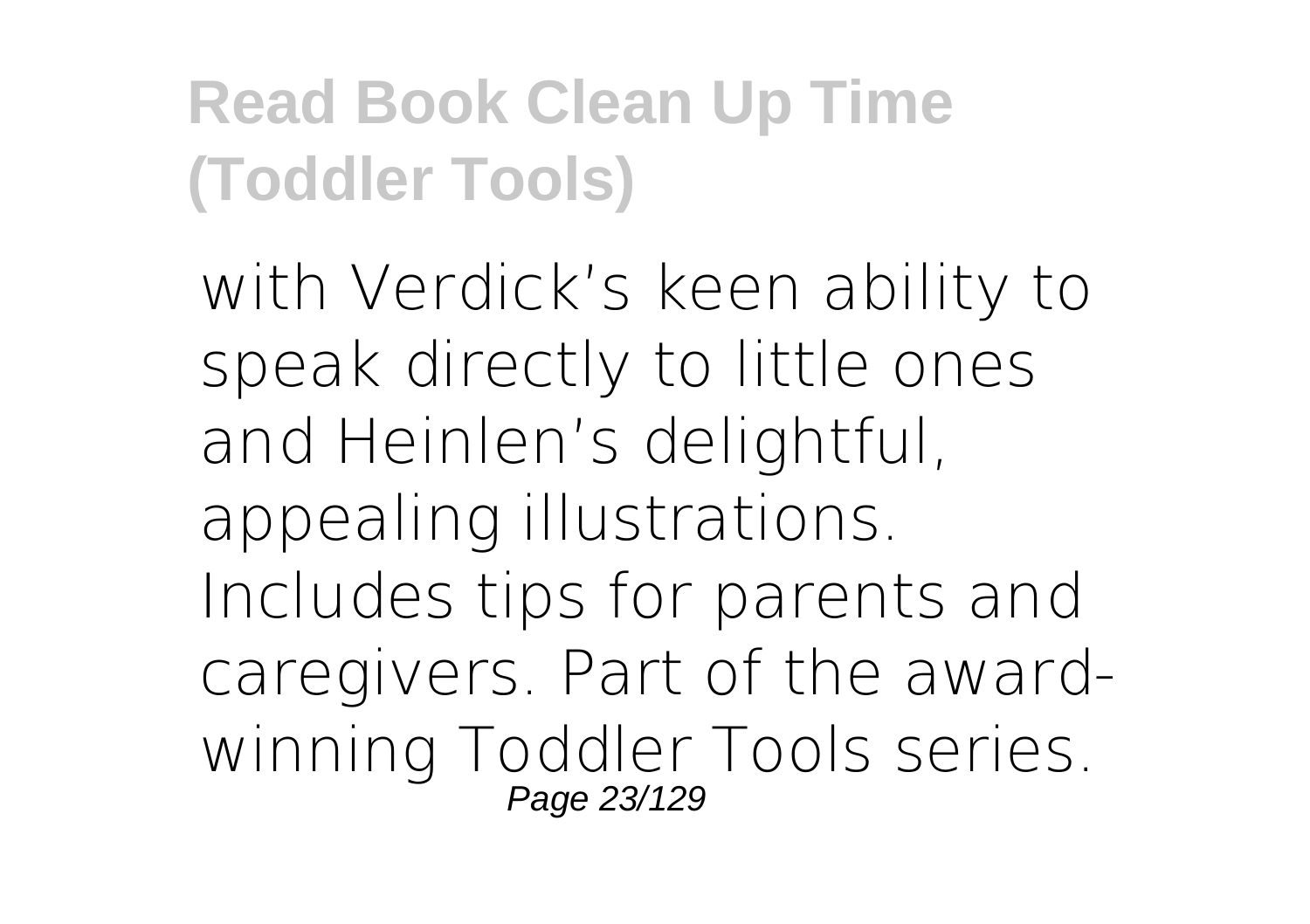The book is packed with suggestions for providing art therapy for children with autism, covering topics such as the materials required, safety issues, how to set up a workspace, and managing Page 24/129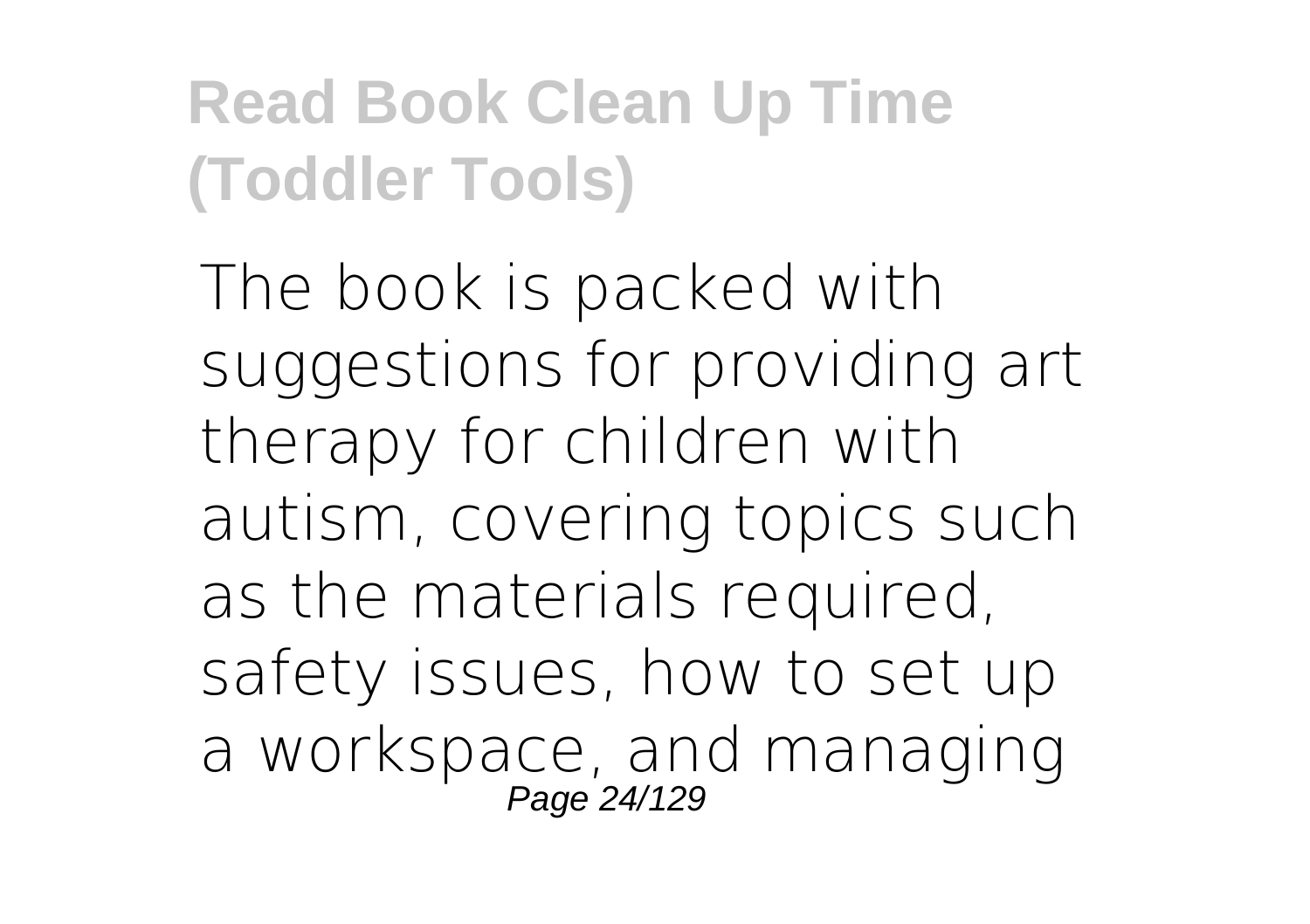difficult behaviour. Nicole Martin is a qualified art therapist specializing in working with children with autism, and she also has a brother with autism. Ease little ones into the get-Page 25/129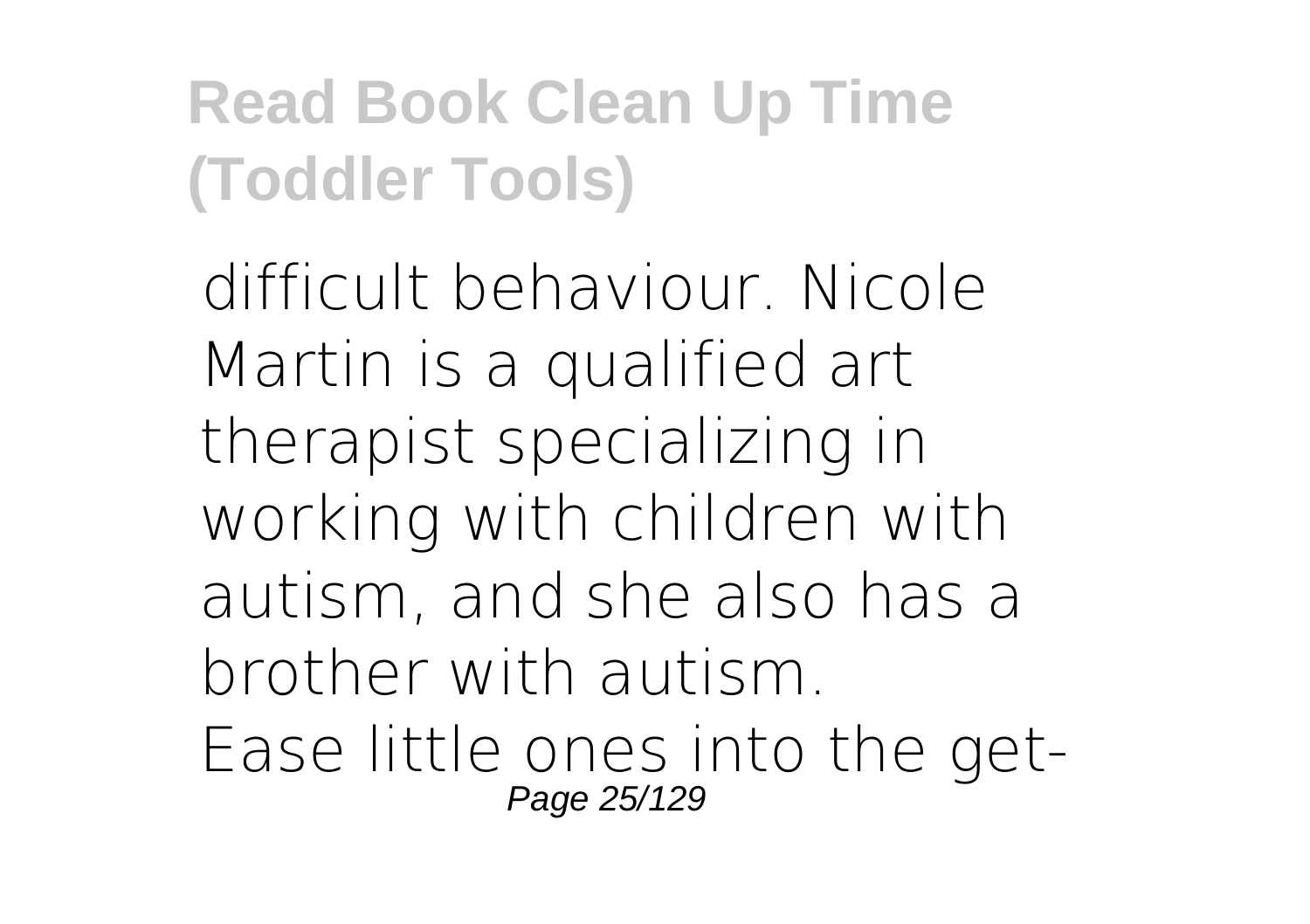ready-for-bed routine with this warm and cozy bedtime book. Aided by Mom and Dad, a sister and brother enjoy a little snack, relaxing baths, time for brushing teeth, stories, lullabies, back Page 26/129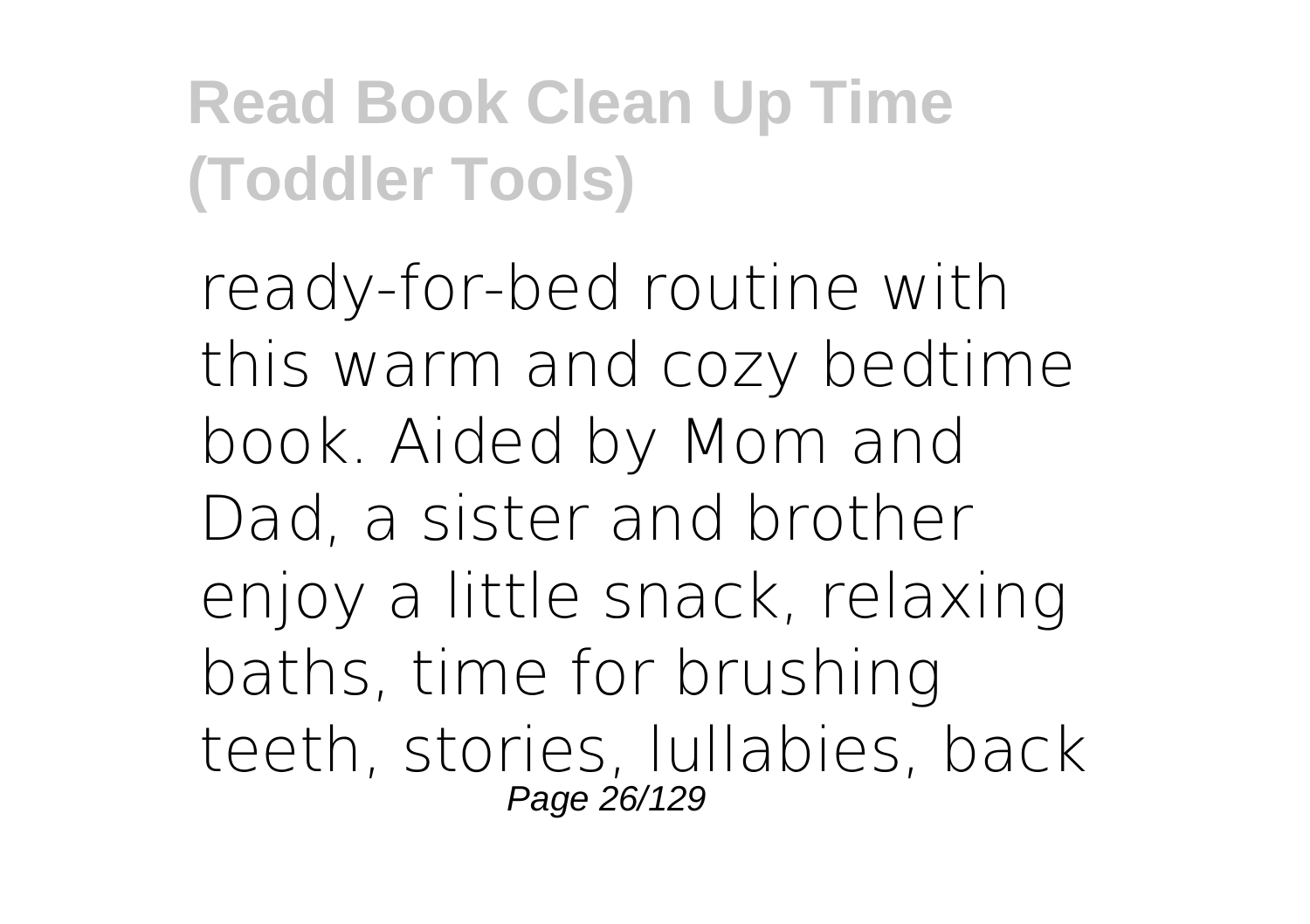rubs, and hugs. Cheerful, soft illustrations and reassuring text set a tone that helps toddlers feel good about settling down to sleep. (As the narrator explains, "I do my best growing when Page 27/129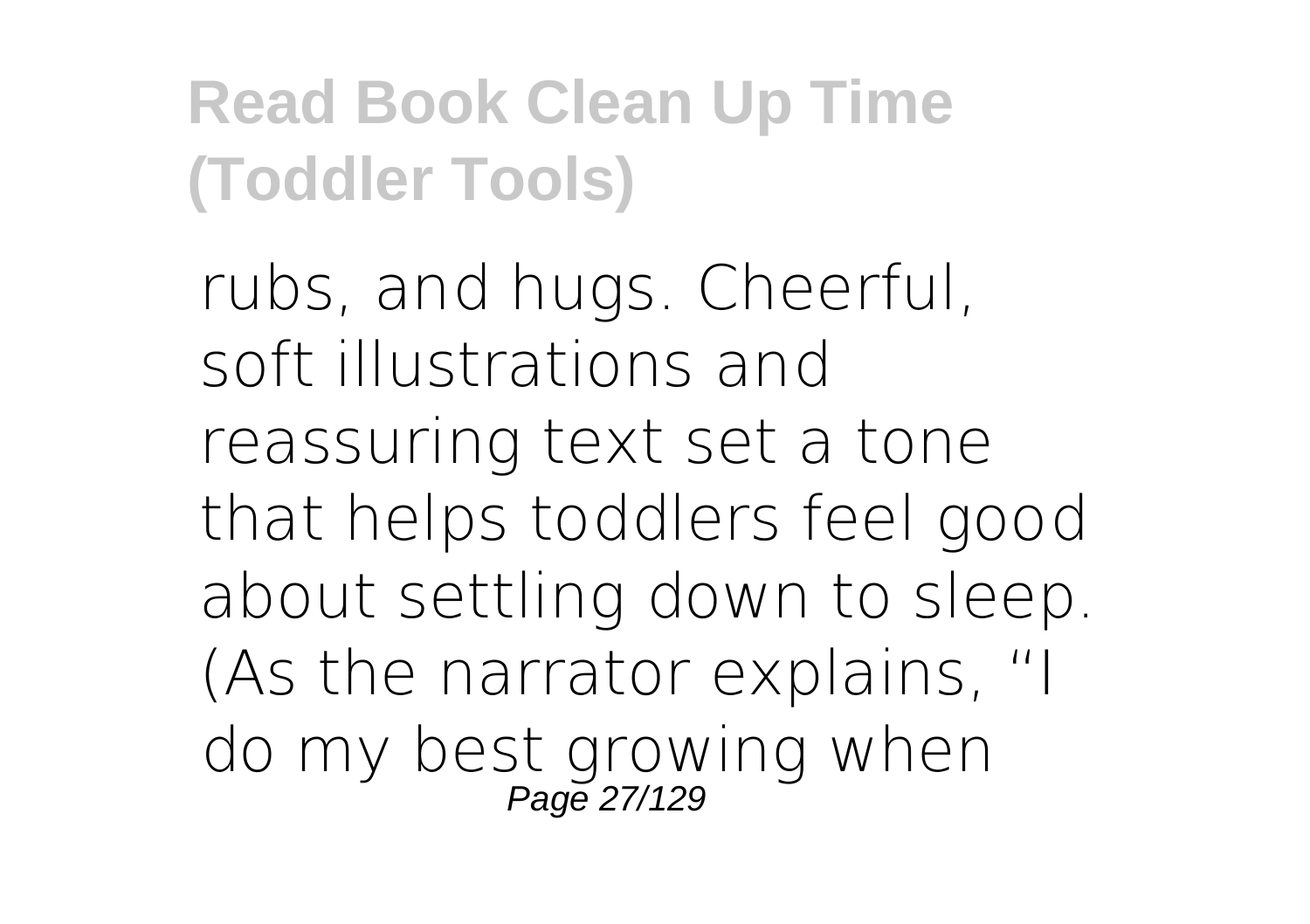I'm sleeping.") In the morning, the children will yawn, stretch, and be a little bit bigger, a little bit stronger, and a little bit smarter—all because of a good night's sleep. Includes Page 28/129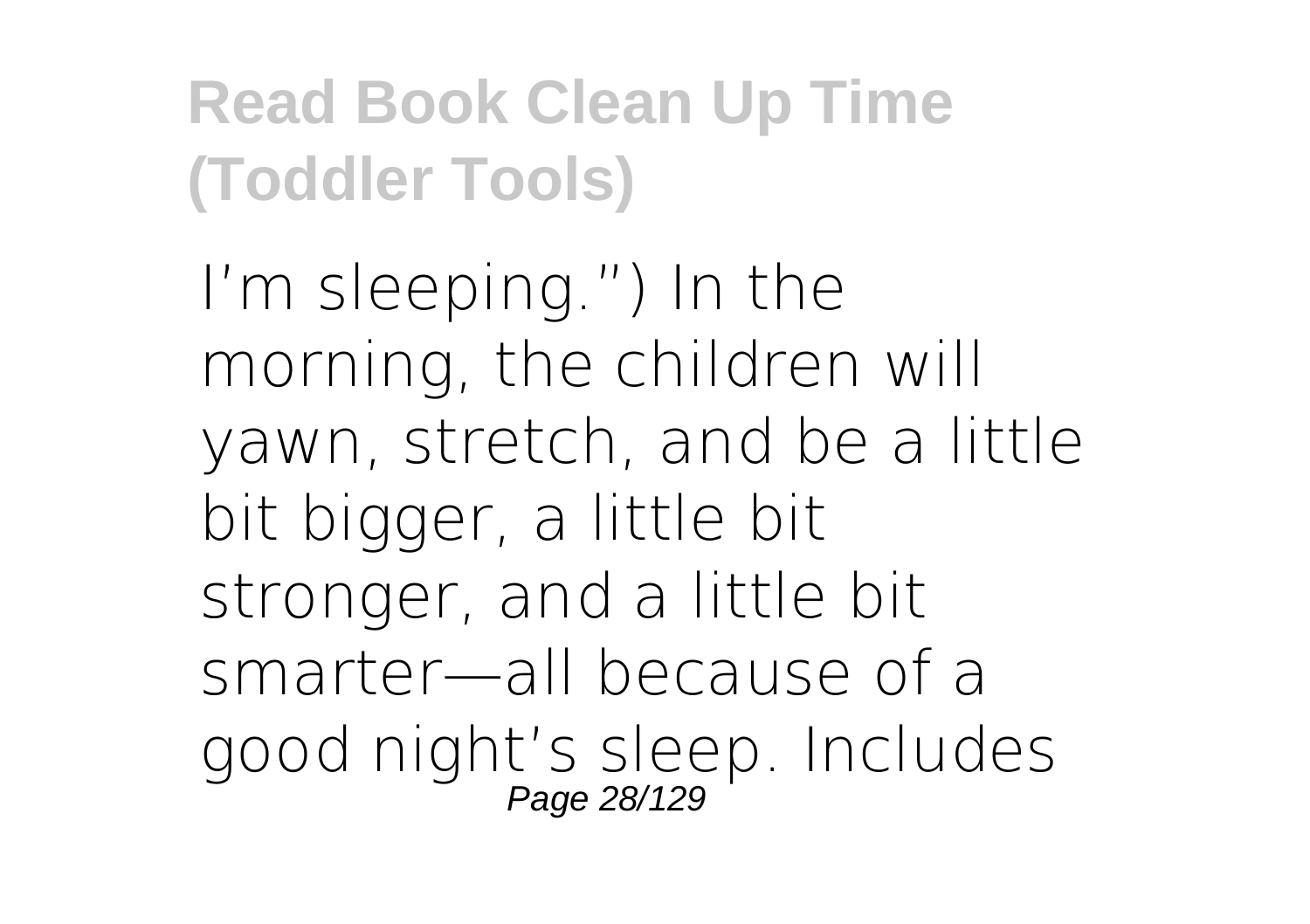tips for parents and caregivers. Rainbow in My Room Toddler Café Primary Well-Being: Case Studies for the Growing Child CTL Director's Supplement Page 29/129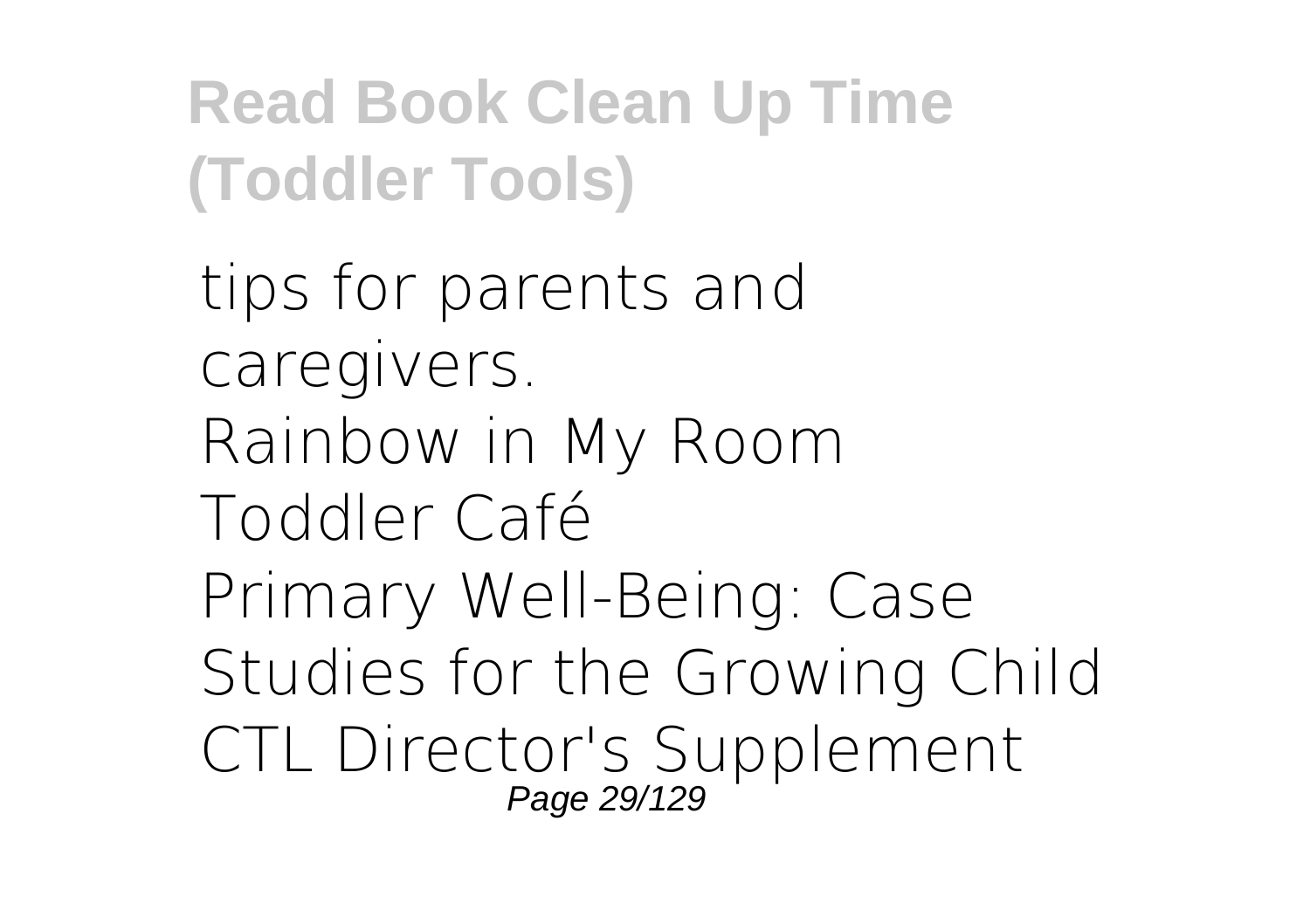2009 The Life-changing Magic of Tidying Up *An award-winning author/illustrator team offers a fresh look at the times and transitions all toddlers face daily, giving young children the tools*

Page 30/129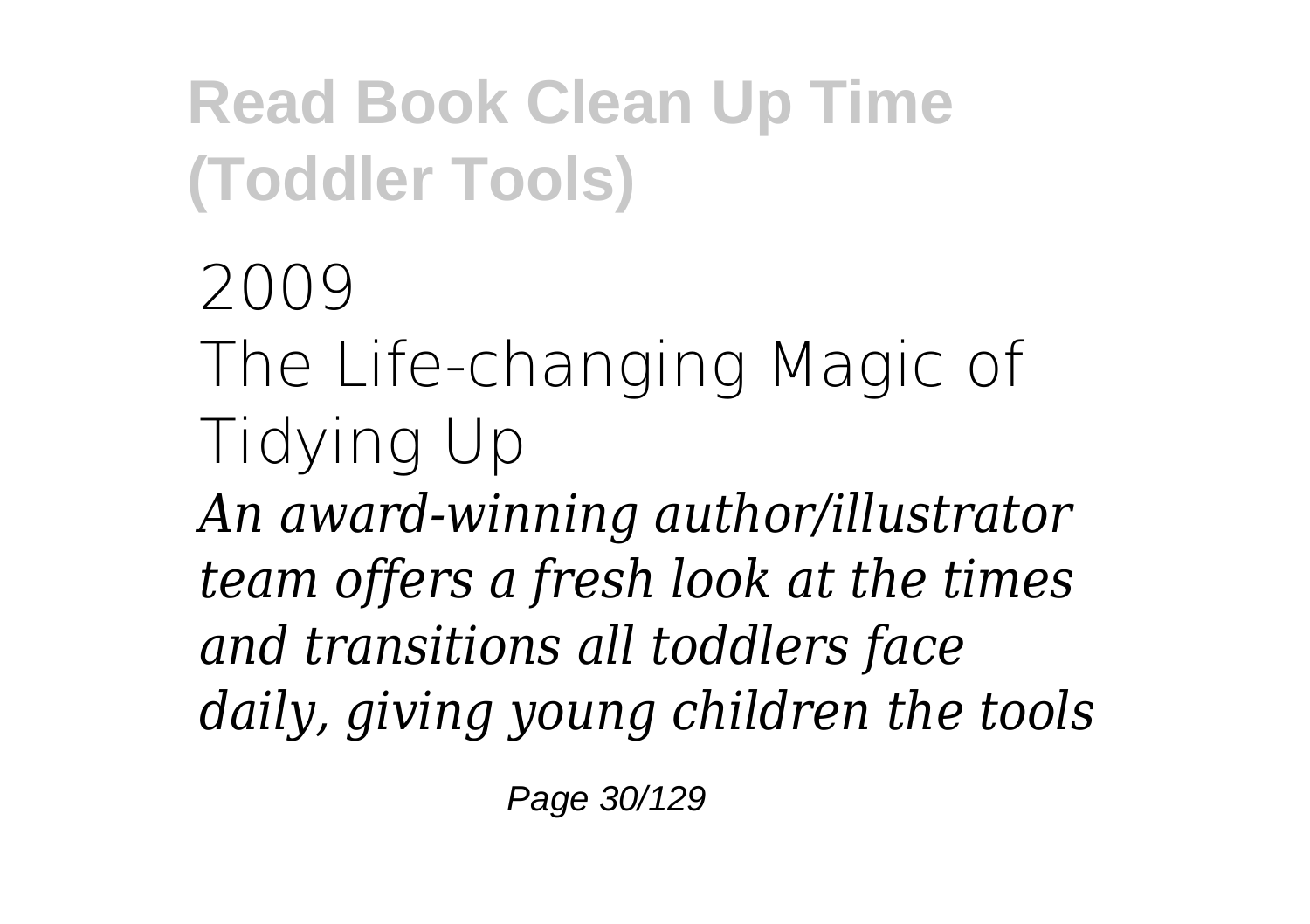*to handle routines with confidence and cooperation. Being dropped off at childcare or cared for by a babysitter means saying good-bye to Mom or Dad—and for many toddlers, byebye is a big deal. This gentle book helps ease the transition with simple rituals: hugs and kisses, a big wave,* Page 31/129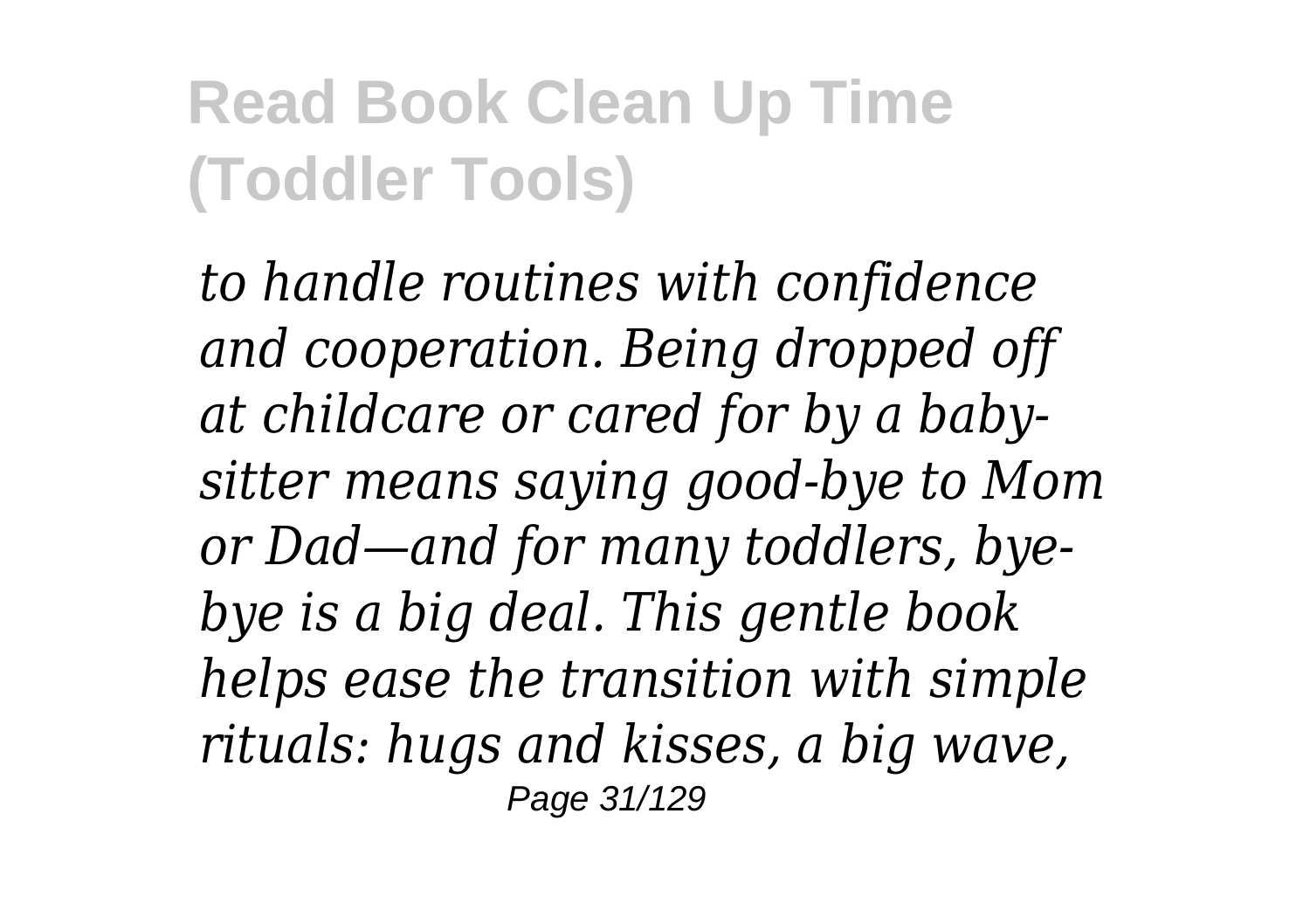*a deep breath, and the confidence to seek comfort with the new caregiver or other children. Toddlers learn that good-bye isn't forever, it's just for a while. Part of the Toddler Tools series, Bye-Bye Time can be shared before (or during) the desired "time," or whenever toddlers need* Page 32/129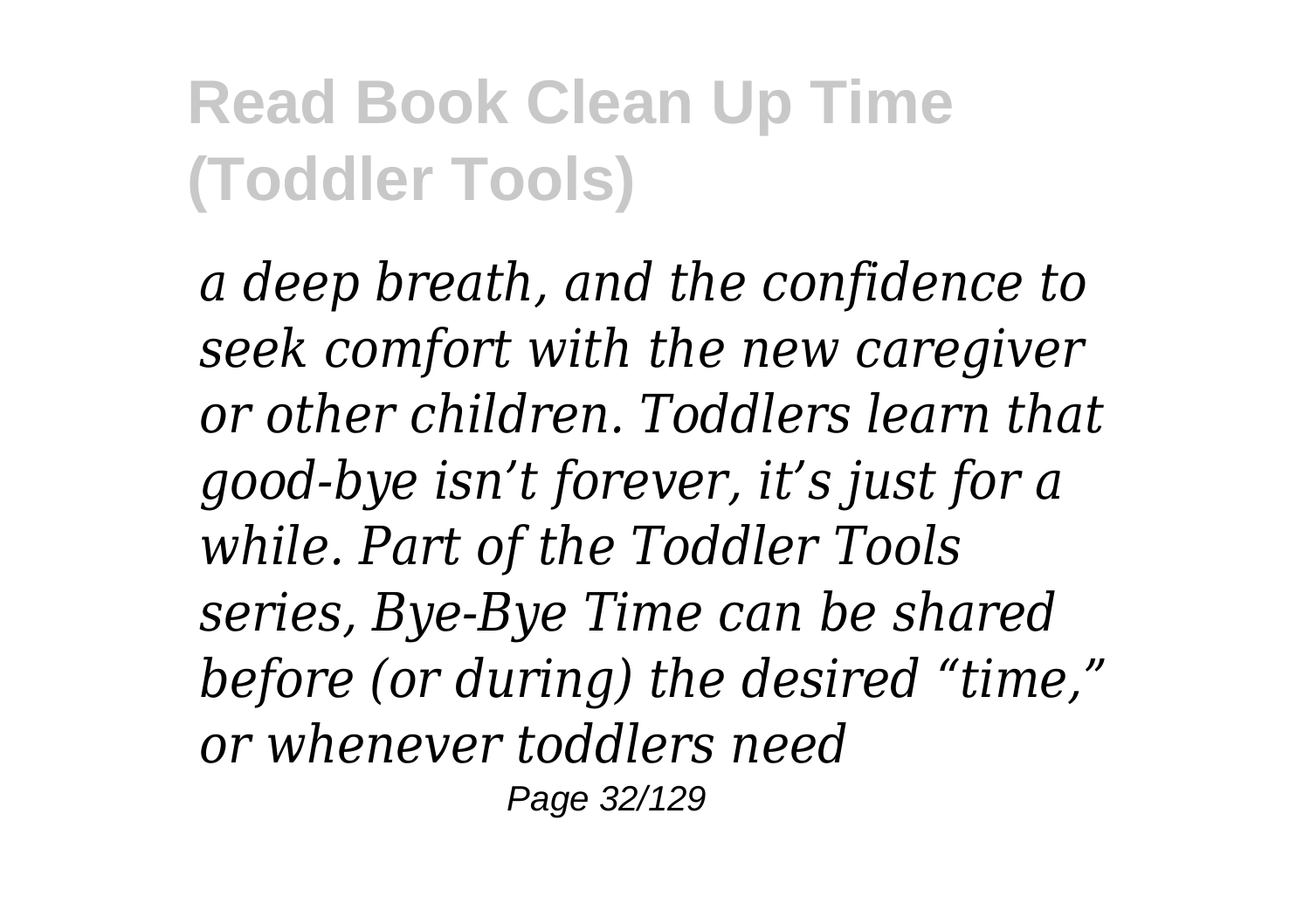*encouragement with routines. Includes tips for parents and caregivers.*

*3 ... 2 ... 1 ... LIFT OFF. Let sciencemad chatterbox Rocket launch into your hearts in this inspiring picture book from two incredible debut talents. Rocket's going to be the* Page 33/129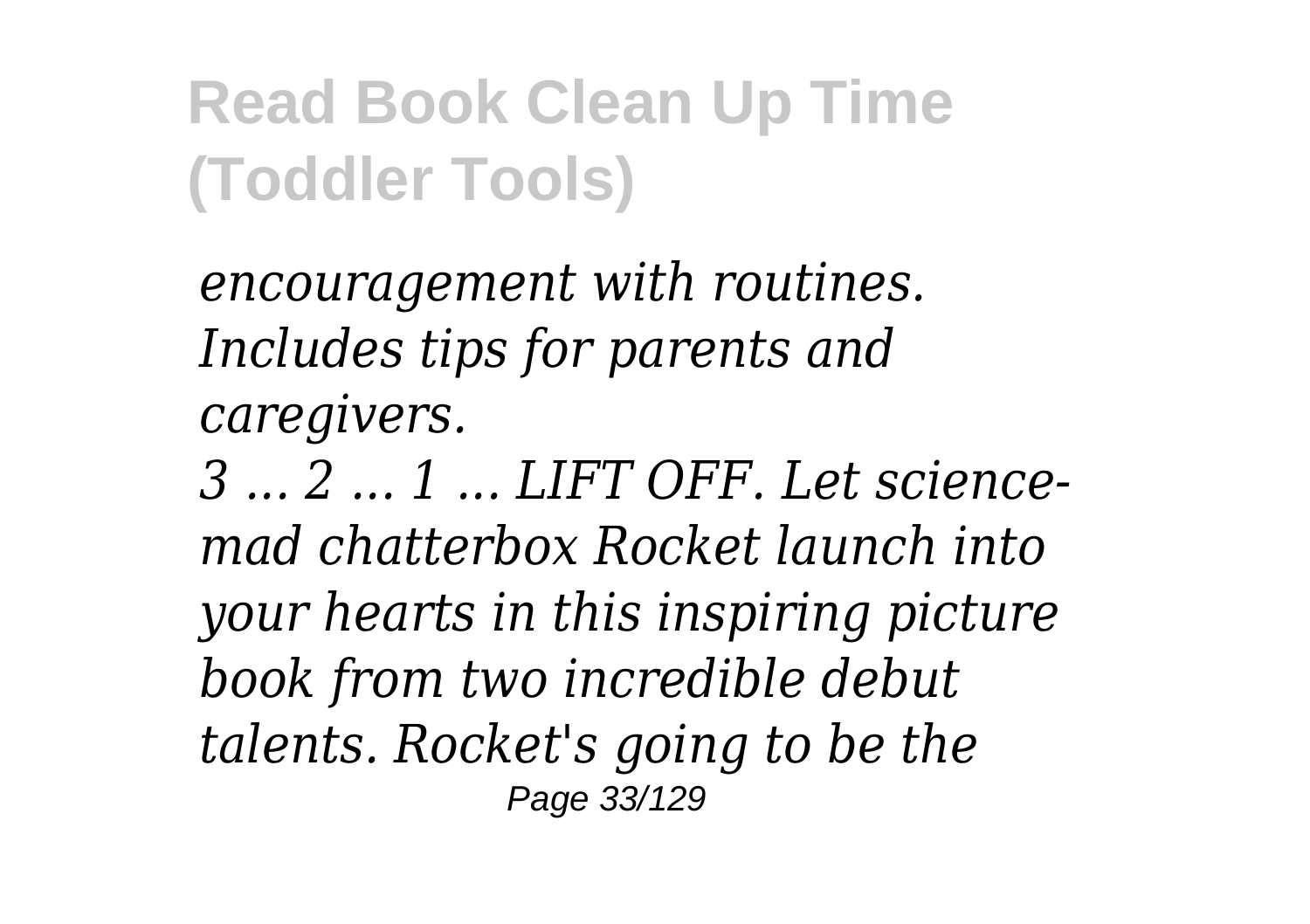*greatest astronaut, star-catcher, space-traveller that has ever lived! But... First, she needs to convince her big brother Jamal to stop looking down at his phone and start LOOKING UP at the stars. ---- Bursting with energy and passion about space and the natural world,* Page 34/129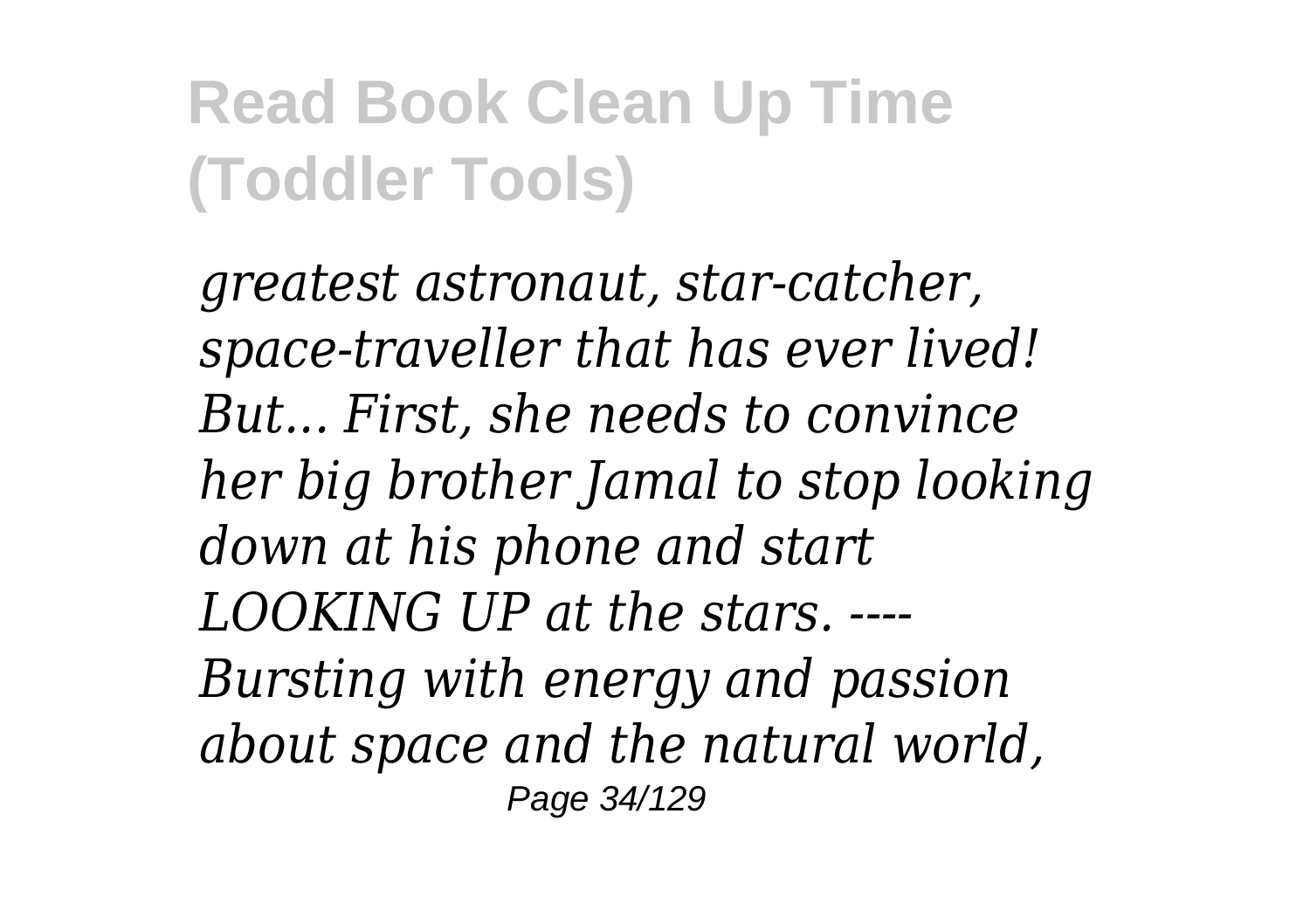*this heart-warming picture book will reignite your desire to turn off those screens and switch on to the outside world.*

*It is cleanup time, and Daddy and his little one are putting away books, blocks, teddy bears, and train cars, washing hands, and preparing for* Page 35/129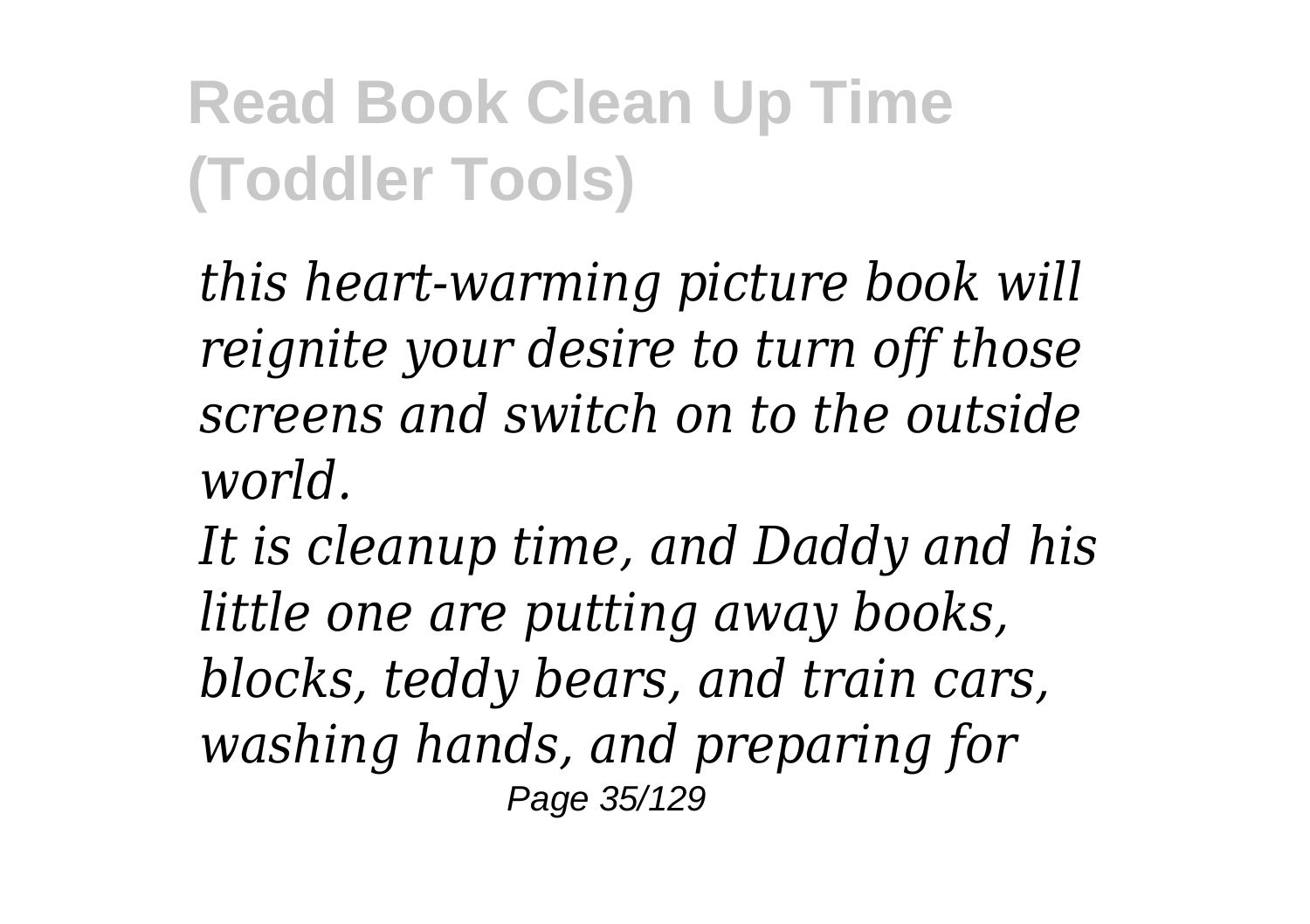*dinner--all while having fun with math! As Daddy talks with his toddler, he uses spatial-relationship math words and phrases like up, down, inside, outside, next to, and under to reinforce his young learner's understanding. When it is dinnertime, the little one proudly* Page 36/129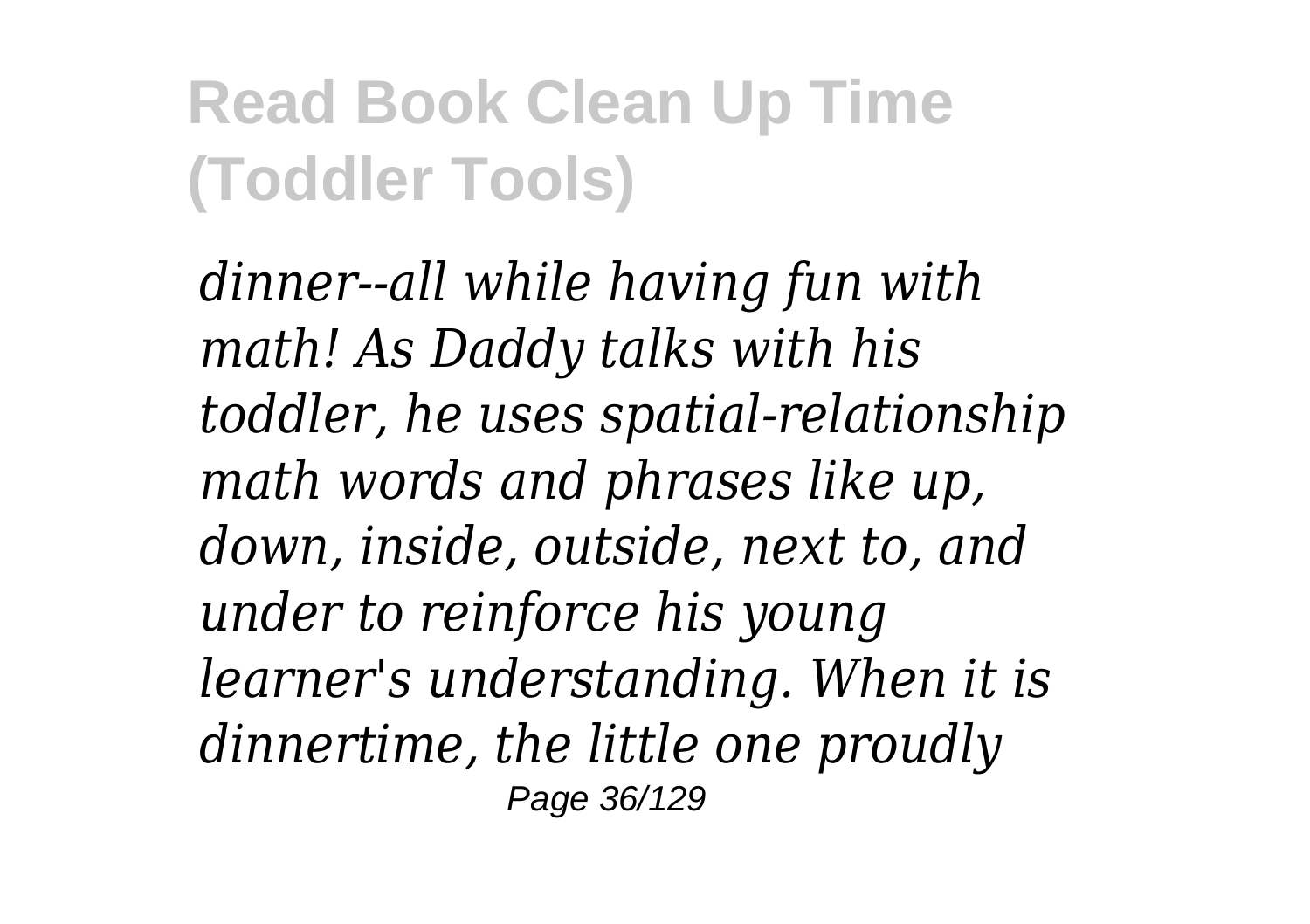*demonstrates an understanding of down when helping to set the table and up while enjoying the first delicious bite!A playful story that models engaging conversations between parent and child, Clean Up, Up, Up! includes a note by early childhood education expert Susan C.* Page 37/129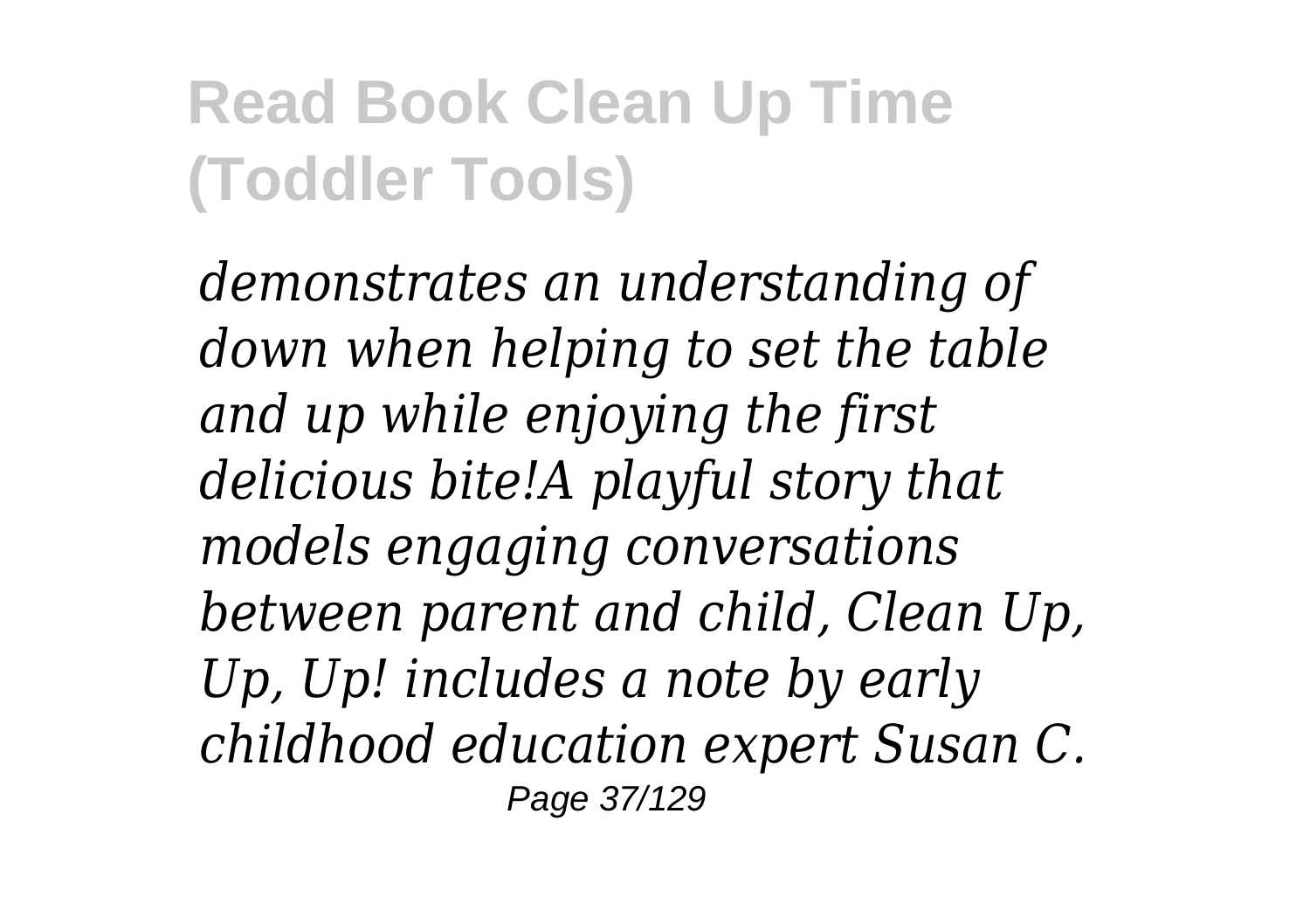*Levine that shows parents and caregivers how everyday activities offer rich opportunities to teach early spatial math concepts.This book is based on work supported in part by TERC under a grant from the Heising-Simons Foundation.*

*The modern world can get messy.* Page 38/129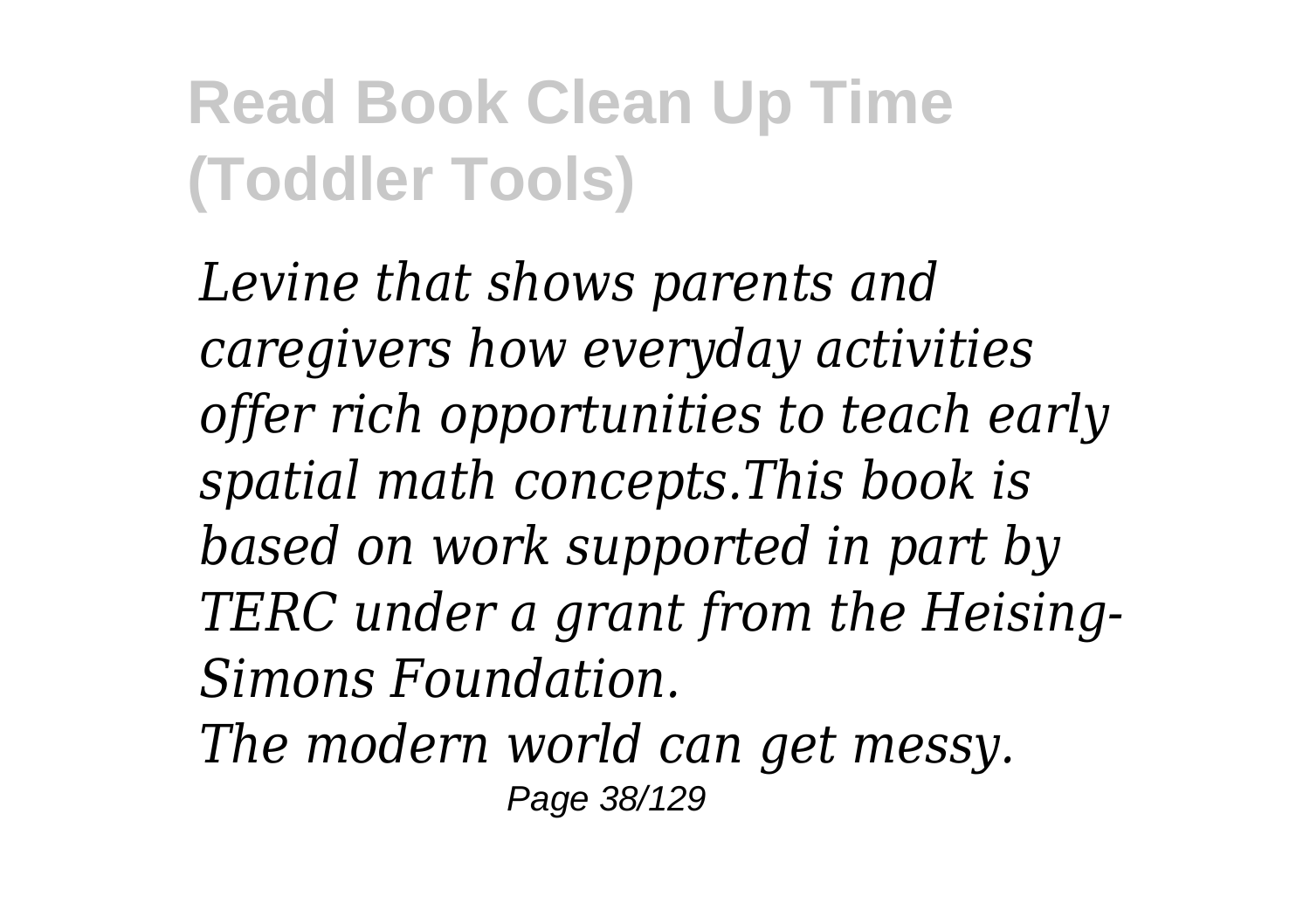*Fortunately, Swiss artist Ursus Wehrli is a man of obsessive order, as he demonstrates with eyecatching surprise in The Art of Clean Up. Already a bestseller in Germany, this compulsive title has sold more than 100,000 copies in less than a year, and the fastidiously arranged* Page 39/129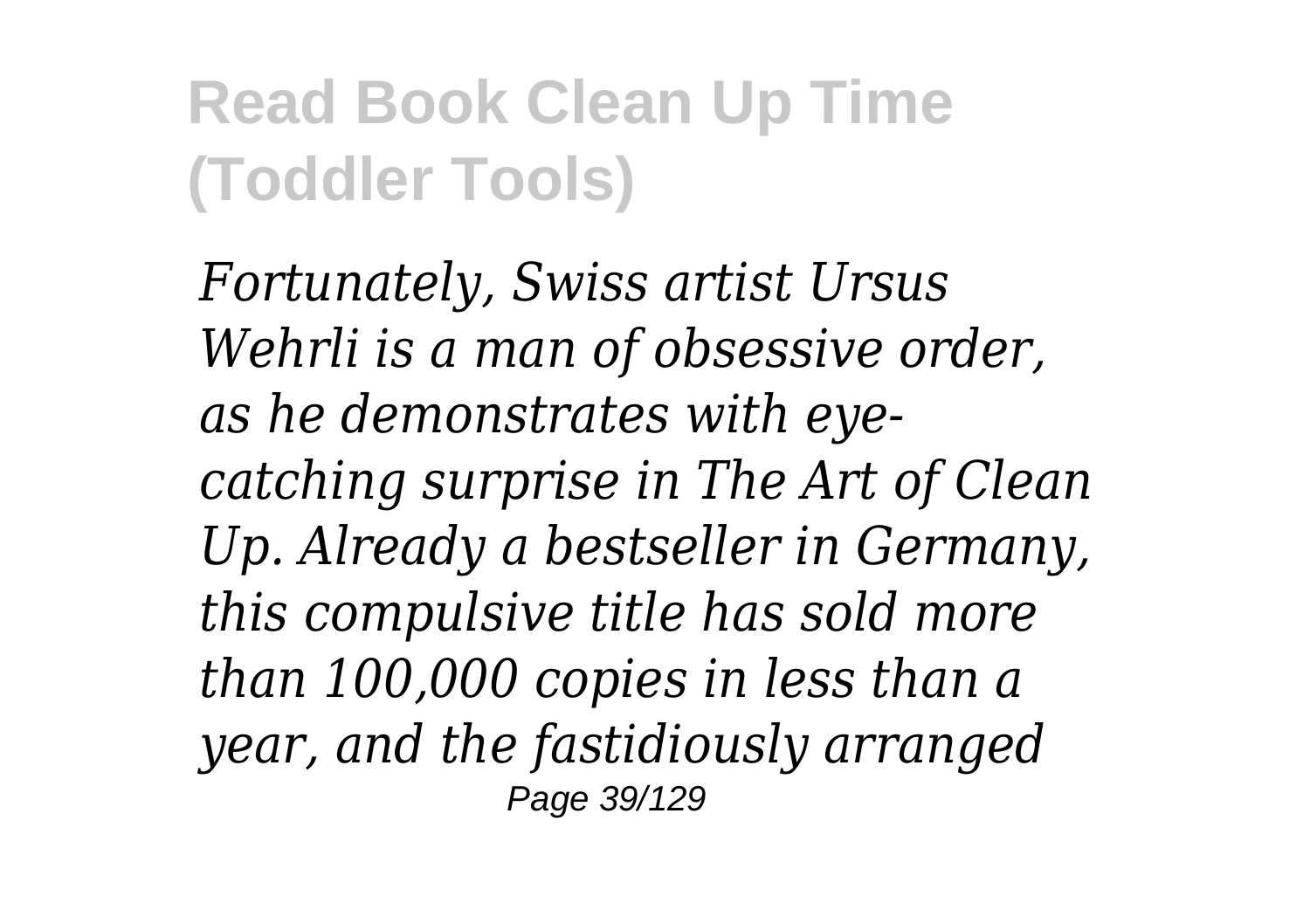*images have garnered blog love from NPR, Brain Pickings, swissmiss, and more. Tapping into the desire for organization and the insanity of überorder, Wehrli humorously categorizes everyday objects and situations by color, size, and shape. He arranges alphabet soup into* Page 40/129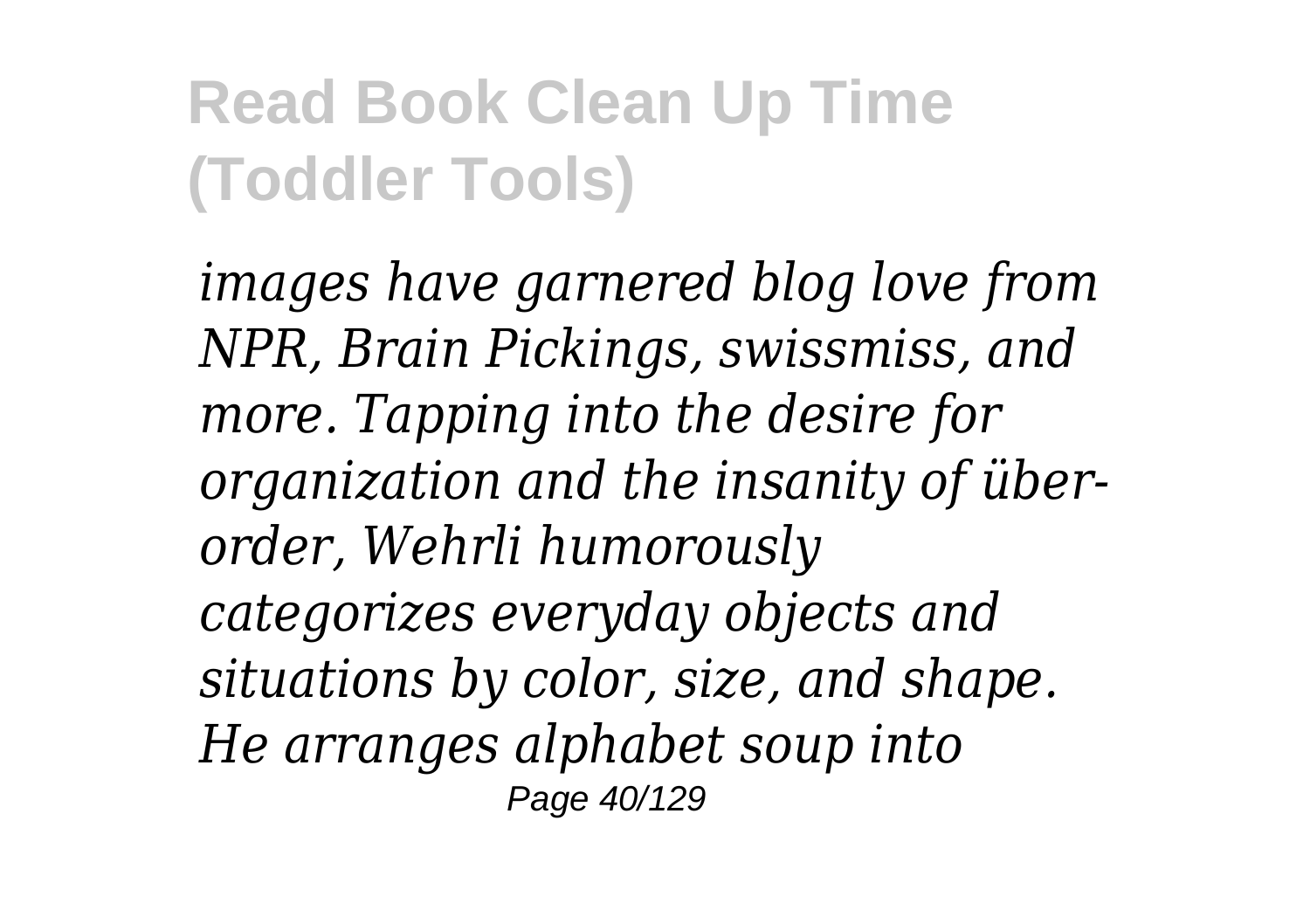*alphabetical order, sorts the night sky by star size, and aligns sunbathers' accoutrements—all captured in bright photographs sure to astonish even the pickiest of neat freaks. Bedtime Educating Children in Nursery* Page 41/129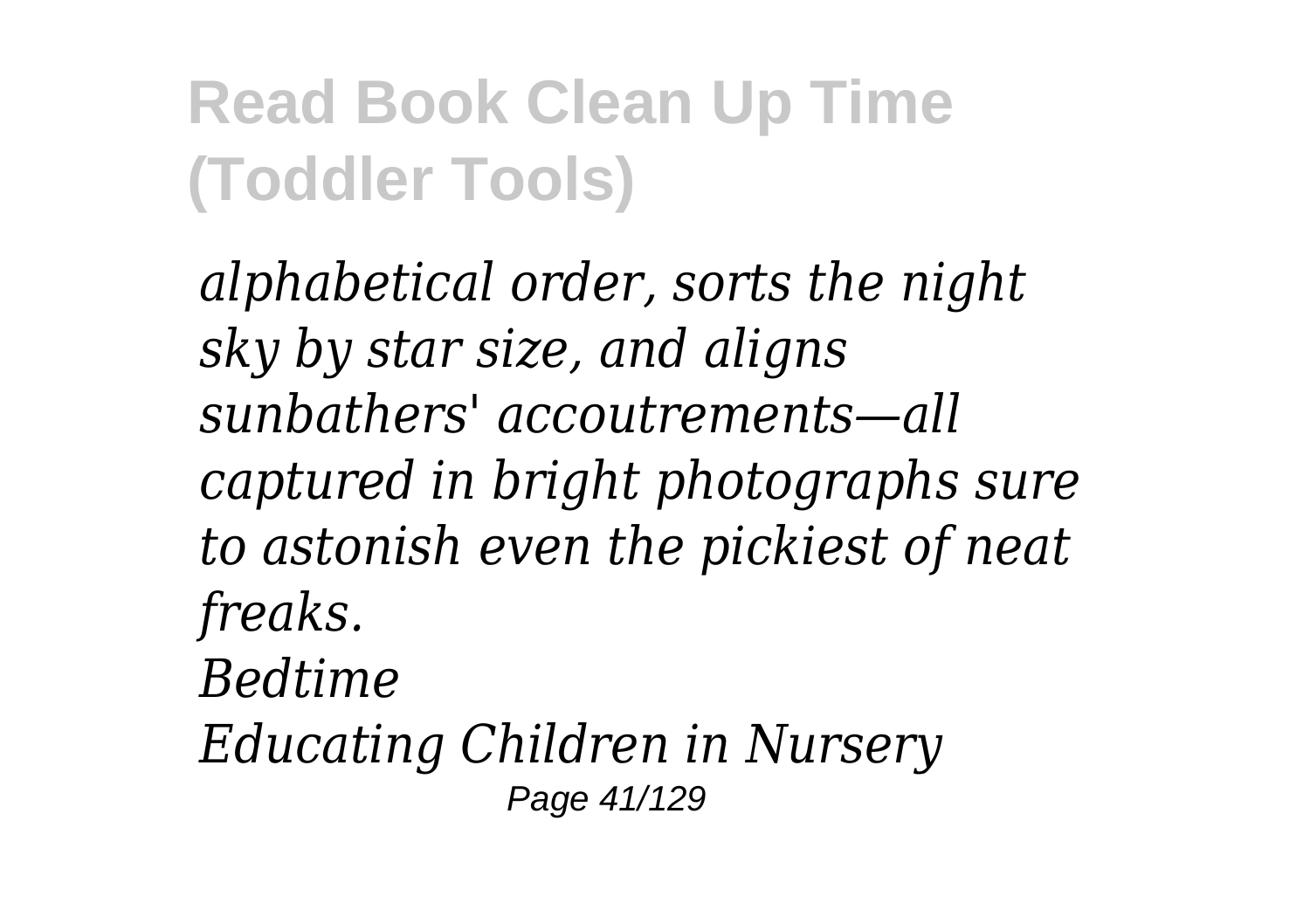*Schools and Kindergartens Where Is Your Dinosaur Art as an Early Intervention Tool for Children with Autism Messy Time What a mess! It's clean-up time!We remind our little ones to tidy up after they* Page 42/129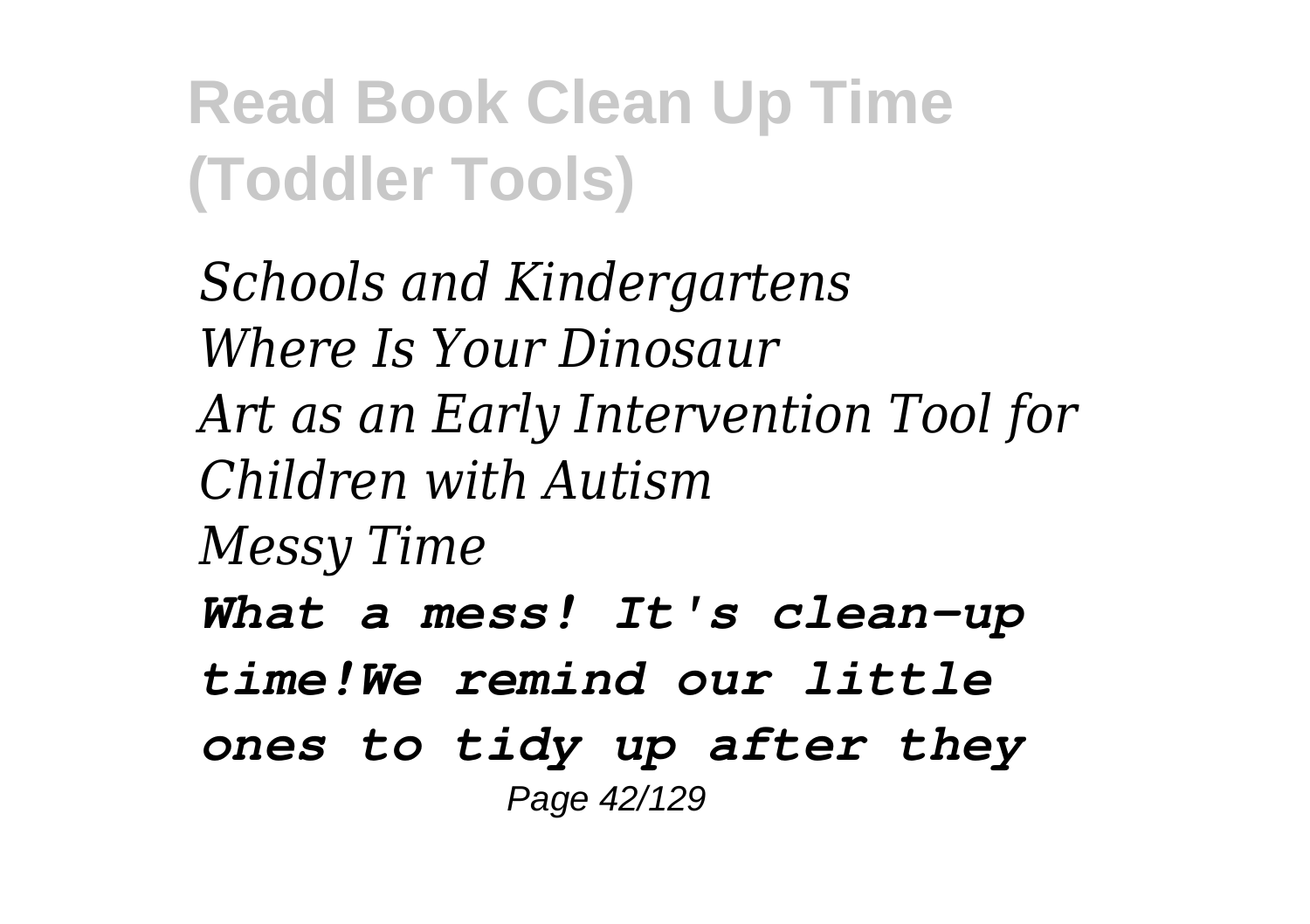*play with their toys or do some messy arts; and who would thought cleaning up would be such fun?This joyful clean-up before bed timestory will make your kids to enjoy and appreciate a mess-free and colorful* Page 43/129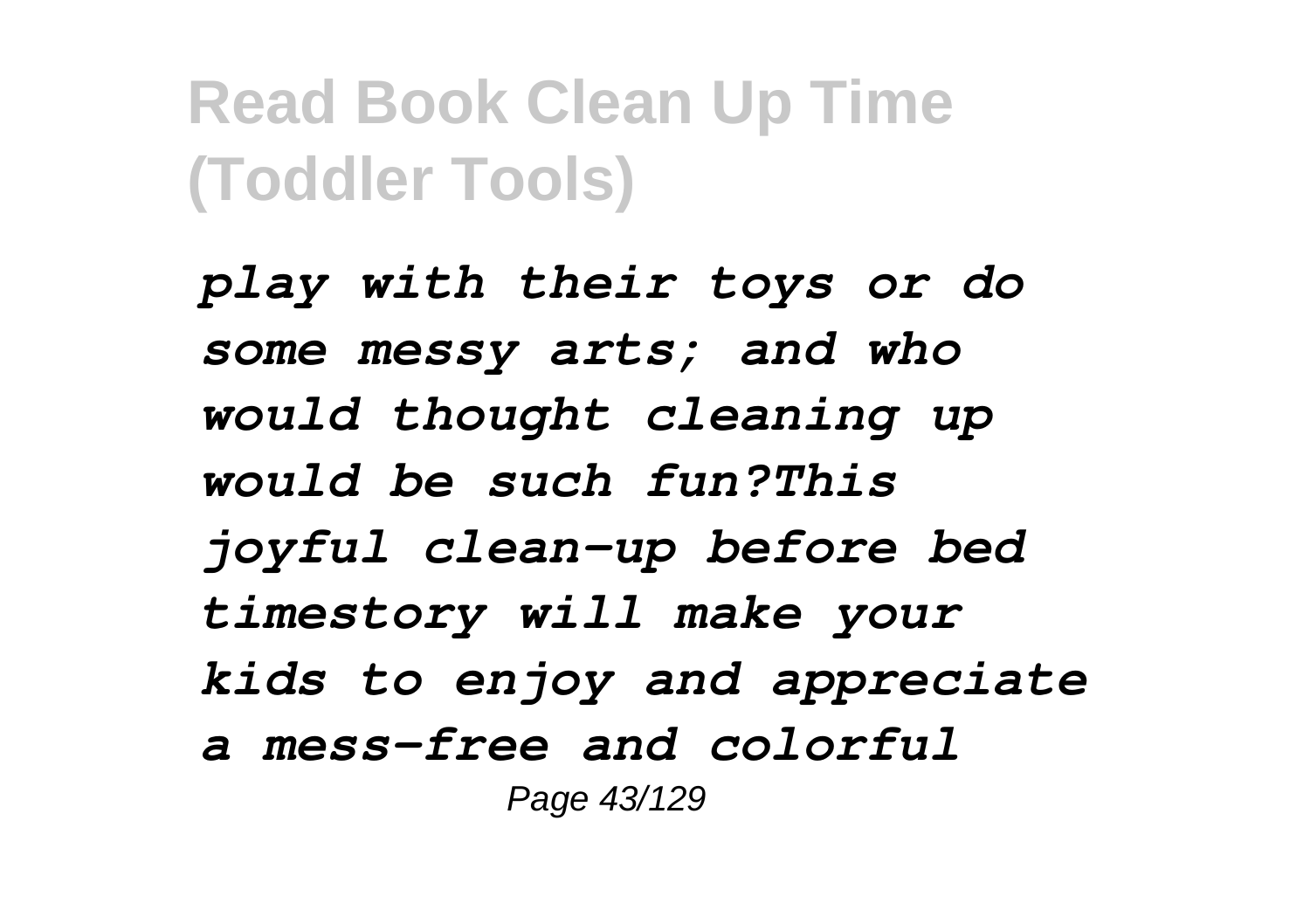*room, just like a rainbow! Turn your home into a Montessori home—and become a more mindful, attentive, and easygoing parent. It's time to change the way we see toddlers. Using the principles developed by the* Page 44/129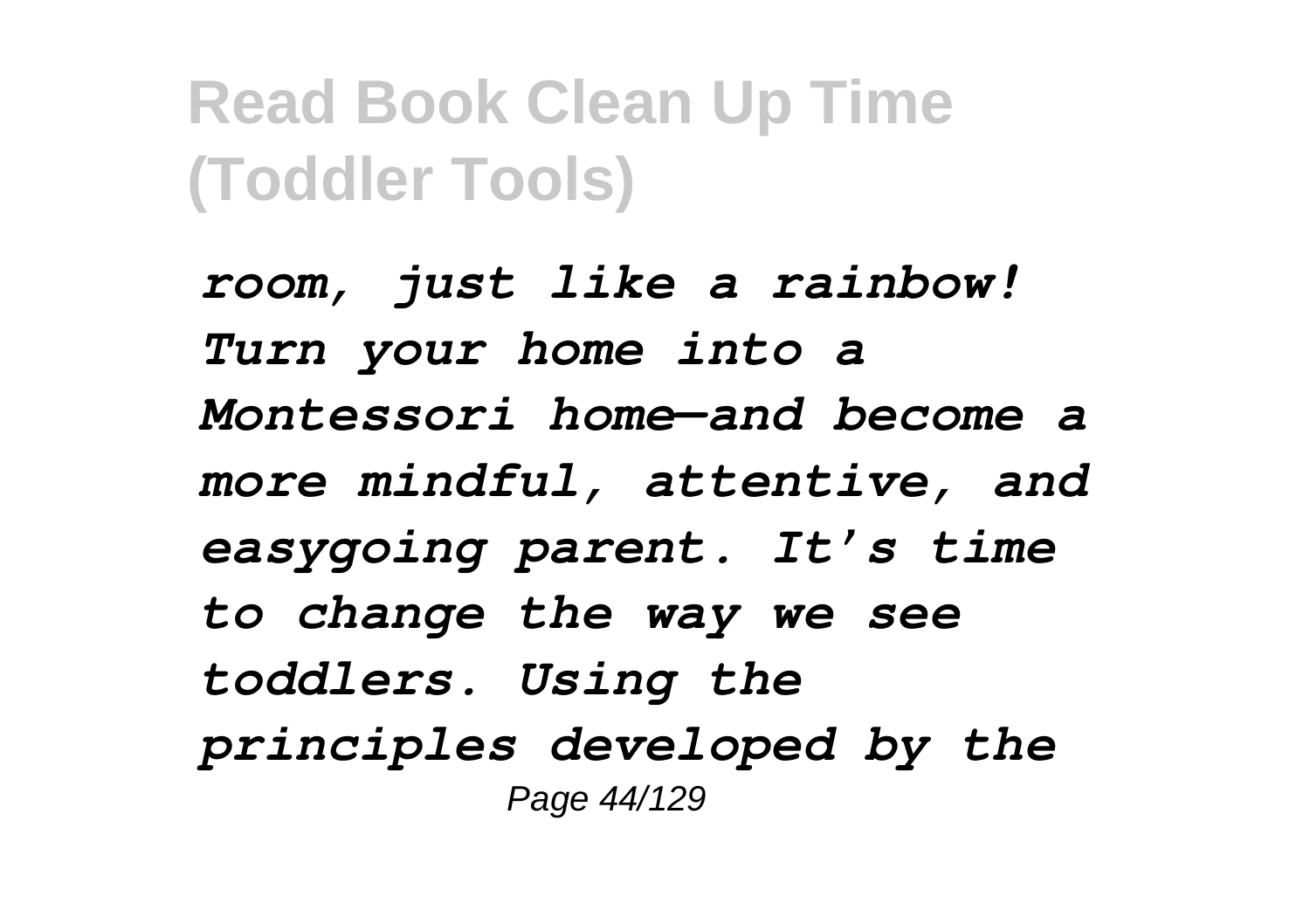*educator Dr. Maria Montessori, Simone Davies shows how to turn life with a "terrible two" into a mutually rich and rewarding time of curiosity, learning, respect, and discovery. With hundreds of practical ideas* Page 45/129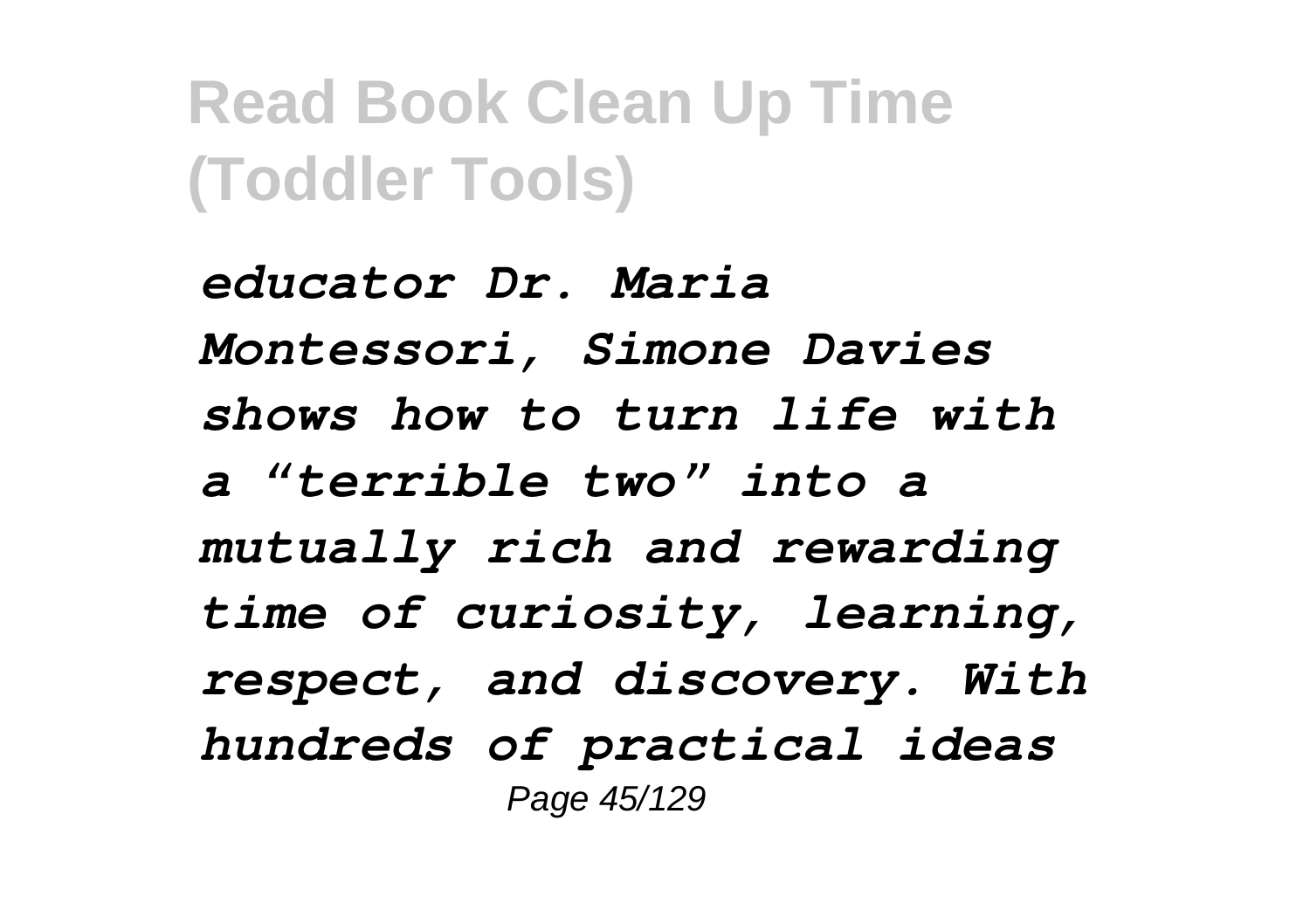*for every aspect of living with a toddler, here are five principles for feeding your child's natural curiosity, from "Trust in the child" to "Fostering a sense of wonder." Step-bystep ways to cultivate daily* Page 46/129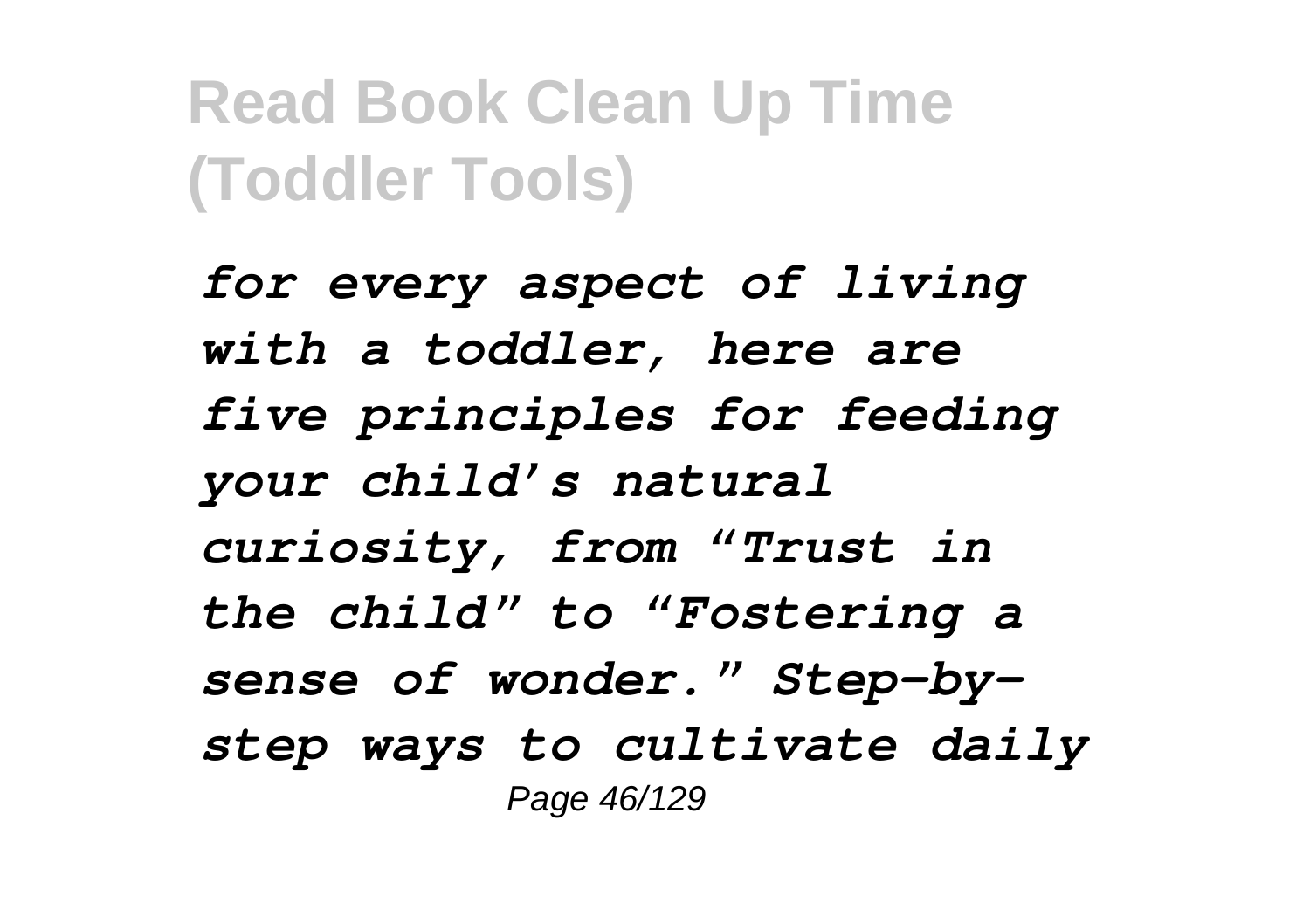*routines with ease, like brushing teeth, toilettraining, dealing with siblings, losing the pacifier. Plus learn how to: Stay composed when your toddler is not and set limits with love and* Page 47/129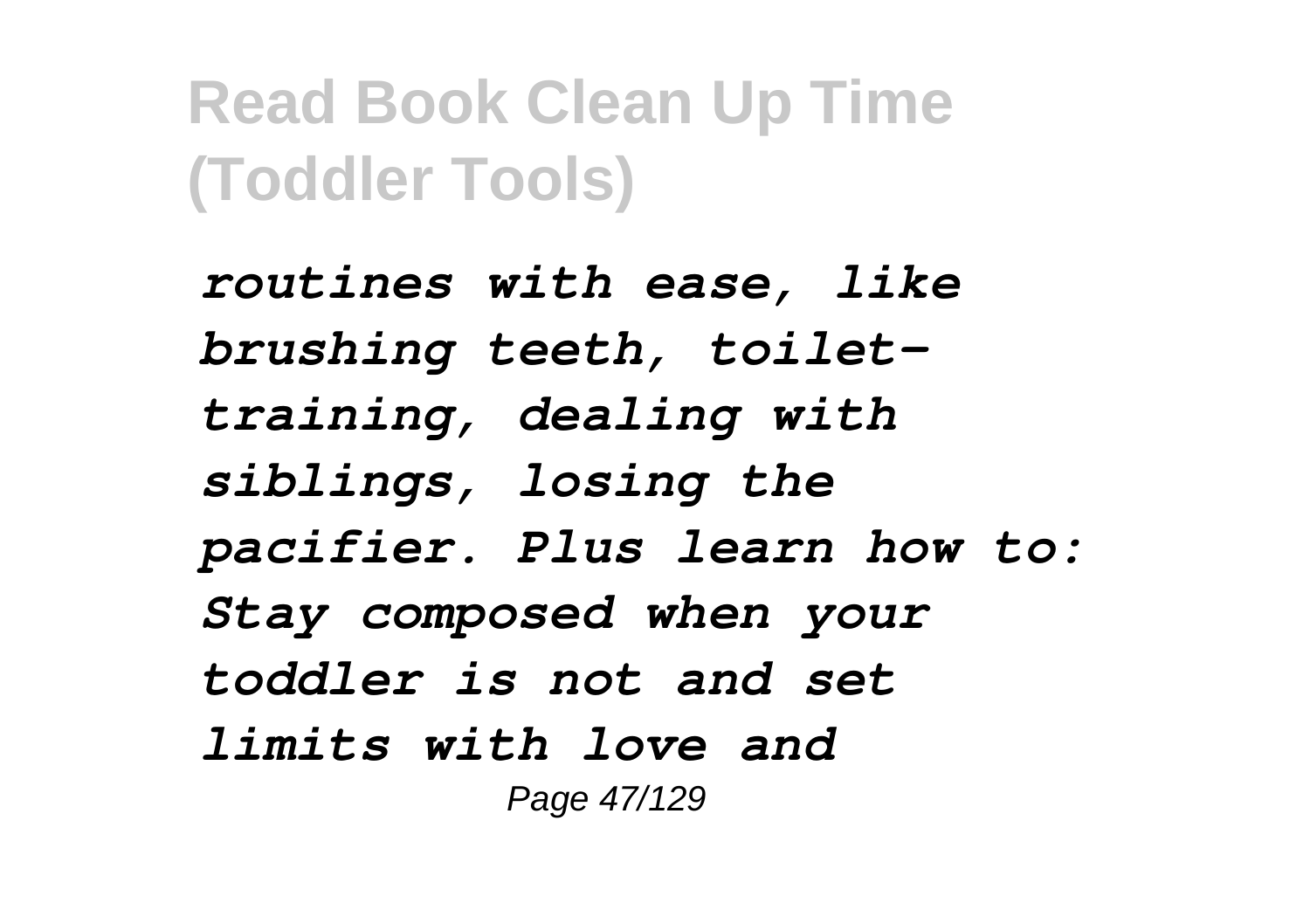*respect—without resorting to bribes or punishment Set up your home and get rid of the chaos Create Montessori activities that are just right for your one-to-threeyear-old Raise an inquisitive learner who* Page 48/129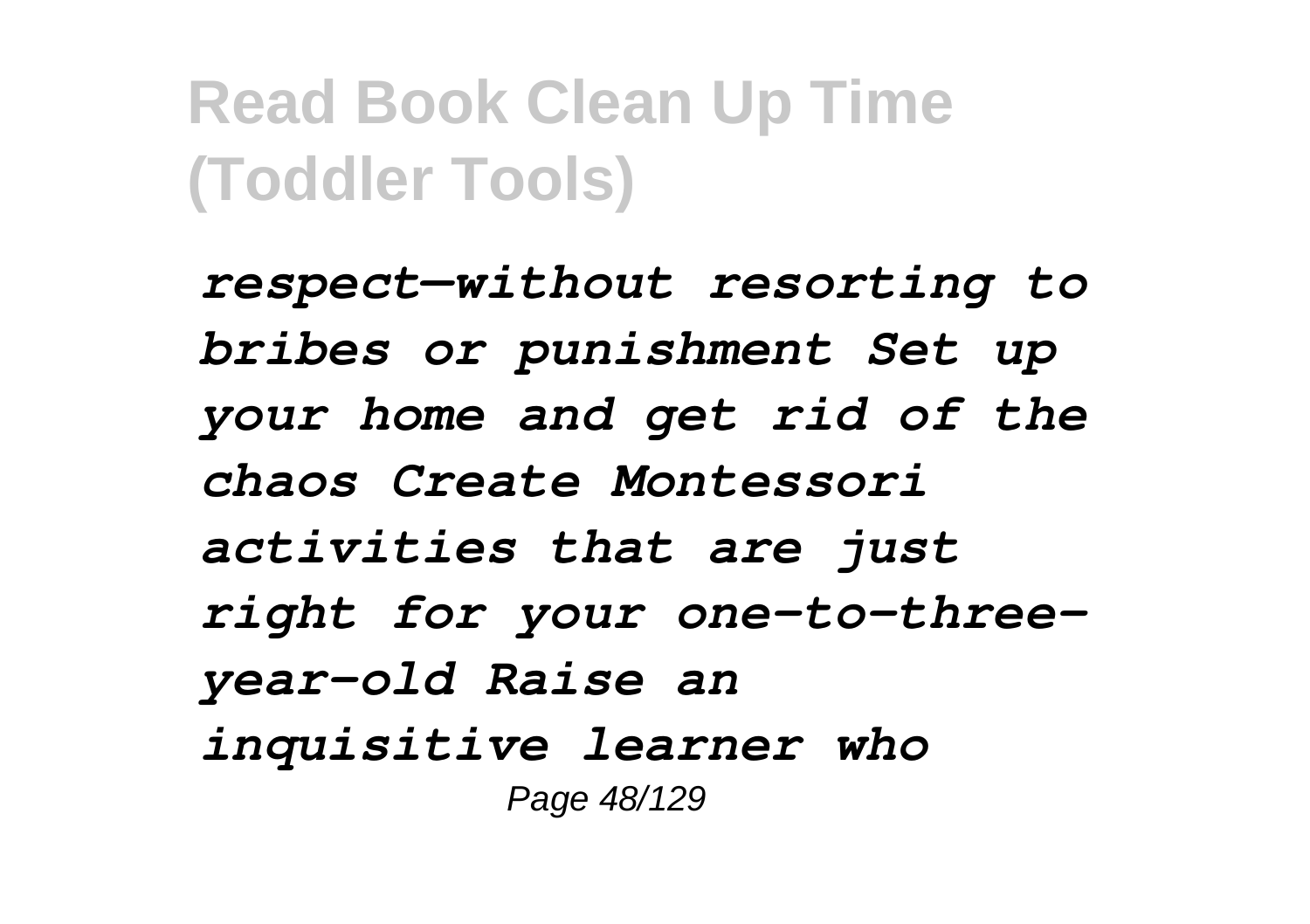*loves exploring the world around them See the world through your toddler's eyes and be surprised and delighted by their perspective Be your child's guide—and truly celebrate every stage* Page 49/129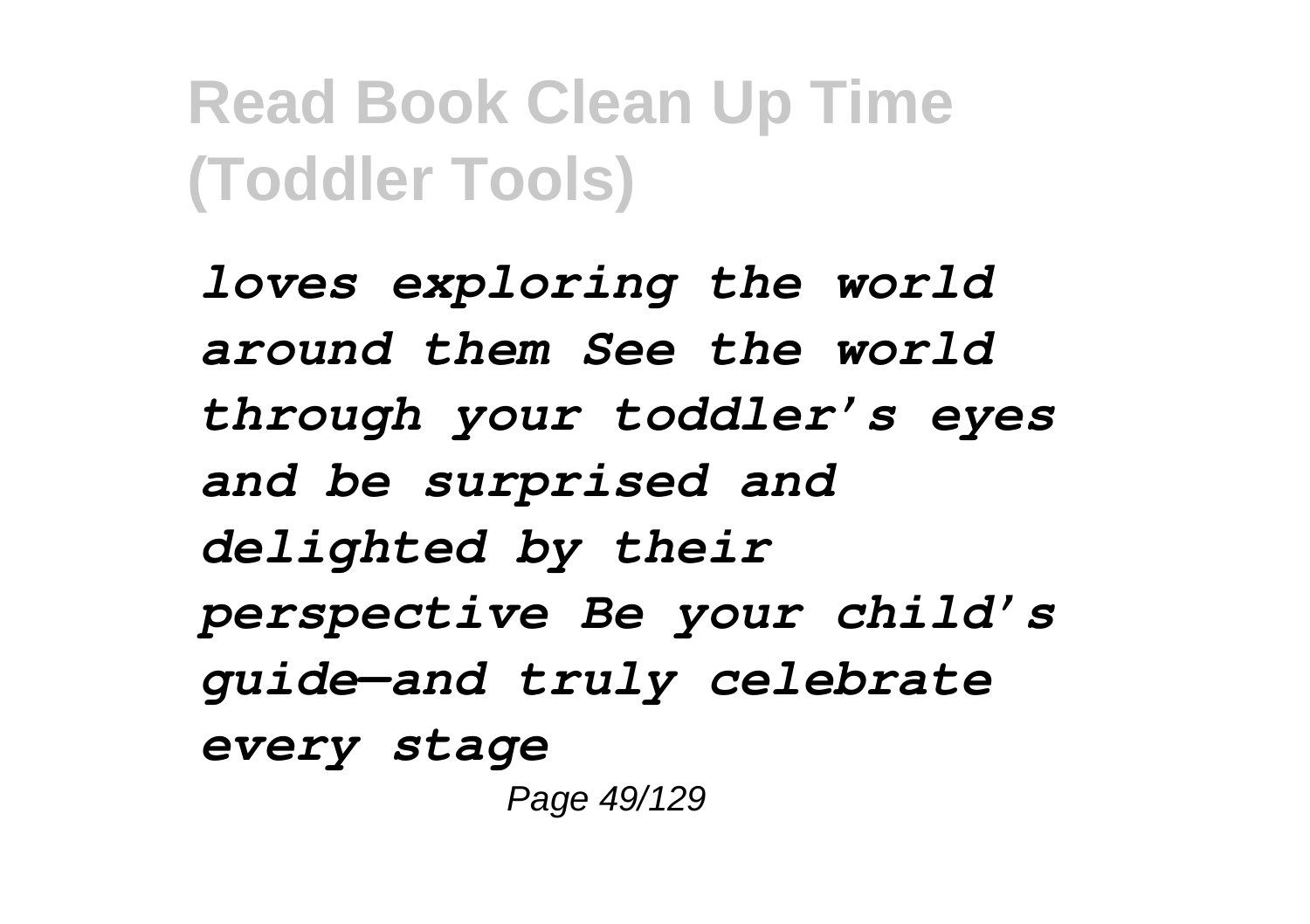*+Bonus inside! ;) Do you have toys all over your house? And you do not like it, but you do not know how to teach a child to clean up toys? My book will help teach your child to clean up toys and don't to leave them* Page 50/129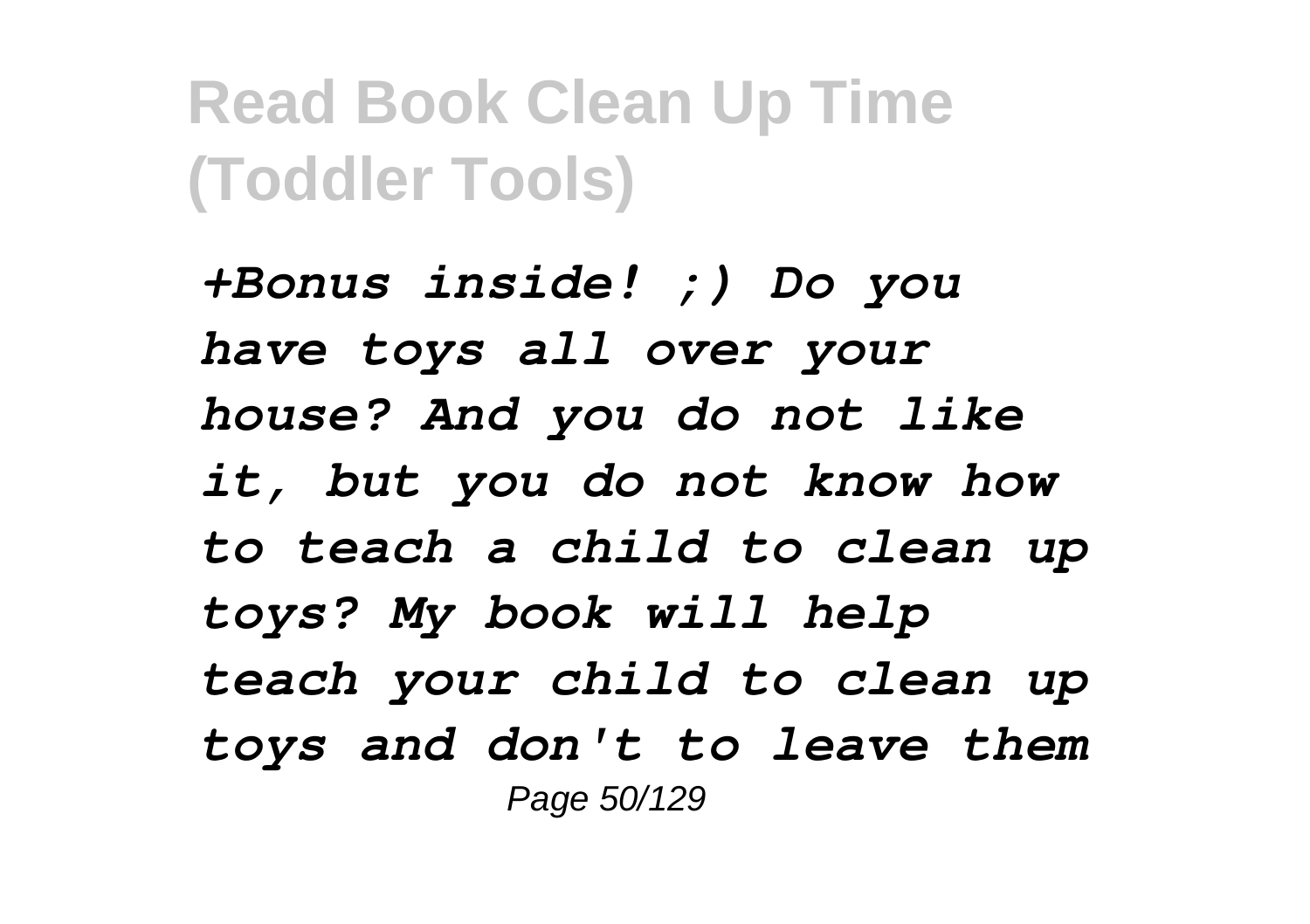*scattered throughout the house. Introducing Dinko a friendly dinosaur belonging to little Jack. Join Dinko as he tries to make his way home, back to his toybox. Jack often forgets to tidy up his toys and on this* Page 51/129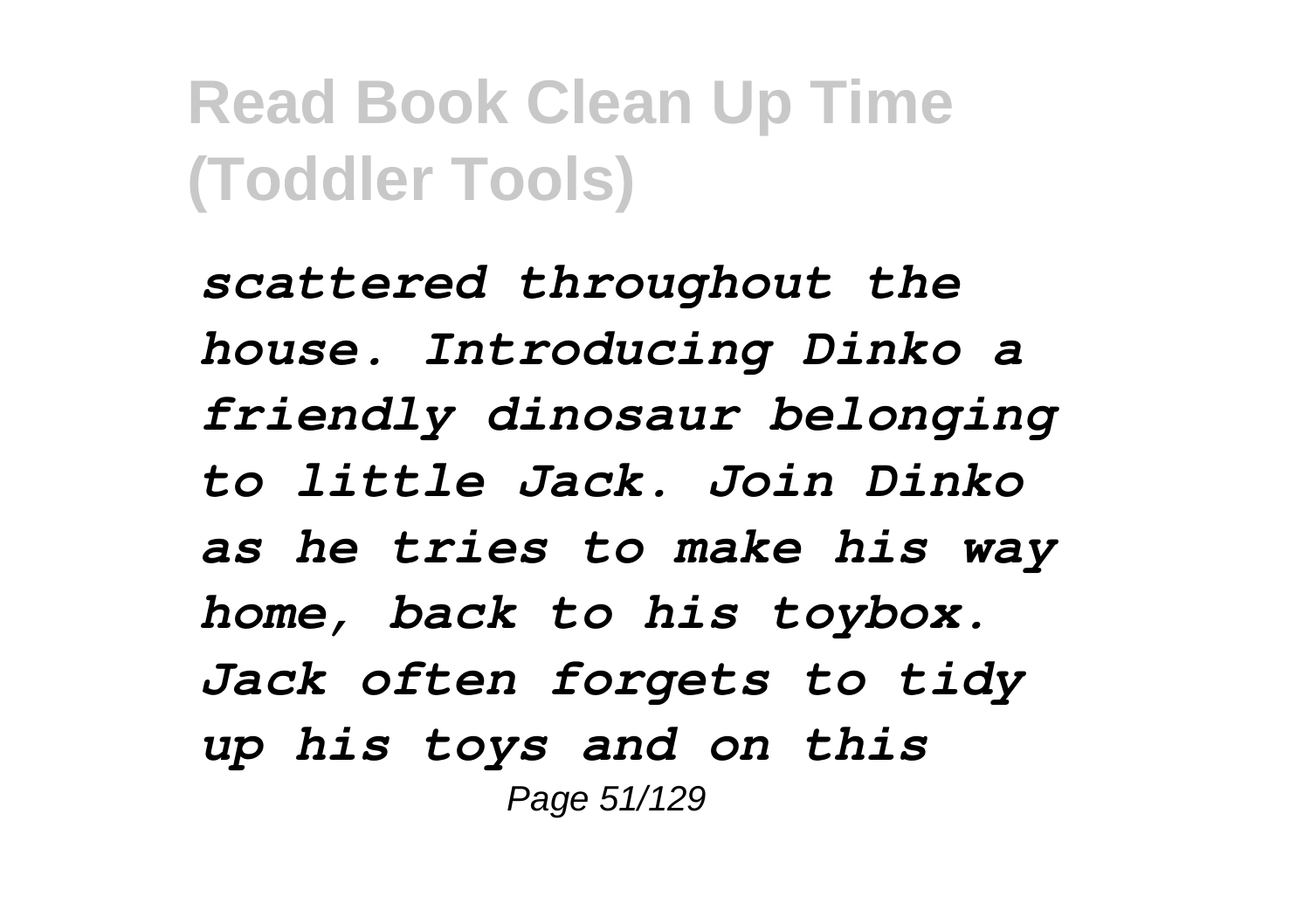*occasion, he loses his favorite dinosaur. Cleverly teaches children to tidy up their toys. Dinosaur books for kids 3-7 years old. Uses modern toys within the story that children will recognize. Does Dinko find* Page 52/129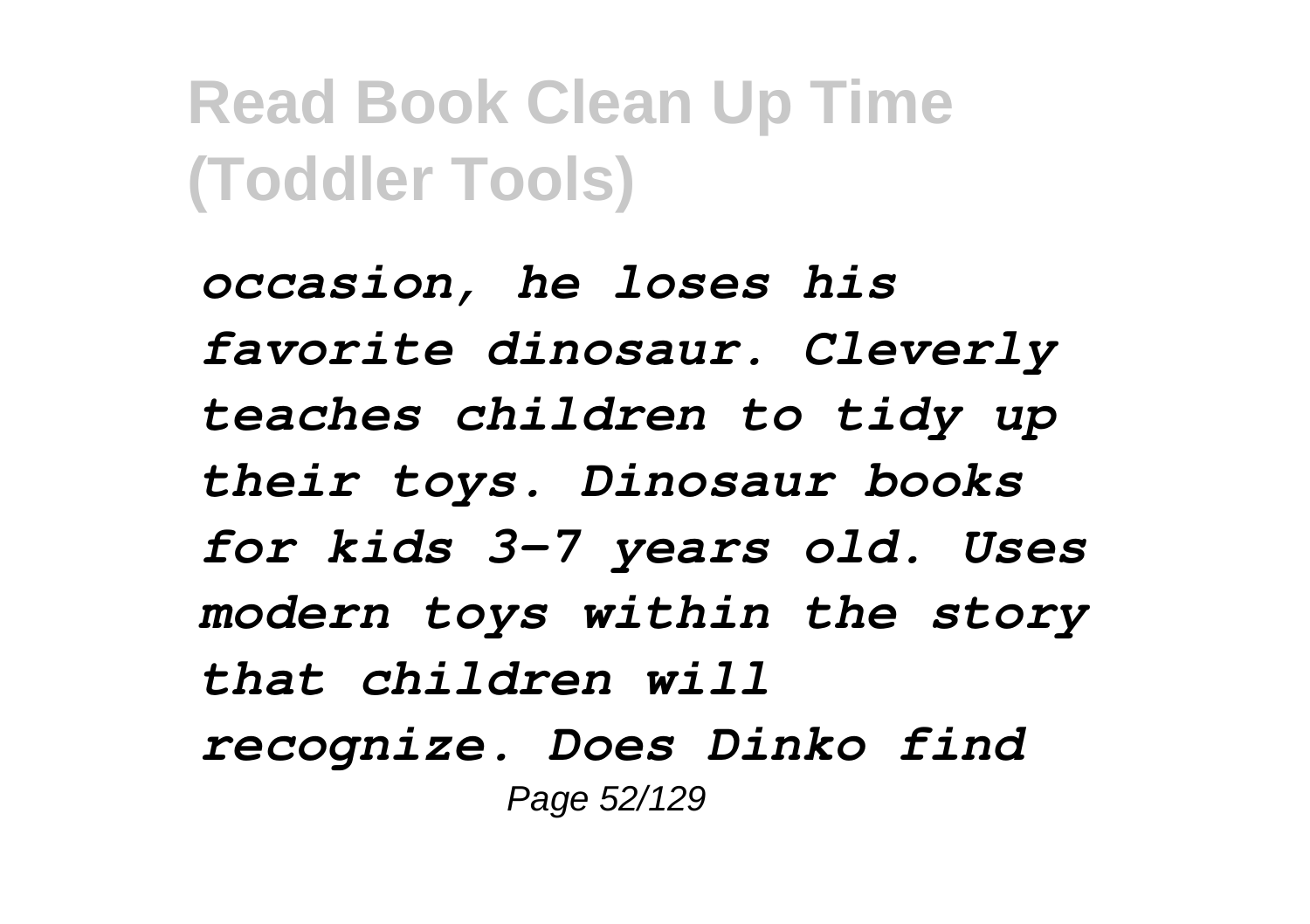*his way back home? Does he make it safely away from Tyler the tiger and all the various other toys? Read new dinosaur books "Where is Your Dinosaur" today to find out more. What people saying about my children's books:* Page 53/129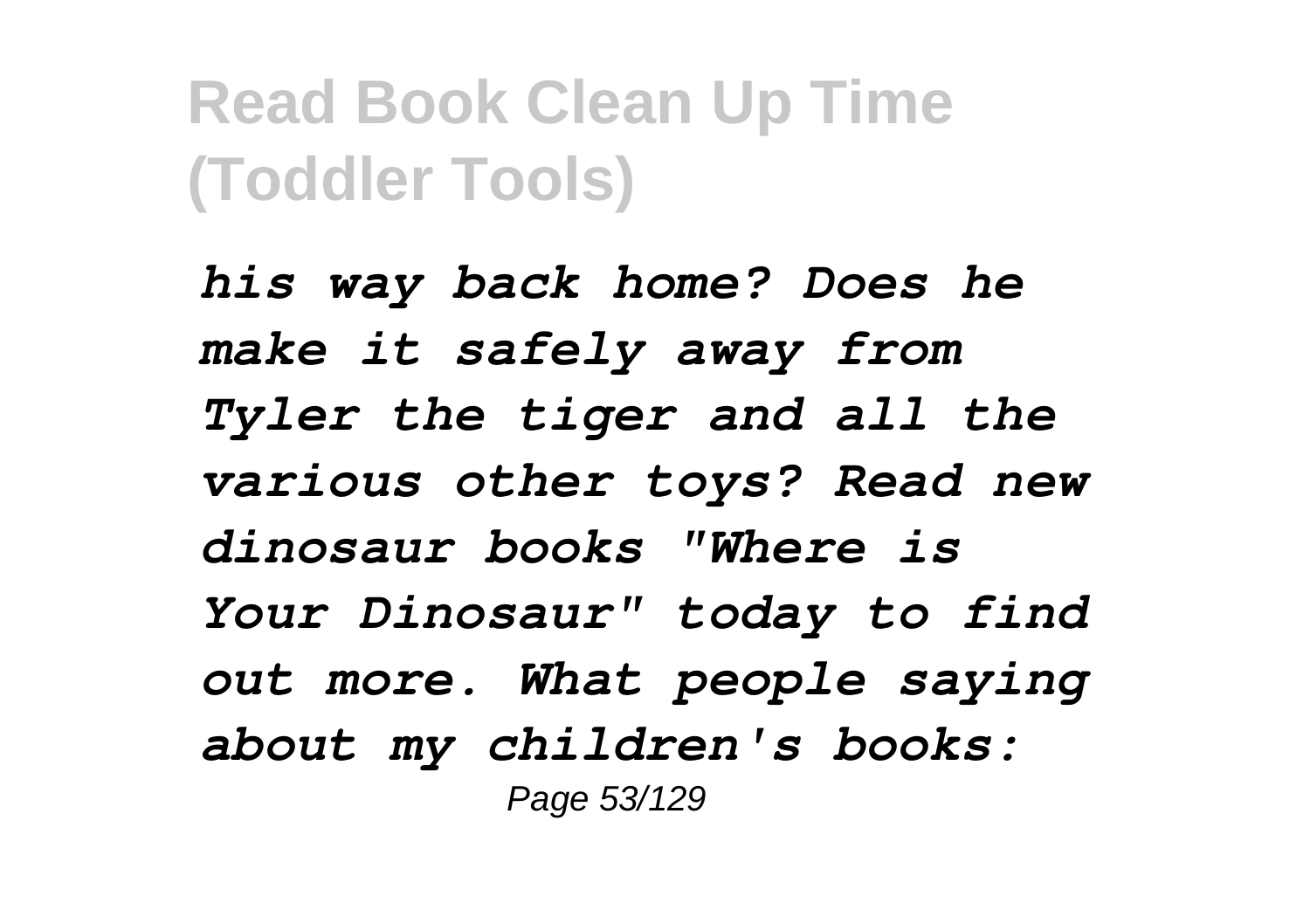*Barbara Mojica - Top Contributor: Children's Books As the cover indicates, this book is a simple tale for toddlers and preschoolers to emphasize the beauty of nature in the morning. Adams treats the* Page 54/129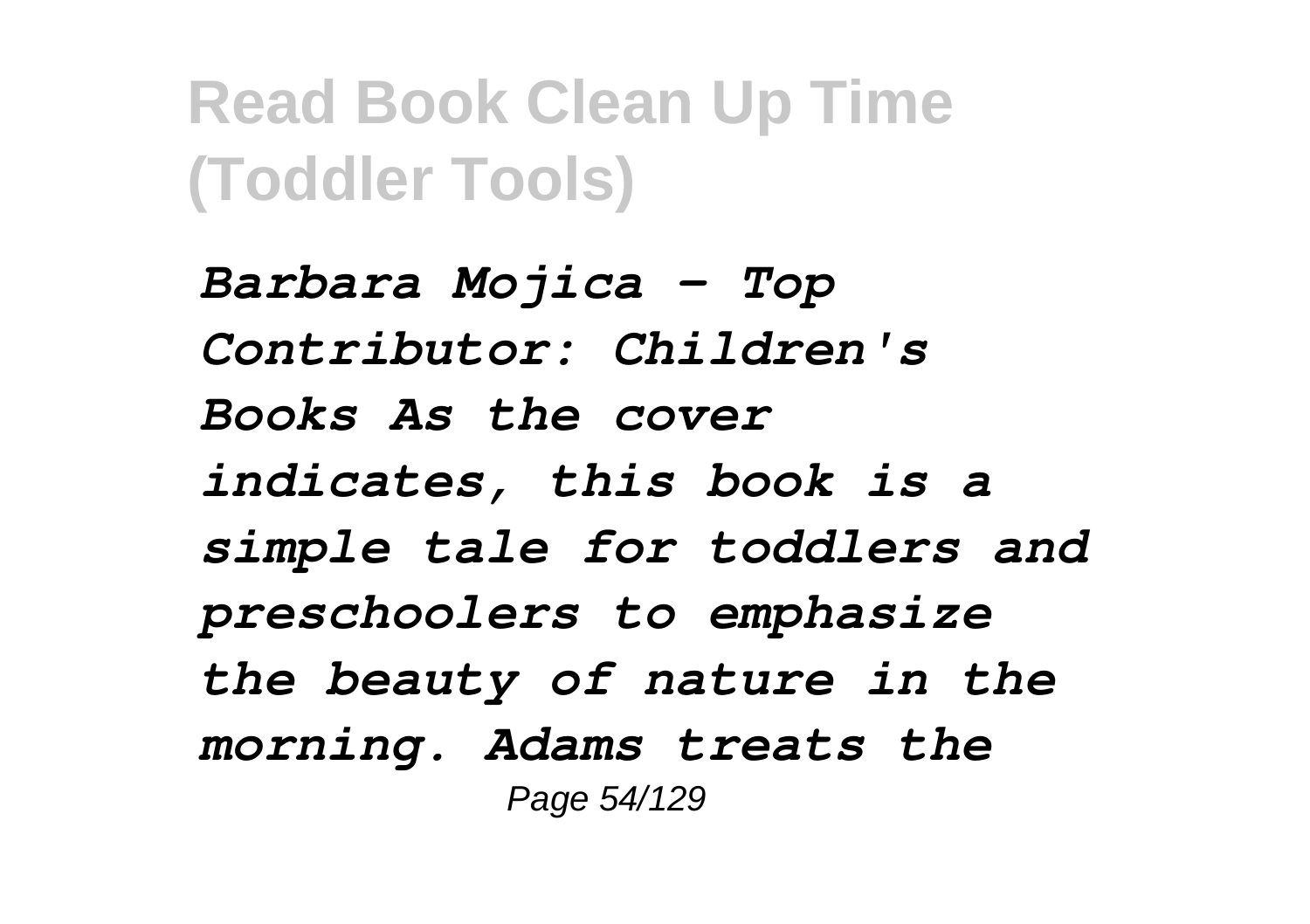*reader to several animals like the monkey, elephant, sparrow, mouse, cat, and crocodile, while teaching colors at the same time. He urges children to open their eyes and appreciate the various forms of life around* Page 55/129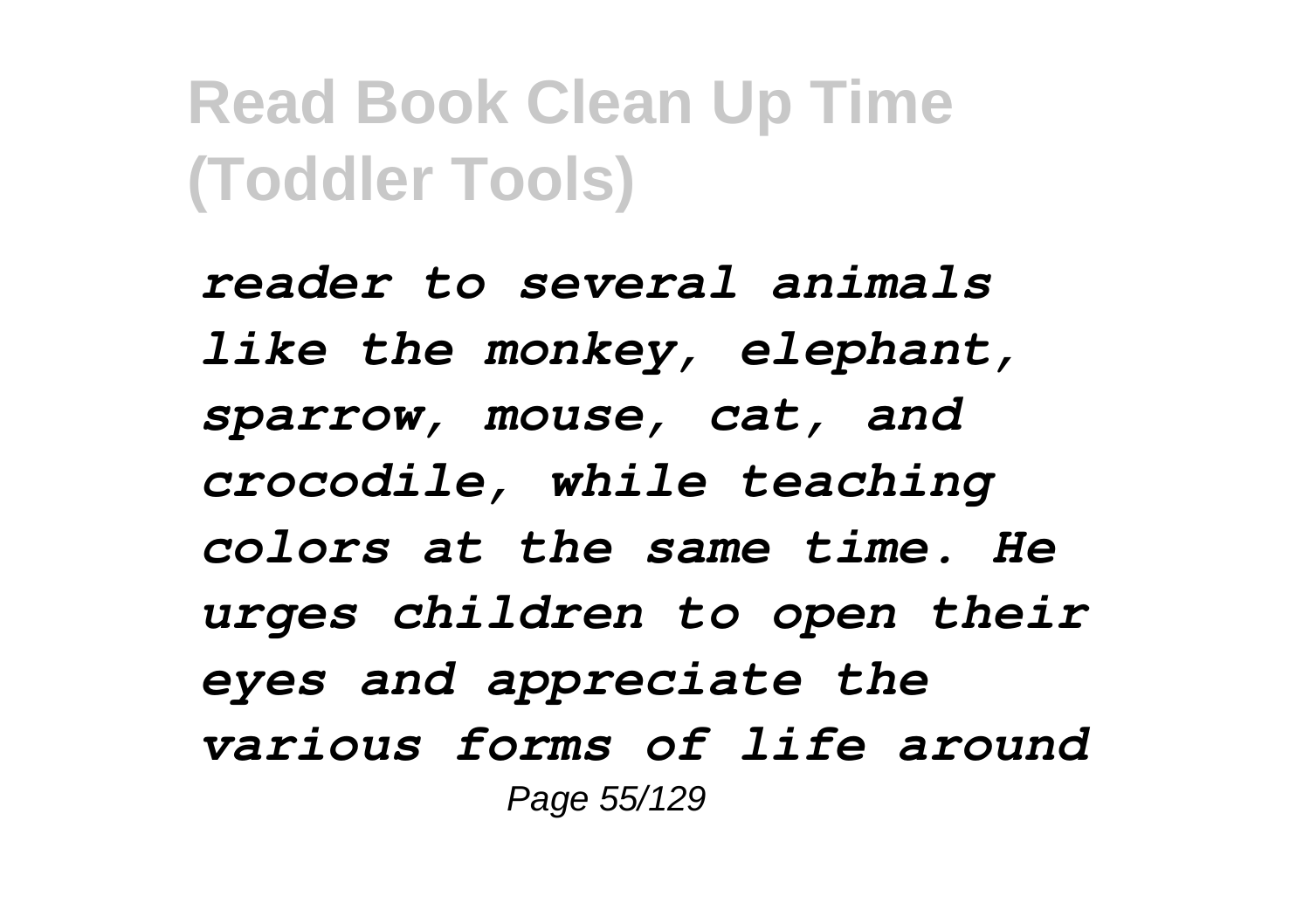*them. The entire book is written in rhyme with a manageable amount of storyline for the targeted audience. Recommended as a bedtime book or circle time teaching story. Dr. Grace LaJoy Henderson "Creatively* Page 56/129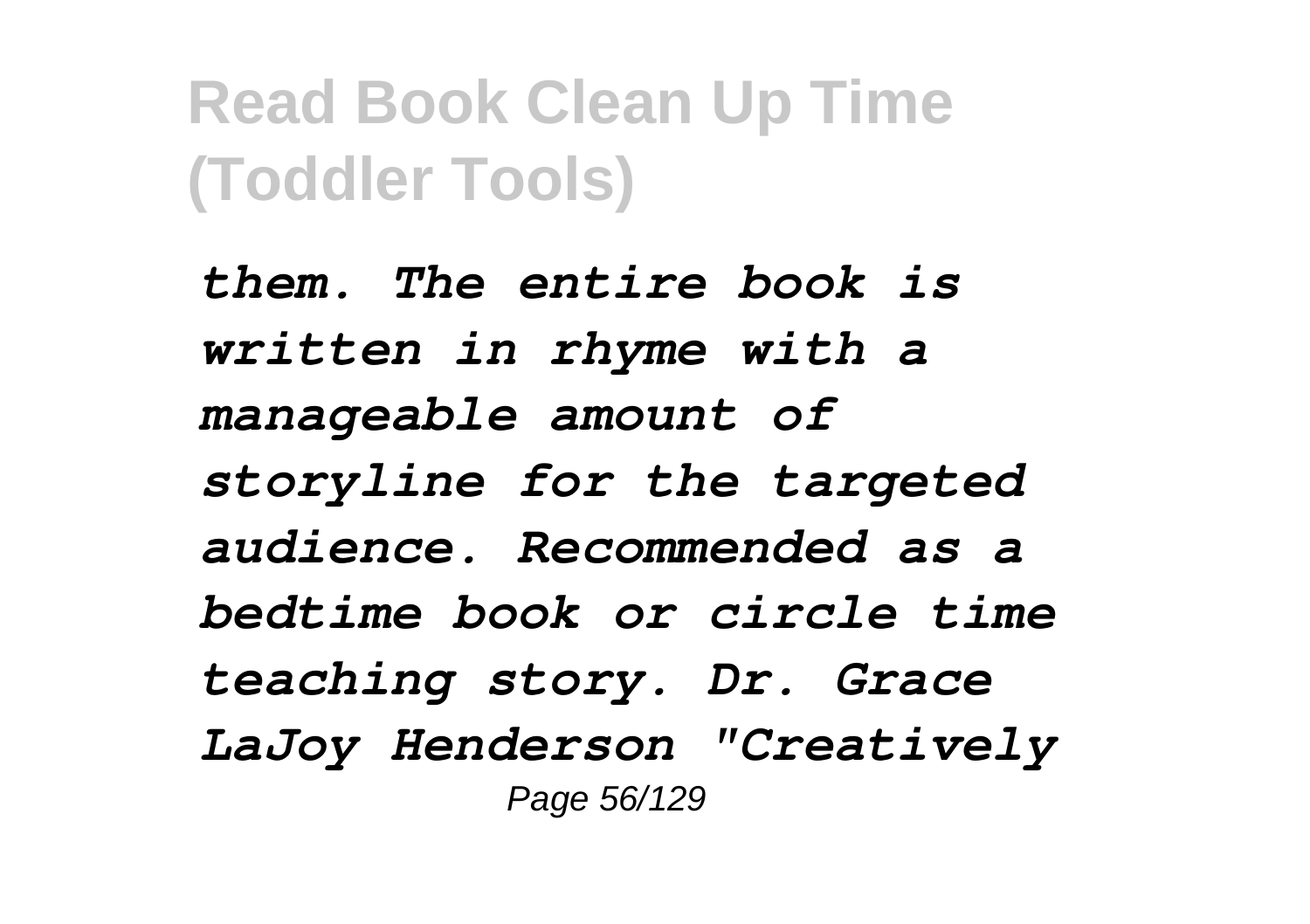*written. This story is great for helping young children learn how to recognize various animals." Teacher, Miami, Florida "Nice for beginning rhyming stories & cheerfully illustrated. A very charming story for* Page 57/129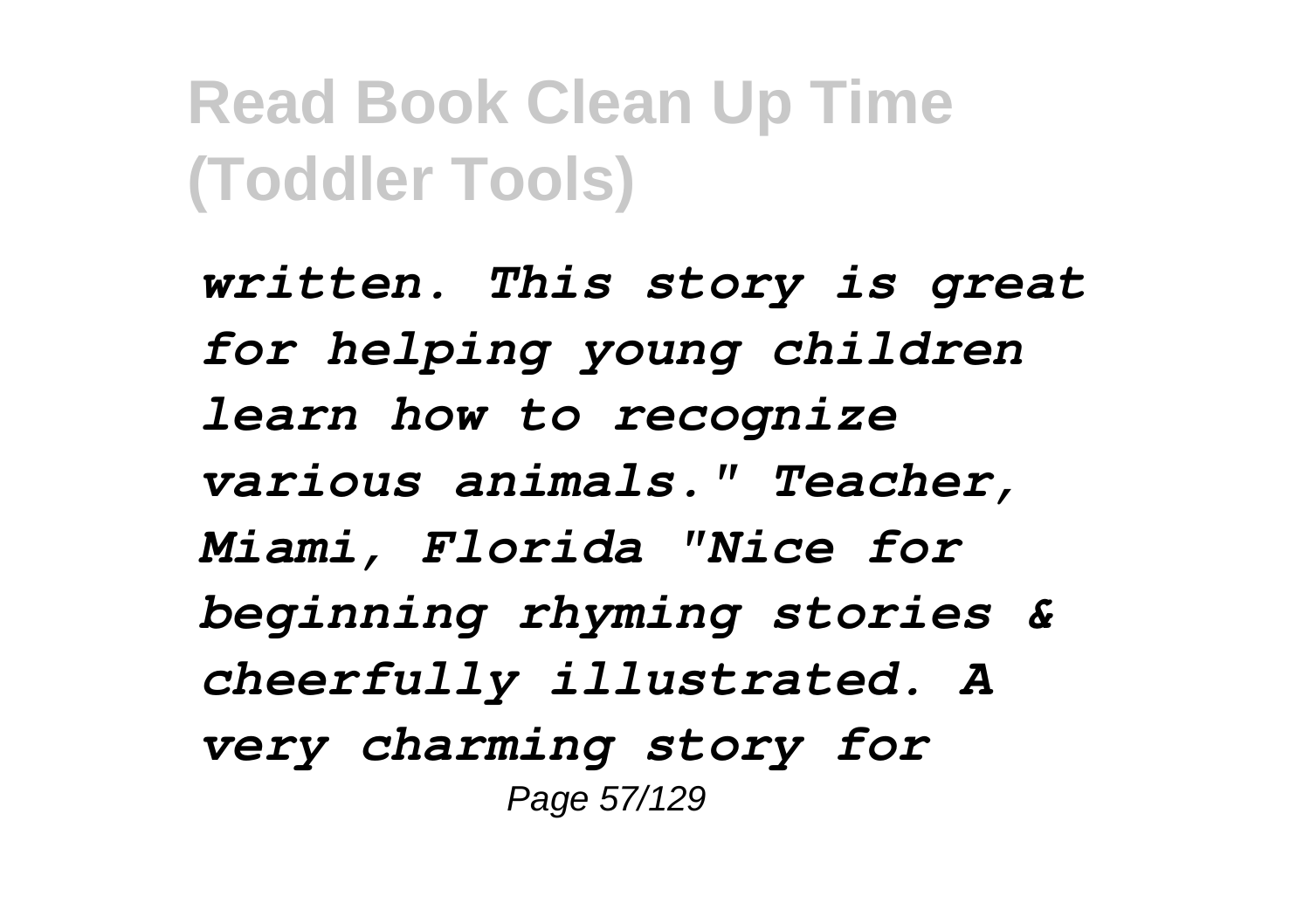*children. And nice for the complementary material." Susana "What a wonderful illustrated colorful book this is! I am buying it for my kids. It is a very positive, beautiful color and illustrations. My six-*Page 58/129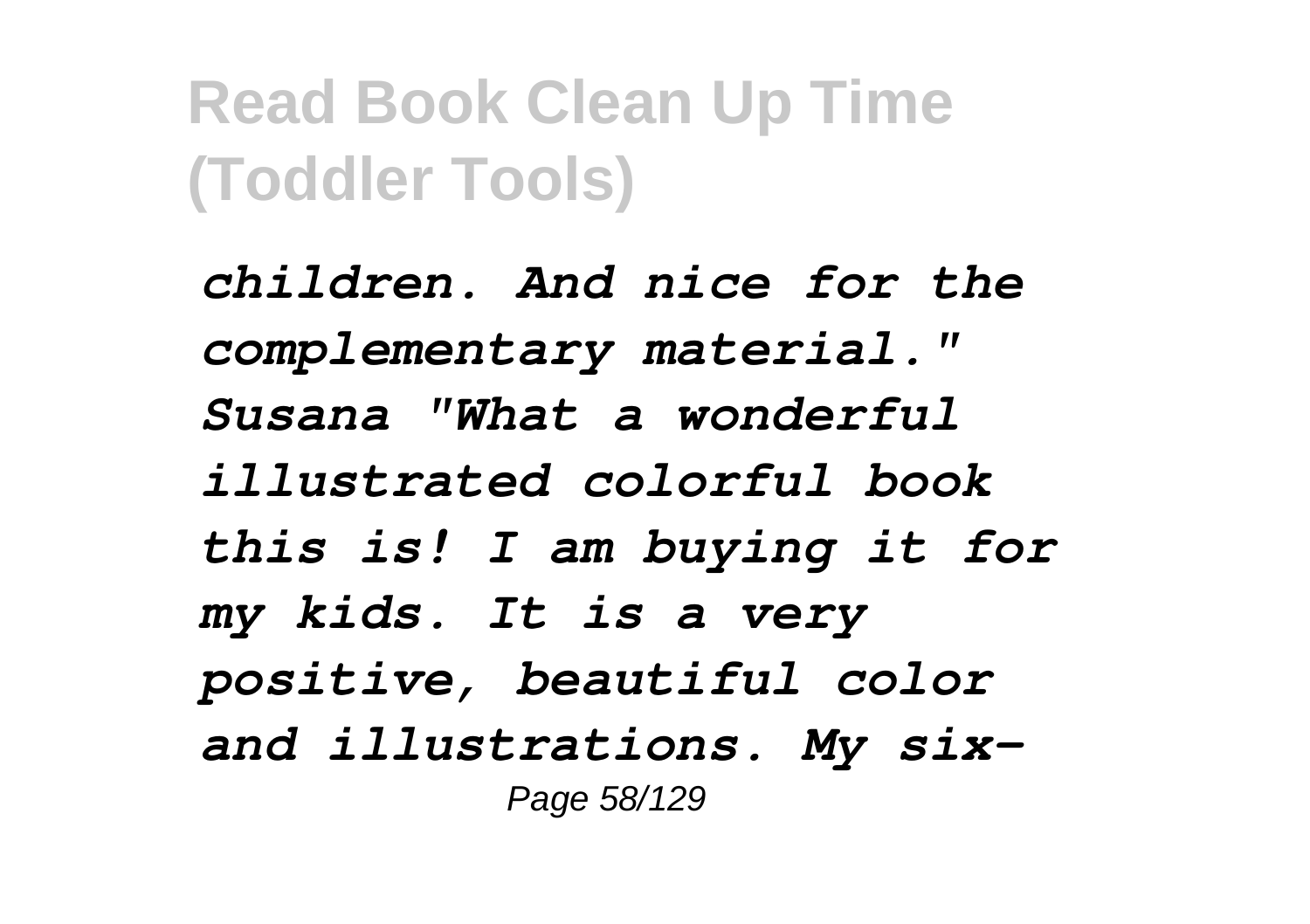*year-old is going to love this. If you would like your child to read a very cute story with little words that they can pronounce and rhyme this is I! Beautiful job." Amazon Customer "Cute book, I think the poems are sweet* Page 59/129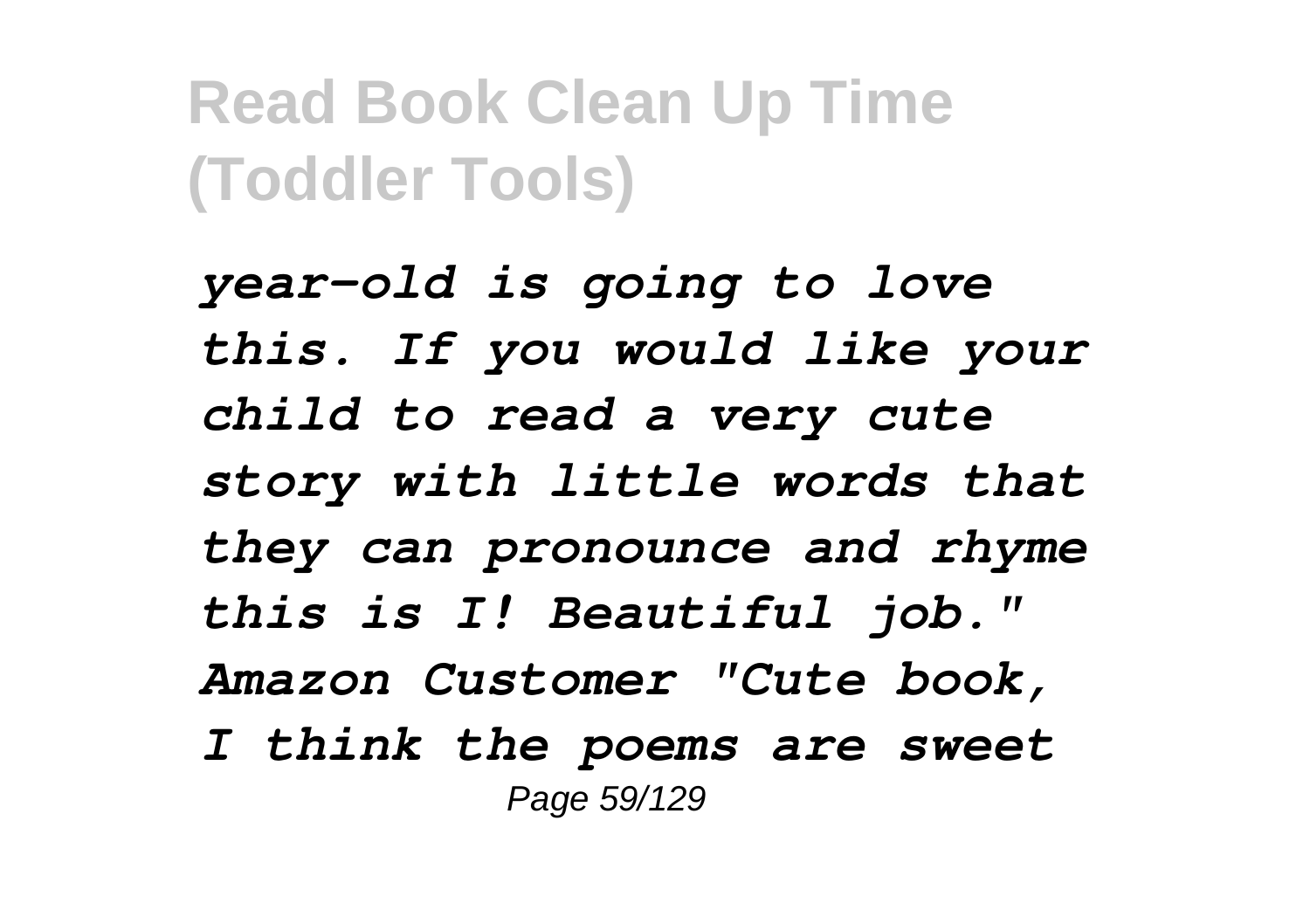*and funny. The graphics are so colorful and appropriate - great job of illustrations." Children's books list by Aaron Adams on Amazon: Down on the farm A day at the zoo Morning Miracle Where did all the* Page 60/129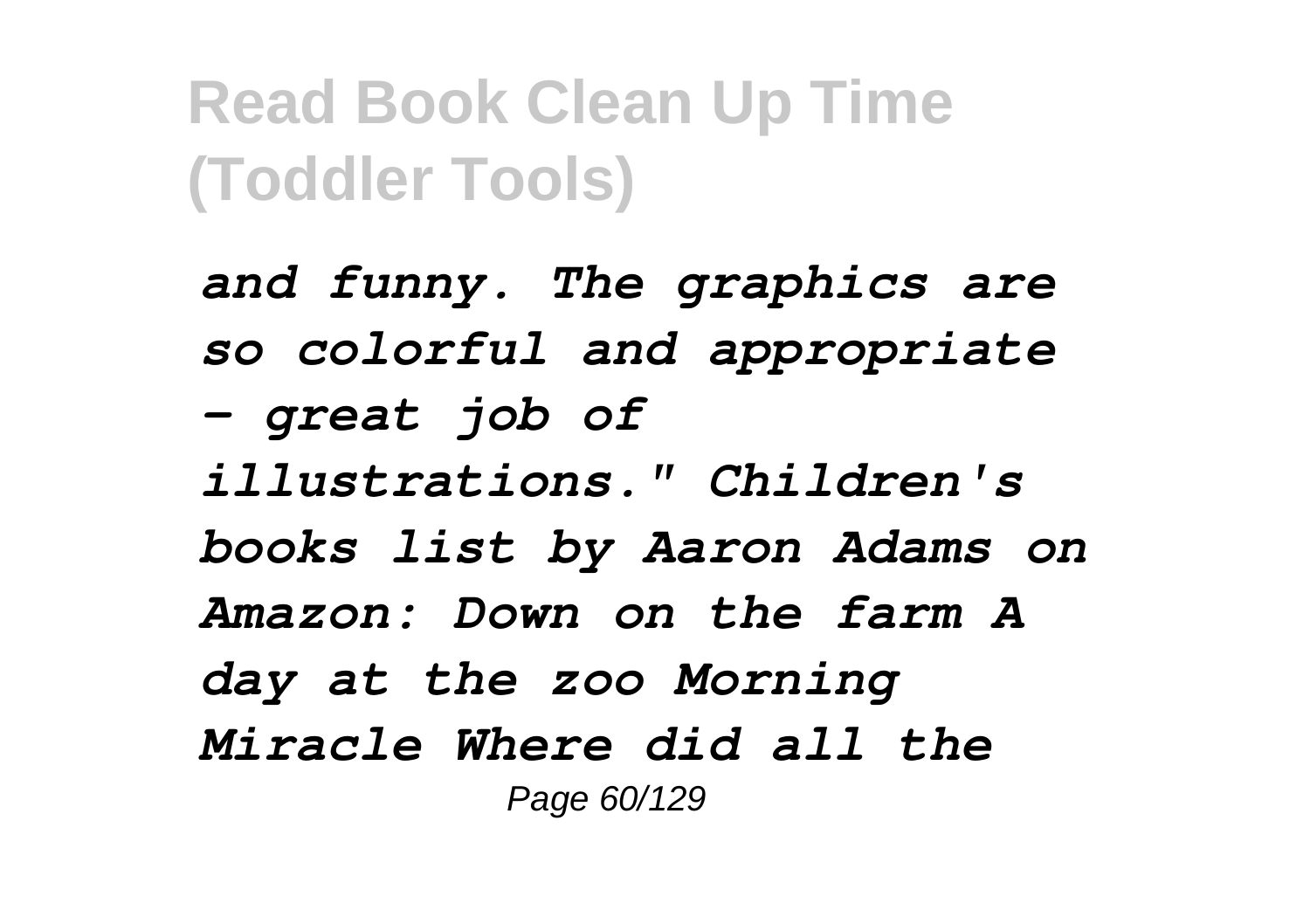*pumpkins go? Also, you can find this book by keywords: new dinosaur books, short bedtime stories for toddlers, clean up skill book for children's, Children's Personal clean up Books, dinosaur books for* Page 61/129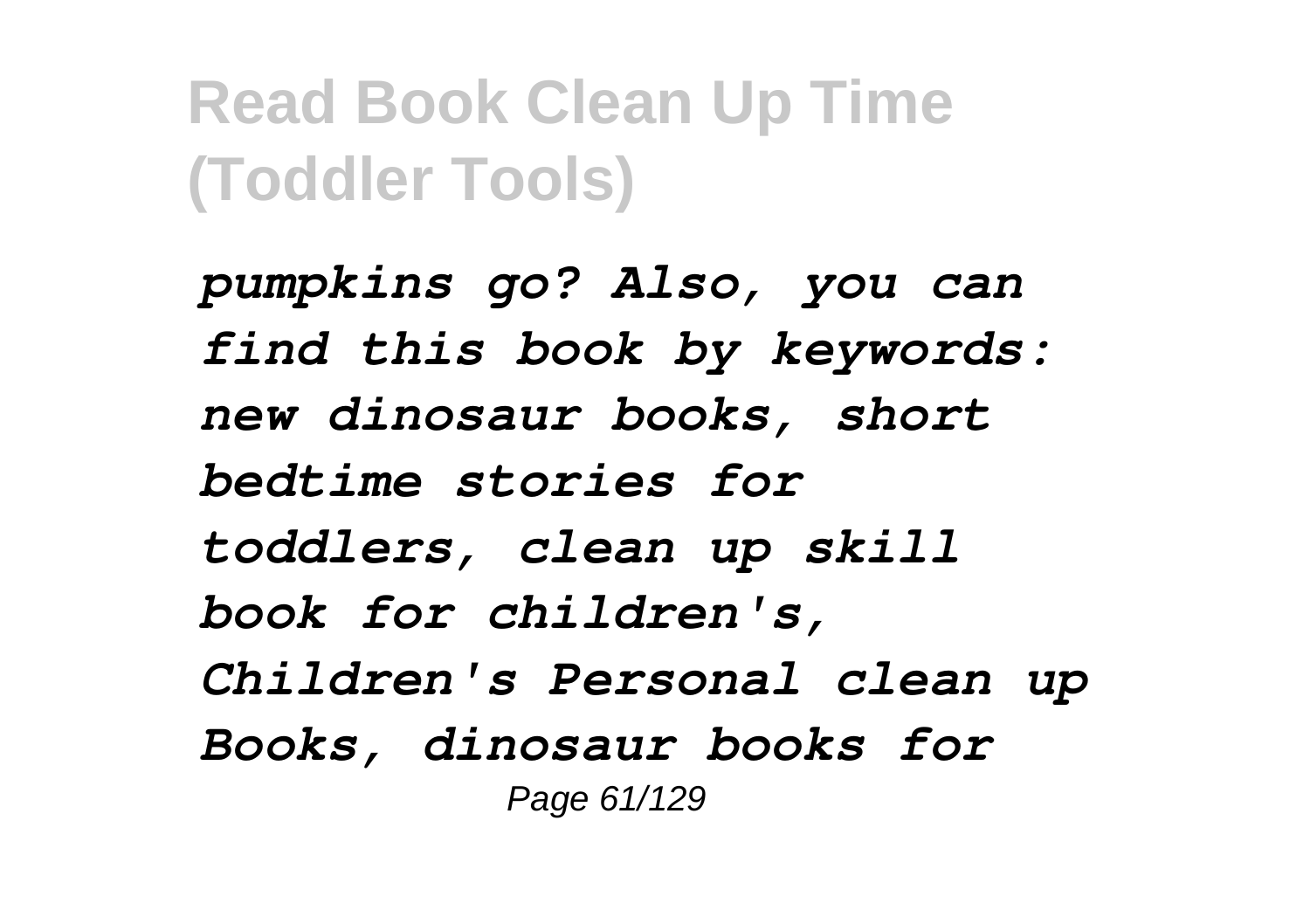*kids 3-5, list of children book, famous children books, short funny bedtime story, cleaning books for kids Get your copy of the new dinosaur book "Where is your dinosaur" NOW! :) Manners start with a* Page 62/129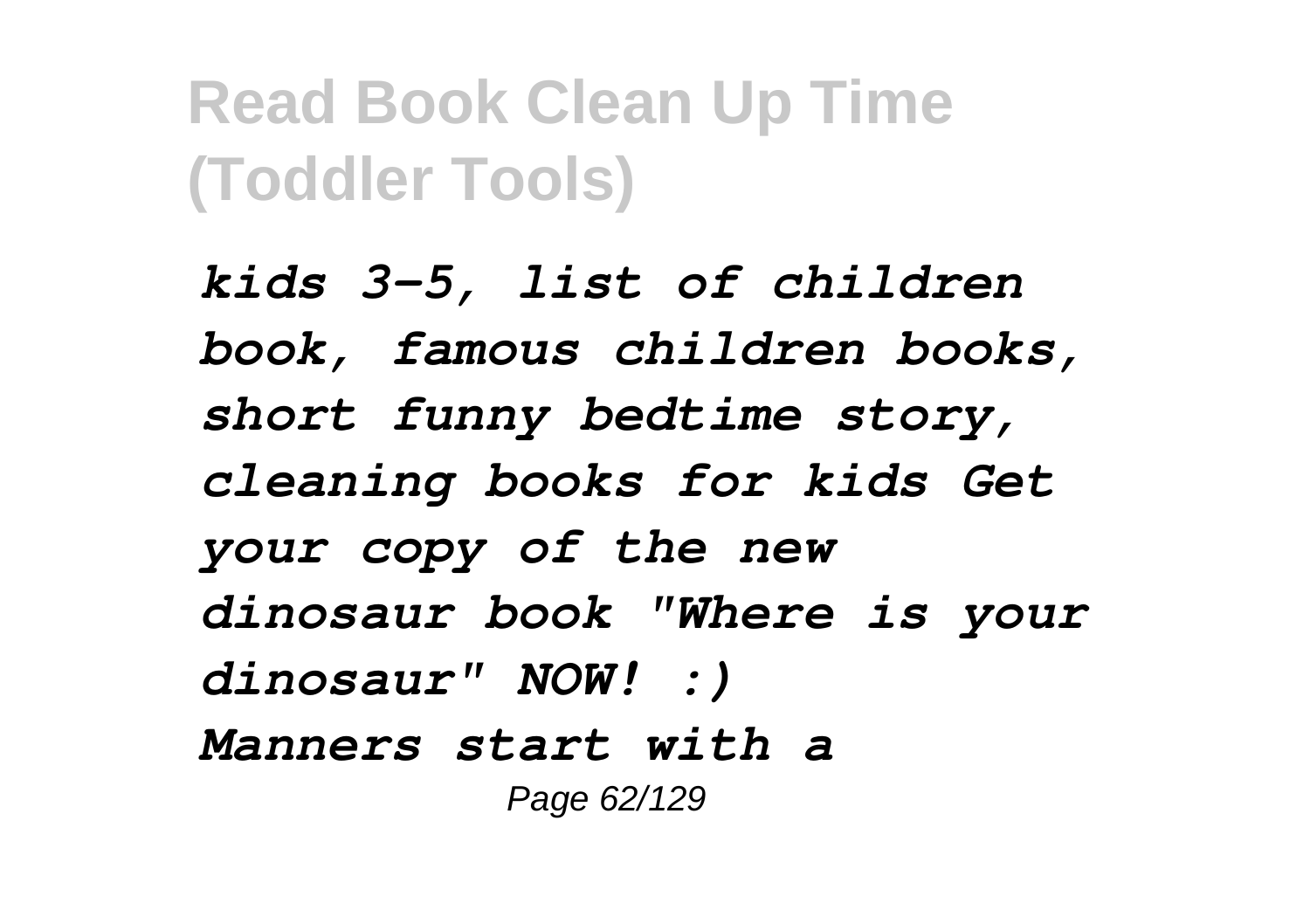*smile—then you add the words. There are polite words to use when you greet someone, ask for something, or (oops!) make a mistake. There's even a nice way to say no. This book gives toddlers a head start on* Page 63/129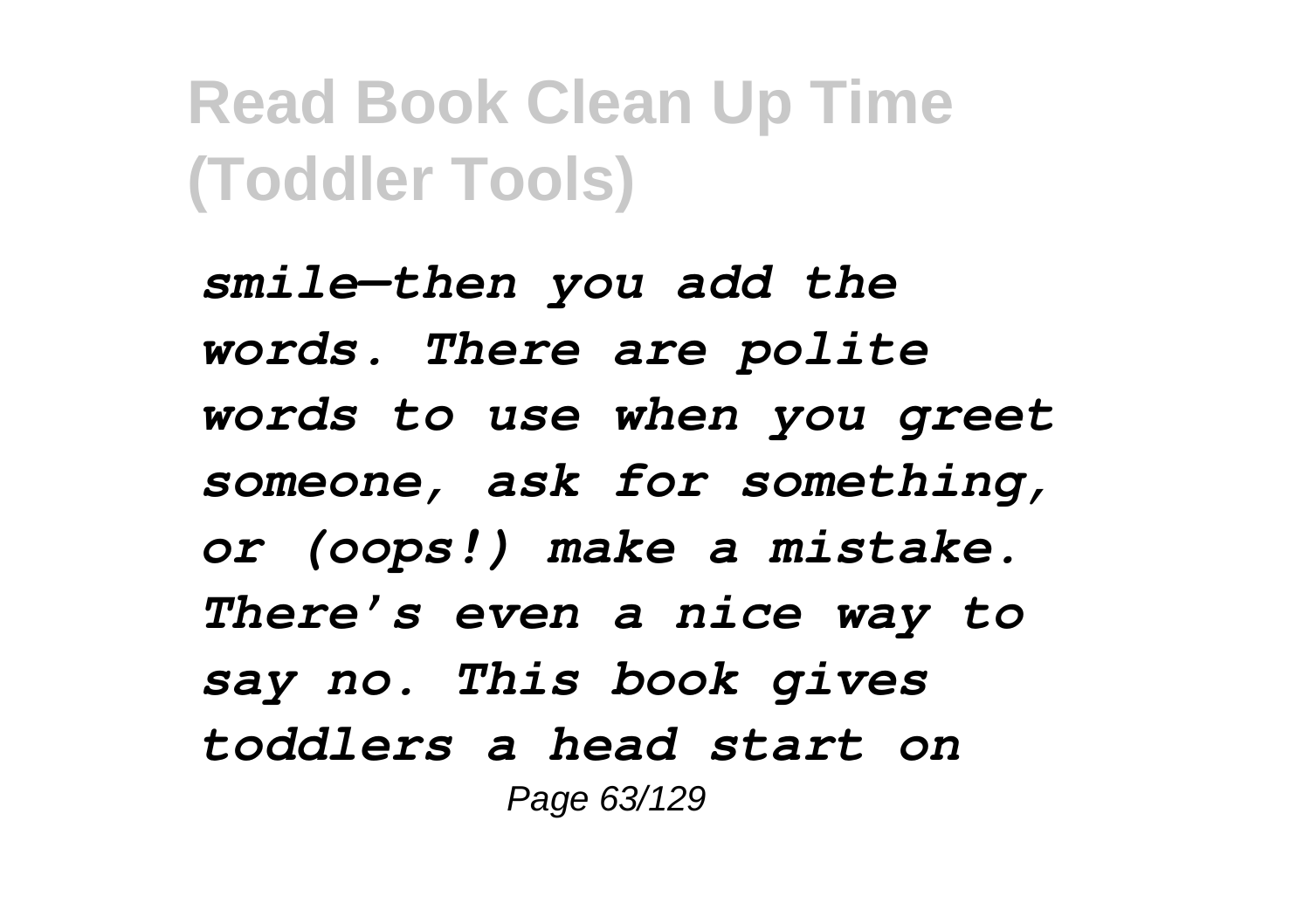*manners, setting the stage for social skills that will last a lifetime. Includes tips for parents and caregivers. Tools of the Mind Substitute Teaching? Naptime*

Page 64/129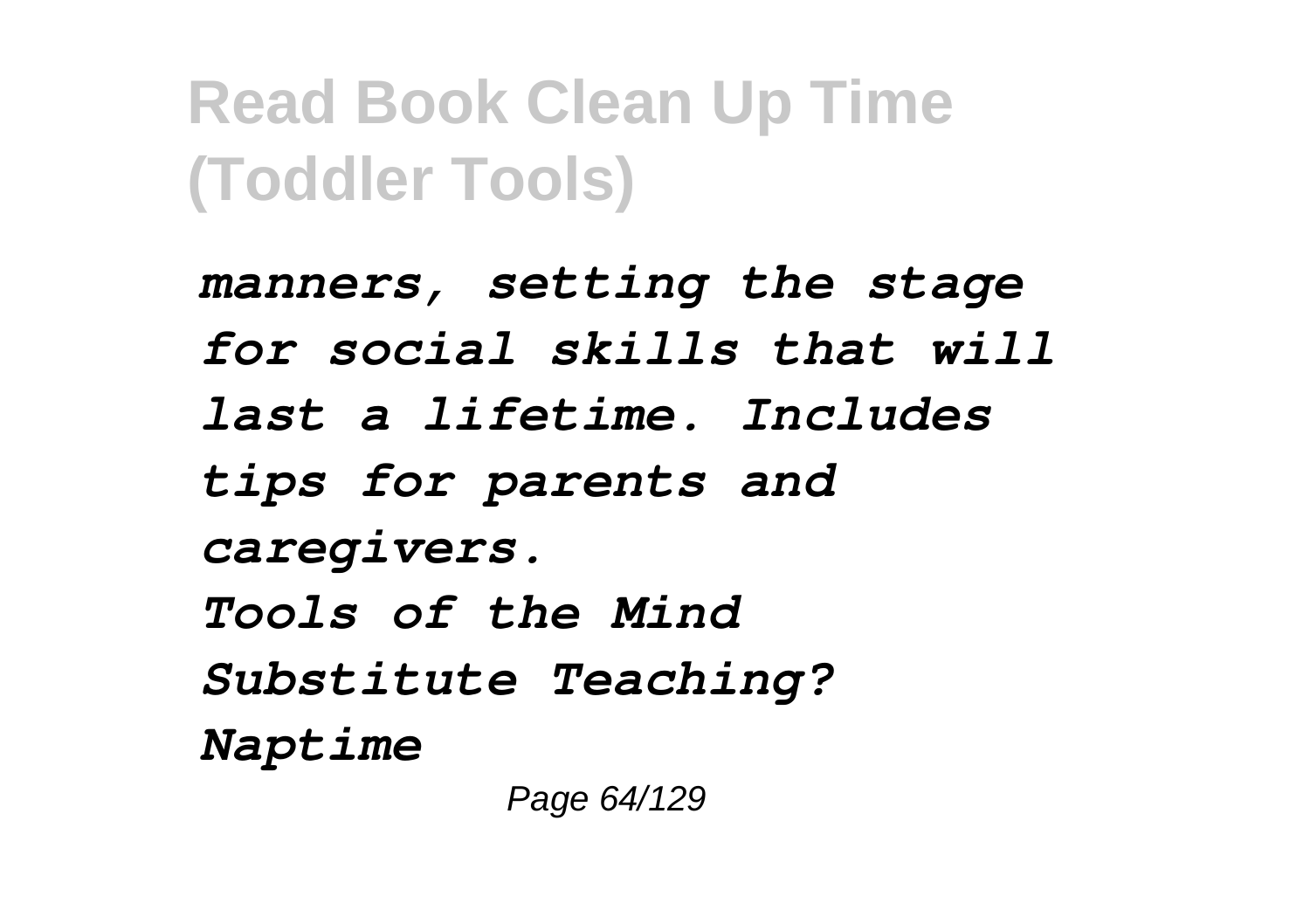*Clean Up, Up, Up! Bye-Bye Time Janet Lansbury is unique among parenting experts. As a RIE teacher and student of pioneering child specialist Magda Gerber, her advice is not based solely on formal* Page 65/129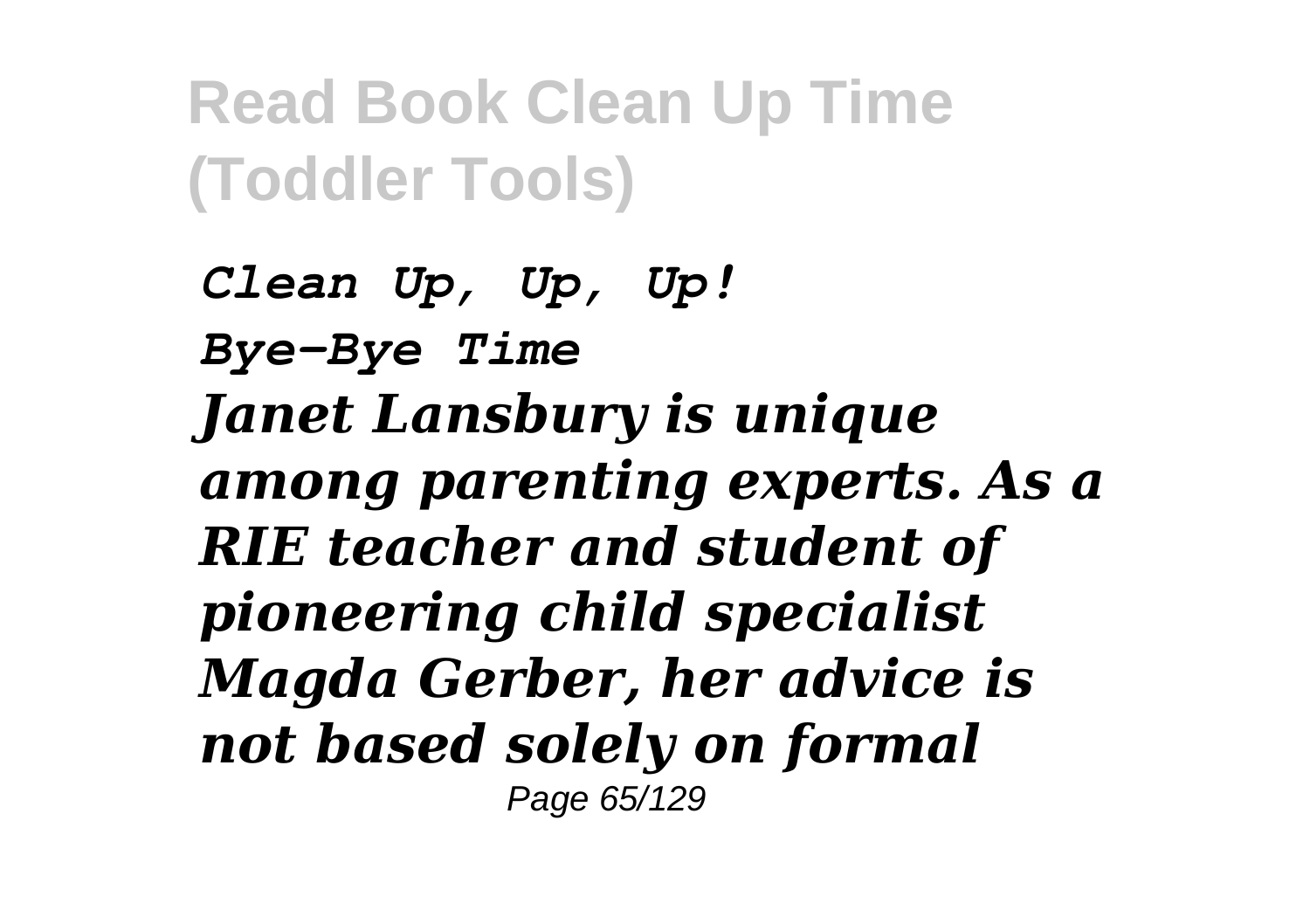*studies and the research of others, but also on her twenty years of hands-on experience guiding hundreds of parents and their toddlers. "No Bad Kids" is a collection of Janet's most popular and widely read articles pertaining to common* Page 66/129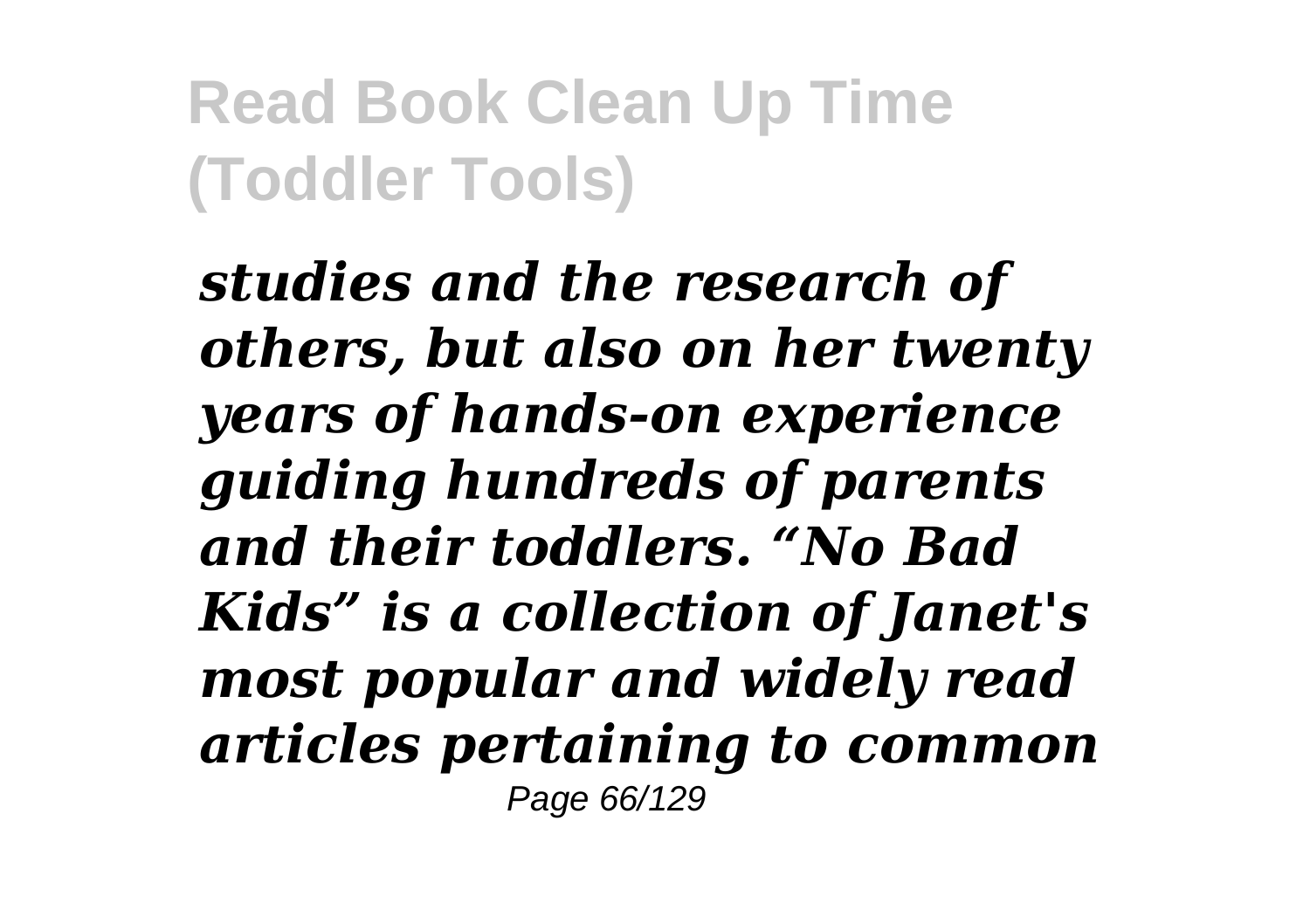*toddler behaviors and how respectful parenting practices can be applied to benefit both parents and children. It covers such common topics as punishment, cooperation, boundaries, testing, tantrums, hitting, and more. "No Bad* Page 67/129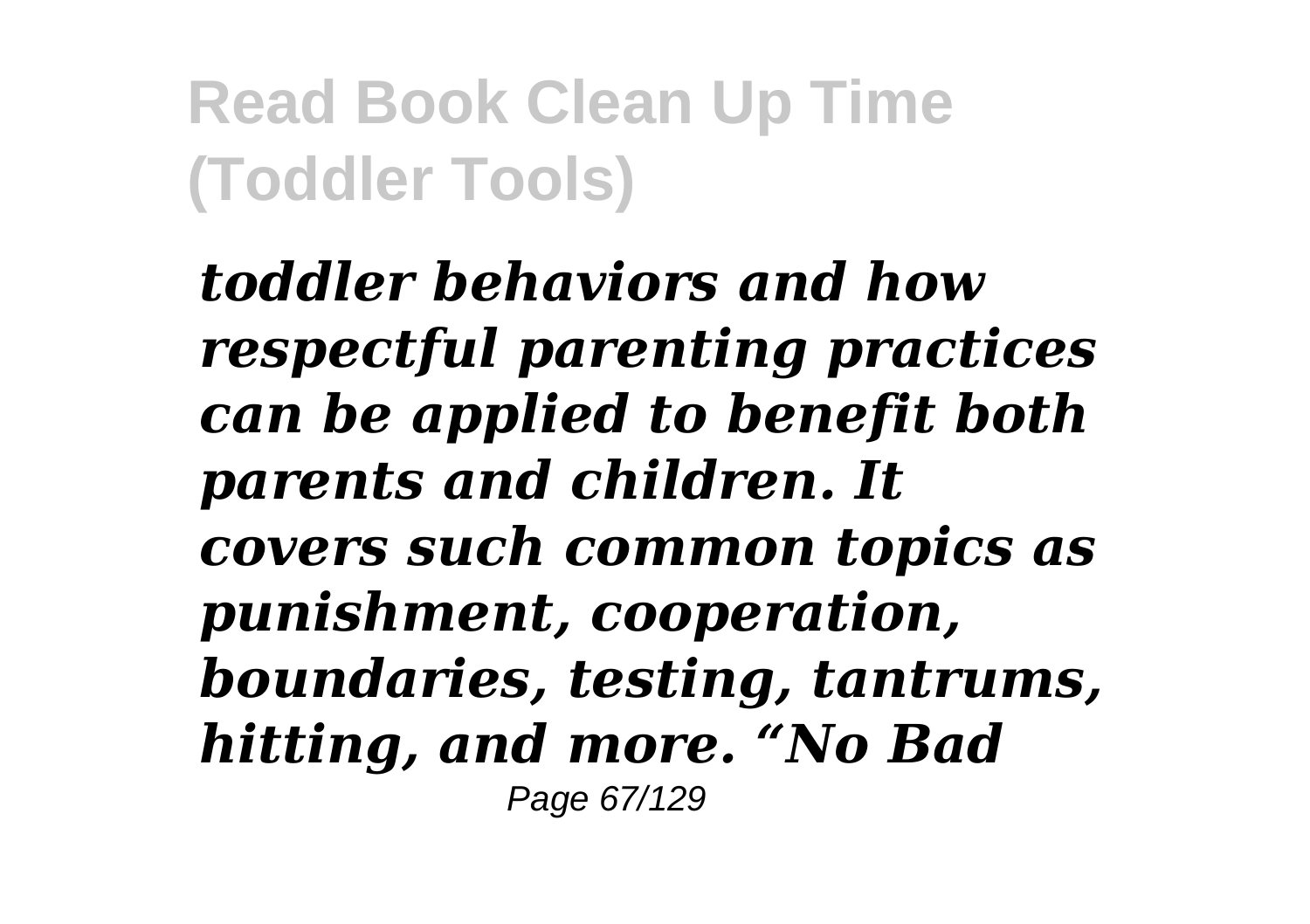*Kids" provides a practical, indispensable tool for parents who are anticipating or experiencing those critical years when toddlers are developmentally obliged to test the limits of our patience and love. Armed with* Page 68/129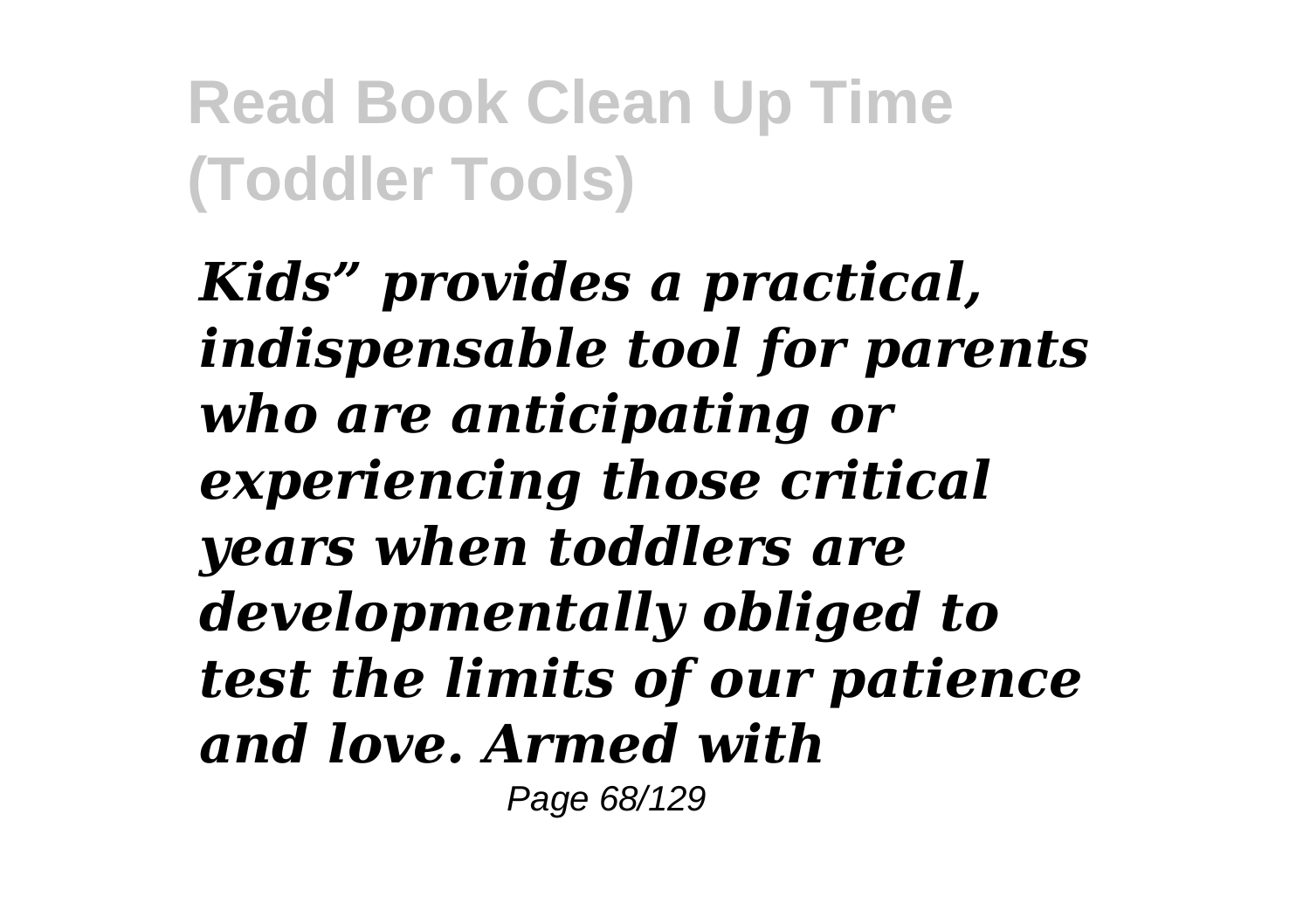*knowledge and a clearer sense of the world through our children's eyes, this period of uncertainty can afford a myriad of opportunities to forge unbreakable bonds of trust and respect. An award-winning* Page 69/129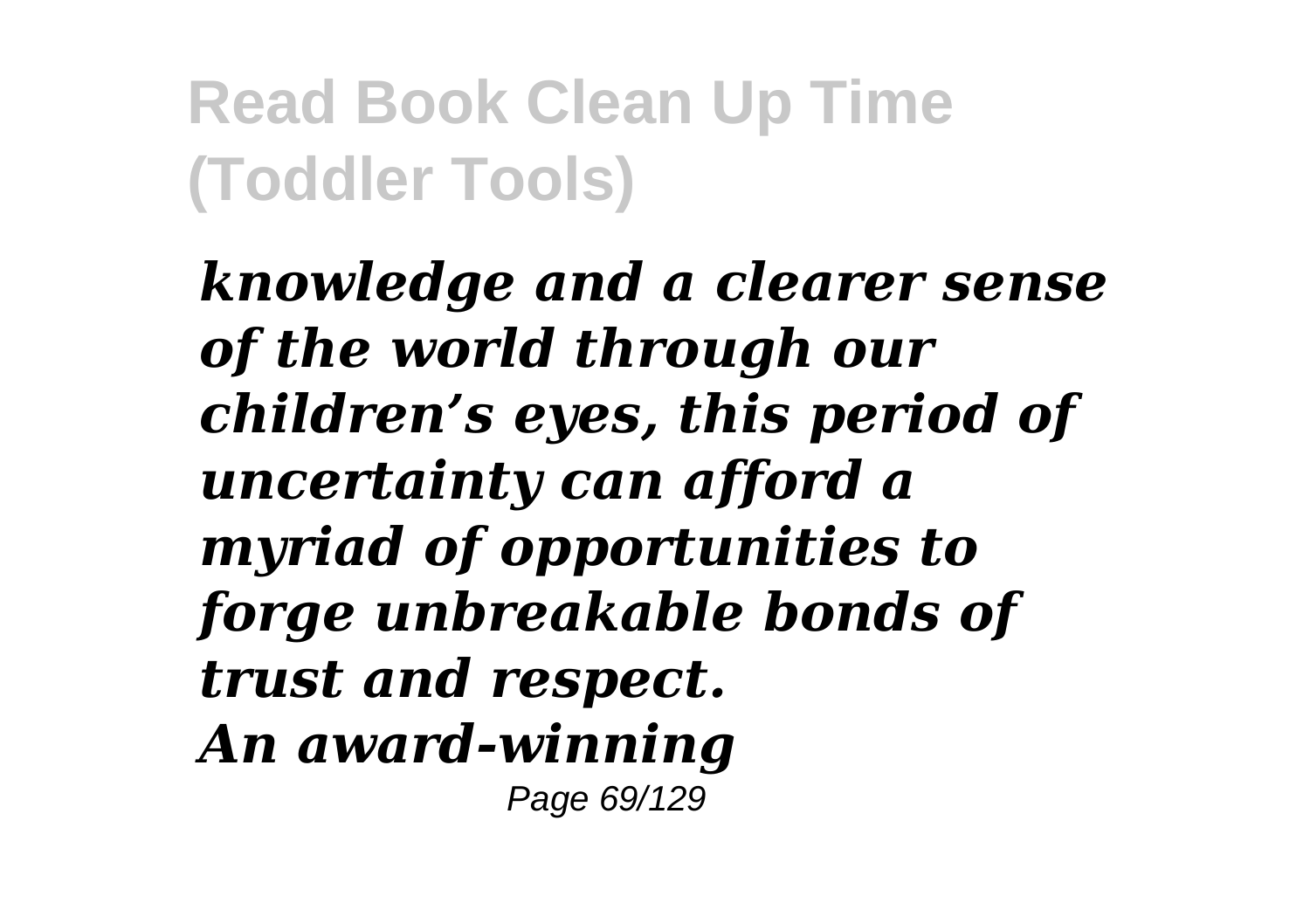*author/illustrator team offers a fresh look at the times and transitions all toddlers face daily, giving young children the tools to handle routines with confidence and cooperation. Toddlers will look forward to clean-up time* Page 70/129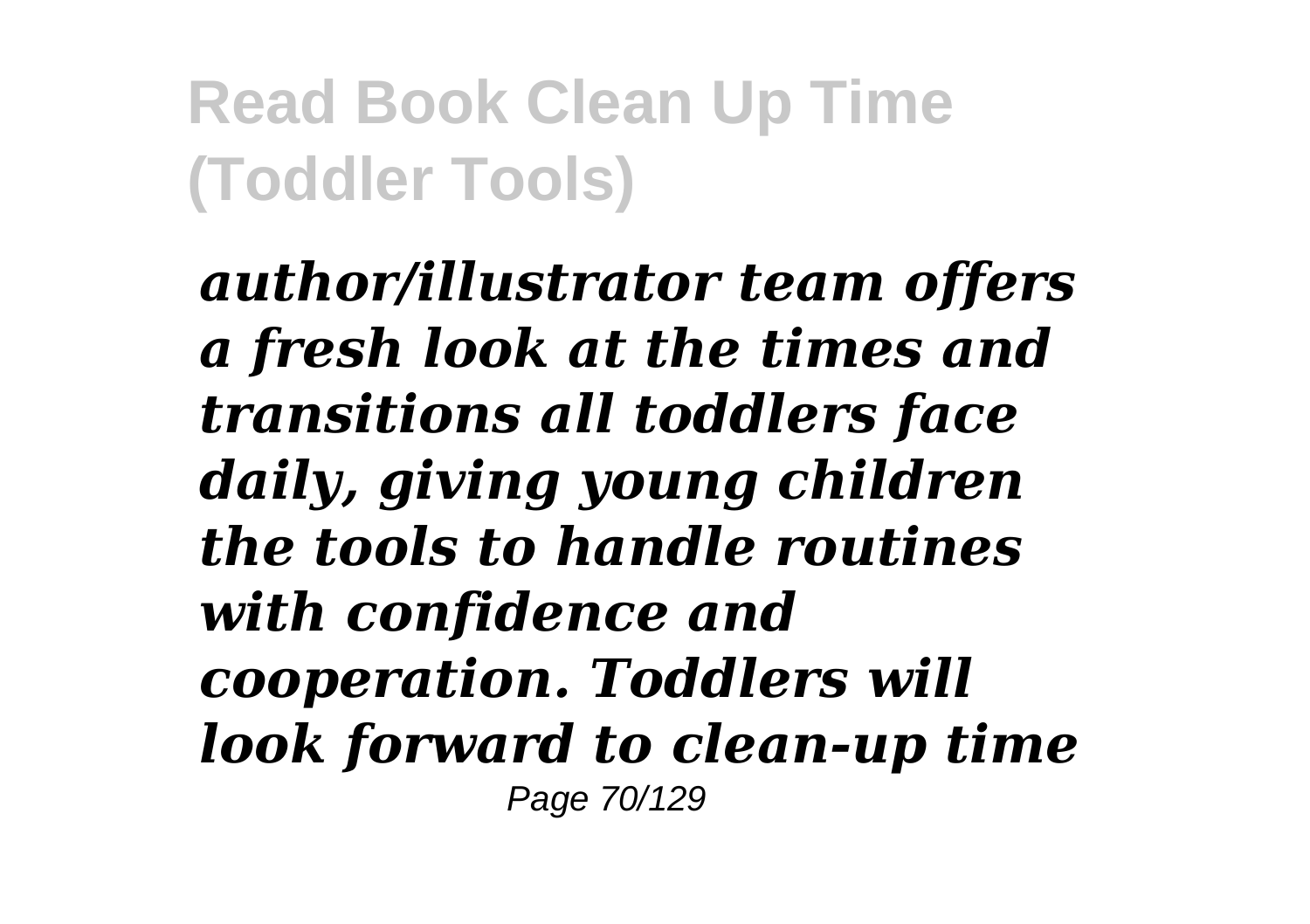*with this simple rhyming book that encourages them to chant along as they tidy up. Young children learn to work together to put items in their place, make a neater space, keep a smile on their face—and make room for* Page 71/129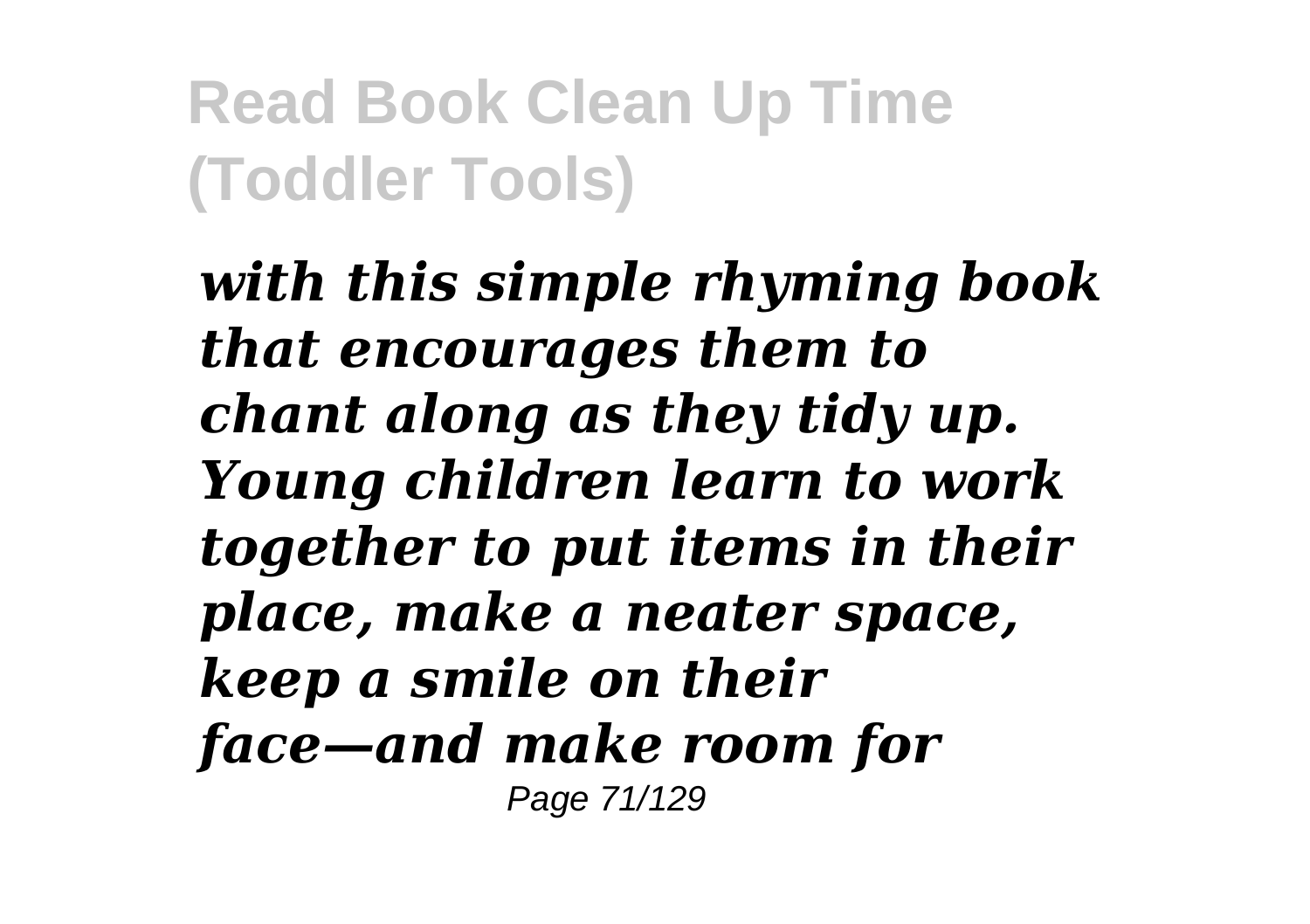*more fun. Delightful illustrations enhance the text. Part of the Toddler Tools series, Clean-Up Time can be shared before (or during) the desired "time," or whenever toddlers need encouragement with routines. Includes tips* Page 72/129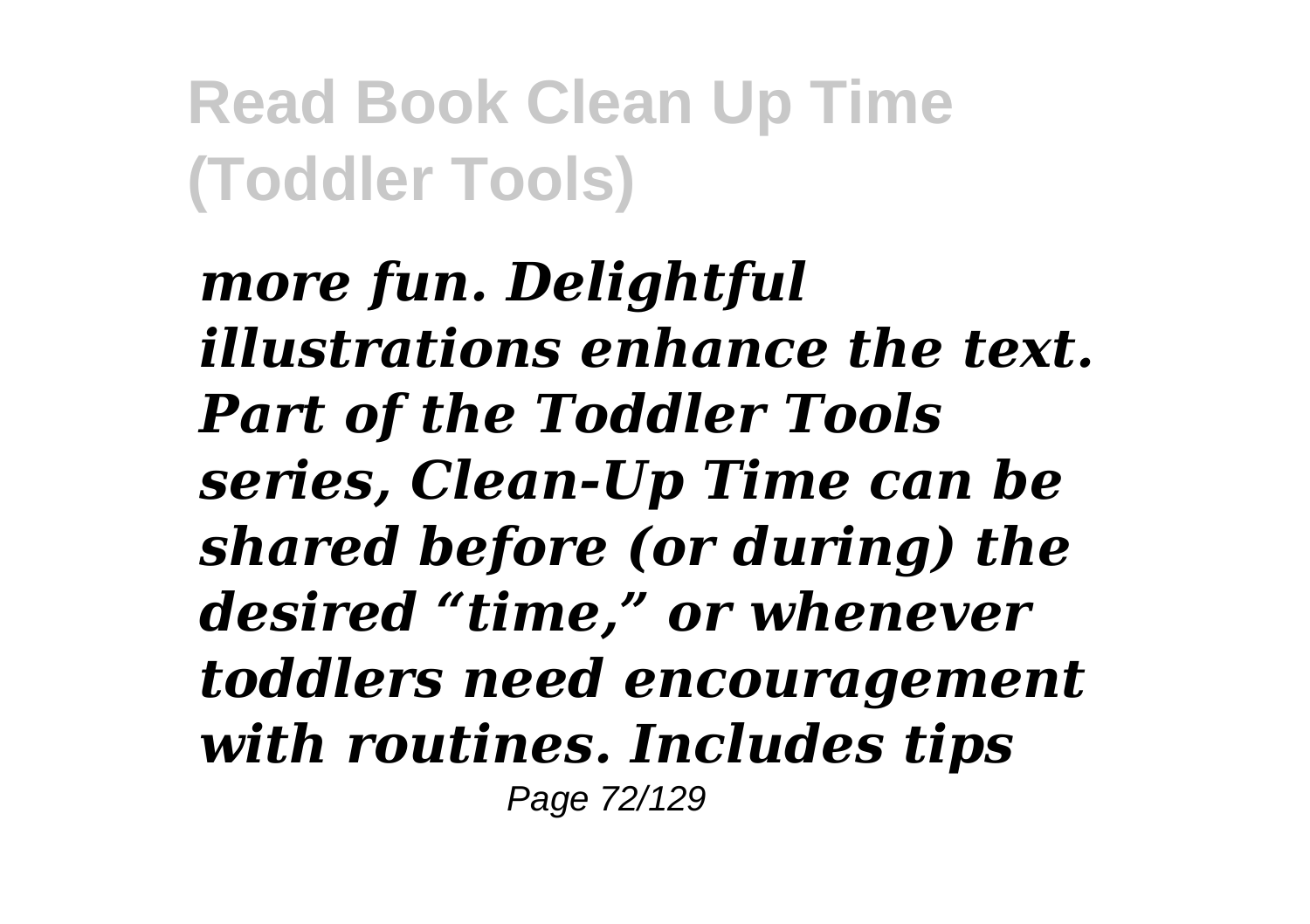*for parents and caregivers. All over the world children tidy up. Using photographs and text this picture book gives pre-school children a glimpse of the ways people's lives are the same and different the world over.* Page 73/129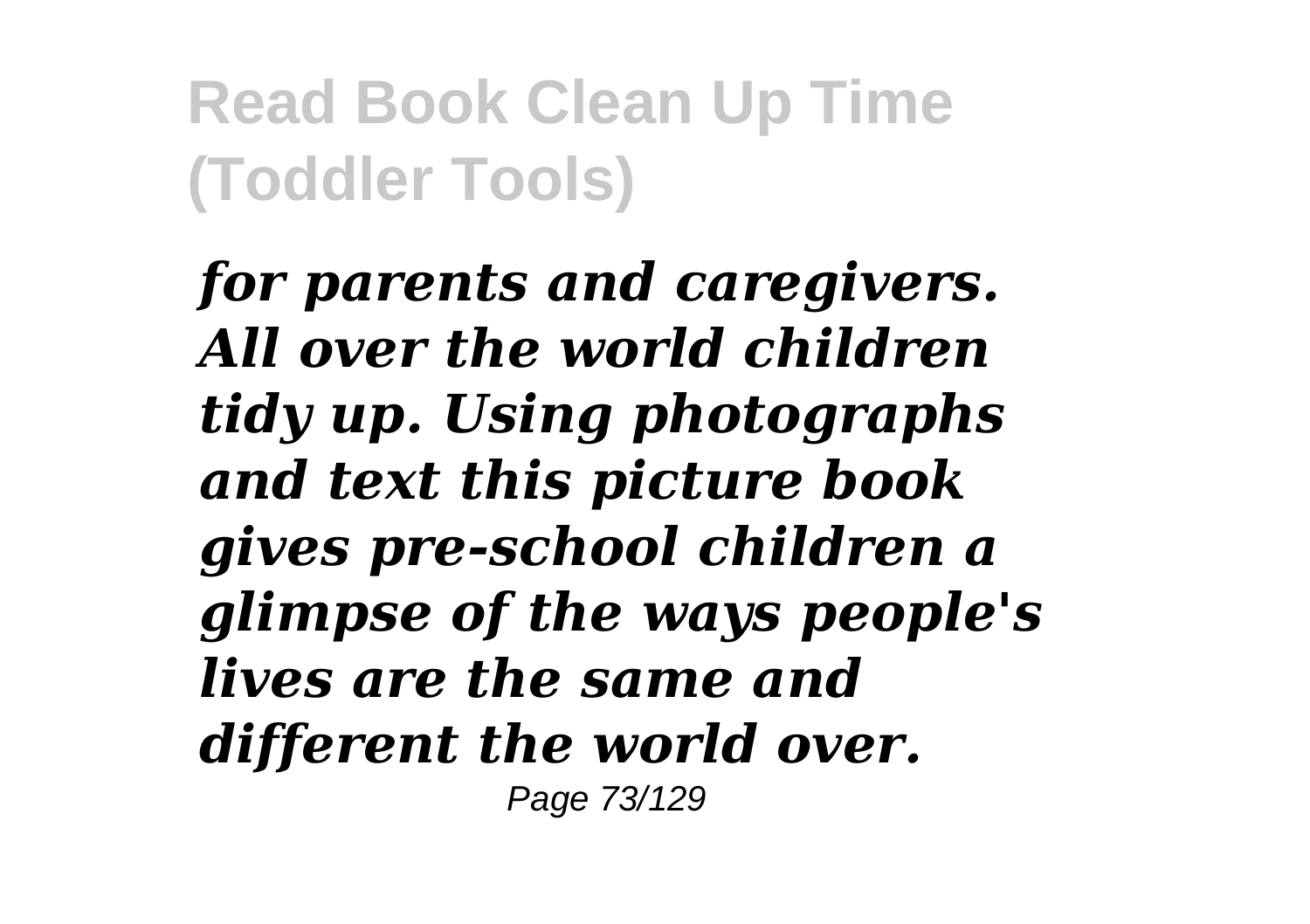*Clean-Up TimeFree Spirit Publishing Tidy Up! Once Upon A Time Old-House Journal Manners Time Clean-Up Time/Momento de Arreglar*

Page 74/129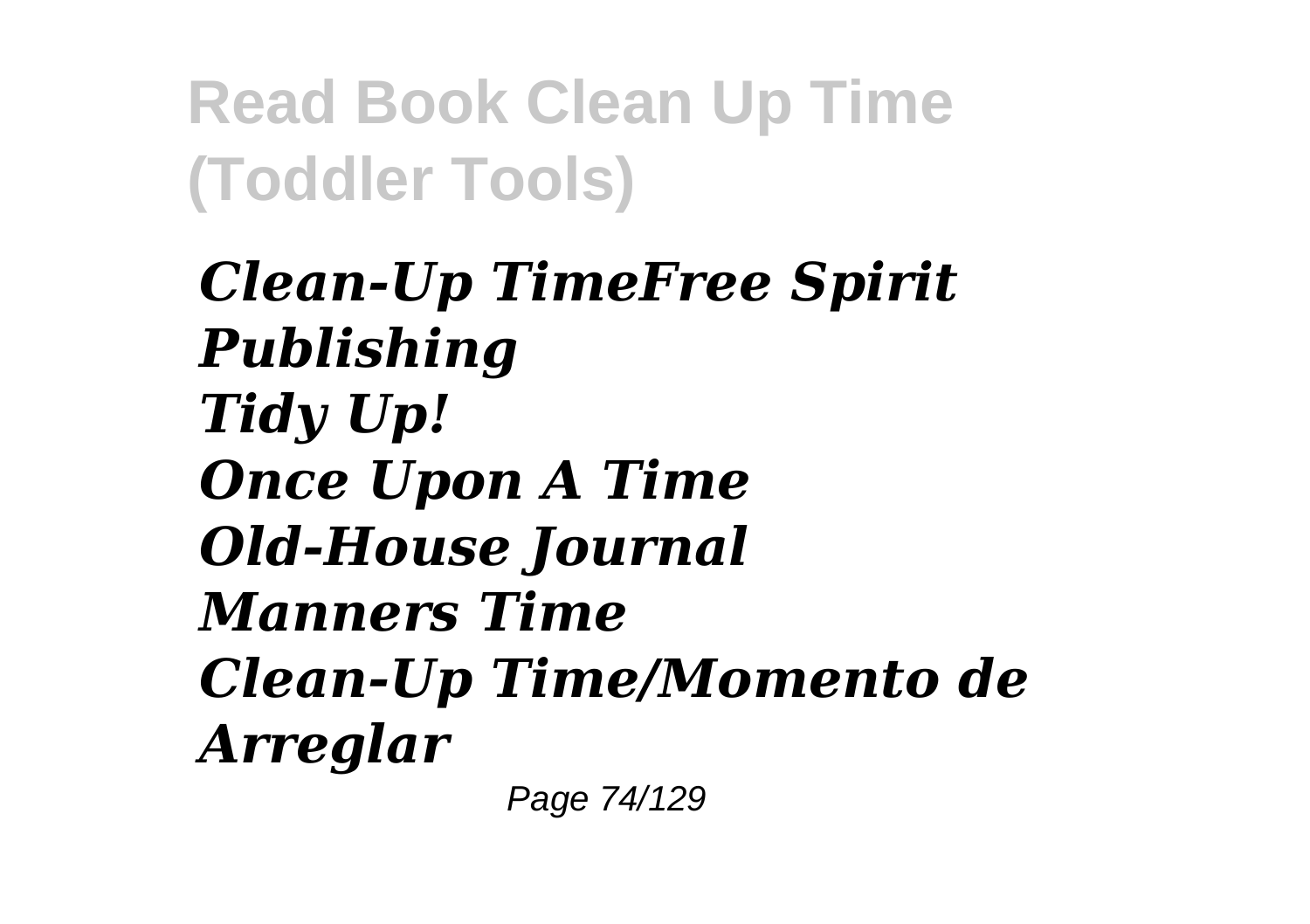Bring out your child's creativity and imagination with more than 60 artful activities in this completely revised and updated edition Art making is a wonderful way for young children to tap into their imagination, deepen their creativity, and explore new materials, all while strengthening their fine motor Page 75/129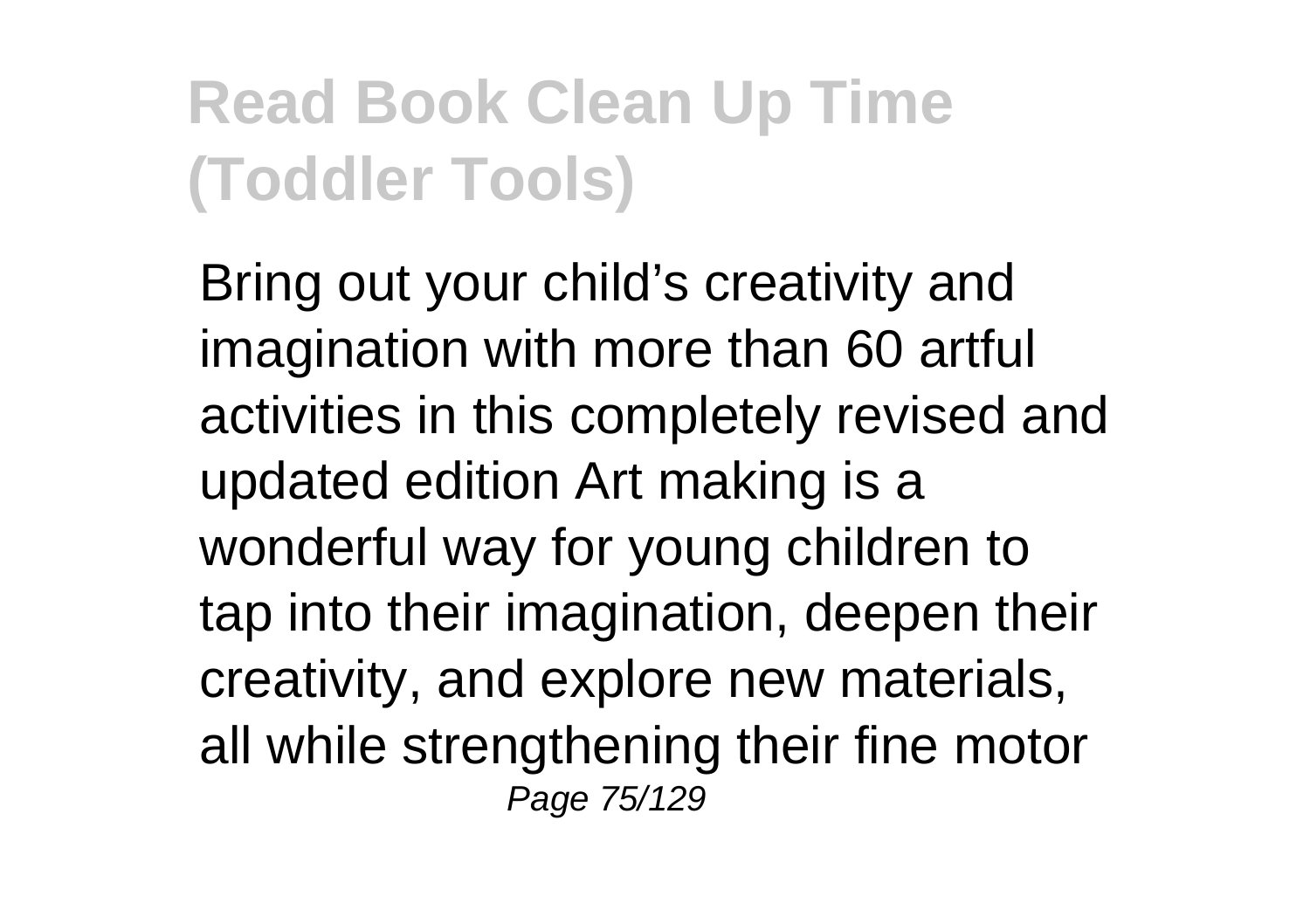skills and developing self-confidence. The Artful Parent has all the tools and information you need to encourage creative activities for ages one to eight. From setting up a studio space in your home to finding the best art materials for children, this book gives you all the information you need to get Page 76/129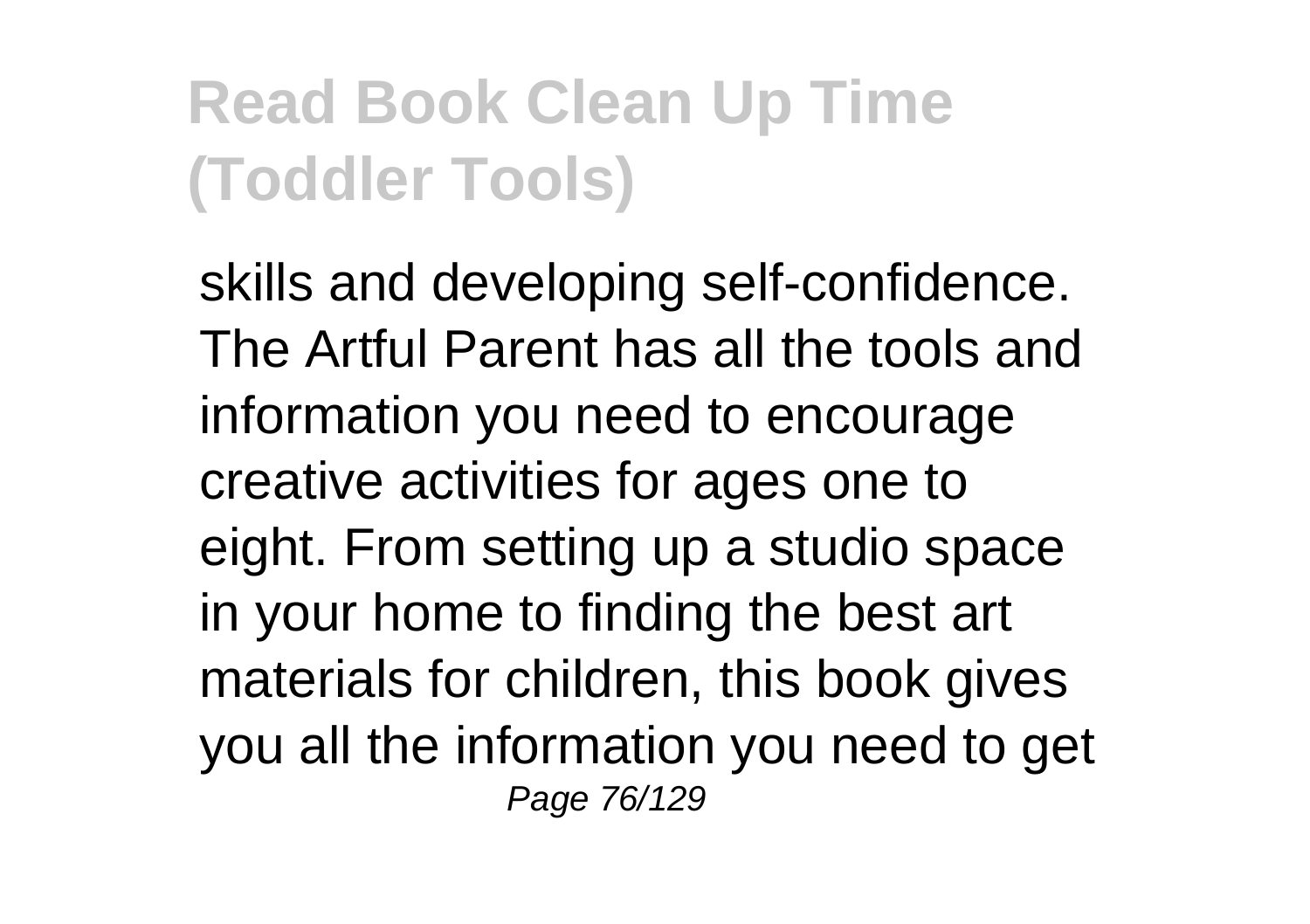started. You'll learn how to: \* Pick the best materials for your child's age and learn to make your very own \* Prepare art activities to ease children through transitions, engage the most energetic of kids, entertain small groups, and more \* Encourage artful living through everyday activities \* Foster a love of Page 77/129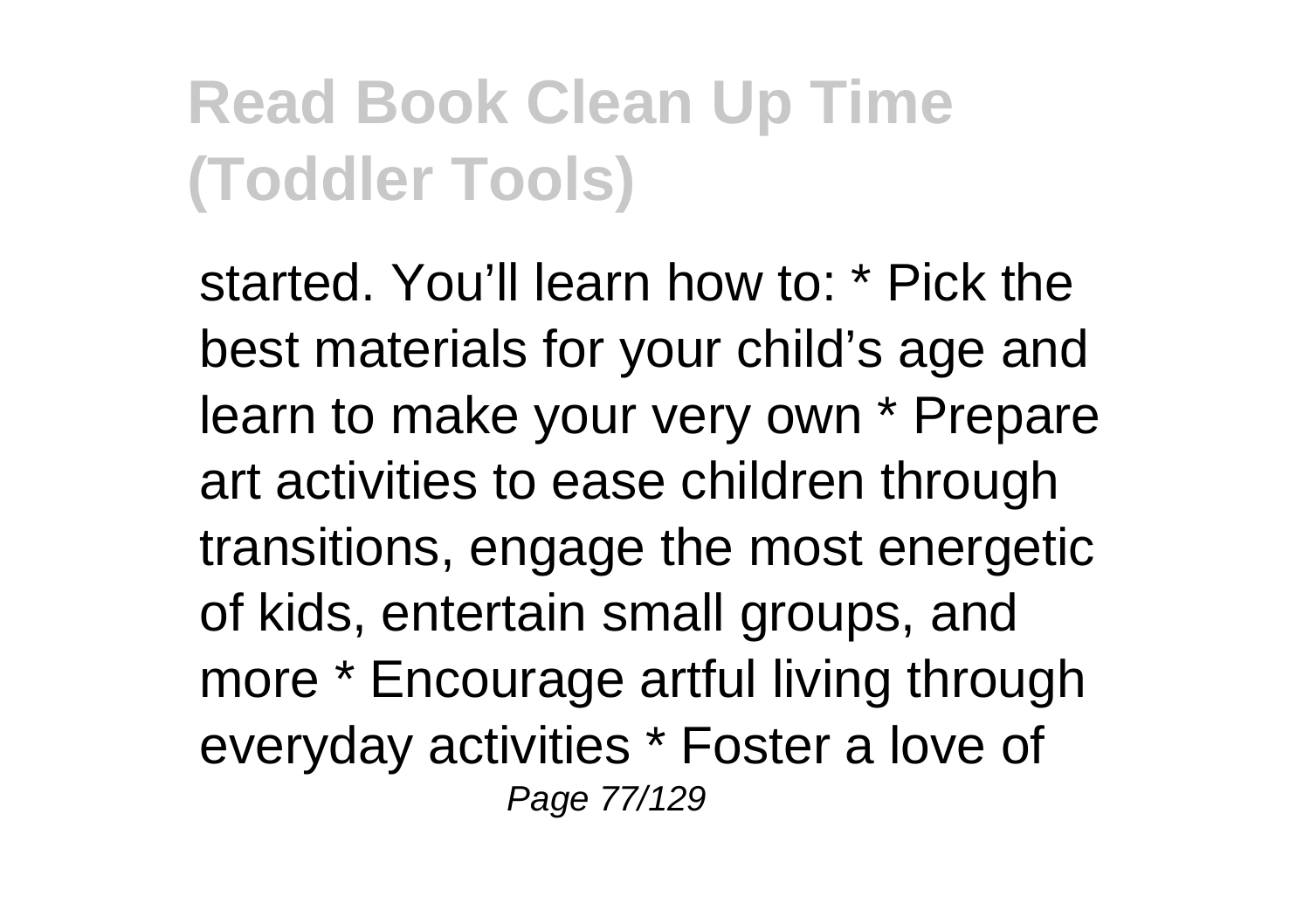creativity in your family Janet Lansbury's advice on respectful parenting is quoted and shared by millions of readers worldwide. Inspired by the pioneering parenting philosophy of her friend and mentor, Magda Gerber, Janet's influential voice encourages parents and child care Page 78/129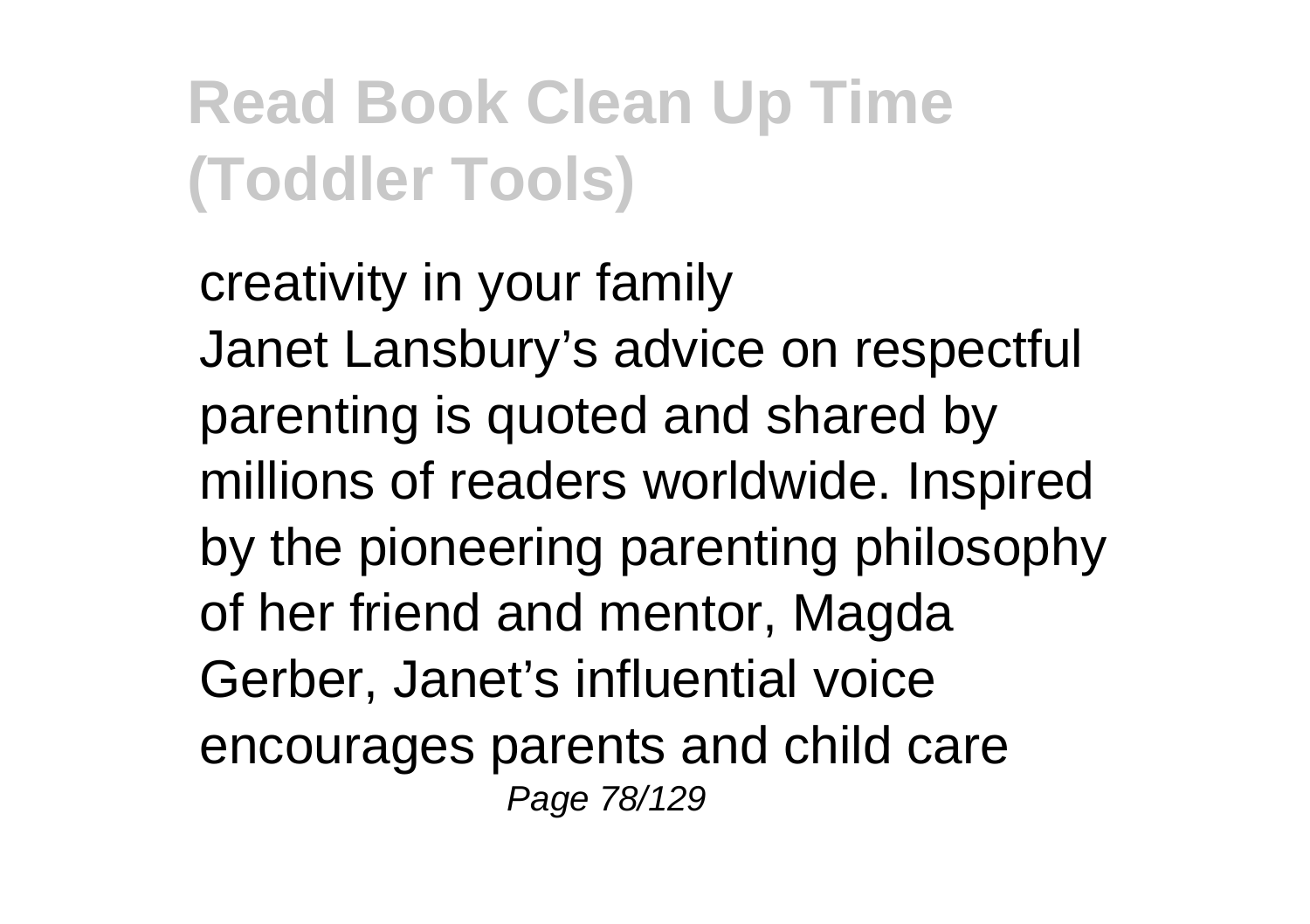professionals to perceive babies as unique, capable human beings with natural abilities to learn without being taught; to develop motor and cognitive skills; communicate; face age appropriate struggles; initiate and direct independent play for extended periods; and much more. Once we are Page 79/129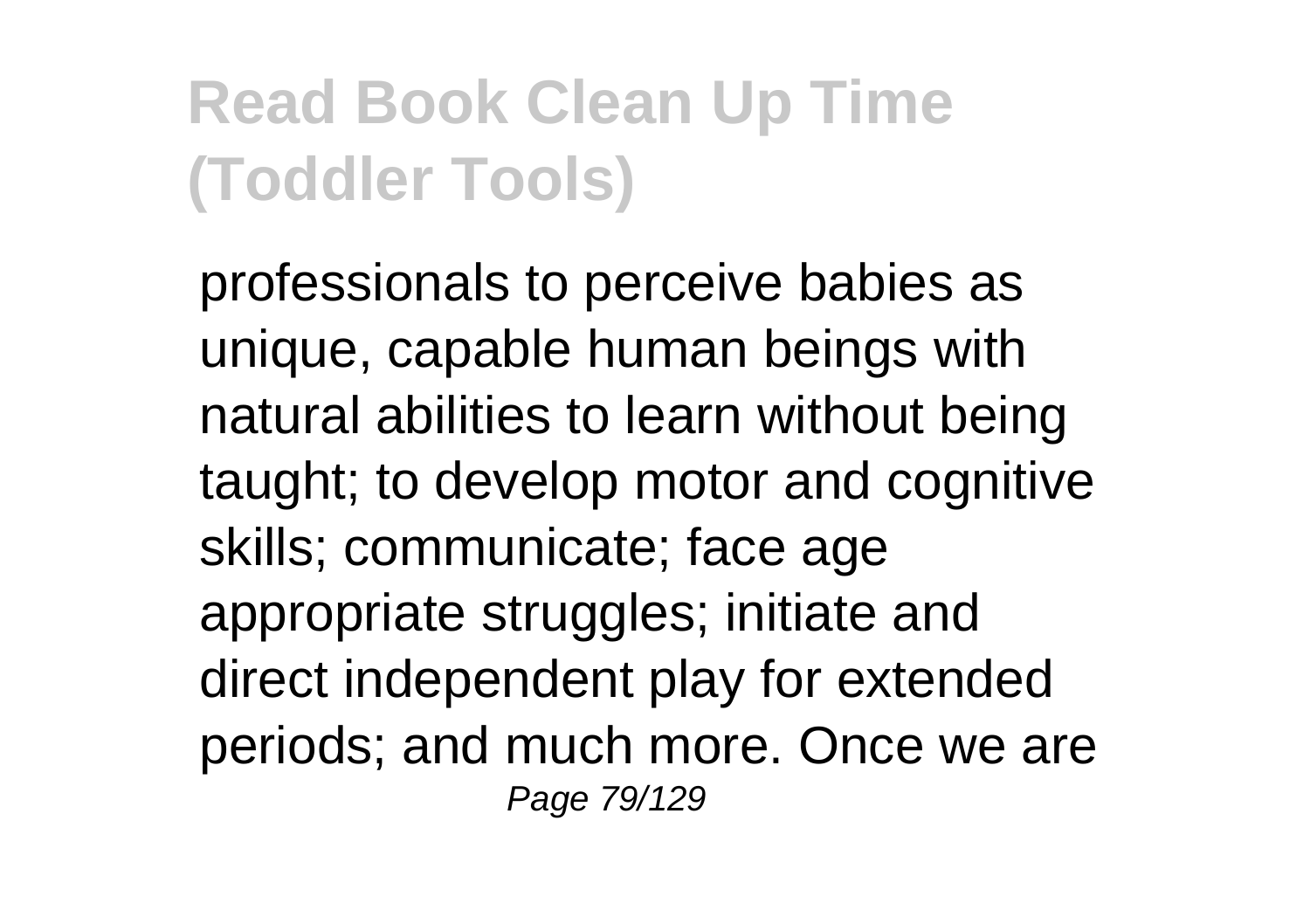able to view our children in this light, even the most common daily parenting experiences become stimulating opportunities to learn, discover, and to connect with our child. "Elevating Child Care" is a collection of 30 popular and widely read articles from Janet's website that focus on some of Page 80/129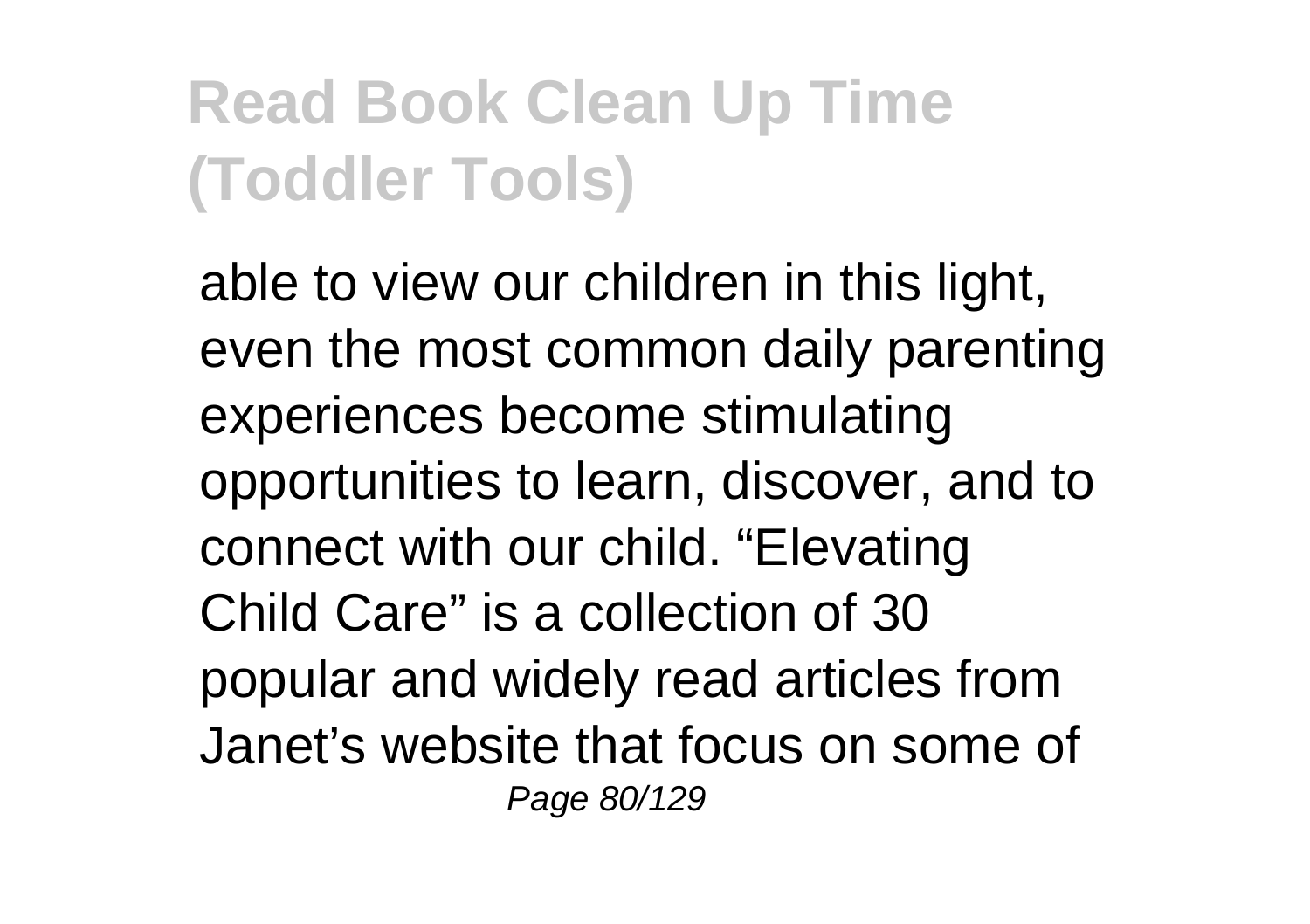the most common infant/toddler issues: eating, sleeping, diaper changes, communication, separation, focus and attention span, creativity, boundaries, and more. Eschewing the quick-fix 'tips and tricks' of popular parenting culture, Janet's insightful philosophy lays the foundation for a Page 81/129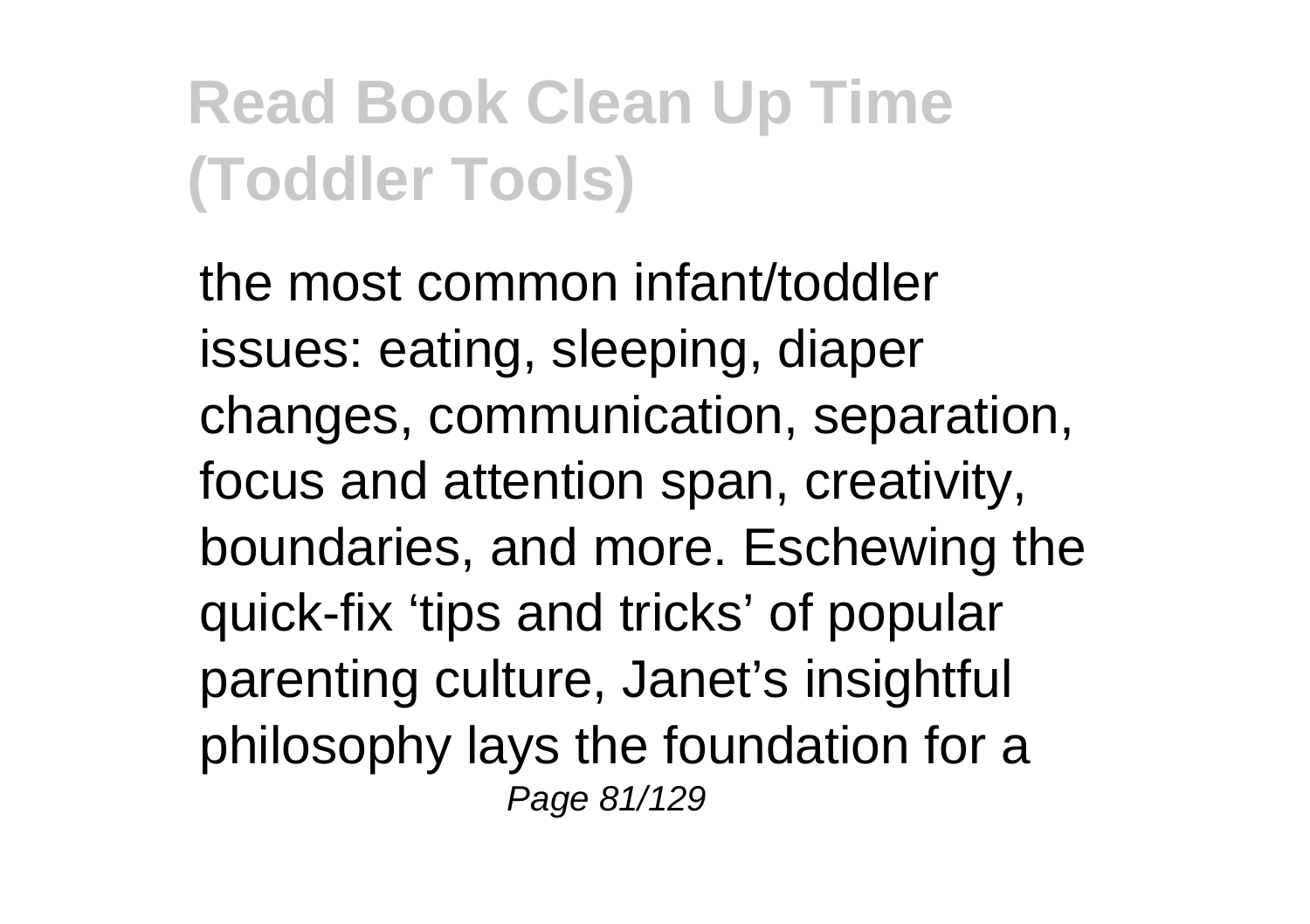closer, more fulfilling parent/child relationship, and children who grow up to be authentic, confident, successful adults.

Toddlers who love tools will love this book! A board book guide to tools and what they do from beloved nonfiction author Gail Gibbons is great for Page 82/129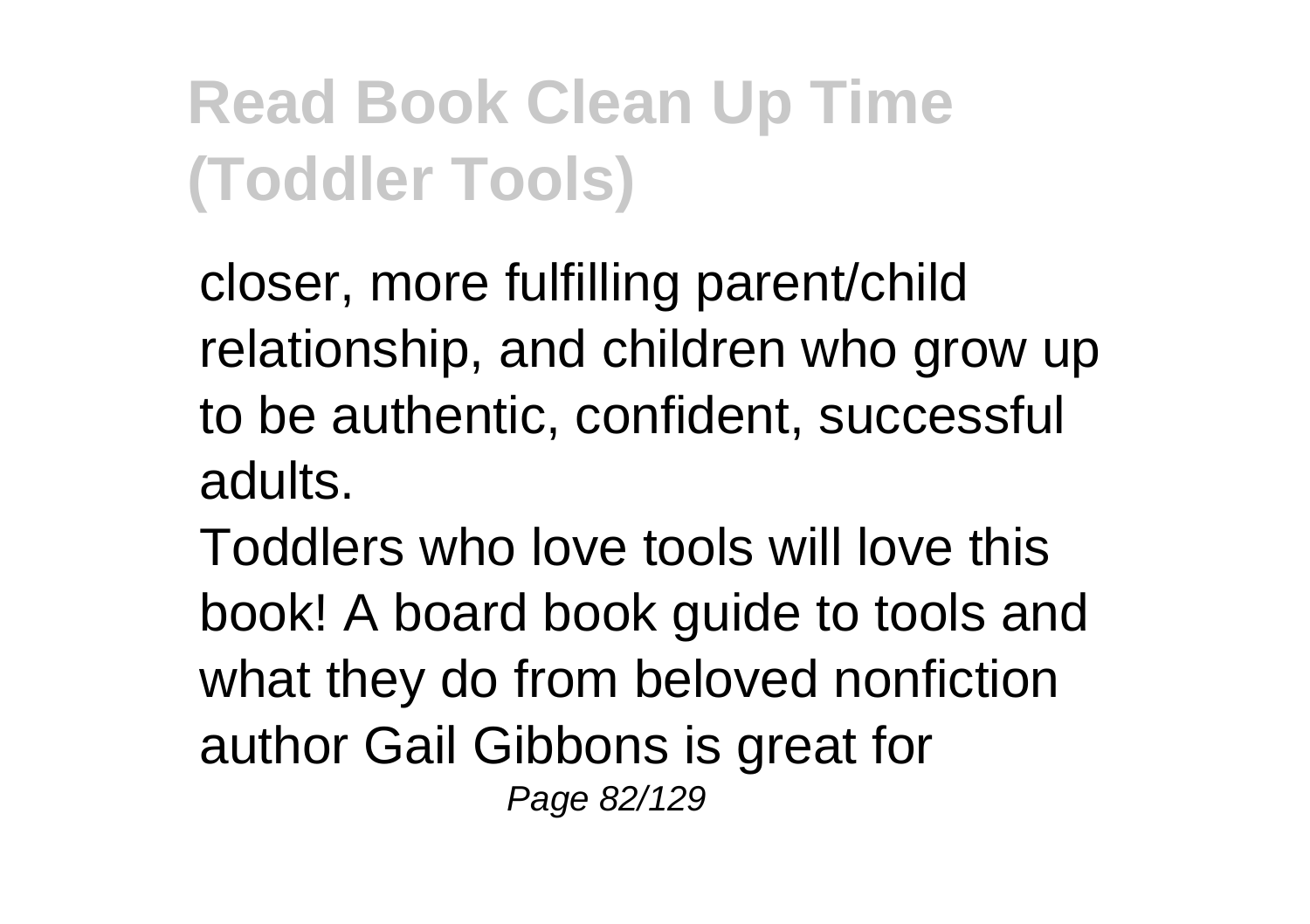parents to share with their youngest builders. What are tools? How do they help us make things? For busy toddlers keen on building, Gail Gibbons presents the answers to those questions in this cheerful board book introduction to tools and what they do. From rulers, hammers, and Page 83/129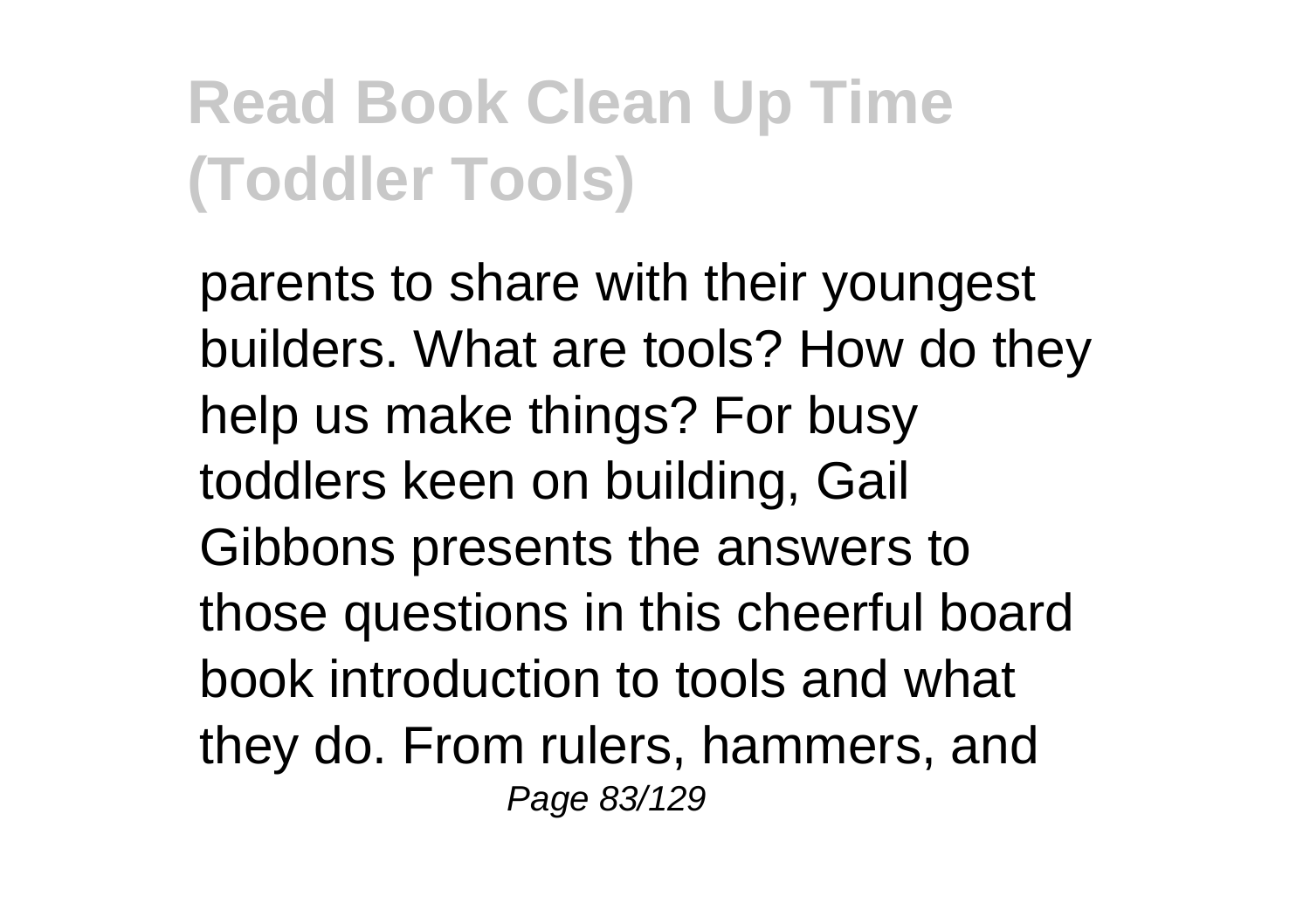saws, to drills, nuts, and bolts, Gibbons covers basic hand tools and shows them in action! Acclaimed nonfiction author Gail Gibbons "has taught more preschoolers and early readers about the world than any other children's writer-illustrator" according to The Washington Post. These Page 84/129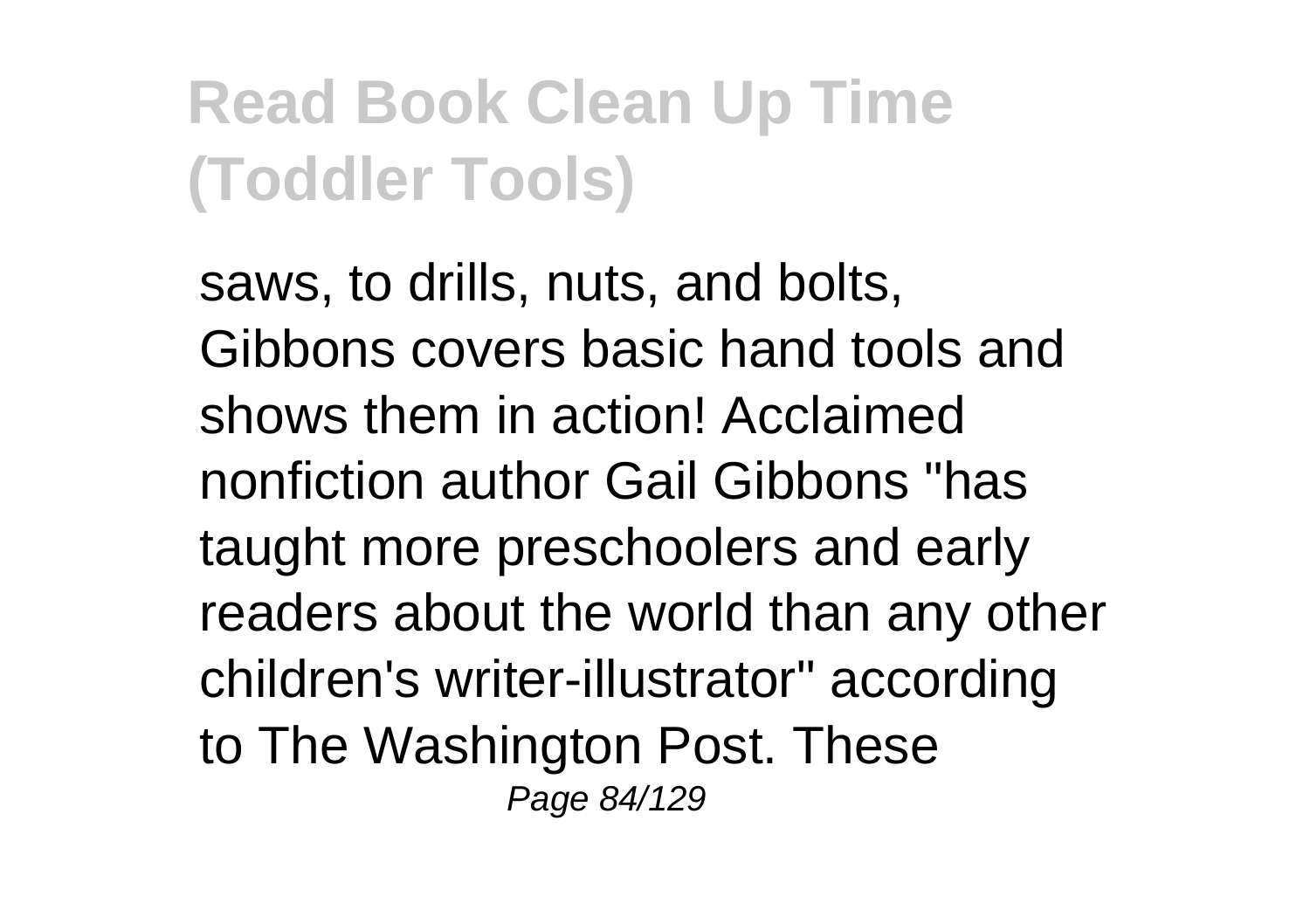accessible, kid-friendly introductions to the world around us are now available in board-book form, simplified and formatted for the youngest readers and designed to spark their curiosity. Henry helps his mother with the laundry by sorting clothes, moving them from the washer to the dryer, and Page 85/129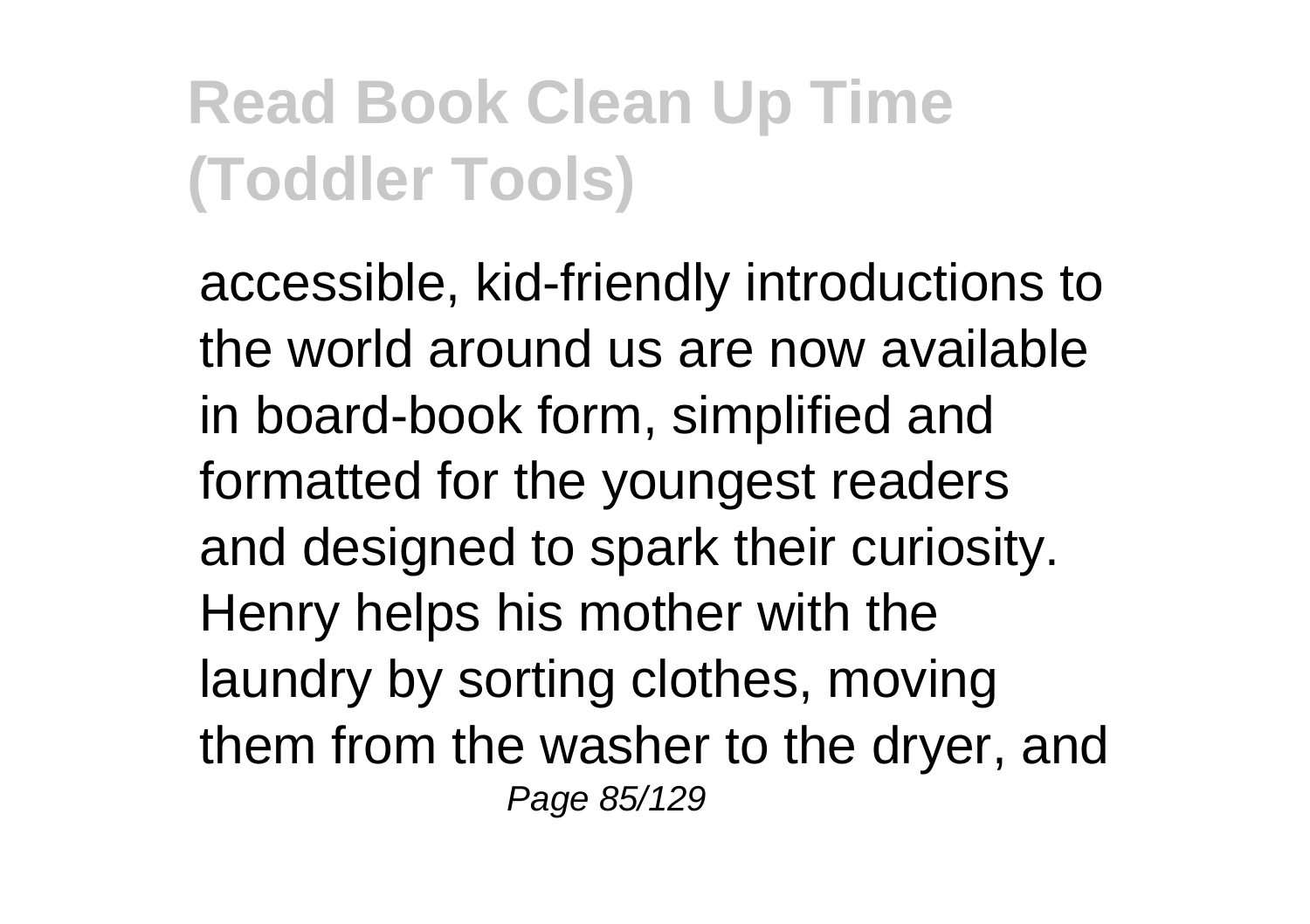putting them away. Clean-Up Time

The Vygotskian Approach to Early Childhood Education Clean-Up Time! **Tidy** 

*A new generation of children love Daniel* Page 86/129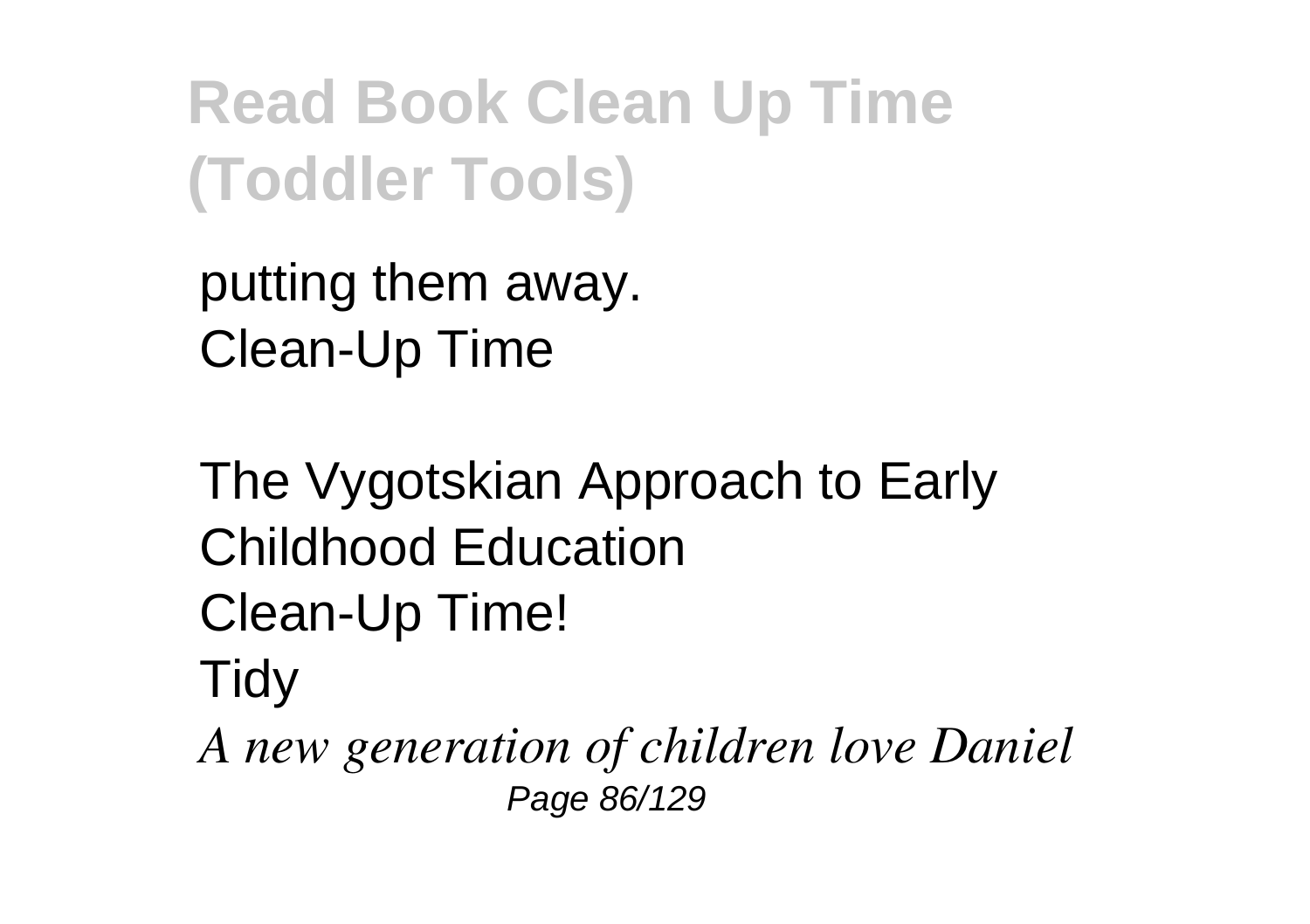*Tiger's Neighborhood, inspired by the classic series Mister Rogers' Neighborhood! Daniel learns how to clean up and recycle in this Pre-Level 1 Readyto-Read based on an episode from the hit PBS show, Daniel Tiger's Neighborhood! A windstorm has made a mess of the neighborhood playground and no one can* Page 87/129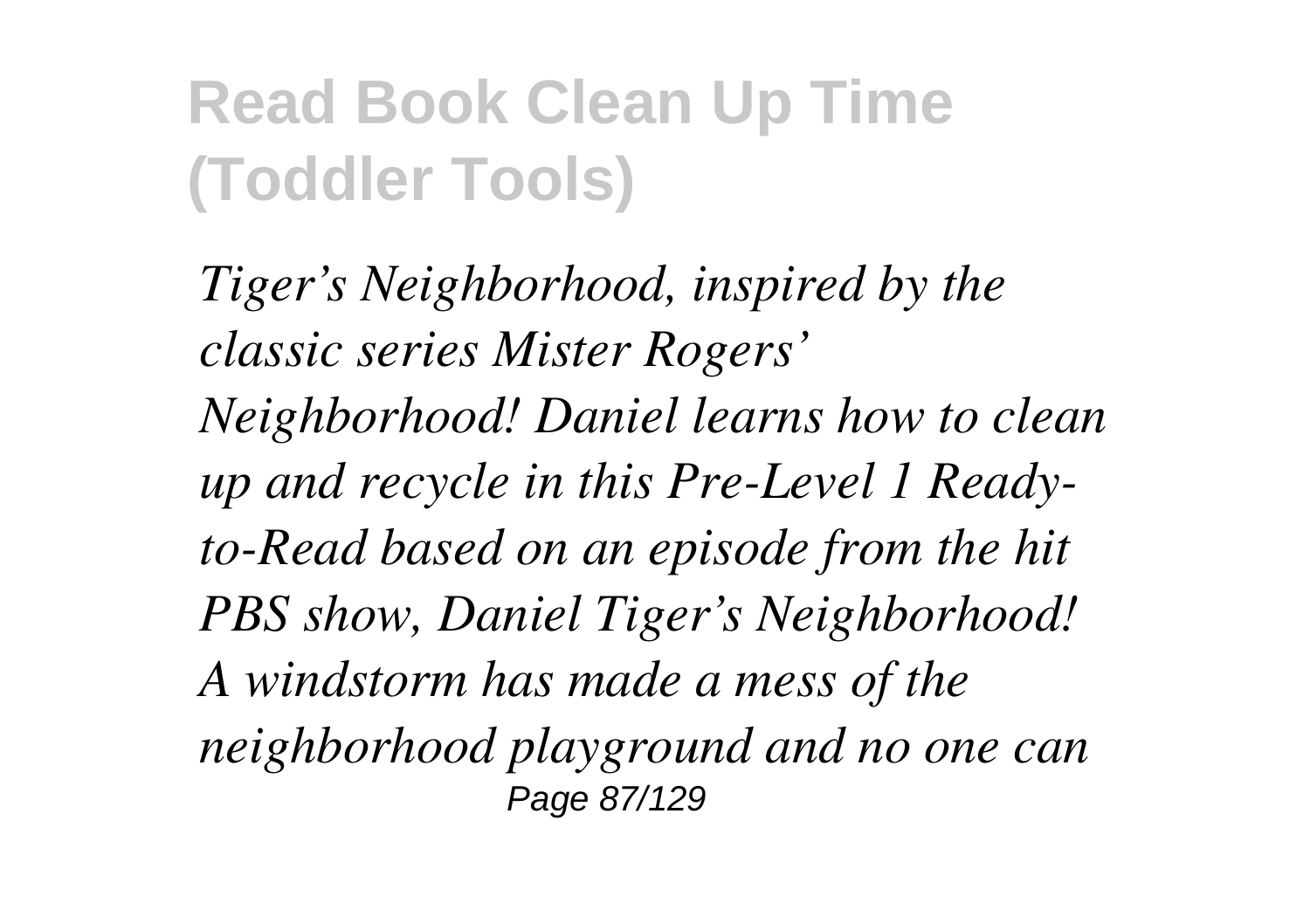*play. Everyone helps by throwing away and recycling the trash. The children learn that they can all work together to keep their neighborhood clean! © 2020 The Fred Rogers Company "Adults sometimes find messiness to be*

*stressful, but for toddlers, messy time is growing time. This book features young* Page 88/129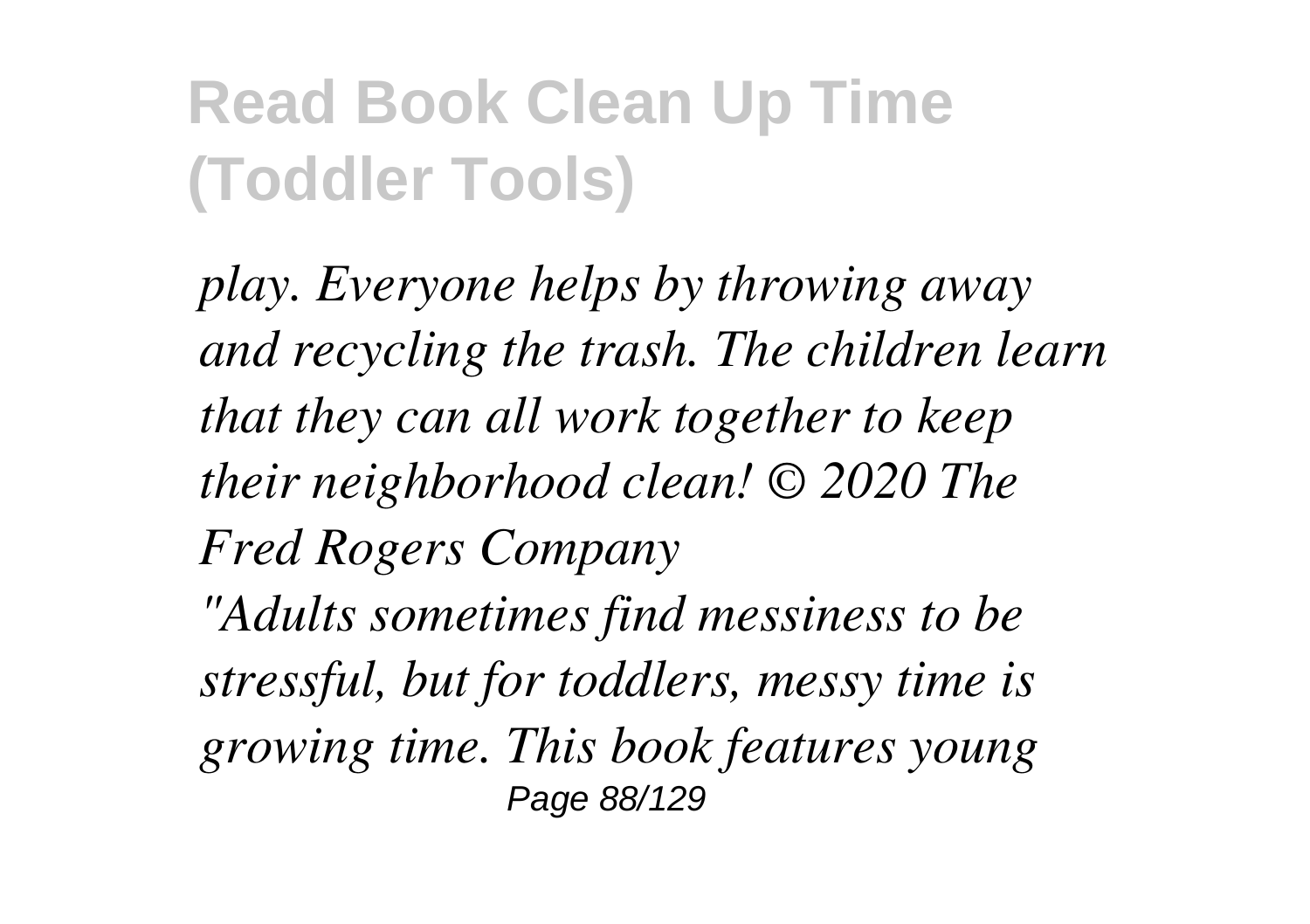*children and adults getting messy while participating in different types of activities, indoors and out, in a relaxed way"--*

*Terence Gargiulo's 'breakthrough' communications and storytelling are amply demonstrated with dozens of corporate examples. And the best part?* Page 89/129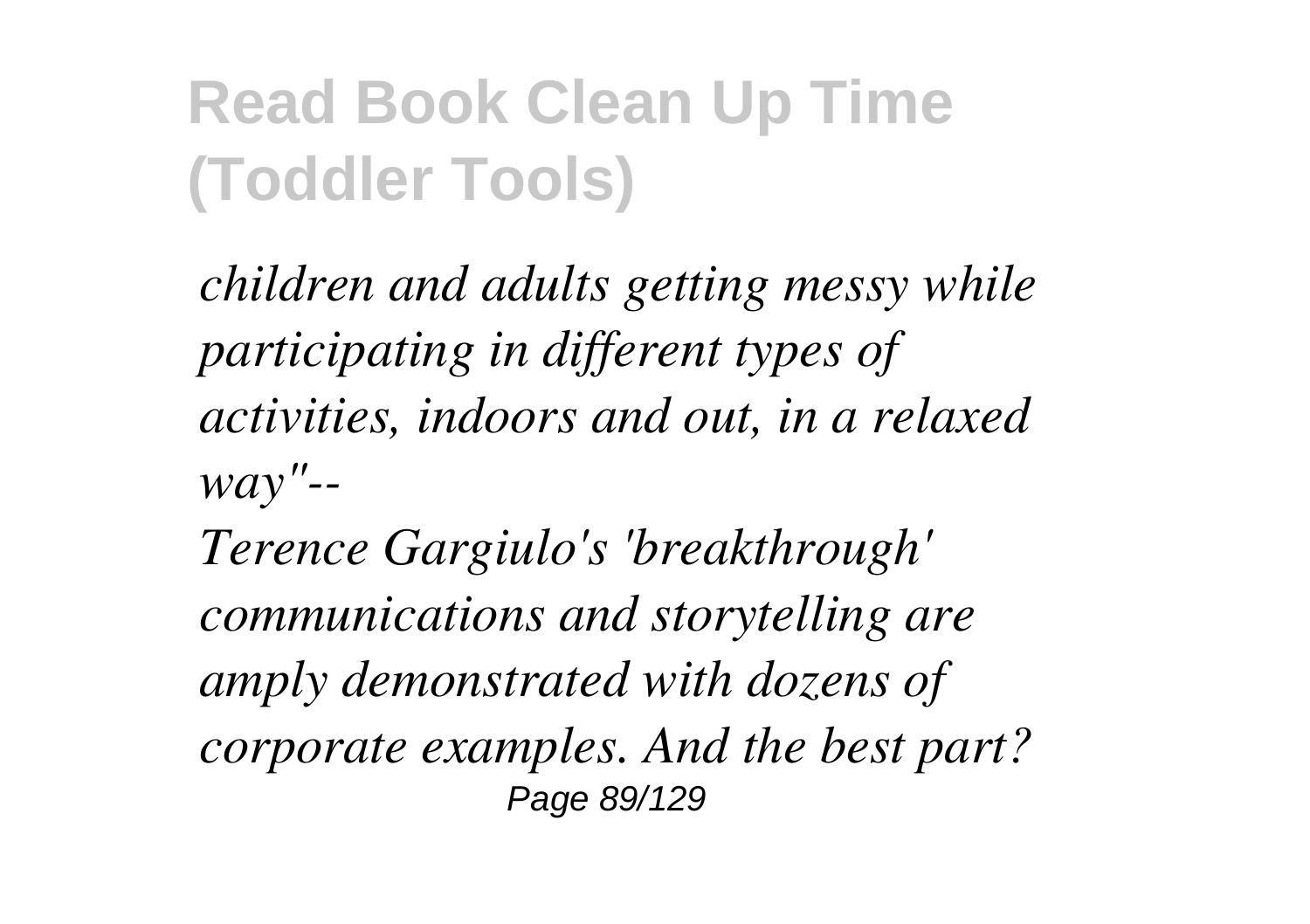*Gargiulo shows us, step by step, how to create this storytelling communication magic in our own organizations. The competencies assessed by the instrument represent the nine essential communication behaviors that need to be developed and cultivated in all of today's leaders and managers: Modeling, Telling,* Page 90/129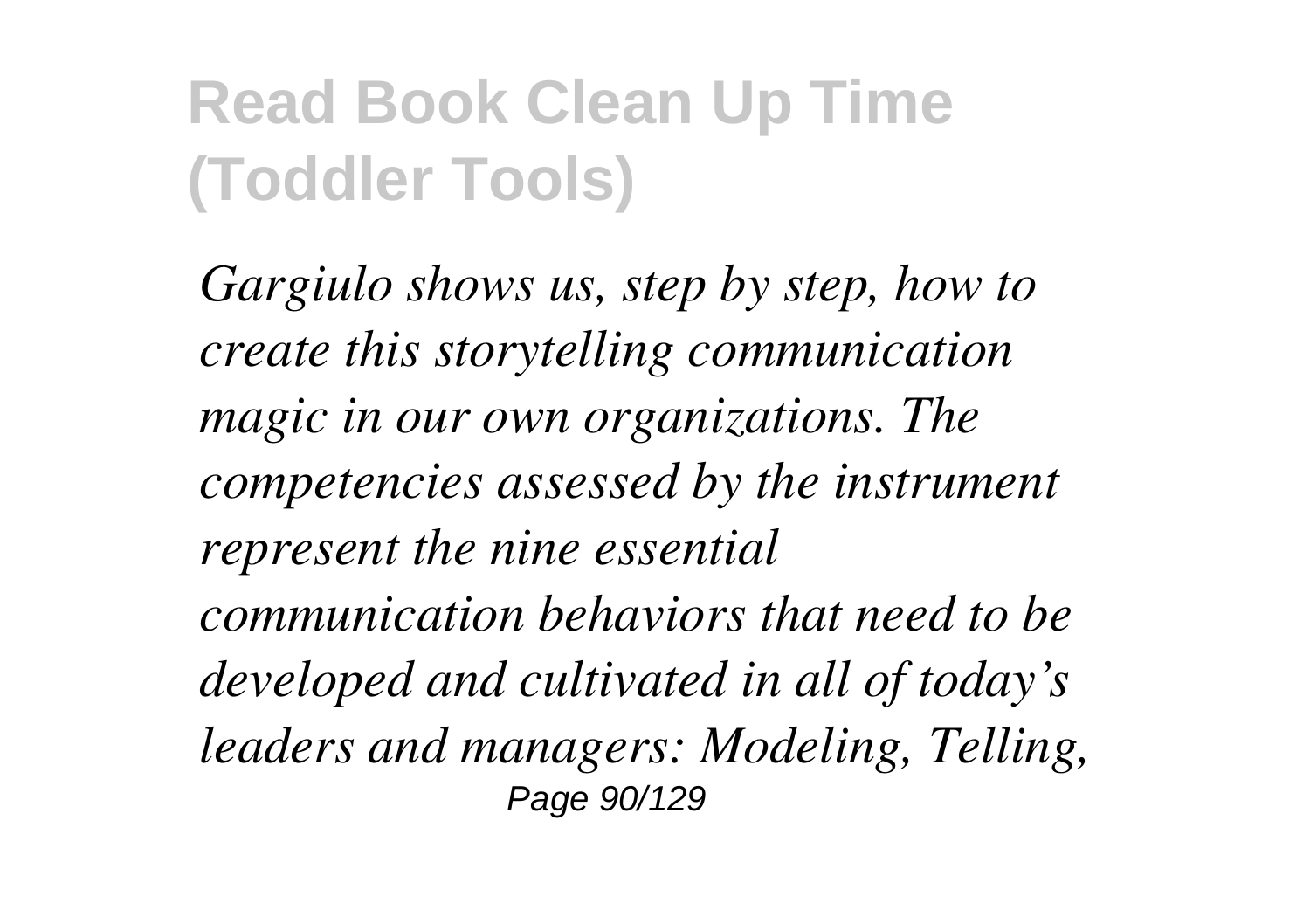*Selecting, Indexing, Synthesizing, Reflecting, Eliciting, Listening and Observing. Once Upon a Time will show you how to develop exceptional communication skills, and it will serve as an invaluable resource for helping others do the same. Stories are a natural part of how we communicate. Yet many of us are* Page 91/129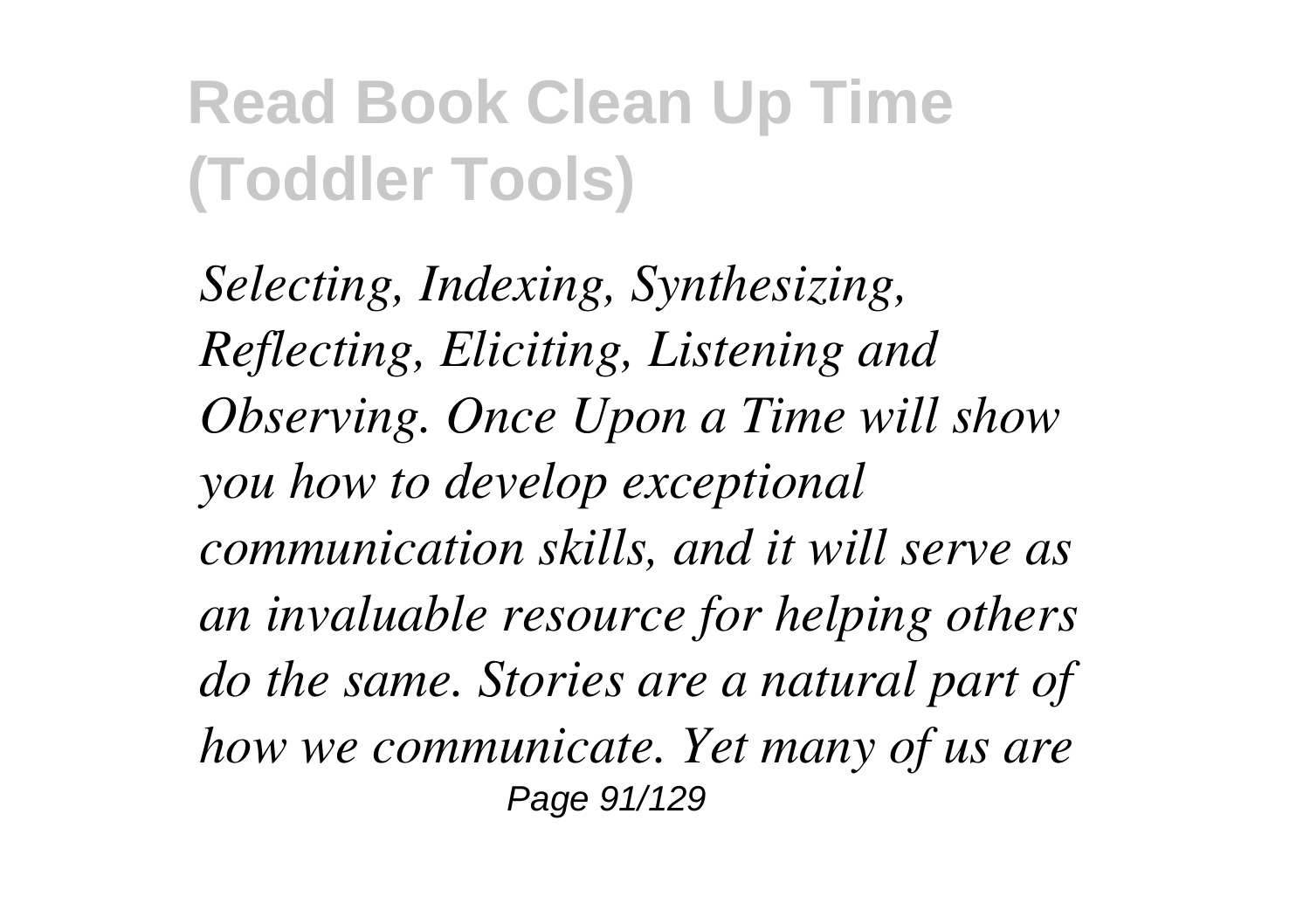*unaware of the different ways we use stories. This book will take the intuitive aspects of communicating through stories and break it down into repeatable practices and essential competencies. The story-based activities in the second half of the book will give you powerful, easy to lead, structured, experiential exercises* Page 92/129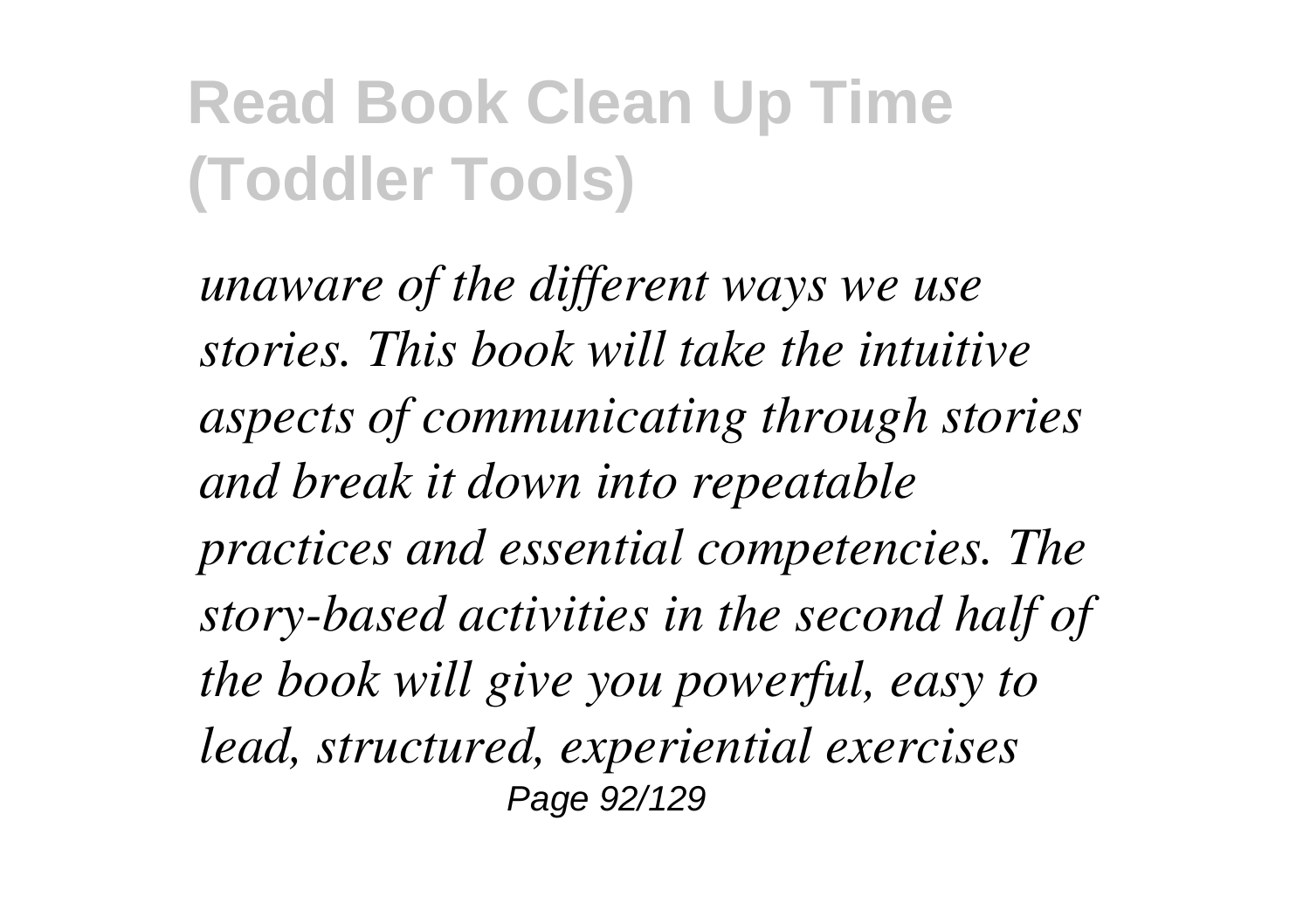*that can be used in a variety of settings and for lots of different purposes that go beyond training. Toddlers will look forward to clean-up time with this simple bilingual English-Spanish board book that encourages them to chant along as they tidy up. Young children learn to work together to put* Page 93/129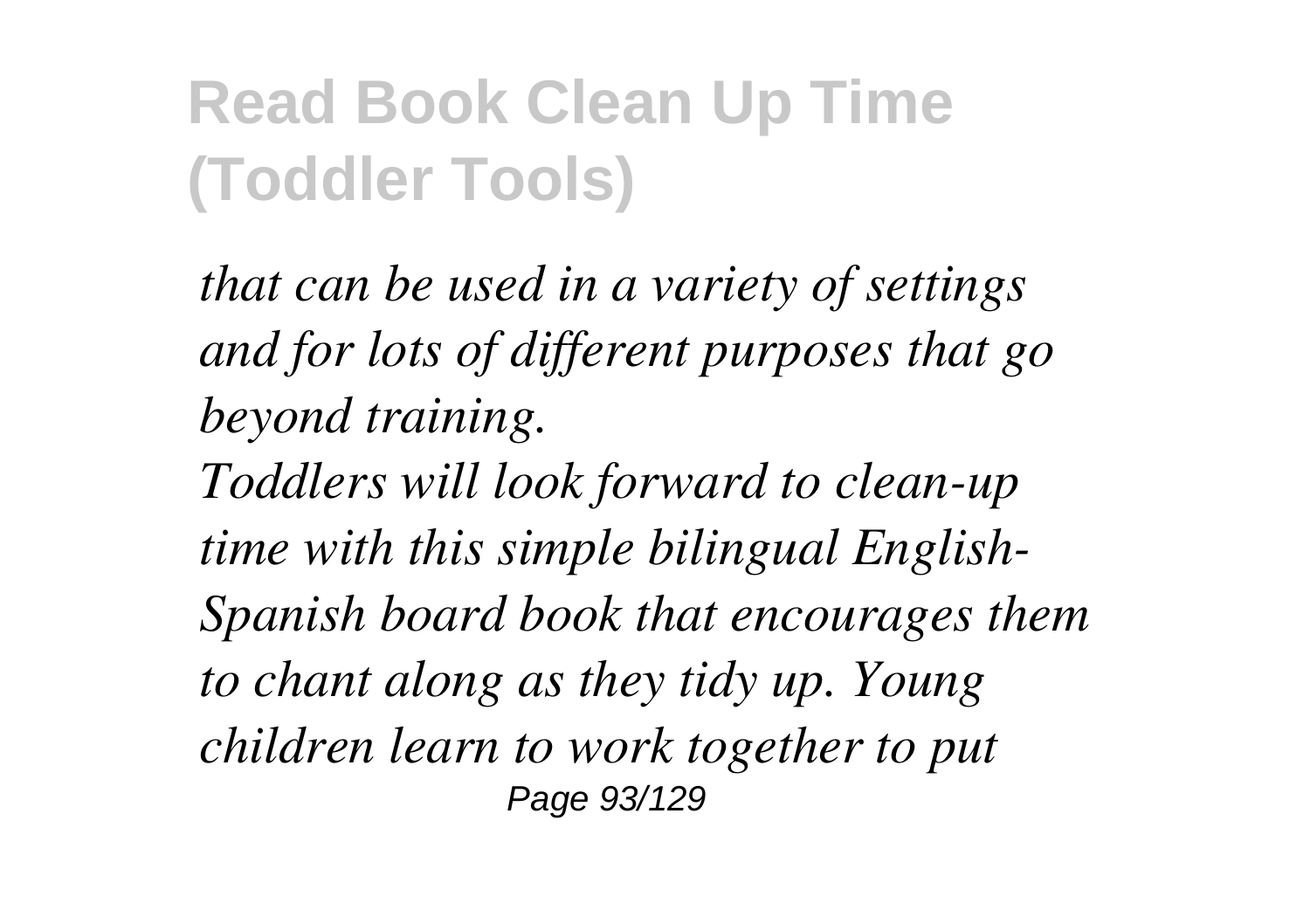*items in their place, make a neater space, keep a smile on their face--and make room for more fun. Elevating Child Care: A Guide to Respectful Parenting Henry Helps with Laundry Teach Your Child to Clean Up Toys Calm-Down Time*

Page 94/129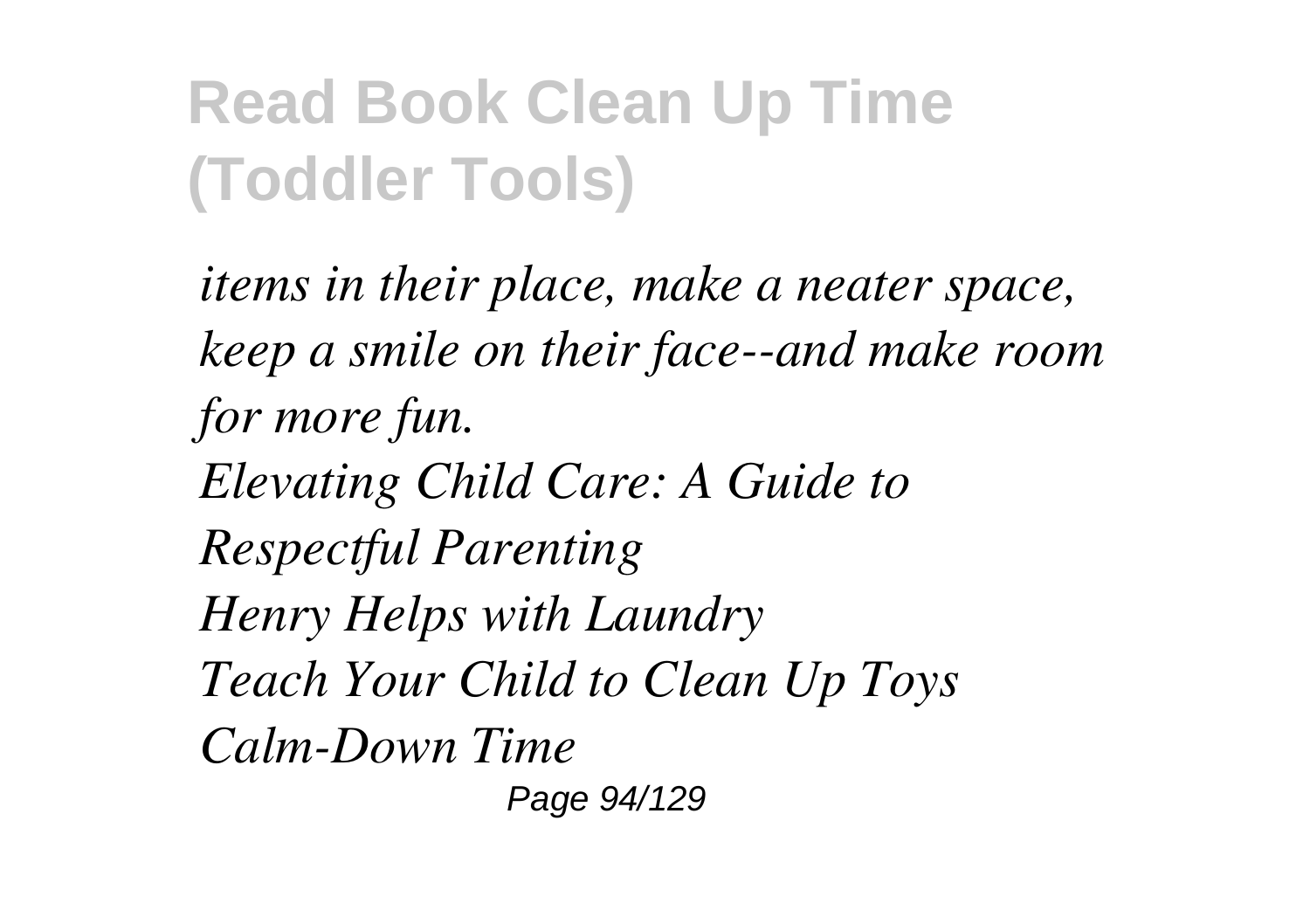*The Art of Clean Up Naps are just a little break—but when it's naptime, many toddlers have trouble settling into sleep. This calming, encouraging book helps young children quiet*

Page 95/129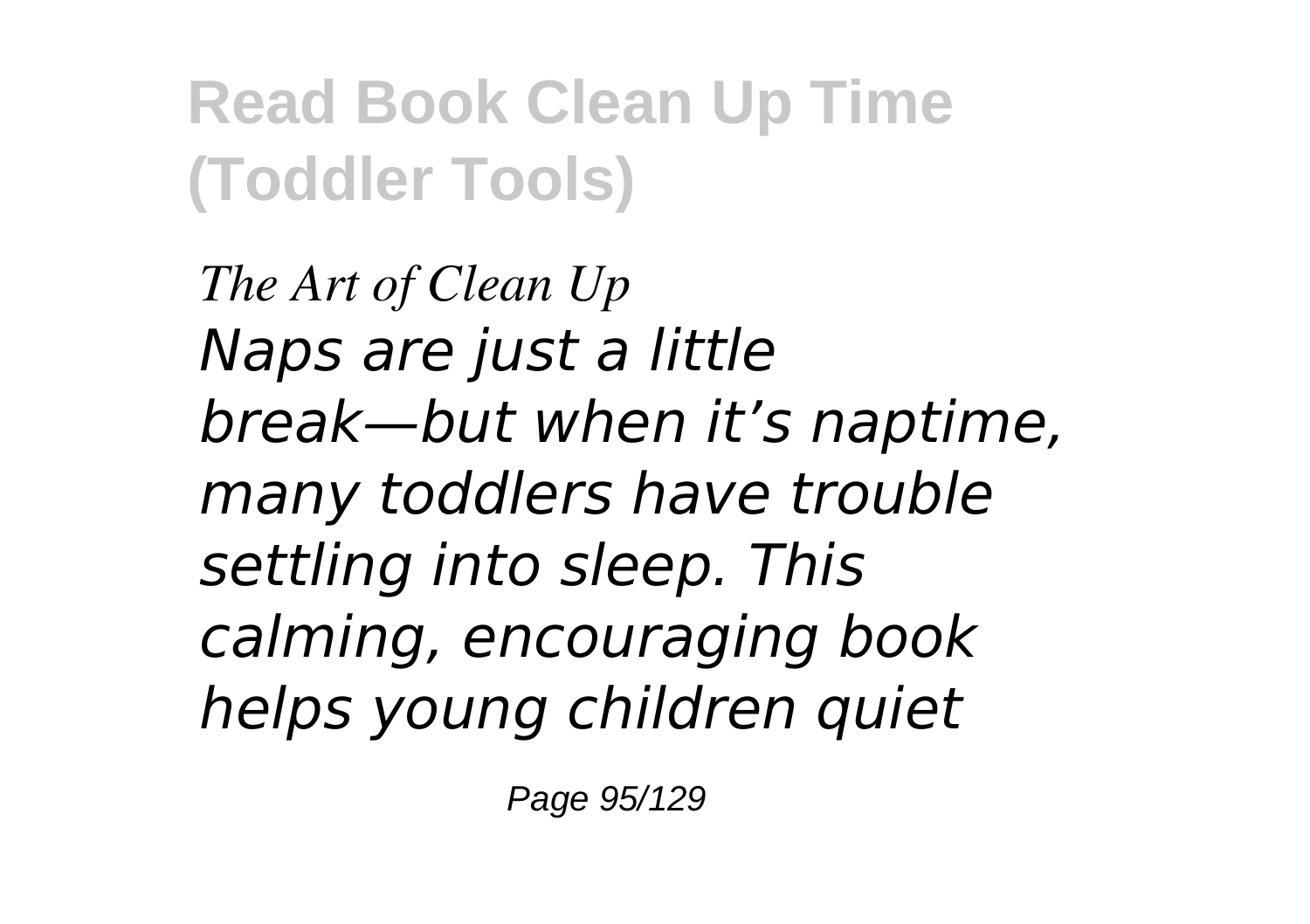*down so they can get the rest they need. Eyes are closed, lights are dimmed…and (yawn, s-t-r-e-t-c-h) before little ones know it, it's time to wake up. Cozy illustrations enhance the text. An award-winning*

Page 96/129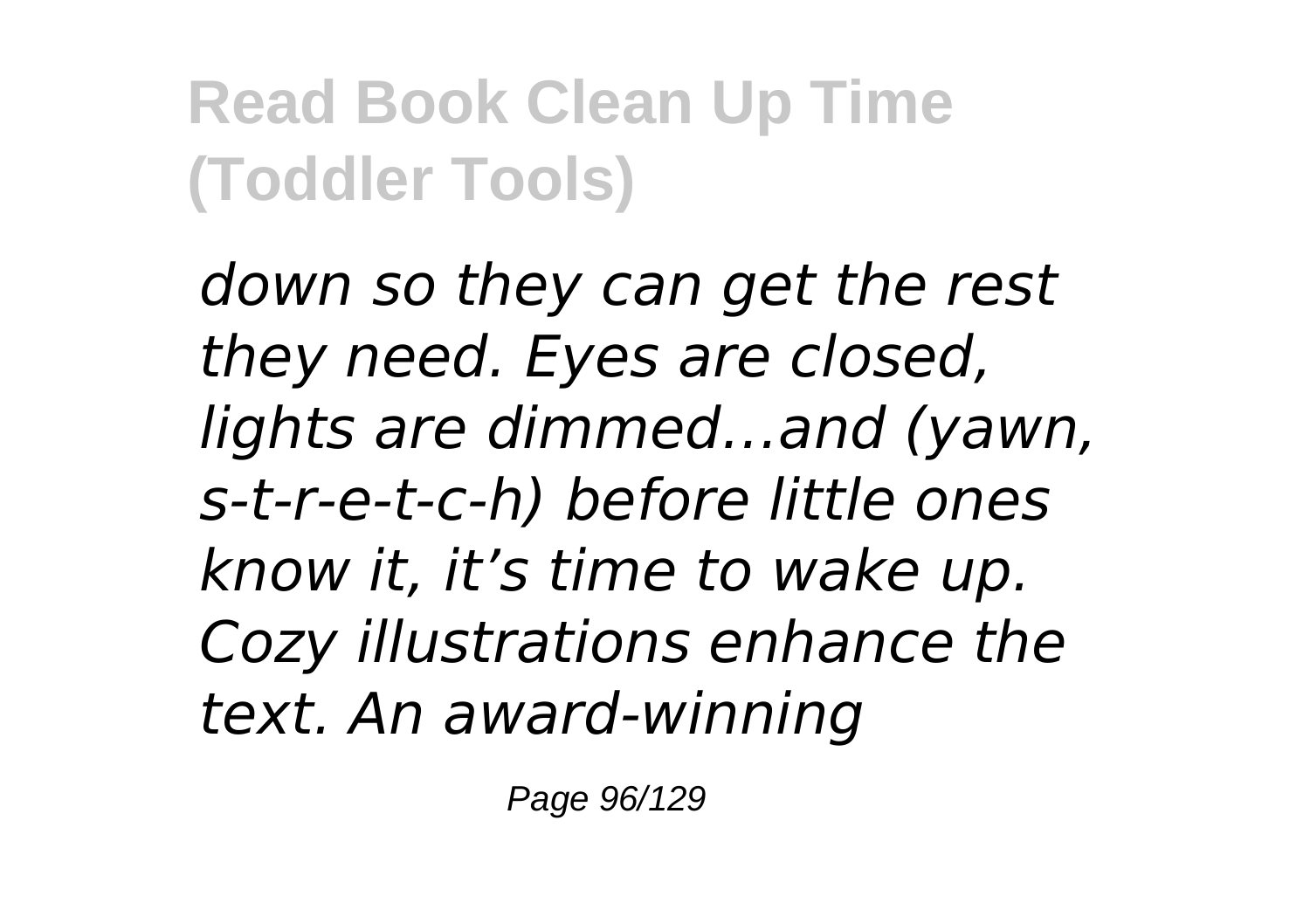*author/illustrator team offers a fresh look at the times and transitions all toddlers face daily, giving young children the tools to handle routines with confidence and cooperation. Part of the Toddler Tools*

Page 97/129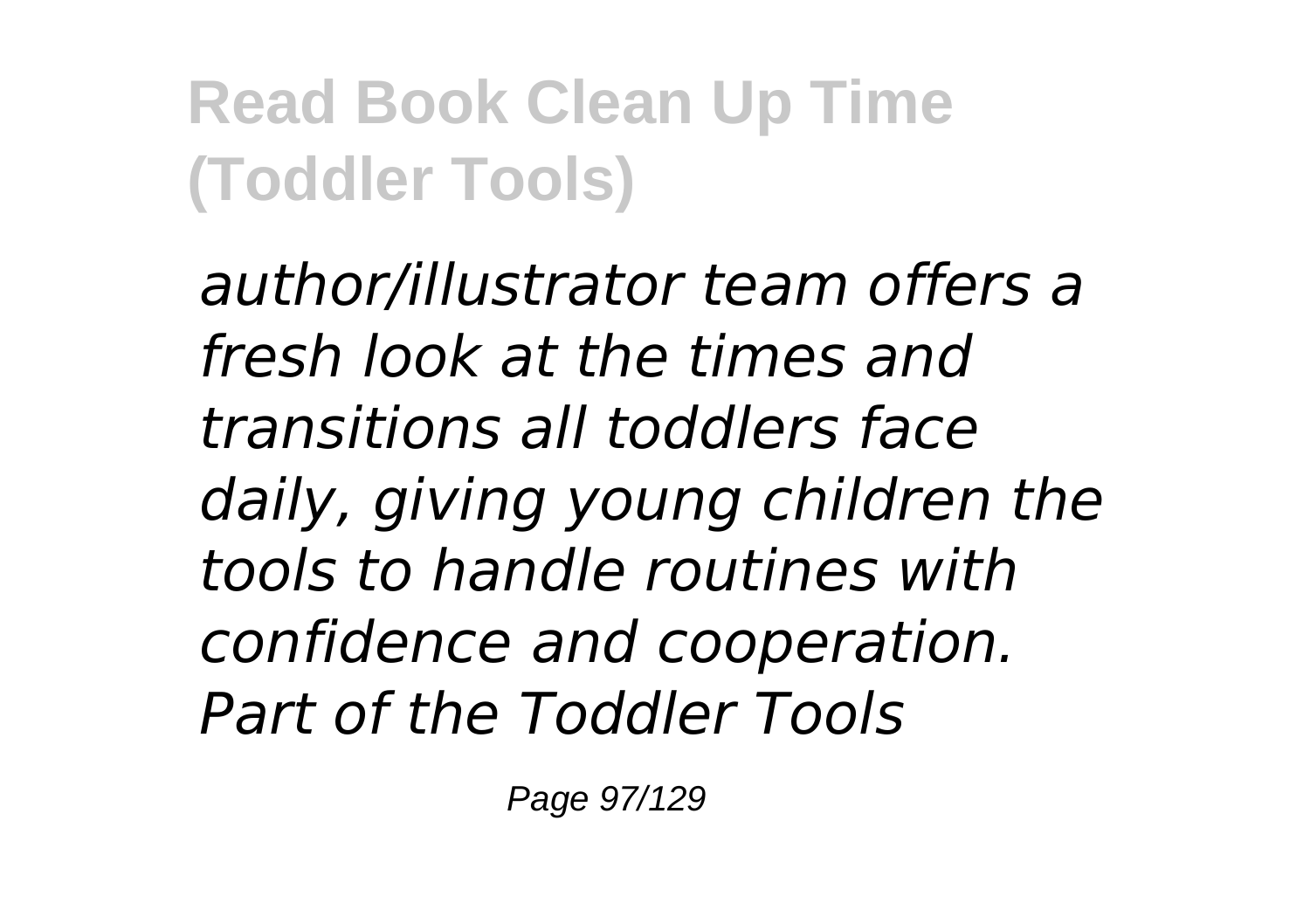*series, Naptime can be shared before (or during) the desired "time," or whenever toddlers need encouragement with routines. Includes tips for parents and caregivers. Every parent, caregiver—and*

Page 98/129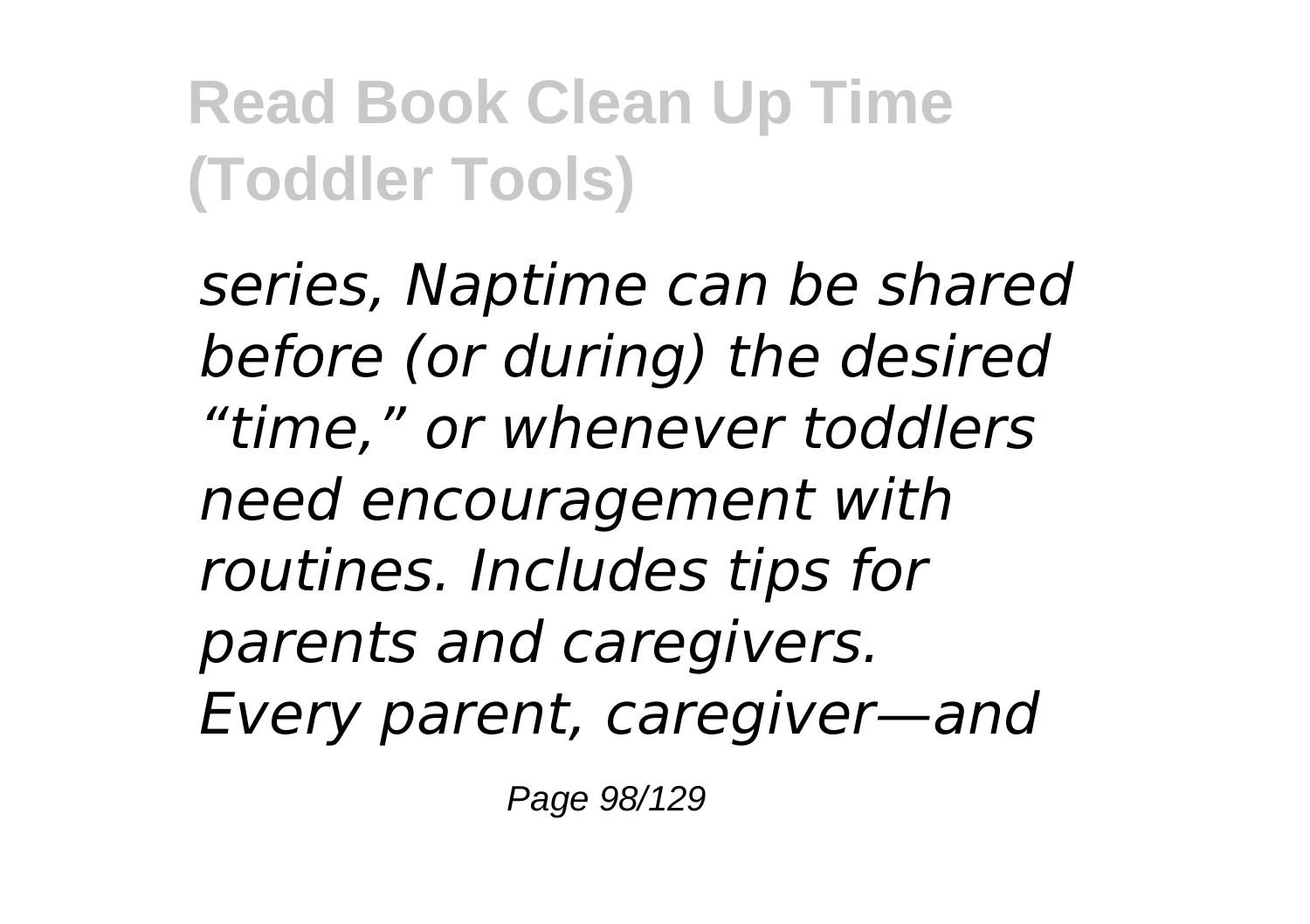*toddler—knows the misery that comes with meltdowns and temper tantrums. Through rhythmic text and warm illustrations, this gentle, reassuring book offers toddlers simple tools to release strong*

Page 99/129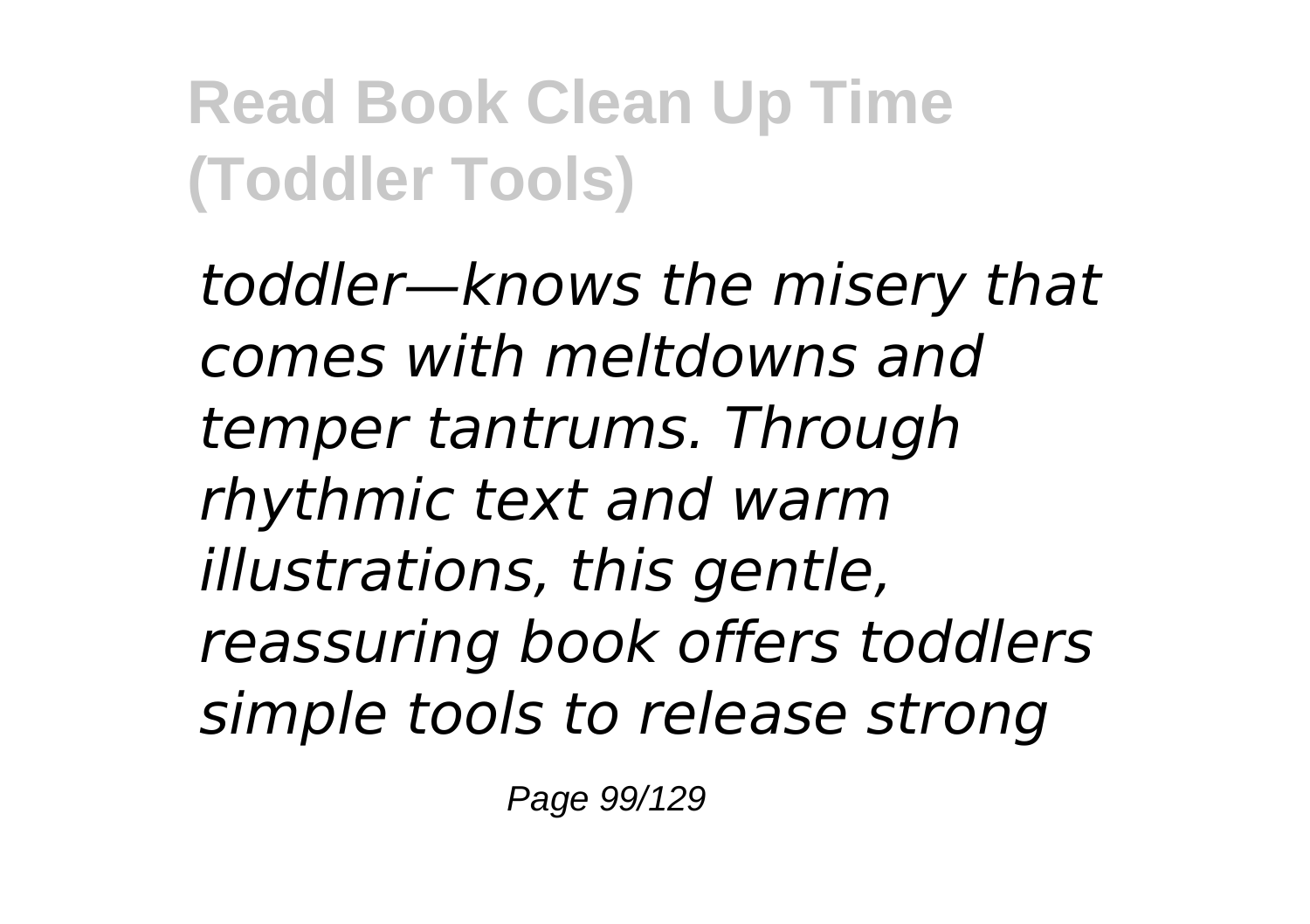*feelings, express them, and calm themselves down. Children learn to use their calmdown place—a quiet space where they can cry, ask for a hug, sing to themselves, be rocked in a grown-up's arms,*

Page 100/129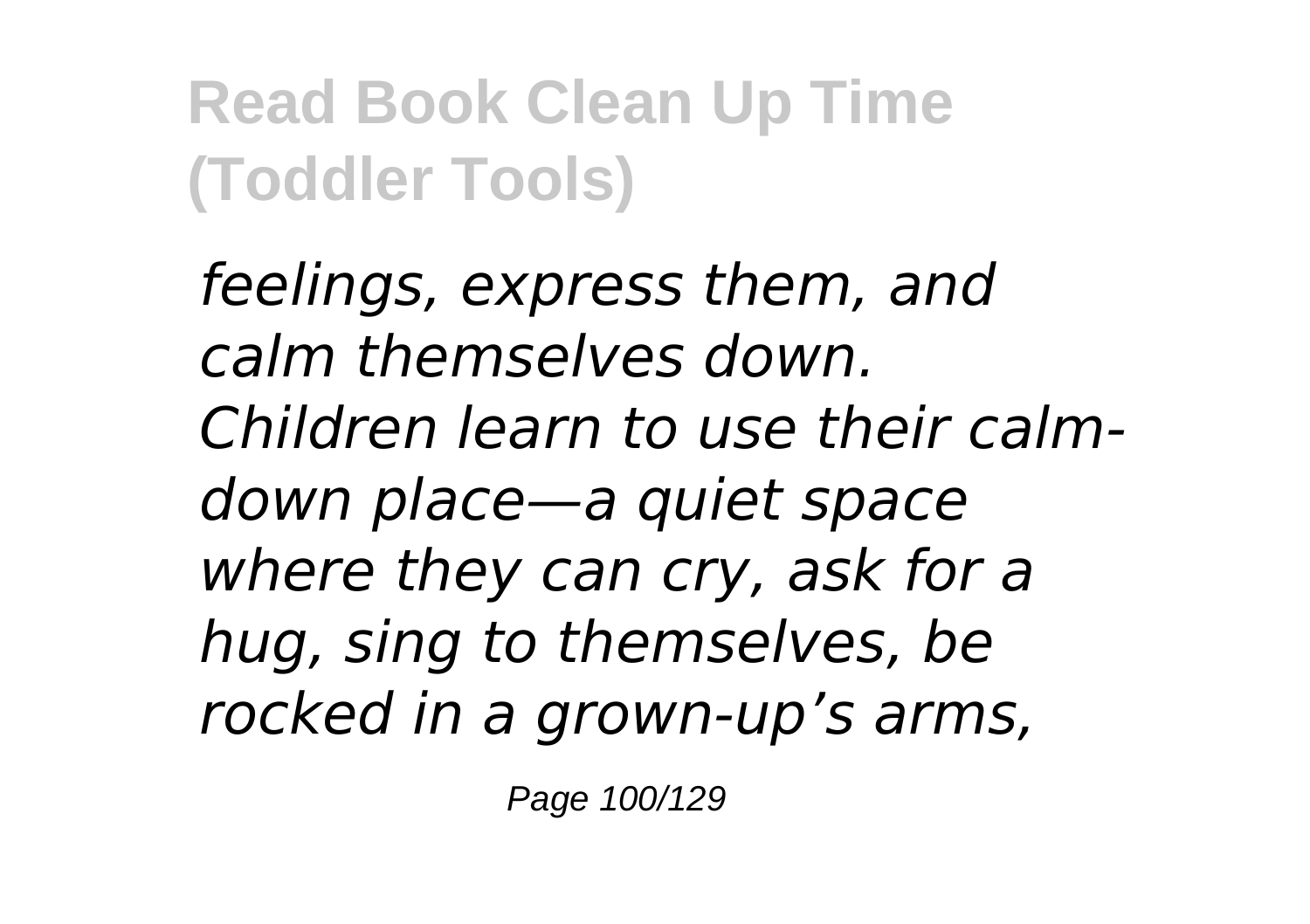*talk about feelings, and breathe: "One, two, three . . . I'm calm as can be. I'm taking care of me." After a break, toddlers will feel like new—and adults will, too. Books include tips for parents and caregivers.*

Page 101/129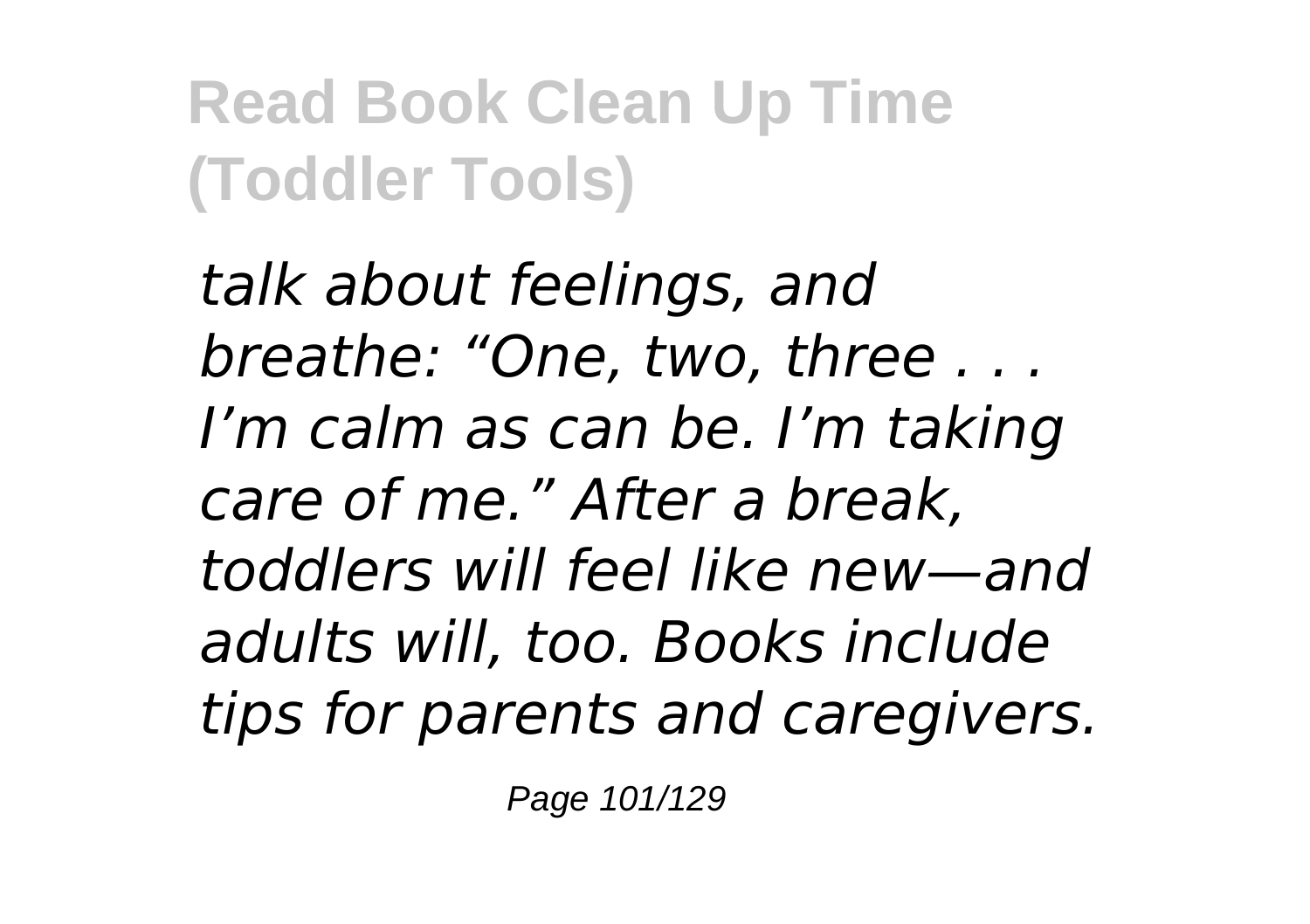*Sometimes it's fun to share, and sometimes it's hard. This book offers toddlers simple choices (take turns, use the toy together, wait for another time) to make sharing easier, and shows them where to turn*

Page 102/129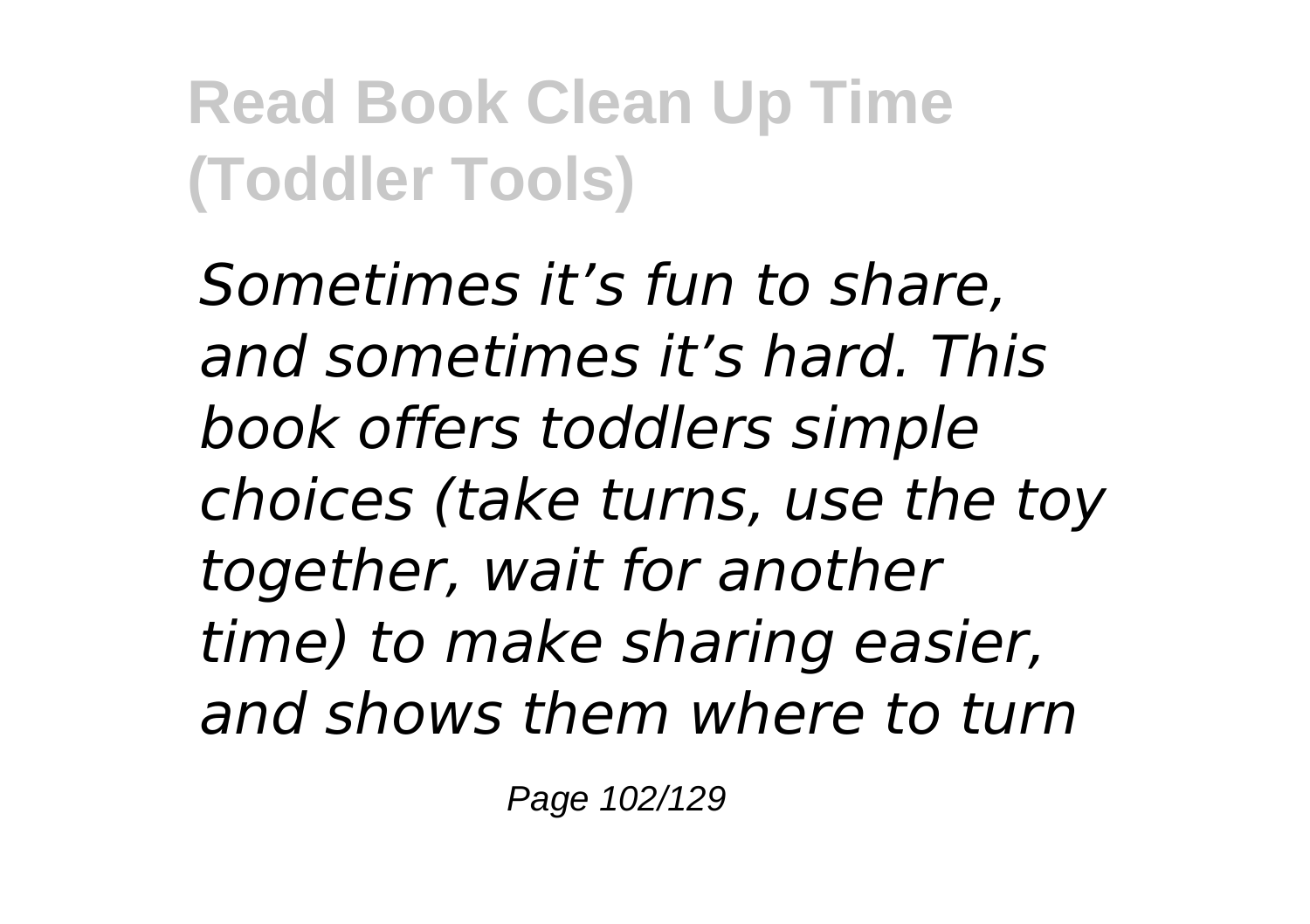*for help when sharing is difficult. Little ones learn that sharing can mean double the fun—and sharing a while can make someone smile! Includes tips for parents and caregivers. The children have been playing*

Page 103/129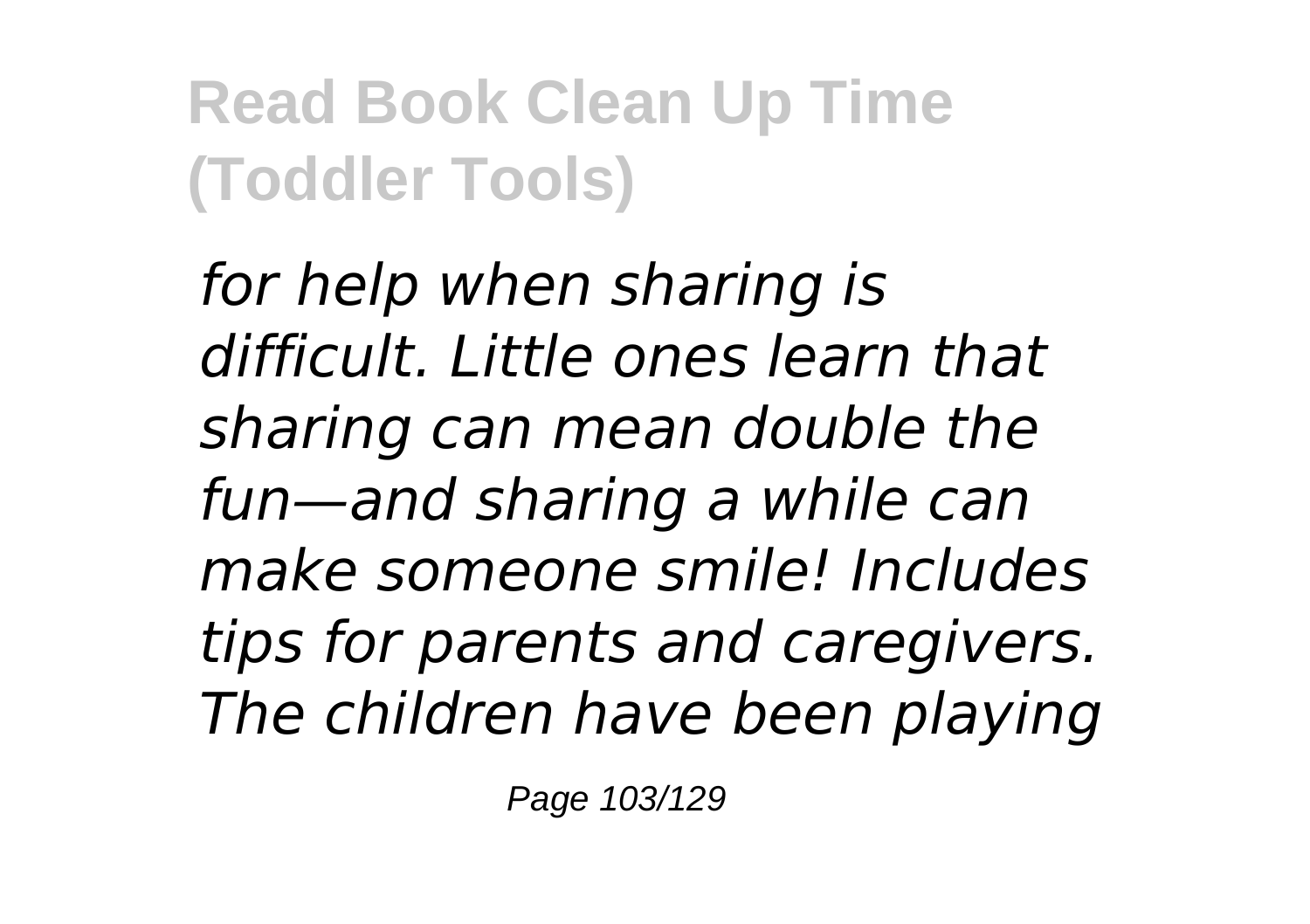*with a lot of fun things during free play in the toddler room, but now it is time to put everything back in the place where it belongs. Miss Jodi announces, ?Clean-Up Time!? In the kitchen area, Miss Jodi*

Page 104/129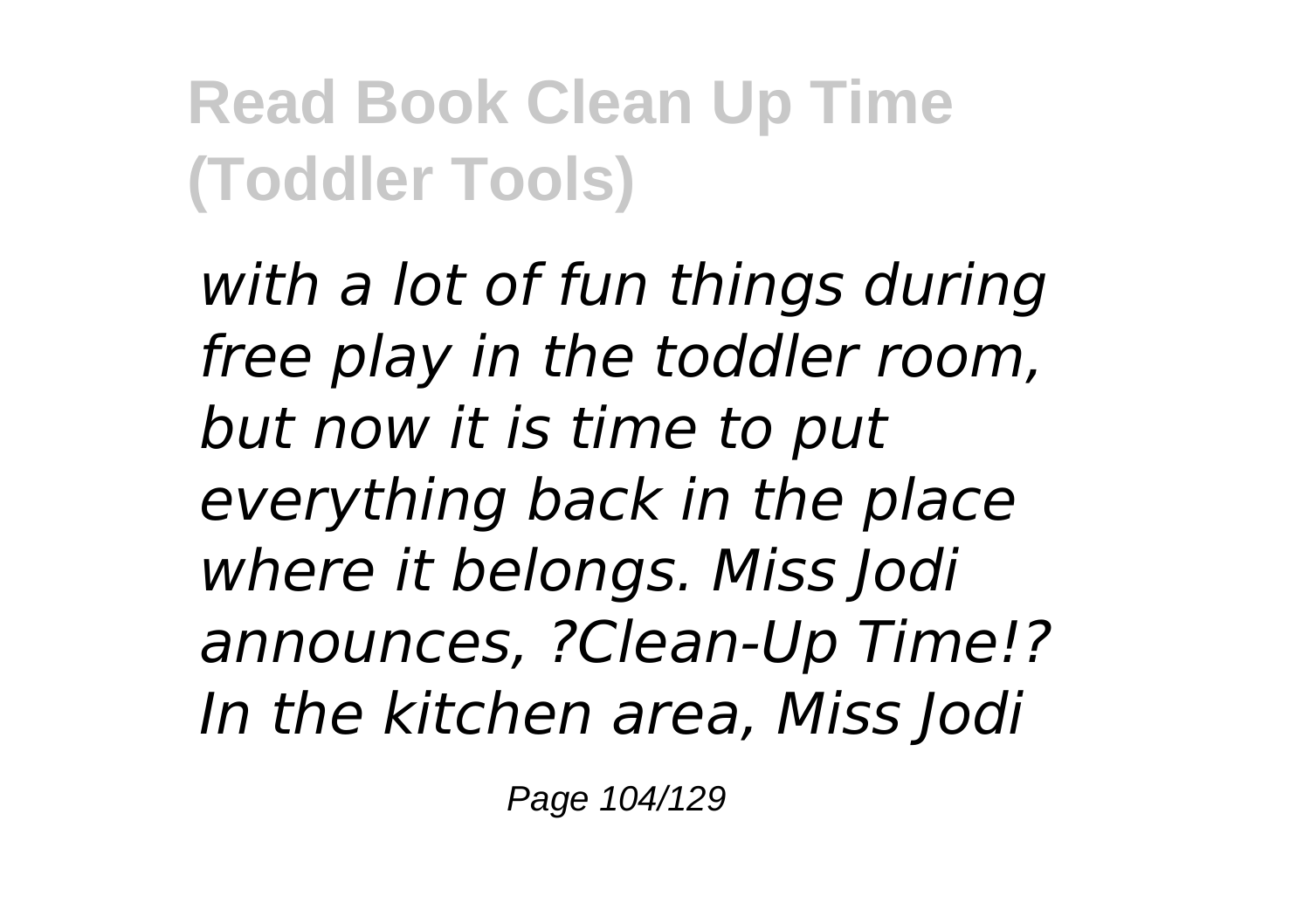*helps Valentina put the dishes away. When Ryan puts the truck on the toy shelf all by himself, Miss Jodi is so proud of him! ?Clean-up Time? is the third in the Toddler Room series, picking up where*

Page 105/129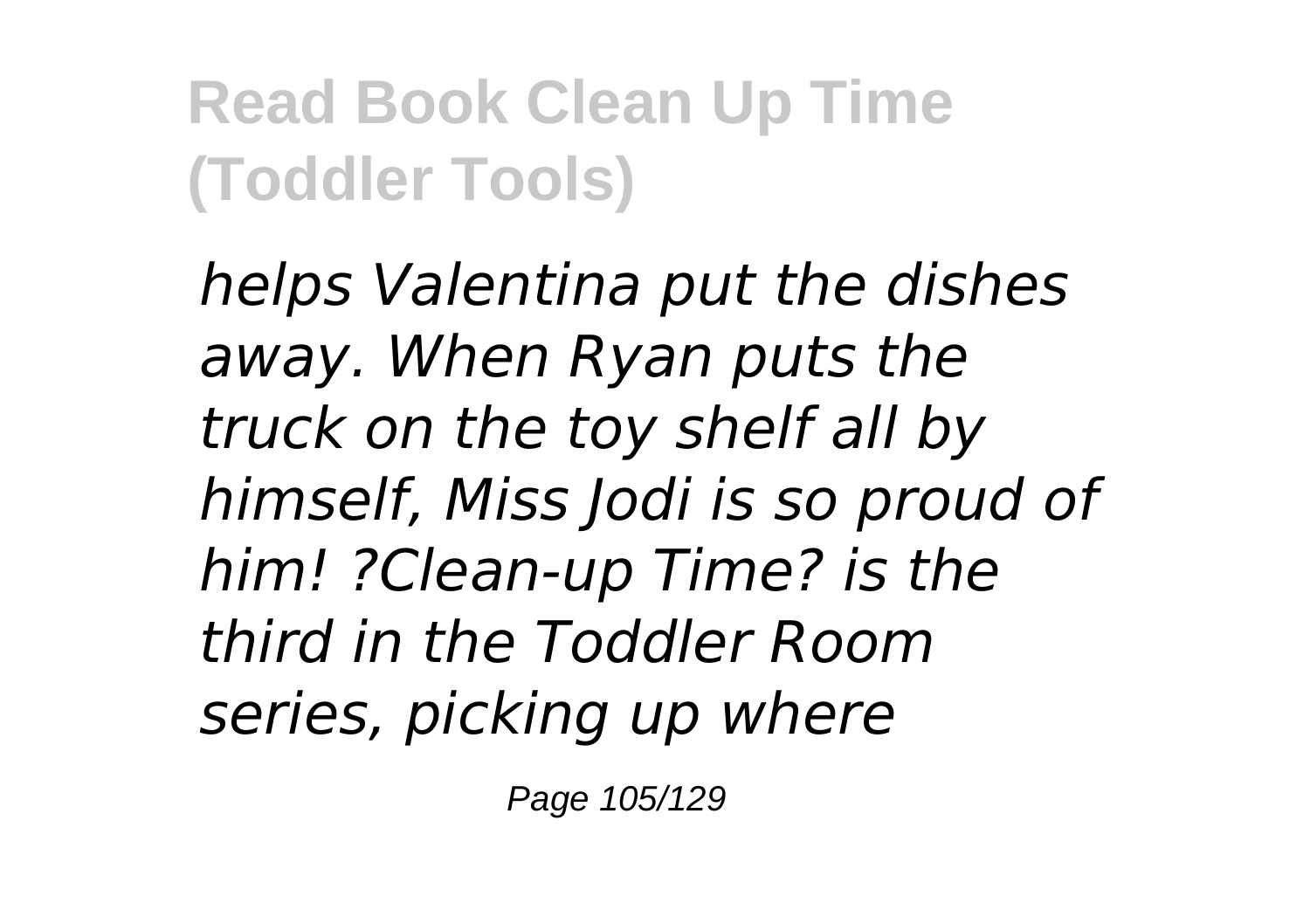*?Arrival? and ?Free Play? left off. Each has its own coloring book to accompany the storybook. This age appropriate story shows how a group of toddlers can put things back in their proper*

Page 106/129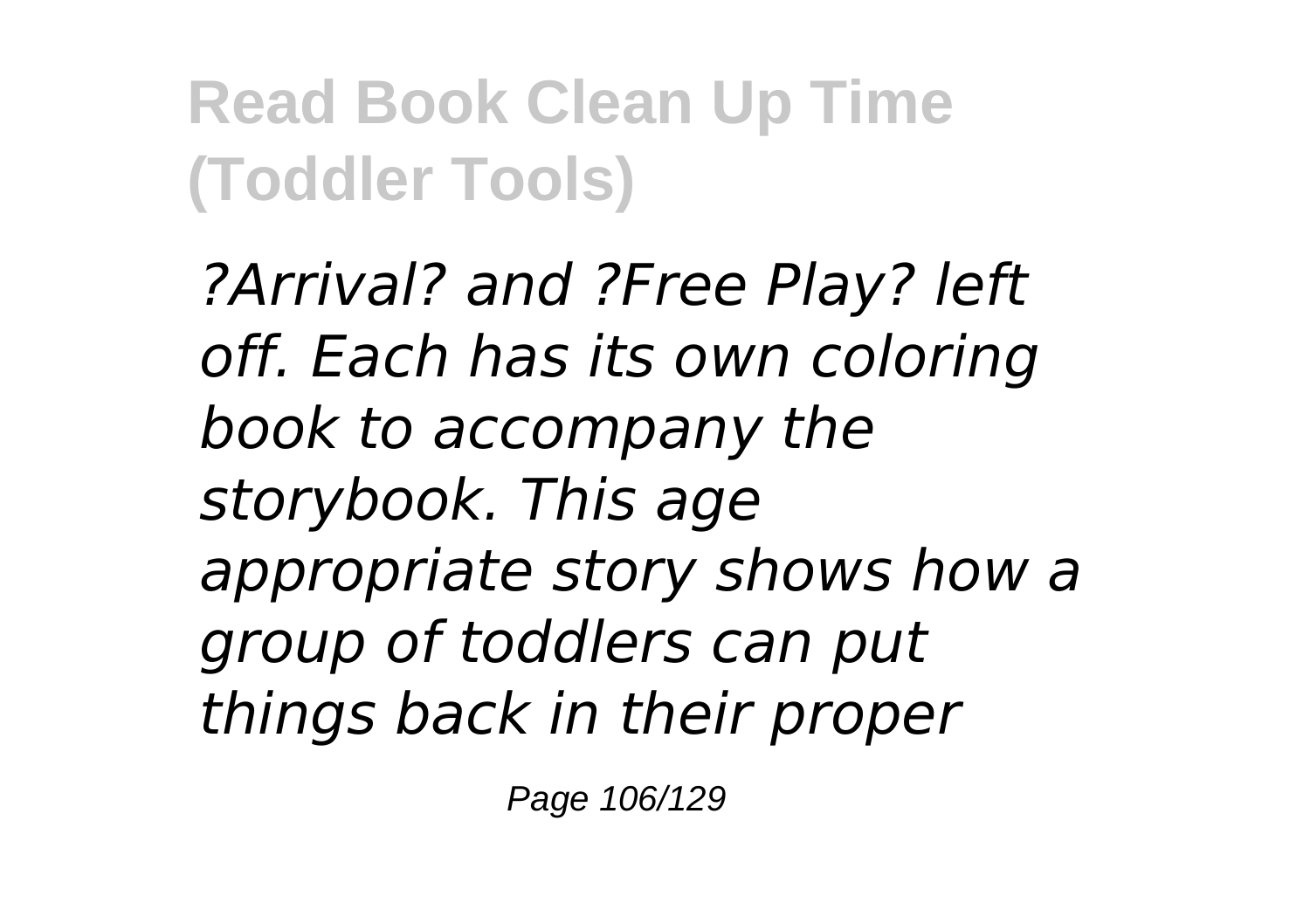*place with enough encouragement and guidance at school. The lessons learned at day care will supply the children with the tools to follow this pattern at home as well. Try-Again Time*

Page 107/129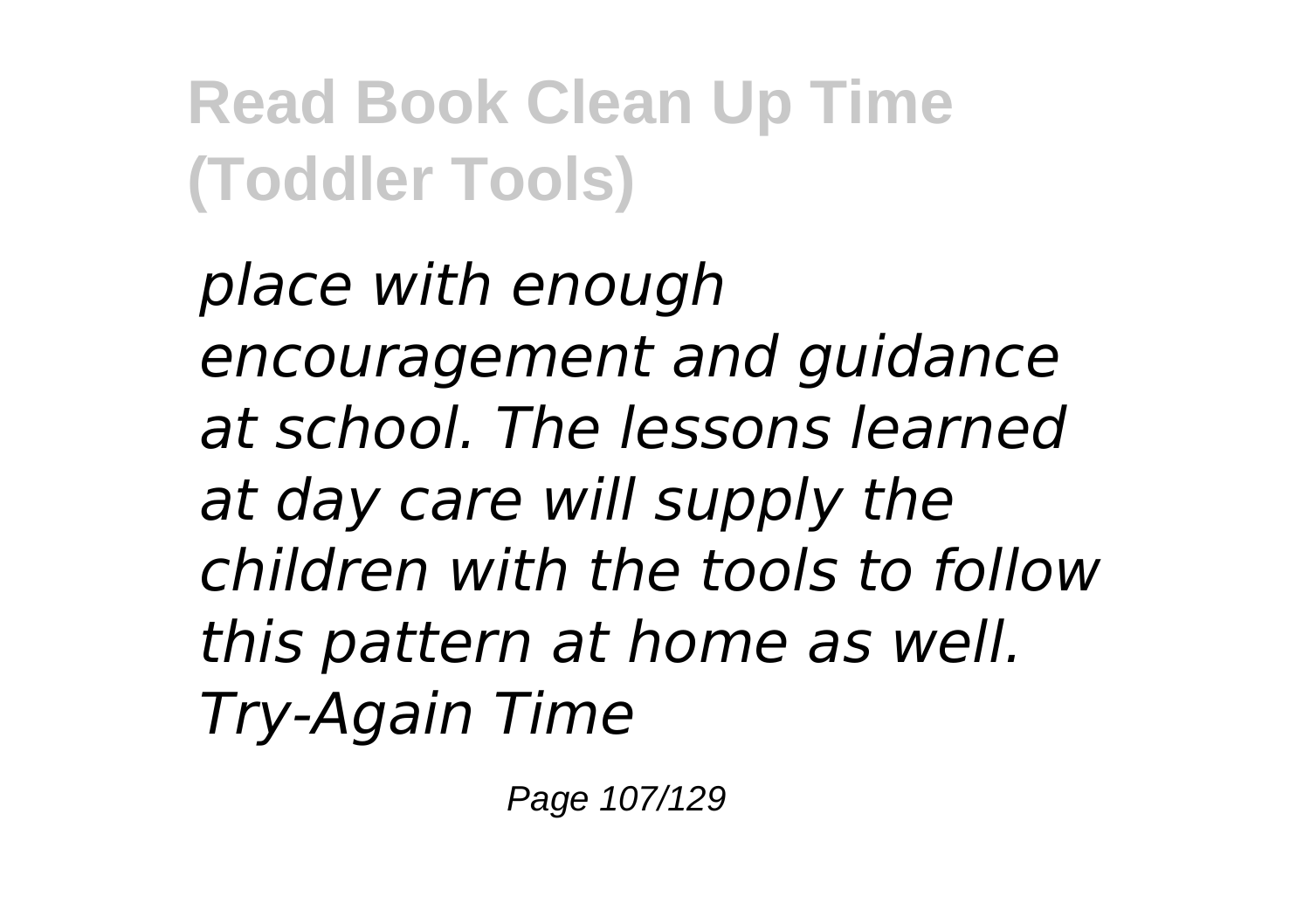*Life Made Neat and Tidy Ready\*set\*read A Parent's Guide to Raising a Curious and Responsible Human Being The Artful Parent This text is designed*

Page 108/129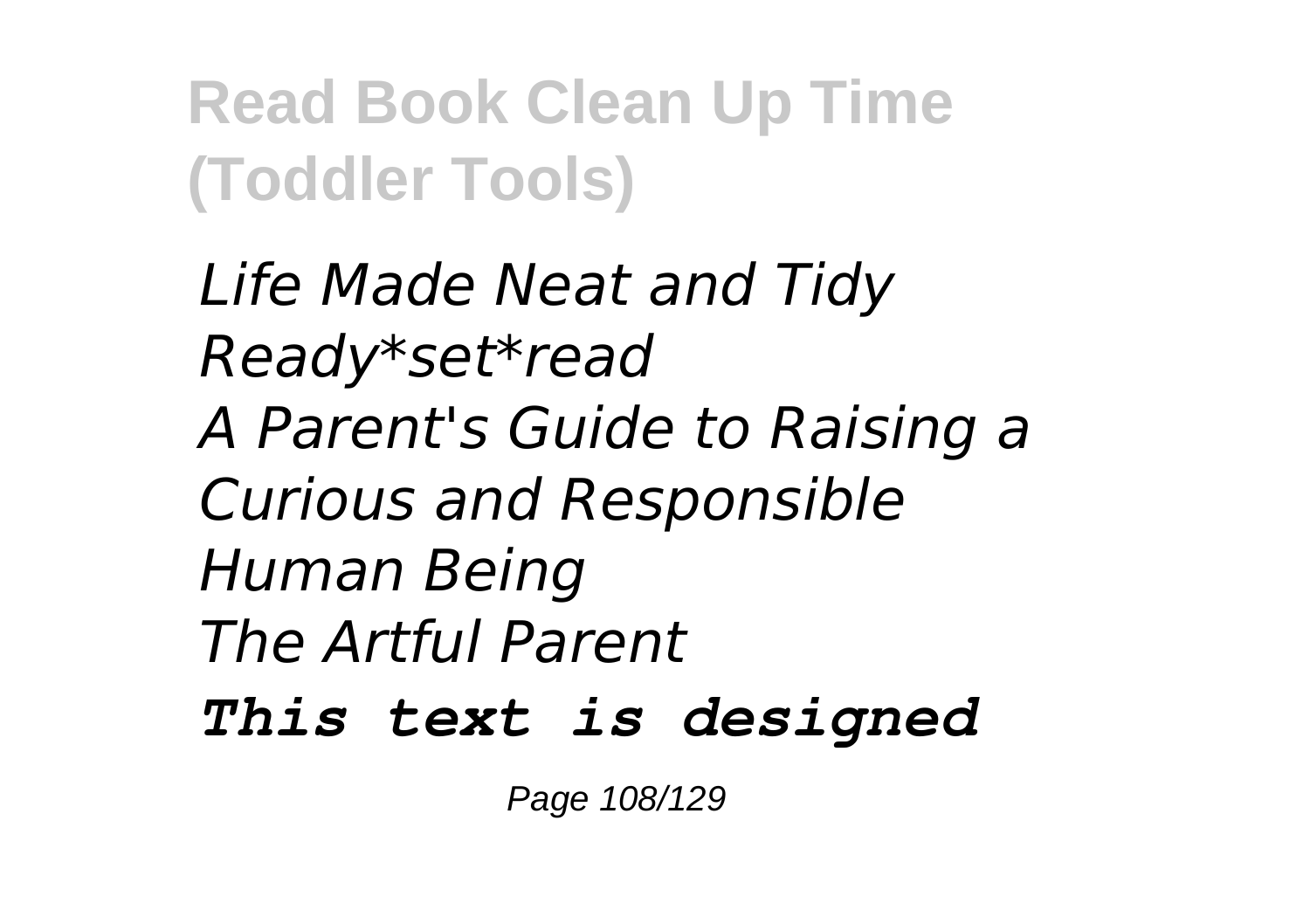*for advanced Curriculum, Methods, and Issues courses in Early Childhood Education and Child and Family Studies departments. As the only text of its kind, this* Page 109/129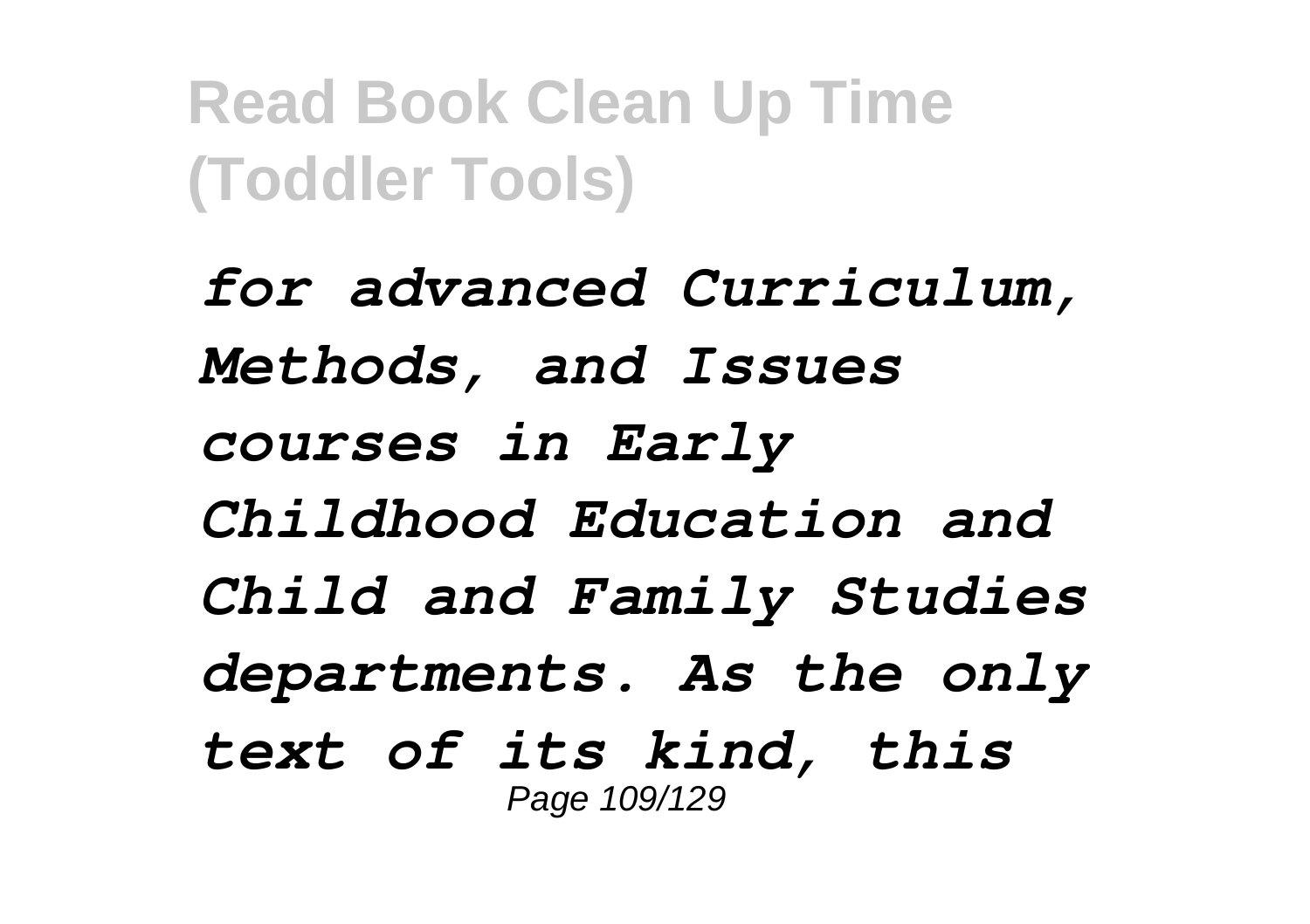*book provides in-depth information about Vygotsky's theories, neo-Vygotskians' findings, and concrete explanations and strategies that instruct* Page 110/129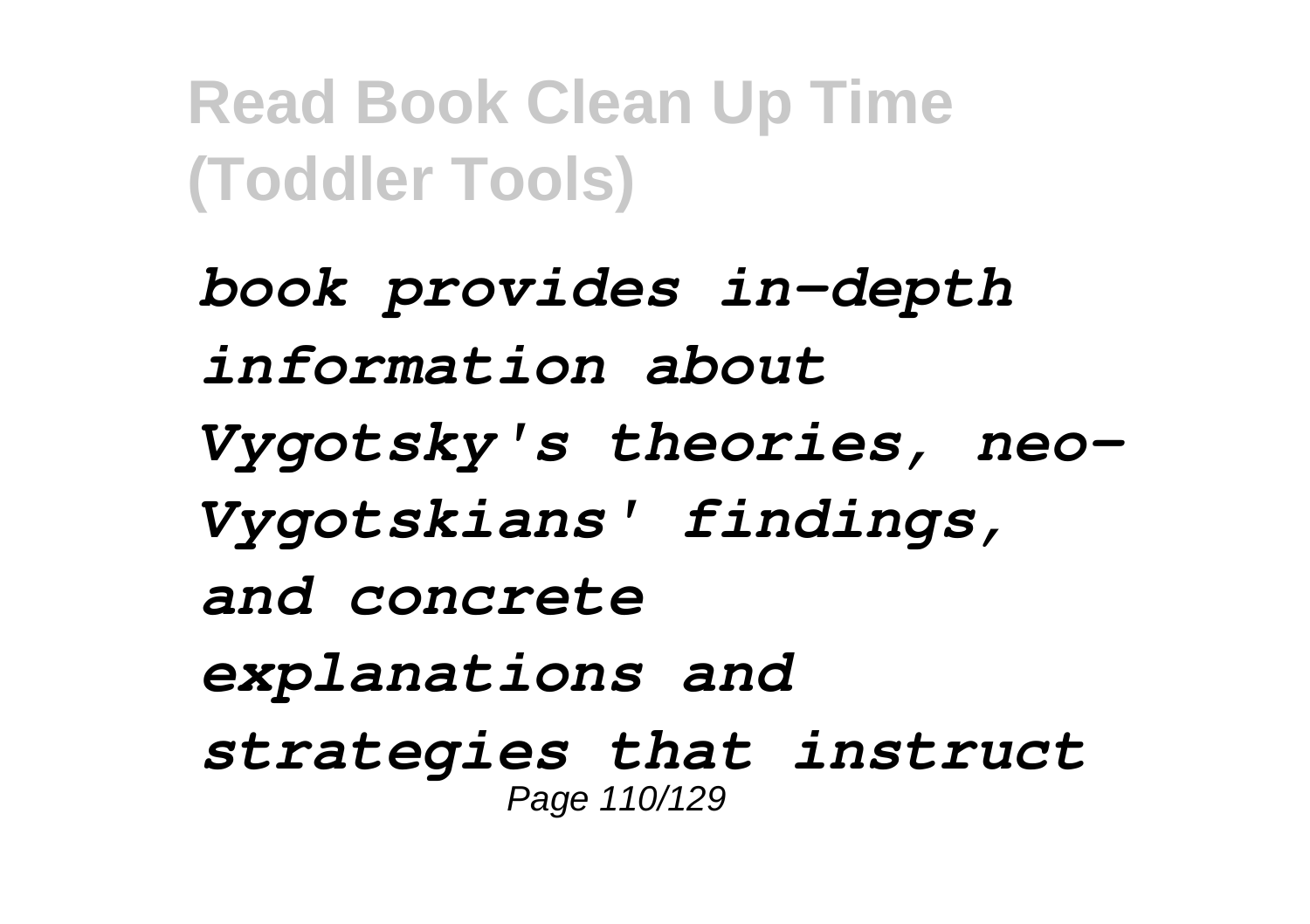*teachers how to influence student learning and development. Key changes to this edition include a new chapter on dynamic assessment, separate and* Page 111/129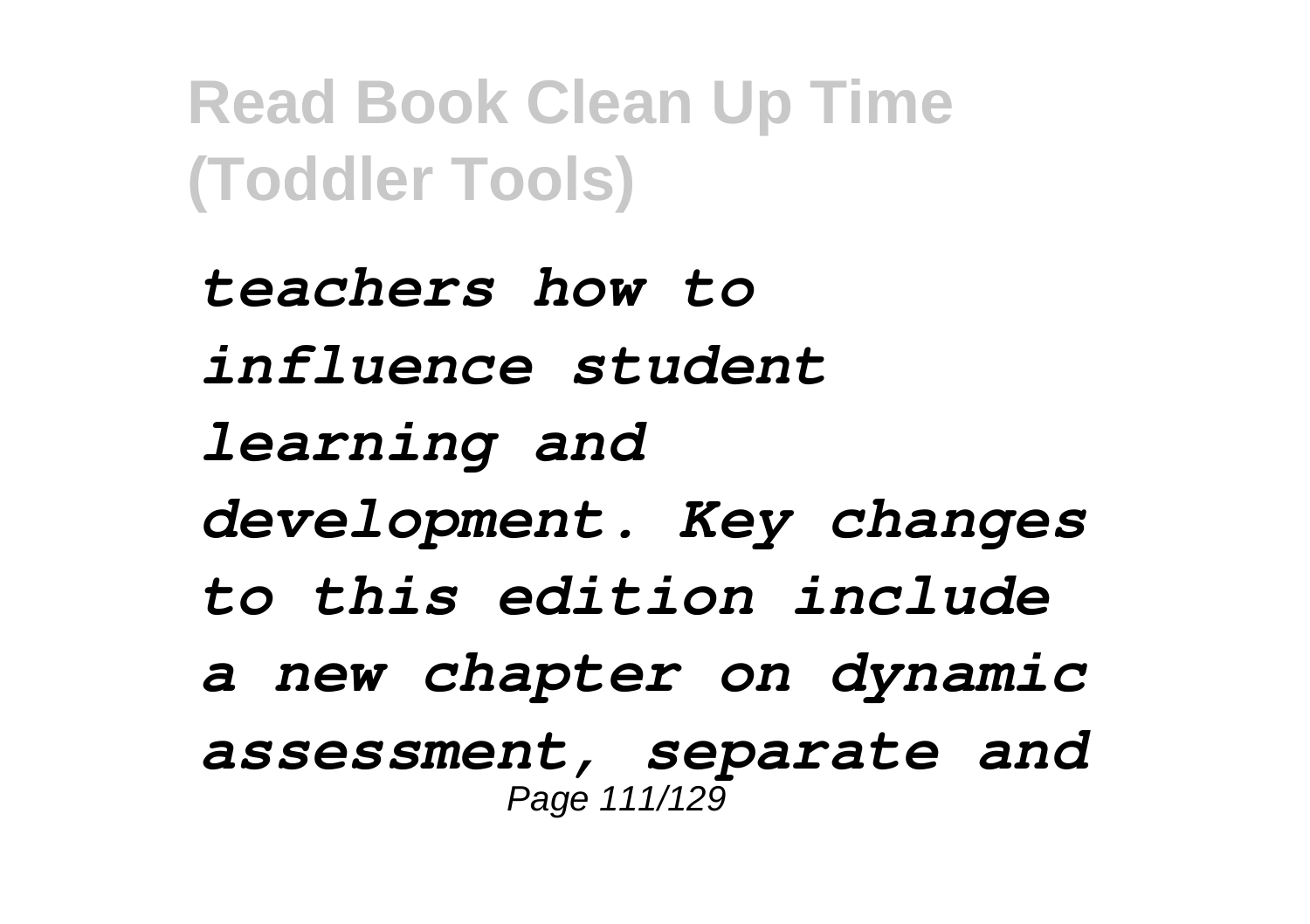*expanded chapters on developmental accomplishments of infants and toddlers, preschool/kindergarten, and primary grades and o.*

Page 112/129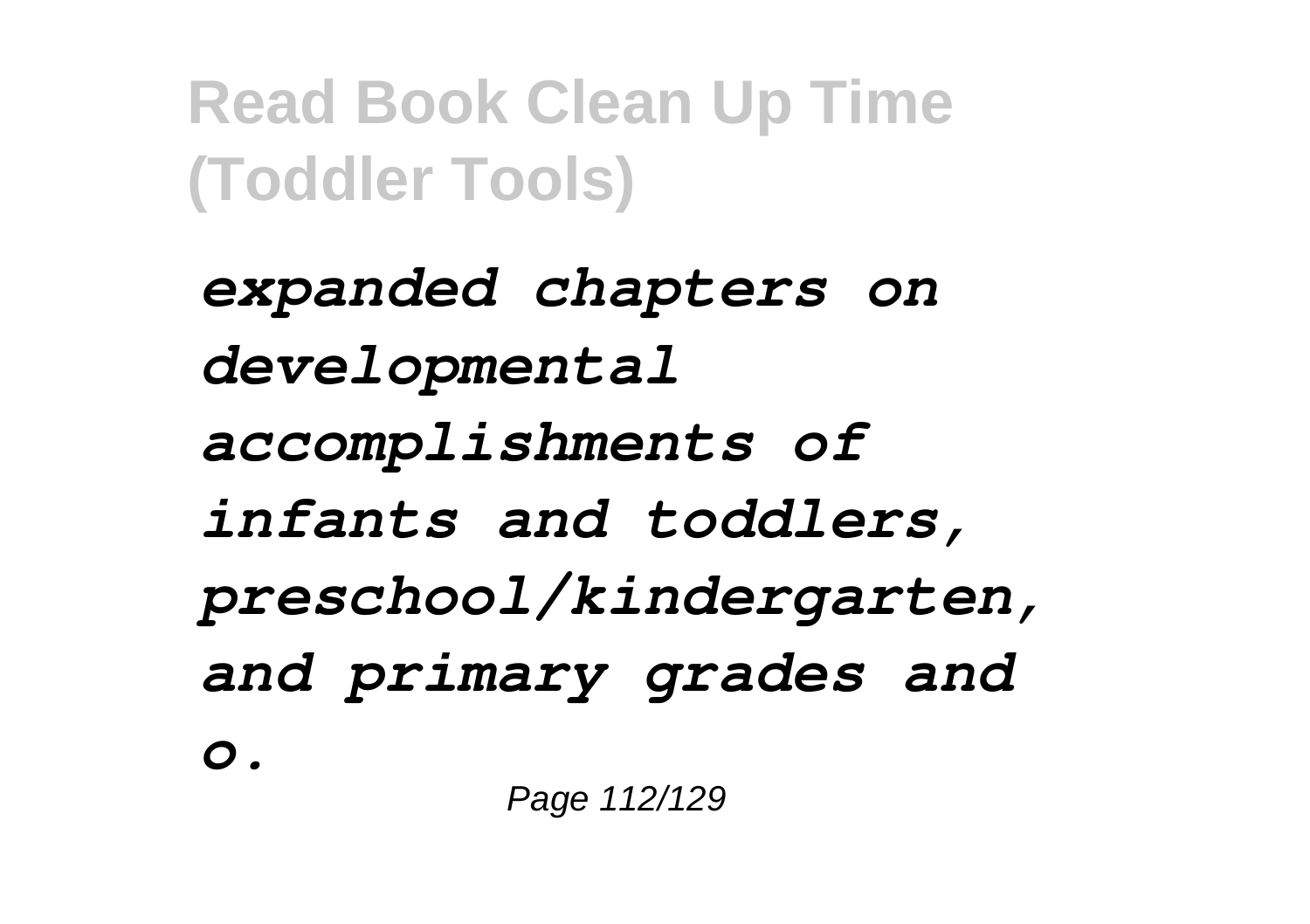*A #1 New York Times BestsellerAn Amazon Best Book of 2014 in Crafts, Home & GardenThis #1 New York Times bestselling guide to decluttering your home from Japanese* Page 113/129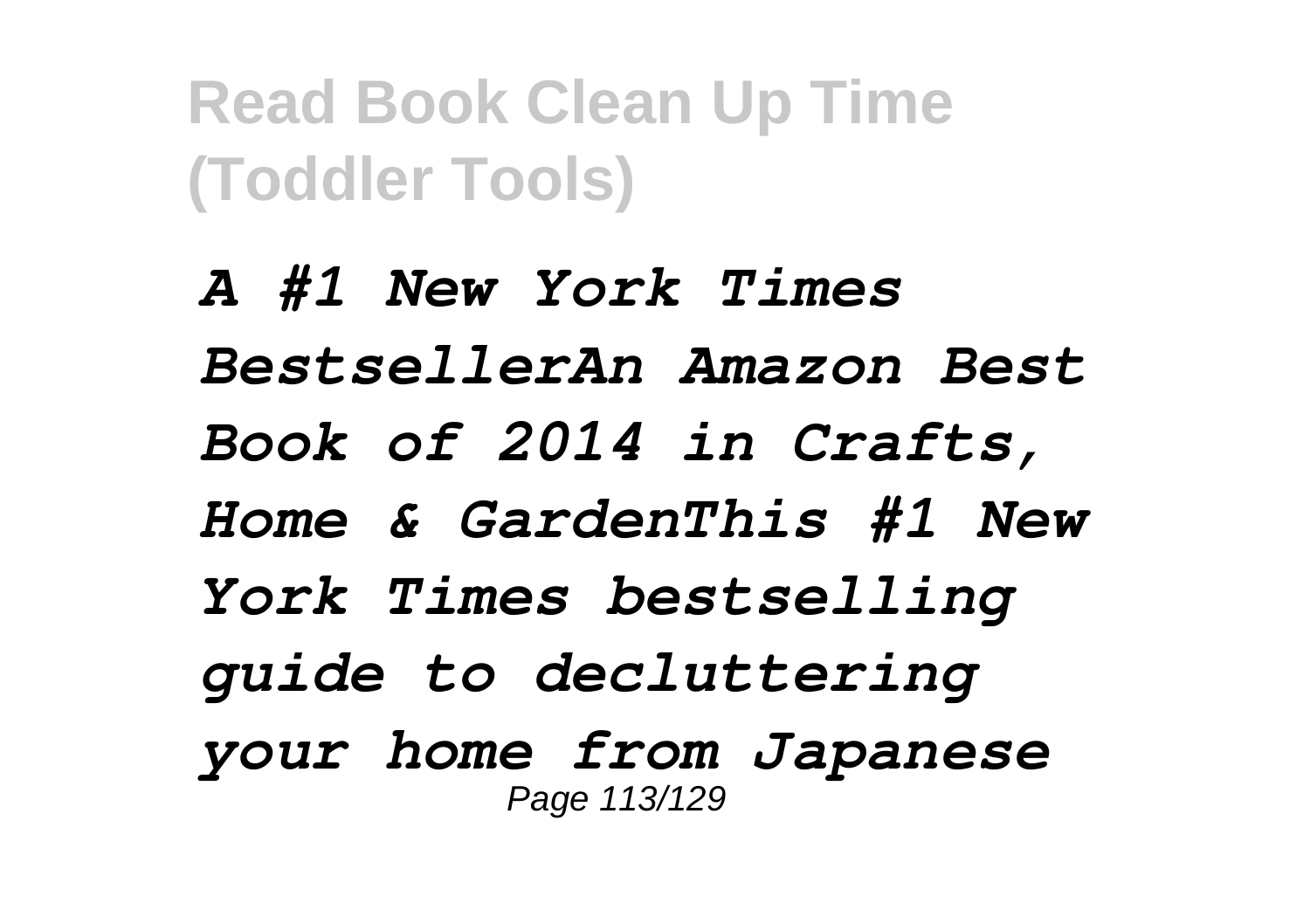*cleaning consultant Marie Kondo takes readers step-by-step through her revolutionary KonMari Method for simplifying, organizing, and storing.* Page 114/129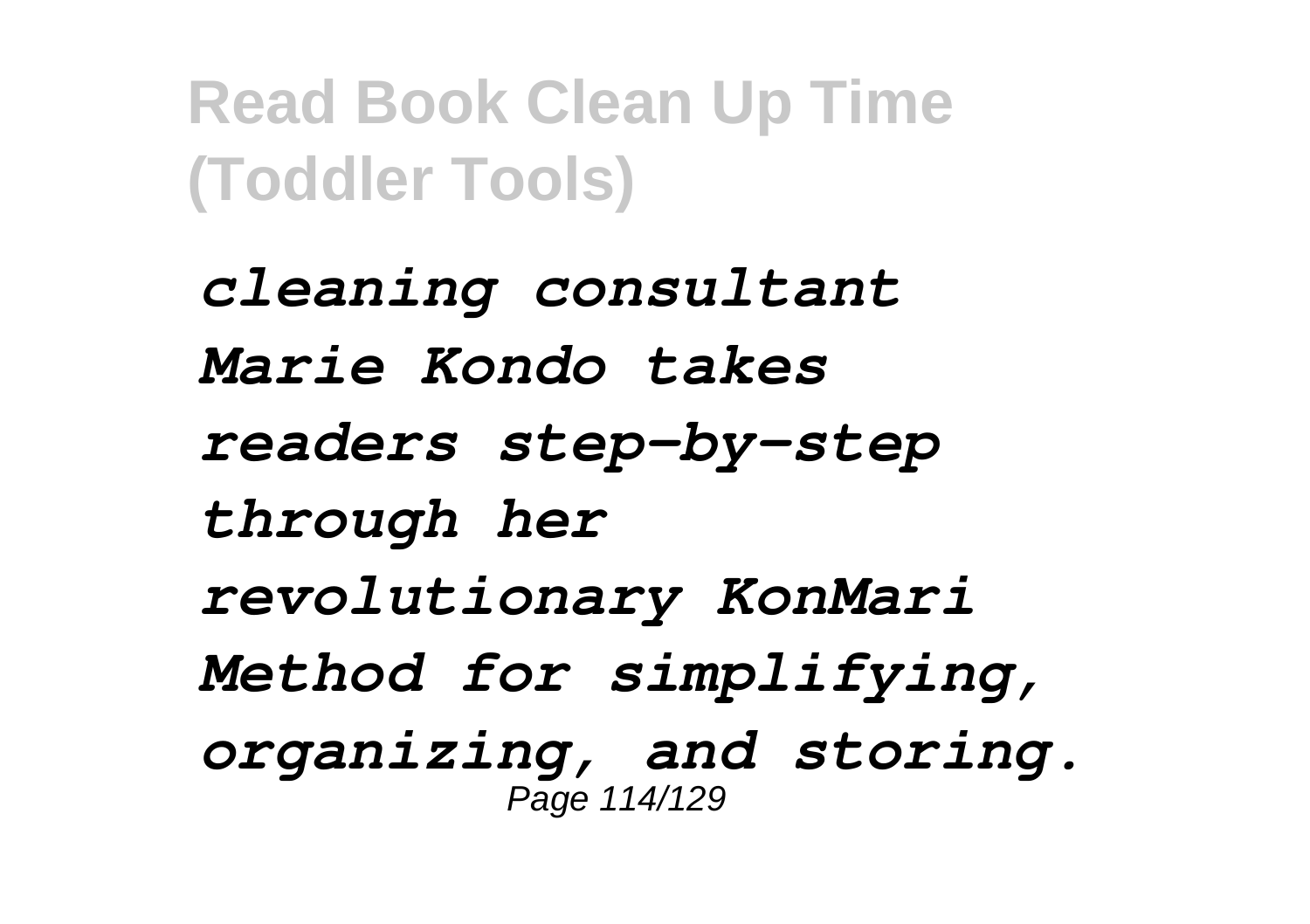*Old-House Journal is the original magazine devoted to restoring and preserving old houses. For more than 35 years, our mission has been to help old-house owners* Page 115/129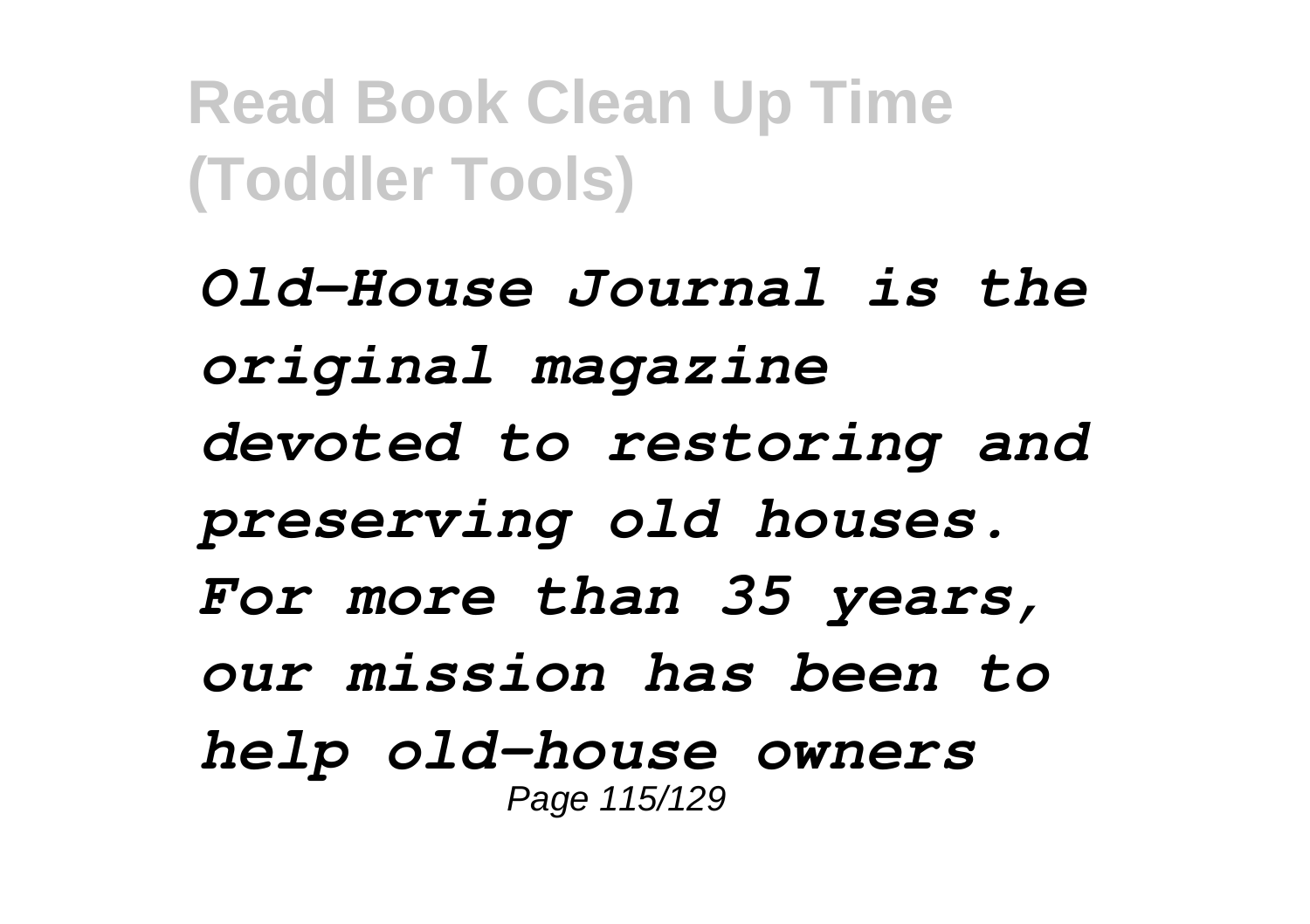*repair, restore, update, and decorate buildings of every age and architectural style. Each issue explores hands-on restoration techniques, practical* Page 116/129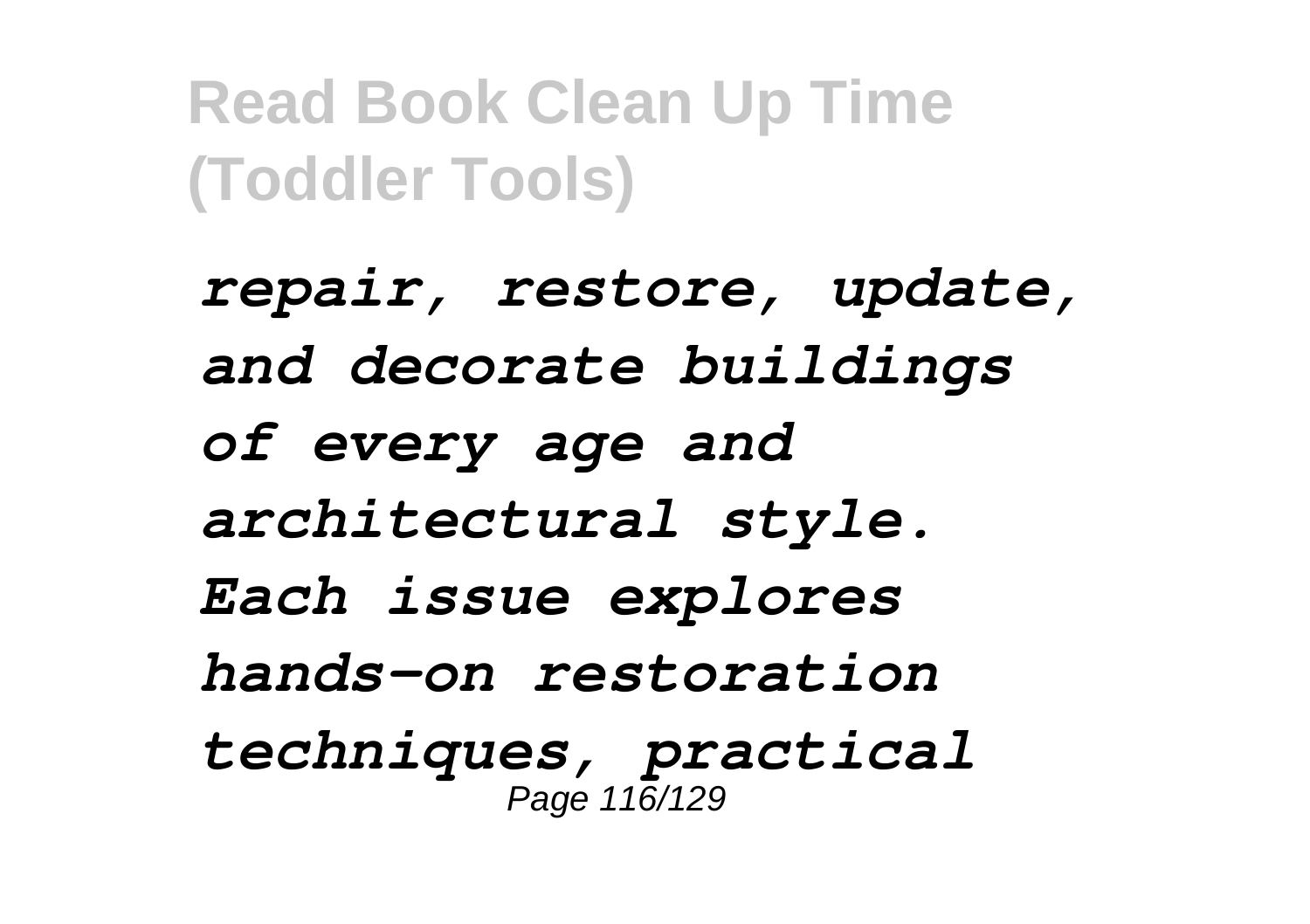*architectural guidelines, historical overviews, and homeowner stories--all in a trusted, authoritative voice. Every toddler goes*

Page 117/129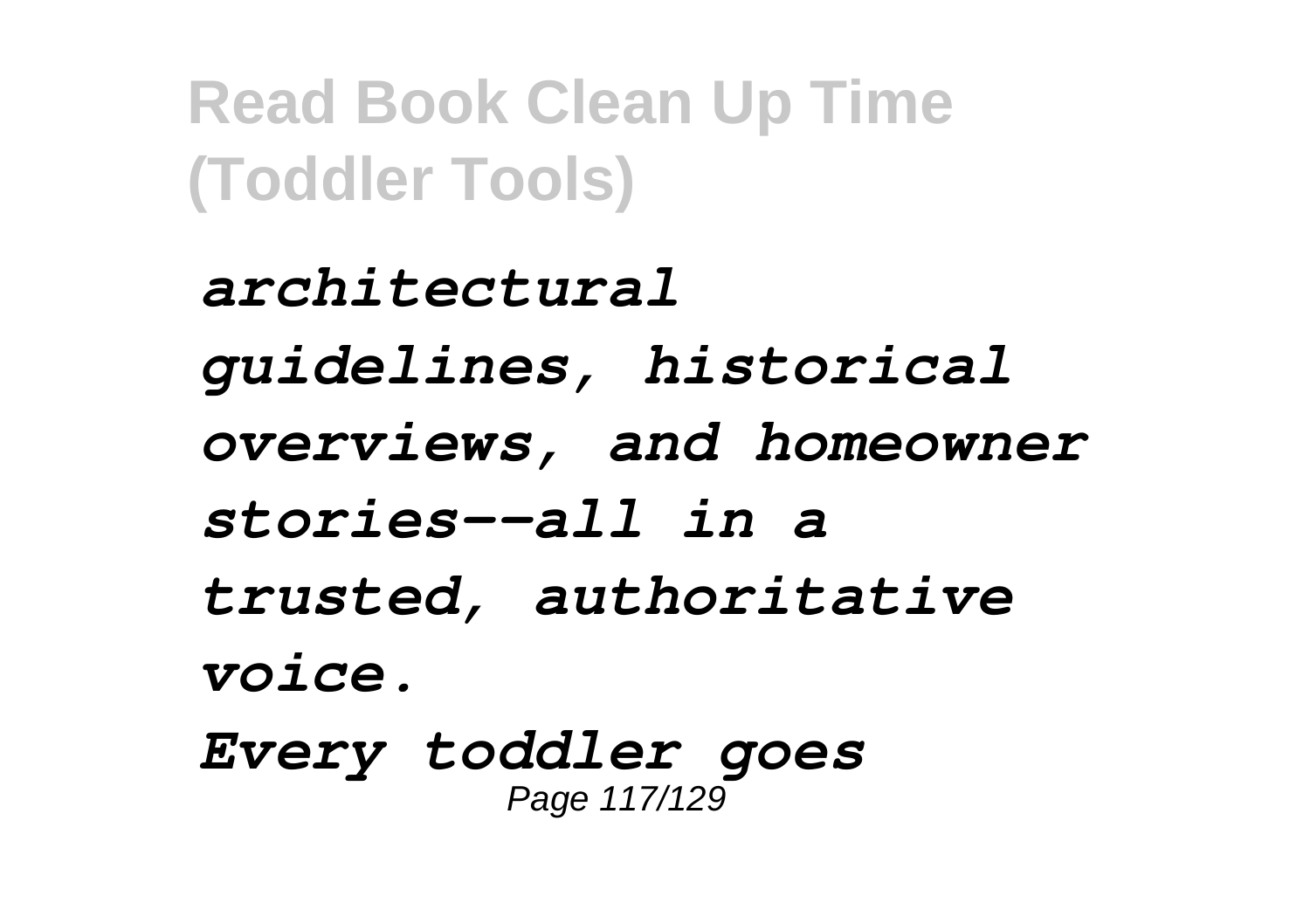*through the stage where they want nothing but "O"-shaped cereal. The challenge for parents is getting kids to ask for fruit salad instead of cupcakes. Faced with* Page 118/129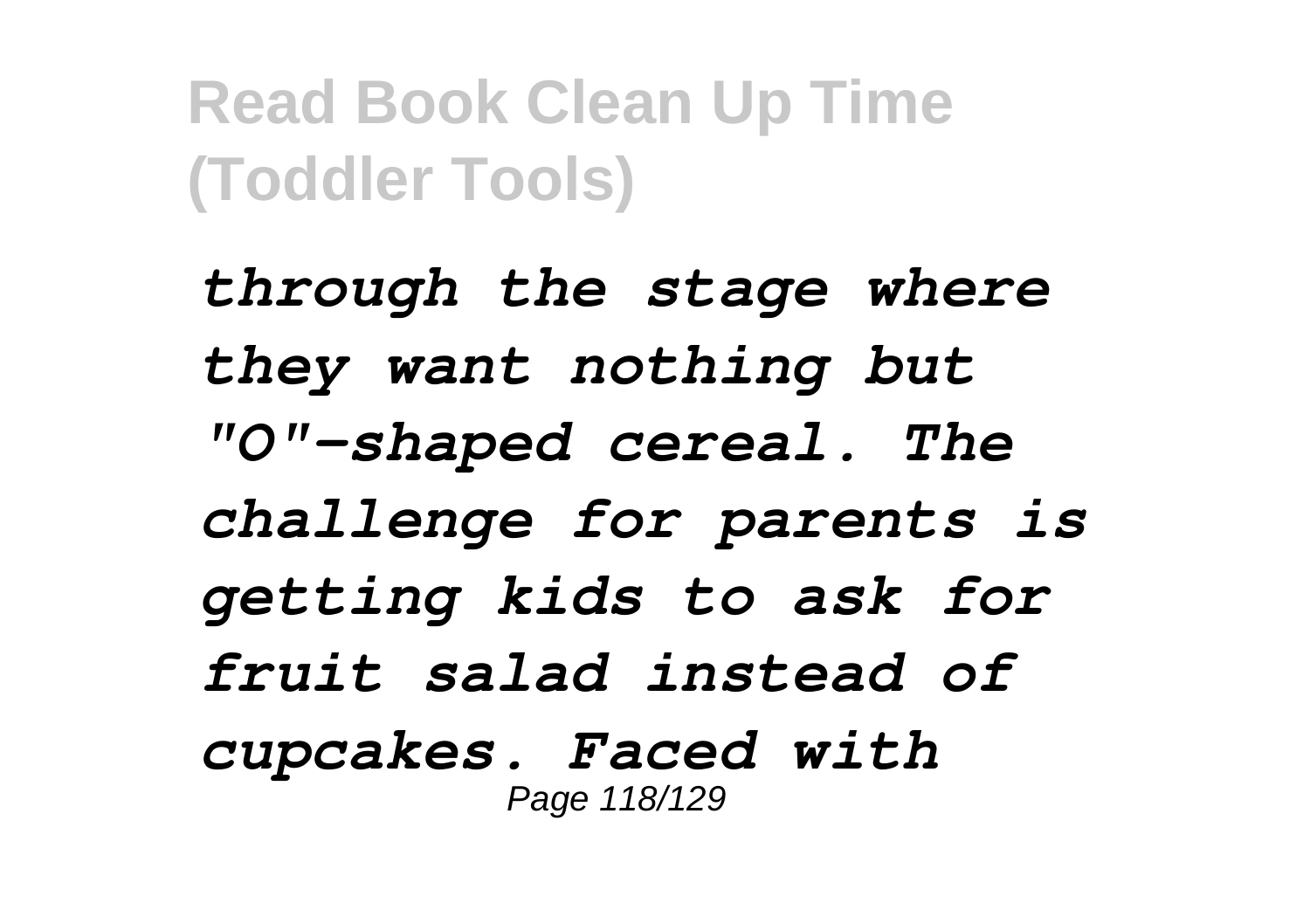*this seemingly impossible task with her own child, Jennifer Carden has created The Toddler Café, a guide to making mealtime with children fun and* Page 119/129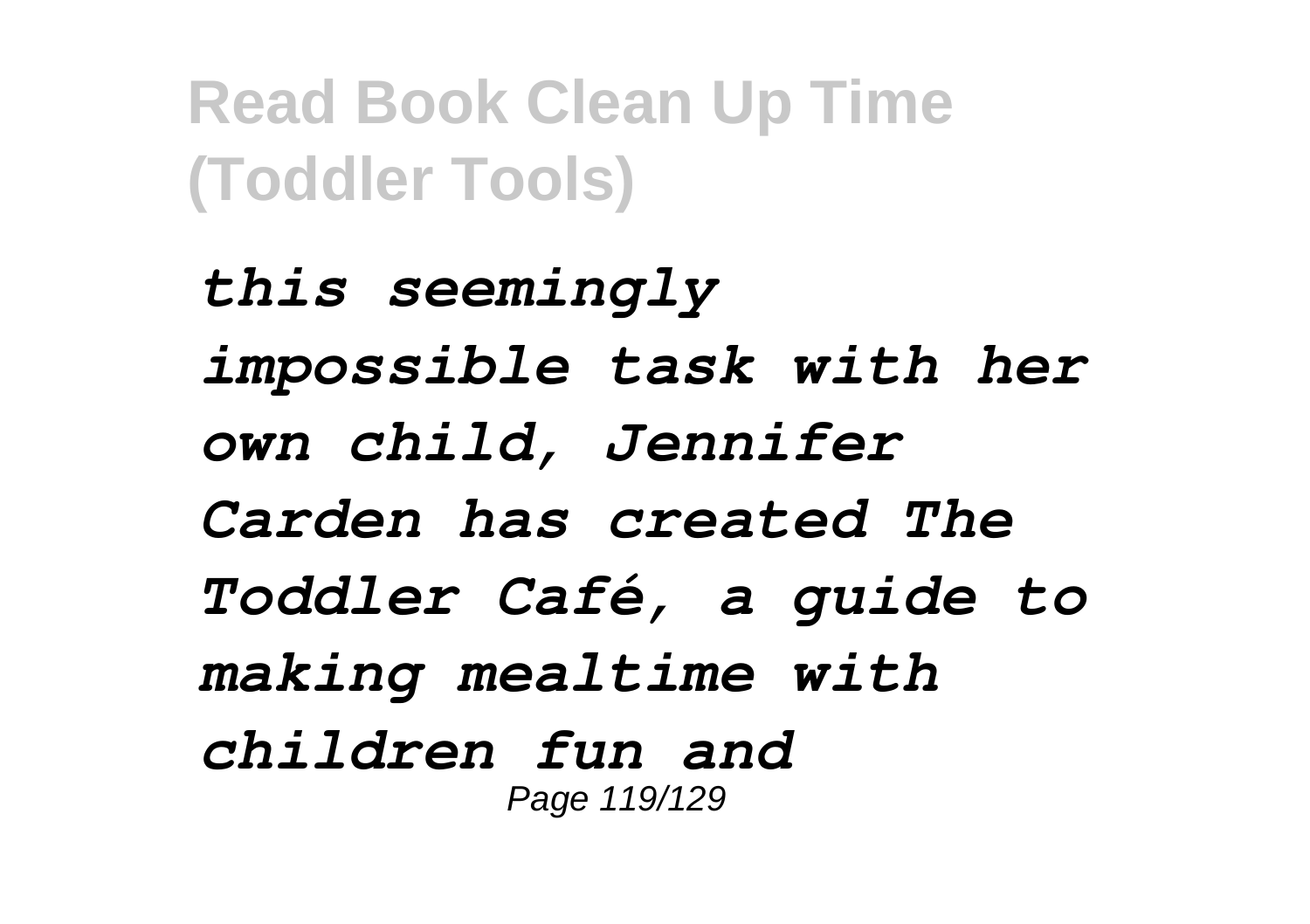*interactive. It offers simple, creative ways for kids to identify with their food, like saying tuna salad is what mermaids eat, or making Minty Pea Pops in* Page 120/129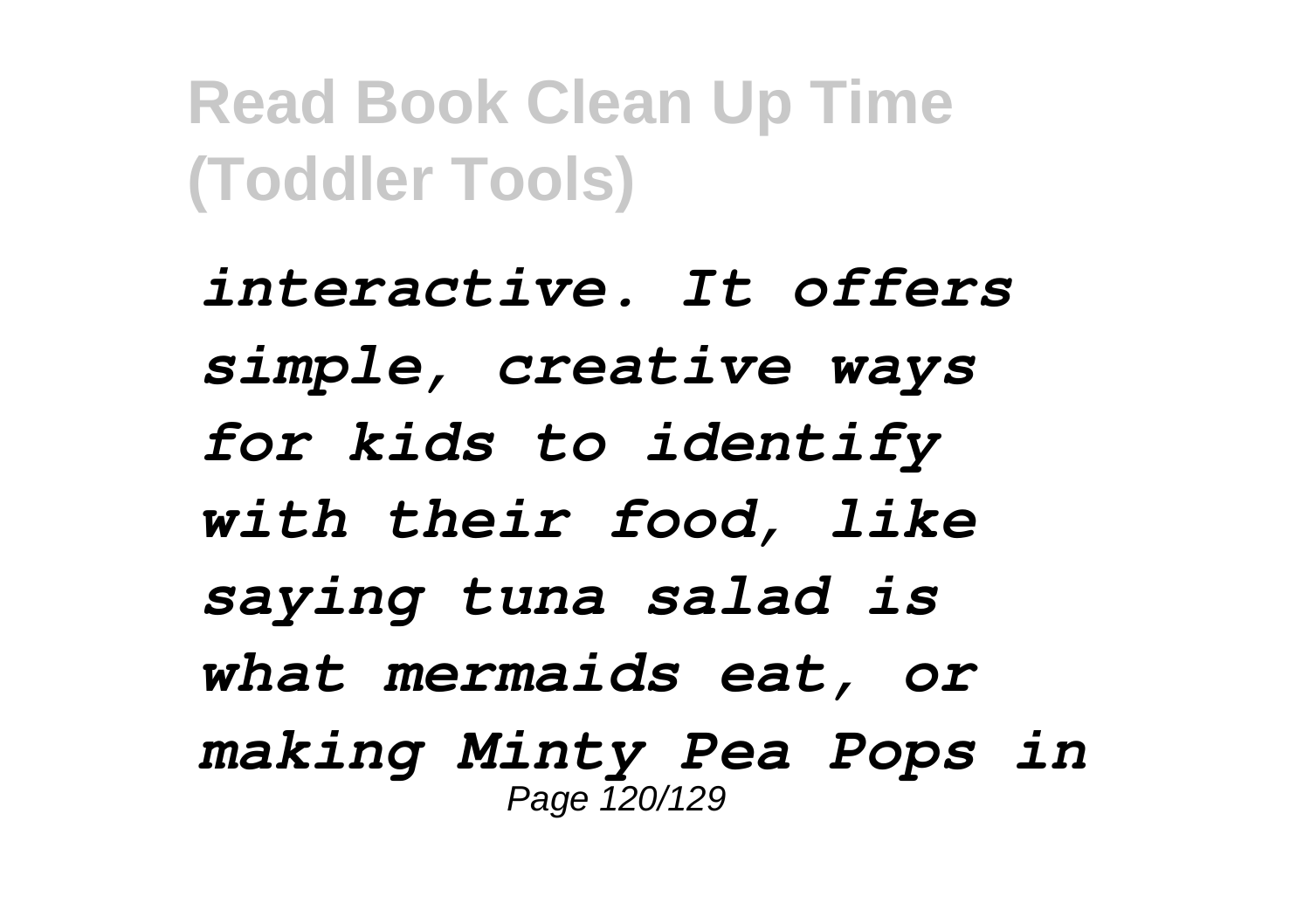*ice cube trays. Carden has created over 50 unique recipes that encourage families (including toddlers) to work together to prepare, eat, clean up,* Page 121/129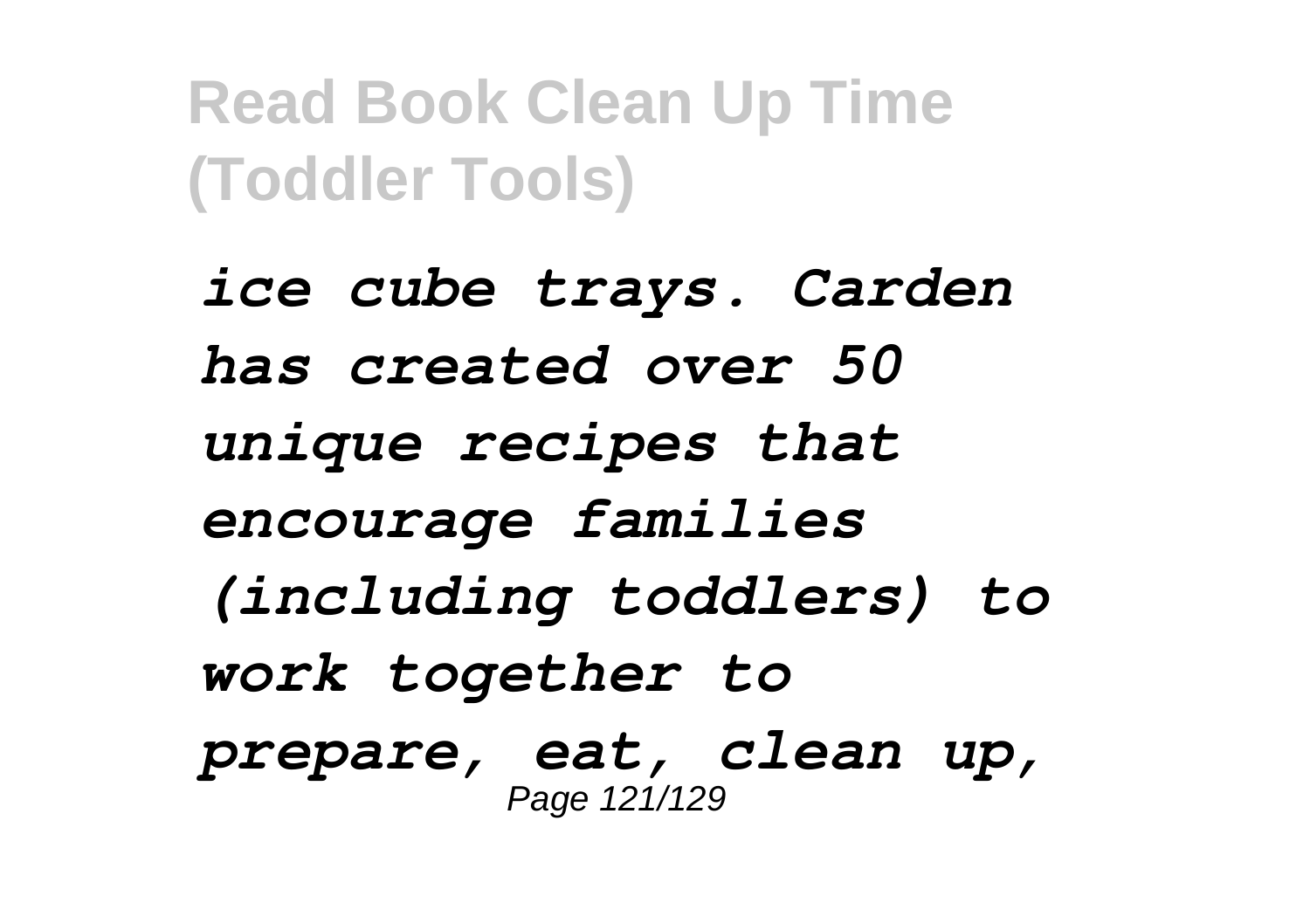*and best of all, look forward to a healthy, delicious meal. No Bad Kids: Toddler Discipline Without Shame Using Story-Based Activities to Develop* Page 122/129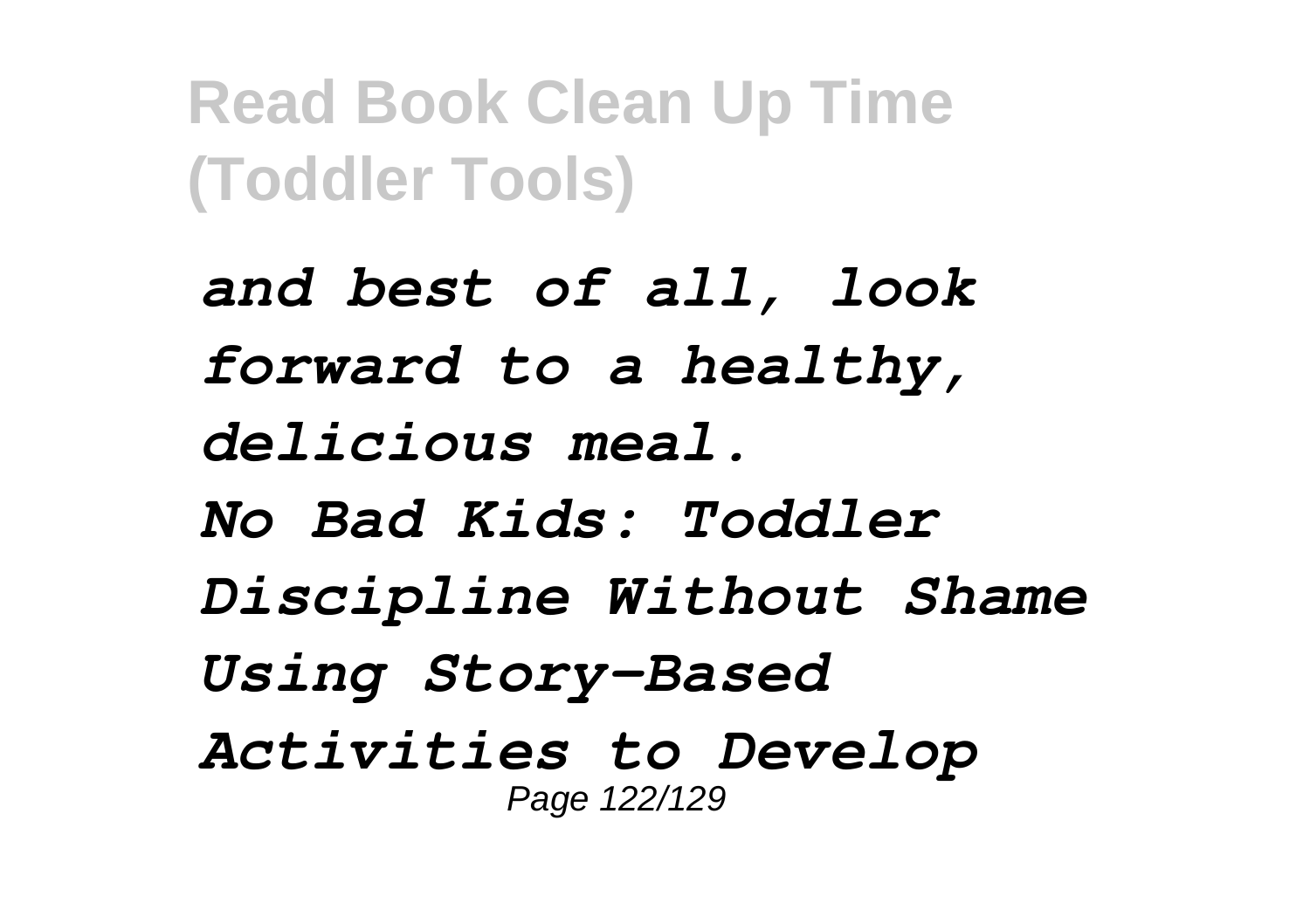*Breakthrough Communication Skills Listening Time Mealtime God With Us - CTL - 2009 Winner of the Independent Bookshop Week Picture Book* Page 123/129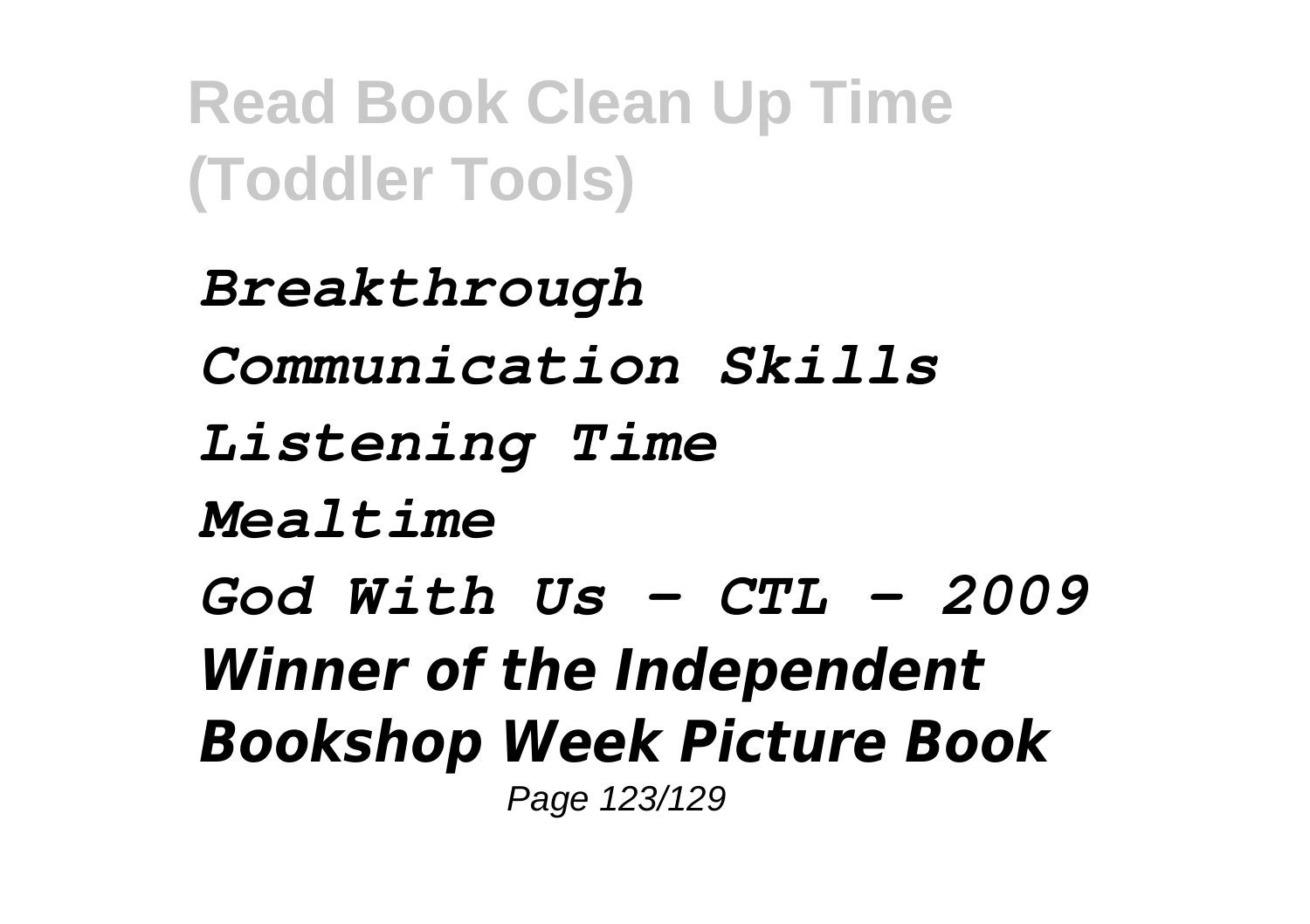*Award 2017. From the creator of Meerkat Mail and Dogs, comes a very funny rhyming woodland story about the perils of being too tidy. Pete the badger likes everything to be neat and tidy at all times,*

Page 124/129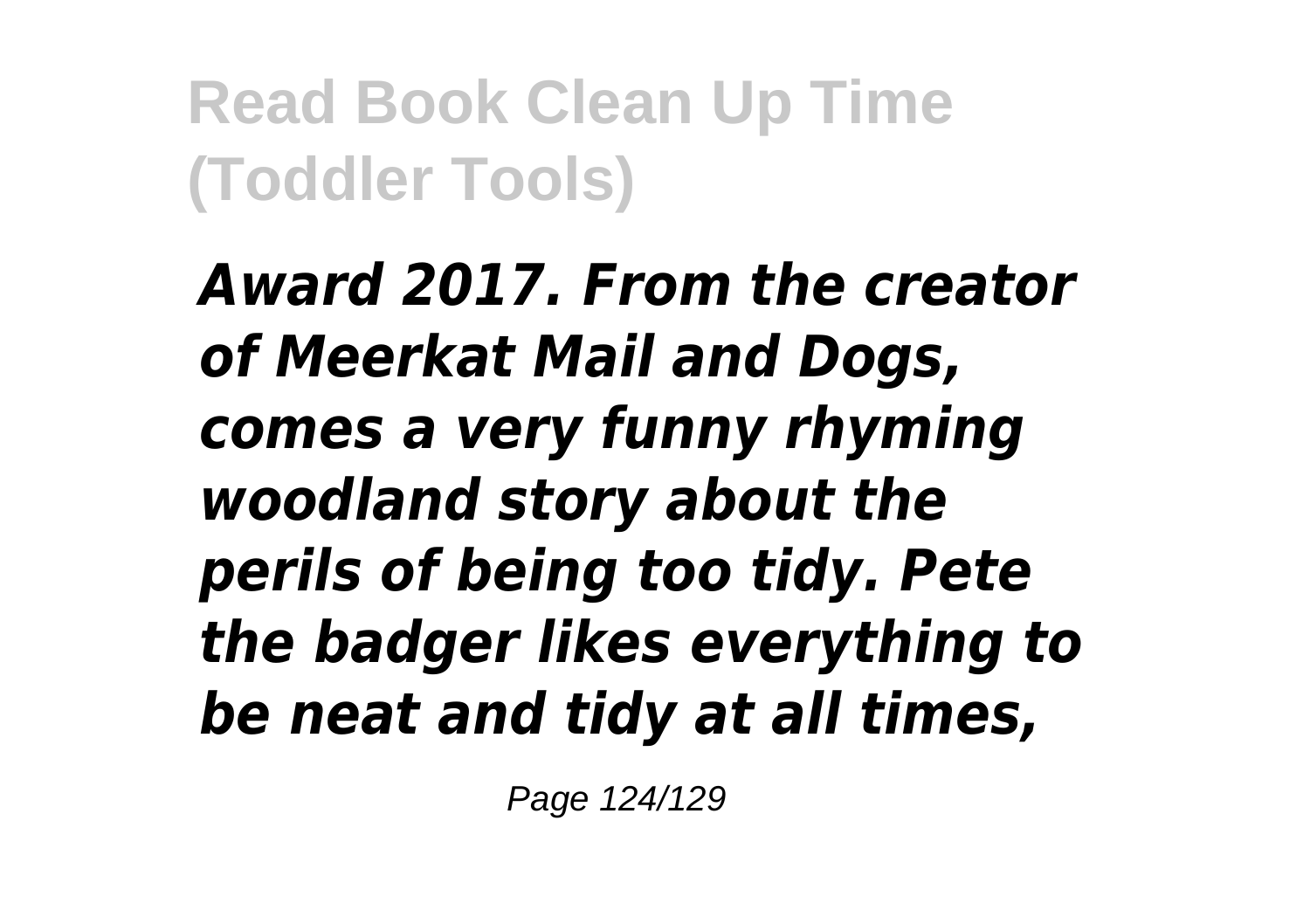*but what starts as the collecting of one fallen leaf escalates and ends with the complete destruction of the forest! Will Pete realise the error of his ways and set things right? Lush foliage and*

Page 125/129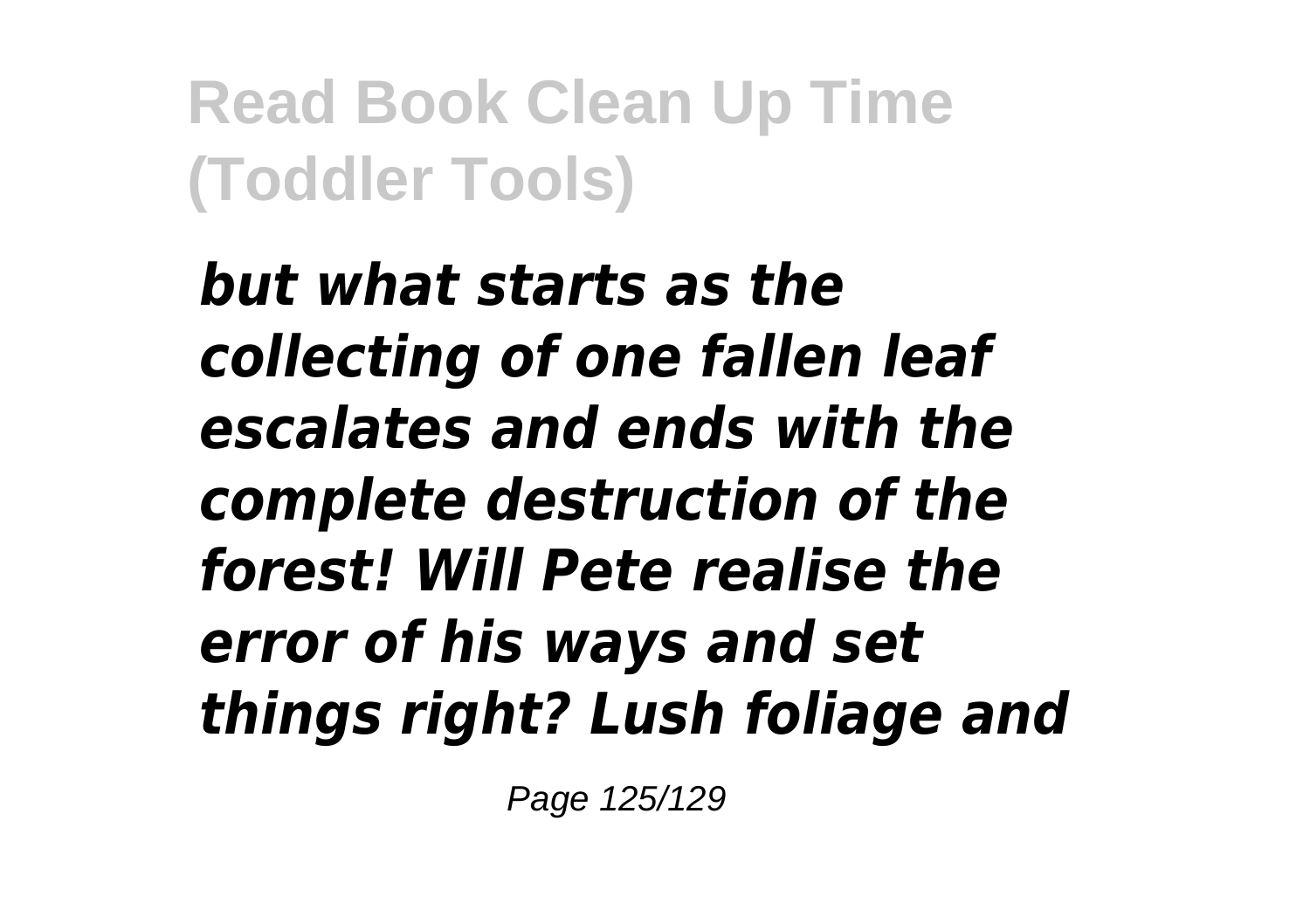*delightful characters abound in this cautionary tale of overenthusiastic neatness that delivers its message of environmental preservation with subtlety and humour. The freshness of the illustrations*

Page 126/129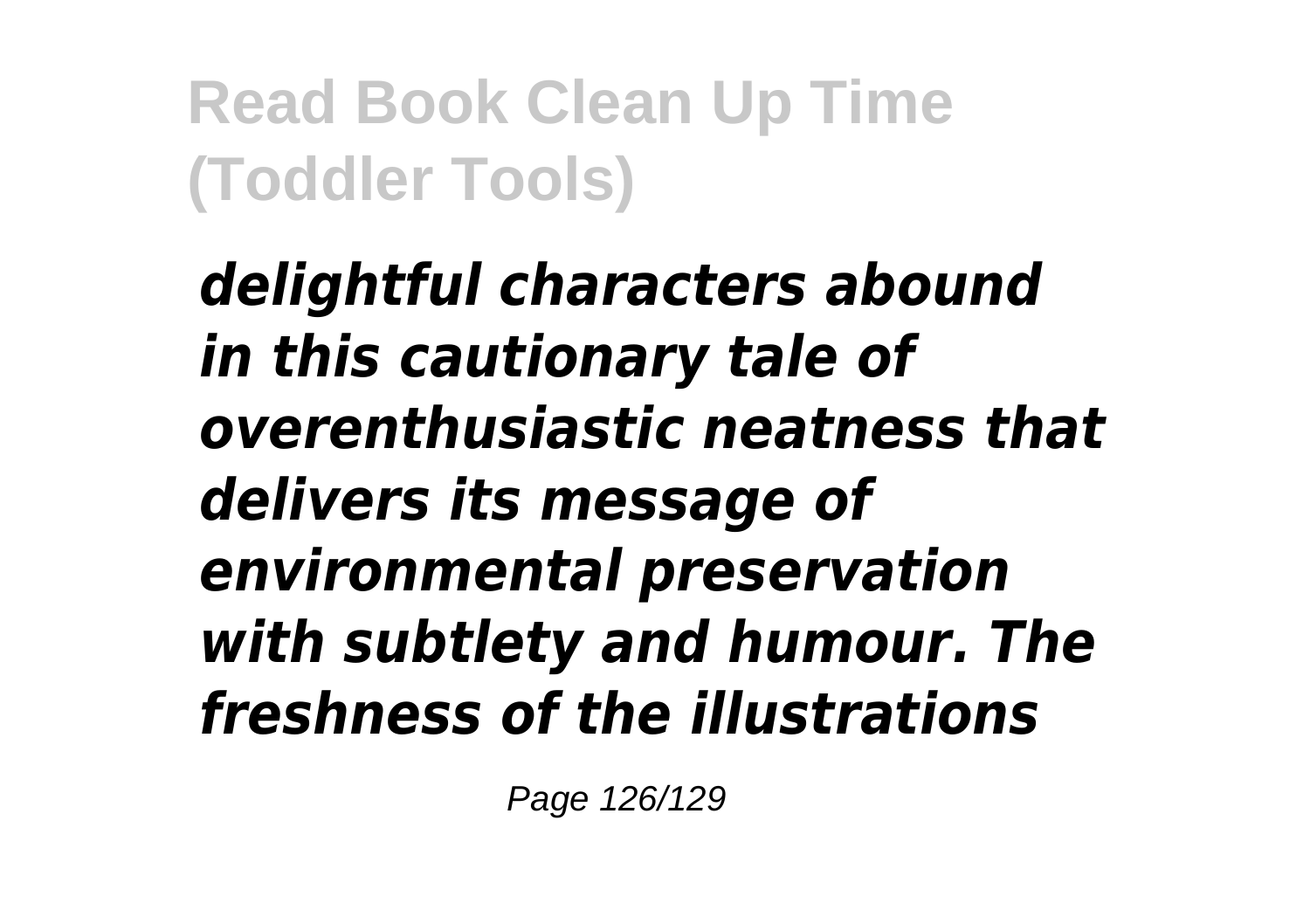*and the many comic details make this a very special book. Once you enter this forest, you'll never want to leave. Emily Gravett's engaging woodland creatures will appeal to fans of such classics as The*

Page 127/129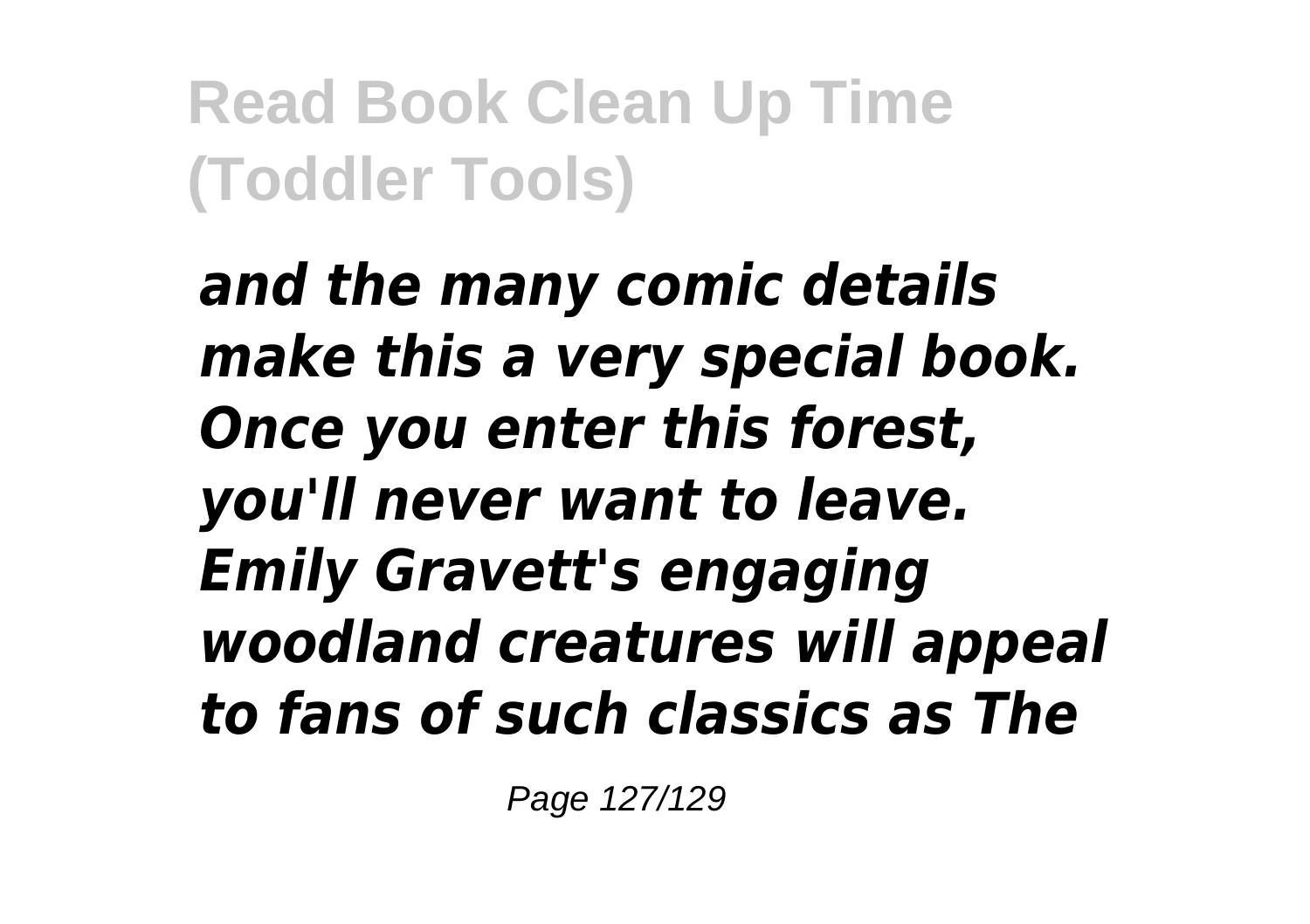*Animals of Farthing Wood and The Wind in the Willows and the rhythmic, rhyming text is perfect for reading aloud. The Toddler Room: Clean-Up Time Fast, Recipes, and Fun Ways*

Page 128/129